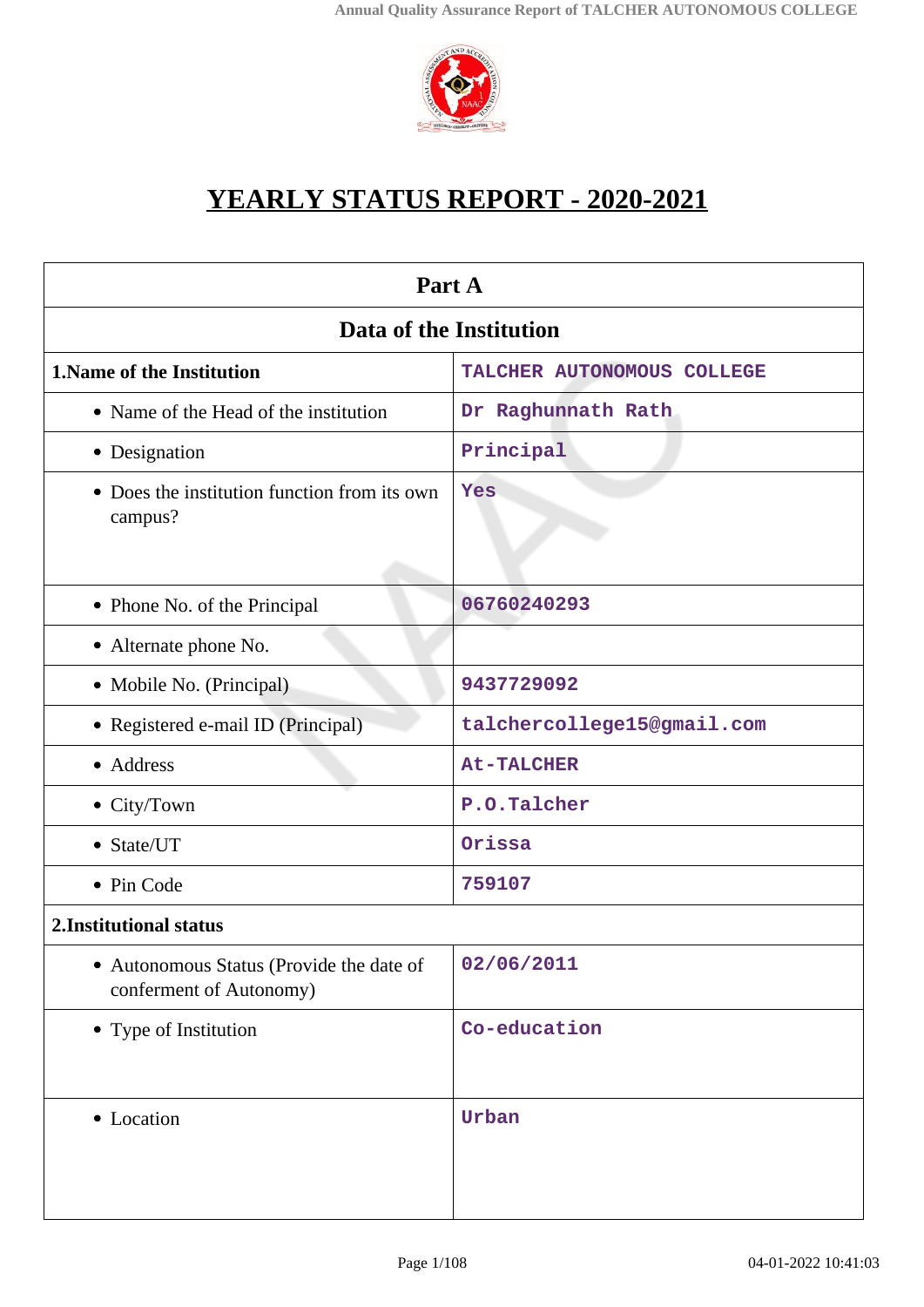| • Financial Status                                                                                                                                                                               |                                          |             |                                                                  | UGC 2 $f$ and $12(B)$    |             |                                |             |  |
|--------------------------------------------------------------------------------------------------------------------------------------------------------------------------------------------------|------------------------------------------|-------------|------------------------------------------------------------------|--------------------------|-------------|--------------------------------|-------------|--|
|                                                                                                                                                                                                  | • Name of the IQAC Co-ordinator/Director |             |                                                                  |                          |             | Dr Pabitra Mohan Nanda         |             |  |
| $\bullet$ Phone No.                                                                                                                                                                              |                                          |             |                                                                  |                          | 06760240293 |                                |             |  |
| • Mobile No:                                                                                                                                                                                     |                                          |             |                                                                  | 9437548145               |             |                                |             |  |
| • IQAC e-mail ID                                                                                                                                                                                 |                                          |             |                                                                  |                          |             | talchercollege15@gmail.com     |             |  |
| 3. Website address (Web link of the AQAR<br>(Previous Academic Year)                                                                                                                             |                                          |             | https://tac.ac.in/IOAC/tac 589615<br>47AOAR%202019 20.pdf        |                          |             |                                |             |  |
| 4. Was the Academic Calendar prepared for<br>that year?                                                                                                                                          |                                          |             | Yes                                                              |                          |             |                                |             |  |
| • if yes, whether it is uploaded in the<br>Institutional website Web link:                                                                                                                       |                                          |             | https://tac.ac.in/IQAC/tac_677677<br>39ilovepdf merged%20(3).pdf |                          |             |                                |             |  |
| <b>5. Accreditation Details</b>                                                                                                                                                                  |                                          |             |                                                                  |                          |             |                                |             |  |
| Cycle                                                                                                                                                                                            | Grade                                    | <b>CGPA</b> |                                                                  | Year of<br>Accreditation |             | Validity from                  | Validity to |  |
| Cycle 1                                                                                                                                                                                          | $B+$                                     |             | 76.05                                                            | 2006                     |             | 02/06/2006                     | 01/06/2011  |  |
| Cycle 2                                                                                                                                                                                          | $B+$                                     | 2.66        |                                                                  | 2017                     |             | 23/01/2017                     | 22/01/2022  |  |
| <b>6.Date of Establishment of IQAC</b>                                                                                                                                                           |                                          |             |                                                                  | 27/07/2005               |             |                                |             |  |
| 7. Provide the list of Special Status conferred by Central and/or State Government on the<br>Institution/Department/Faculty/School (UGC/CSIR/DST/DBT/ICMR/TEQIP/World Bank/CPE<br>of UGC, etc.)? |                                          |             |                                                                  |                          |             |                                |             |  |
| <b>Institution/Depart</b><br>ment/Faculty/Sch<br>പ                                                                                                                                               | Scheme                                   |             | <b>Funding Agency</b>                                            |                          |             | Year of Award<br>with Duration | Amount      |  |

| Institution/Depart   Scheme<br>ment/Faculty/Sch<br>ool |            | <b>Funding Agency</b> | Year of Award<br>with Duration | Amount |
|--------------------------------------------------------|------------|-----------------------|--------------------------------|--------|
| <b>NIL</b>                                             | <b>NIL</b> | <b>NIl</b>            | Nil                            |        |

## **8.Provide details regarding the composition of the IQAC:**

| • Upload the latest notification regarding the<br>composition of the IQAC by the HEI | <b>View File</b> |  |
|--------------------------------------------------------------------------------------|------------------|--|
| 9. No. of IQAC meetings held during the year                                         | 03               |  |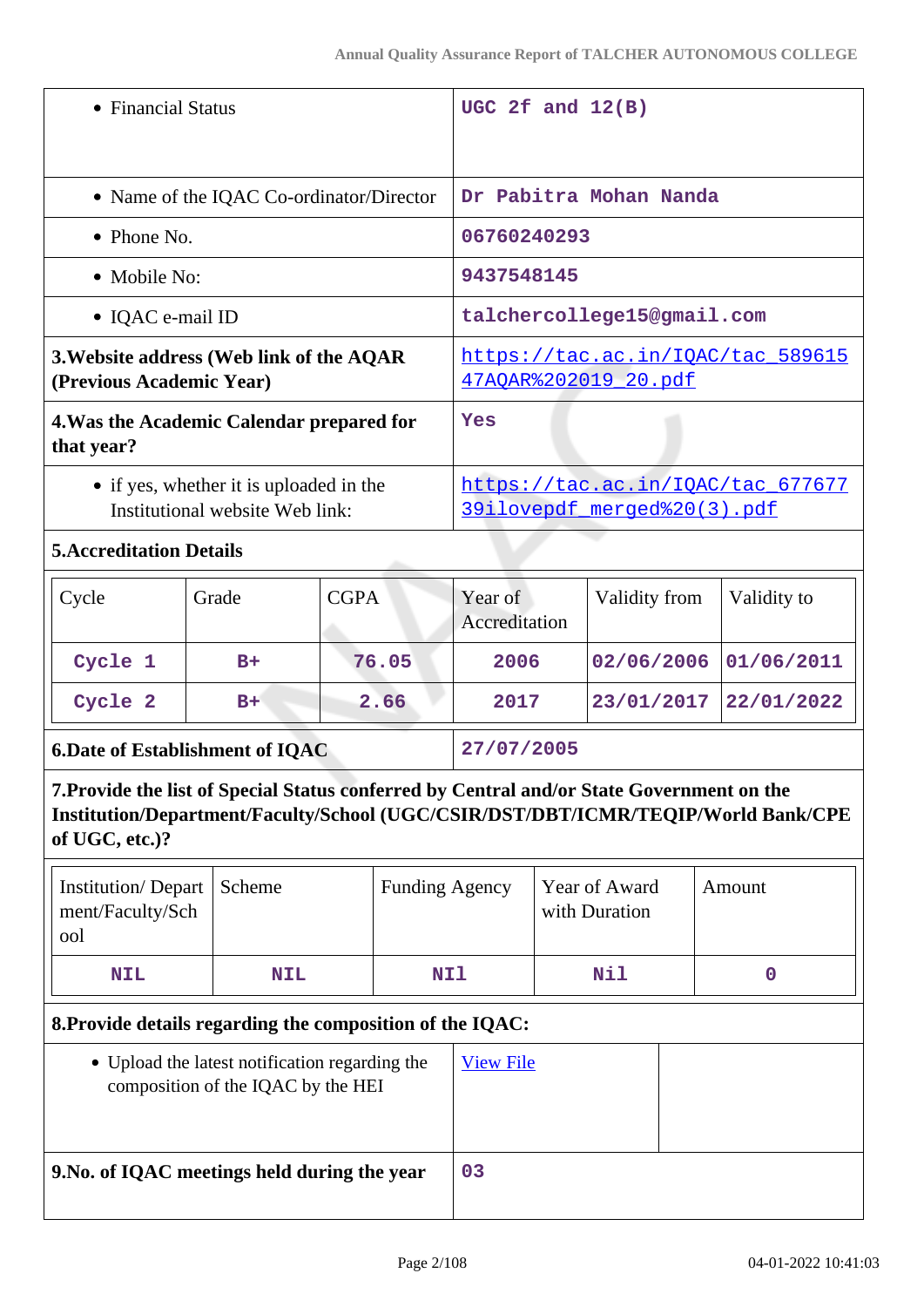| • Were the minutes of IQAC meeting(s) and<br>compliance to the decisions taken<br>uploaded on the institutional website?                                                                                                        | Yes                                                                                                                                                 |  |  |  |  |
|---------------------------------------------------------------------------------------------------------------------------------------------------------------------------------------------------------------------------------|-----------------------------------------------------------------------------------------------------------------------------------------------------|--|--|--|--|
| • If No, please upload the minutes of the<br>meeting(s) and Action Taken Report                                                                                                                                                 | No File Uploaded                                                                                                                                    |  |  |  |  |
| 10. Did IQAC receive funding from any<br>funding agency to support its activities during<br>the year?                                                                                                                           | <b>No</b>                                                                                                                                           |  |  |  |  |
| • If yes, mention the amount                                                                                                                                                                                                    |                                                                                                                                                     |  |  |  |  |
| 11. Significant contributions made by IQAC during the current year (maximum five bullets)                                                                                                                                       |                                                                                                                                                     |  |  |  |  |
| institution.                                                                                                                                                                                                                    | 1. Feedback from Students, Alumni, Parents for the improvement of the                                                                               |  |  |  |  |
| 2. Preparation for Online Classes & to adopt online examinations for<br>the ensuing Examinations during Pandemic Scenario upon instruction<br>of Government. & organize Webinars by each Dept. in addition to<br>Online classes |                                                                                                                                                     |  |  |  |  |
| 3. Preparedness for ISO Certification of Talcher Autonomous college                                                                                                                                                             |                                                                                                                                                     |  |  |  |  |
| 4. To introduce online mode of Feedback collection for Assessment of<br>Teachers by students                                                                                                                                    |                                                                                                                                                     |  |  |  |  |
| 5. Publication of Research Journal the "Urnanabha" 2020-21 in booklet<br>form under ISBN accession                                                                                                                              |                                                                                                                                                     |  |  |  |  |
| 12. Plan of action chalked out by IQAC at the beginning of the academic year towards quality<br>enhancement and the outcome achieved by the end of the academic year:                                                           |                                                                                                                                                     |  |  |  |  |
| Plan of Action                                                                                                                                                                                                                  | Achievements/Outcomes                                                                                                                               |  |  |  |  |
| To adopt &adhere to the SOP as<br>per the Directive of Higher<br>Education Department issued from<br>time to time.                                                                                                              | Adopted &adhered to the SOP as<br>per the Directive of Higher<br>Education Department issued from<br>time to time to curb the menace<br>of COVID-19 |  |  |  |  |
| Preparation for Online Classes<br>&to adopt online examinations<br>for the ensuing Examinations<br>during Pandemic Scenario upon                                                                                                | Online Classes & online<br>examinations were adopted<br>through ZOOM APP& MEET upon<br>instruction of                                               |  |  |  |  |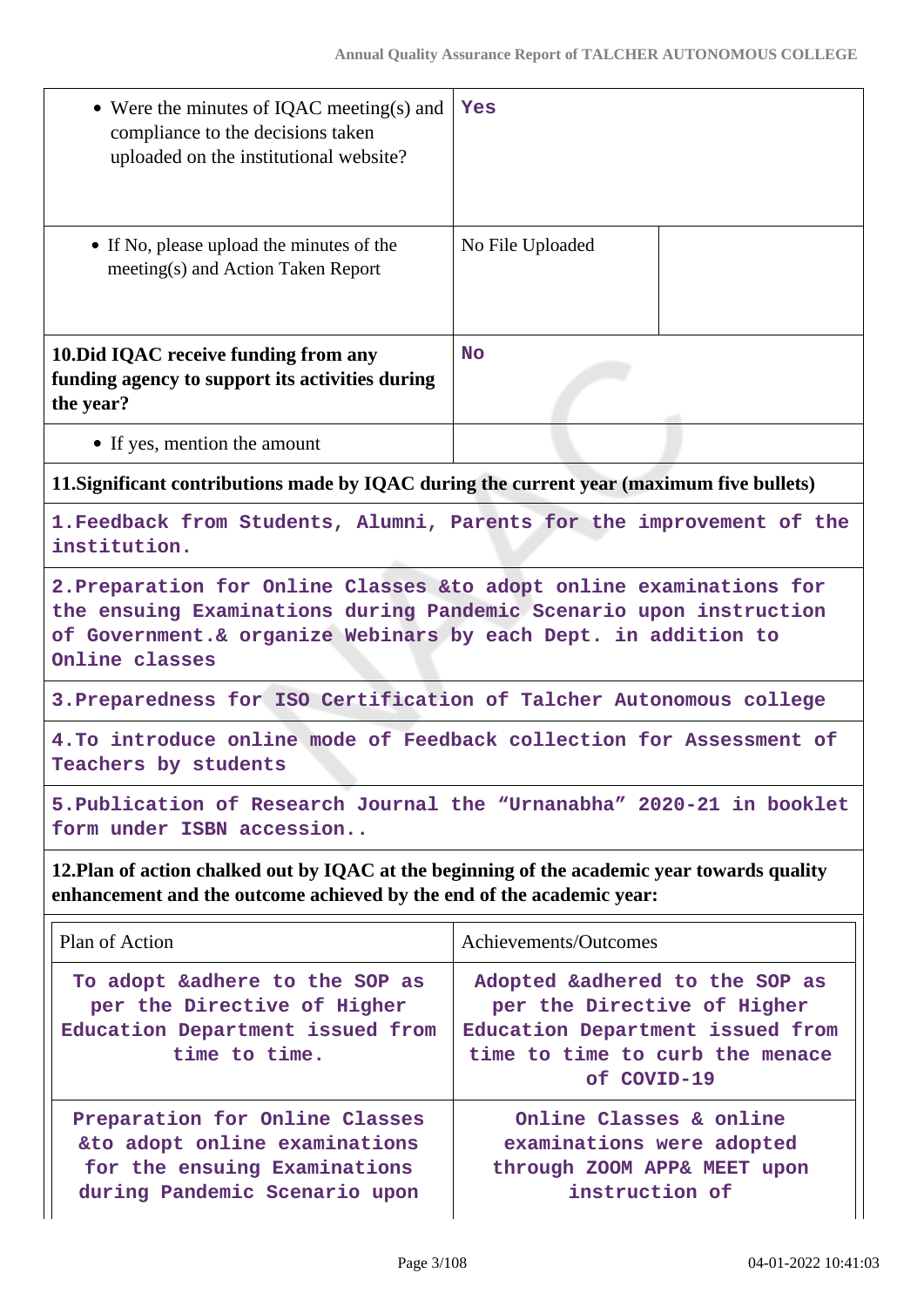| instruction of Govt                                                                                                                                  | Government. Communications were<br>shared by WhatsApp & emails.                                                                                                              |
|------------------------------------------------------------------------------------------------------------------------------------------------------|------------------------------------------------------------------------------------------------------------------------------------------------------------------------------|
| To organize frequent Virtual<br>Meetings with staff members to<br>track all round performances of<br>the college                                     | Virtual Meetings with staff<br>members were made to track all<br>round performances of the<br>College                                                                        |
| To procure Sensor based<br>sanitizers& thermal scanner & to<br>make these items useful for<br>students/employees domain                              | Procured and made useful for<br>students&members of the staff<br>for frequent sanitizations                                                                                  |
| To motivate the faculty members<br>to take up online FDP programmes                                                                                  | the faculty members attended<br>online FDP programmes in their<br>leisure for academic excellence                                                                            |
| To Adopt National Academic<br>Depository under Digi locker in<br>respect of uploading of results<br>and their documentation for pass<br>out students | National Academic Depository<br>under Digi locker in respect of<br>results and their uploading in<br>web pages for pass out students<br>were made                            |
| To seek advisory feedback from<br>Ex-Principals                                                                                                      | Advisory feedback from Ex-<br>Principals were obtained online<br>through google forms                                                                                        |
| To introduce online mode of<br>Feedback collection for<br>Assessment of Teachers by<br>students                                                      | online mode of Feedback<br>collection for Assessment of<br>Teachers by students was made<br>through google forms                                                             |
| Strengthening feedback mechanism<br>(students' feedback /parents'<br>feedback /Alumni Feedback on<br>institution) through online<br>modes            | Strengthening feedback mechanism<br>(students' feedback /parents'<br>feedback /Alumni Feedback on<br>institution) through online<br>modes were made thgrough google<br>forms |
| To keep preparedness for the<br>forth coming Peer team visit<br>towards renewal of Autonomy to<br>Talcher Autonomous college                         | All members were sensitized for<br>the forth coming Peer team visit<br>towards renewal of Autonomy to<br>Talcher Autonomous college                                          |
| Publication of Research Journal<br>the "Urnanabha" 2020-21 in<br>booklet form under ISBN<br>accession                                                | Research Journal the "Urnanabha"<br>2020-21 in booklet form under<br>ISBN accession was published                                                                            |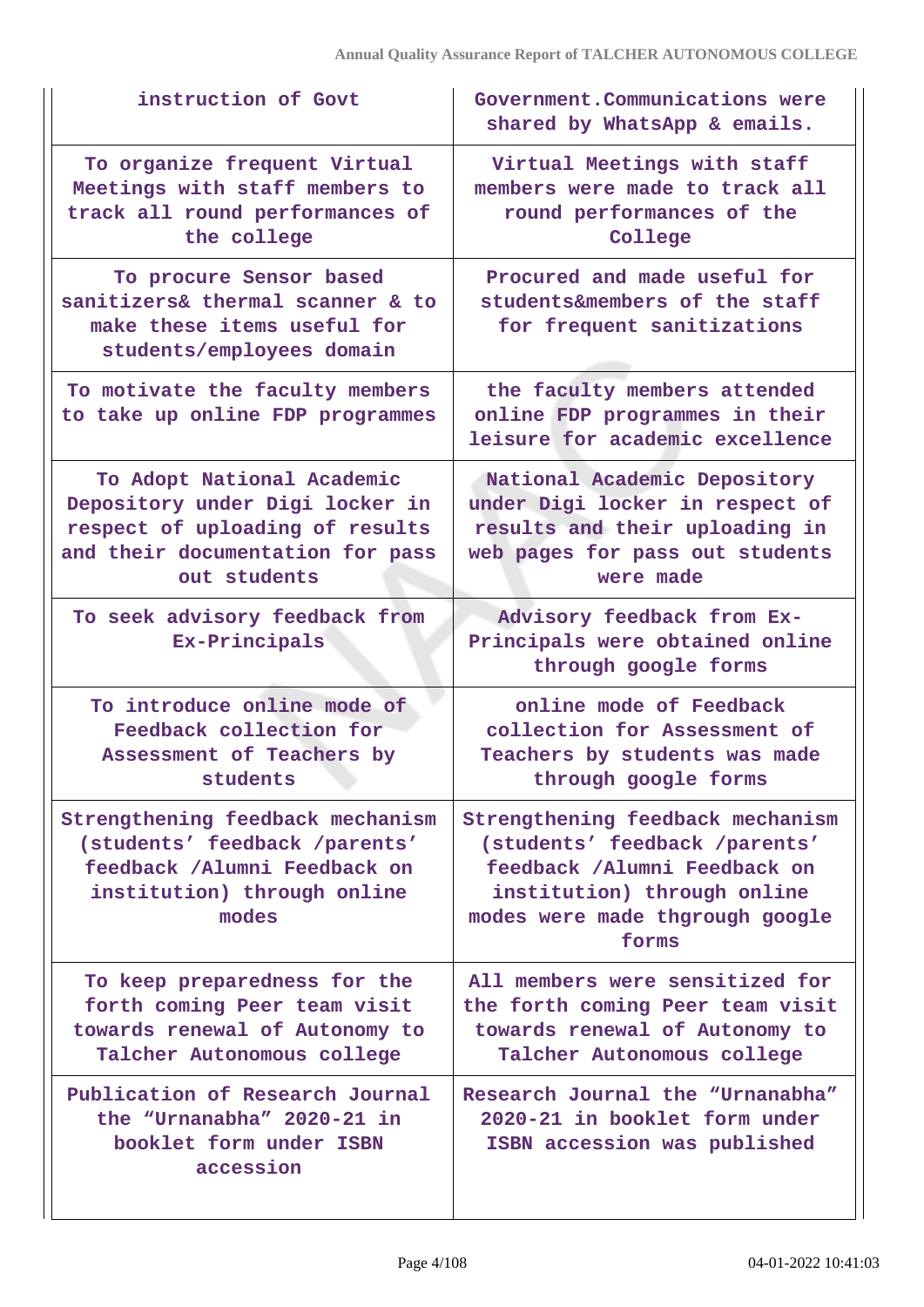| Preparedness for ISO<br>Certification of Talcher<br>Autonomous college                                                                                            | ISO Certification of Talcher<br>Autonomous college obtained on<br>fulfillment of all required<br>guidelines                                                                                |
|-------------------------------------------------------------------------------------------------------------------------------------------------------------------|--------------------------------------------------------------------------------------------------------------------------------------------------------------------------------------------|
| To register in ernet India for<br>new official web domain under<br>"www.tac.ac.in" nomenclature                                                                   | college got registered in ernet<br>India for new official web<br>domain under "www.tac.ac.in"<br>nomenclature with dynamic web<br>activities.                                              |
| To take steps for inauguration<br>of New Arts Block to improve the<br>existing infrastructure                                                                     | Inauguration of New Arts Block<br>to improve the existing<br>infrastructure was made                                                                                                       |
| To construct & link the shortcut<br>road -II between college & bus<br>stand                                                                                       | constructed & linked the<br>shortcut road -II between<br>college & bus stand                                                                                                               |
| To involve students & staff in<br>online participation for Azadika<br>Amrut Mohastav -2020-21 to mark<br>"75 years of independence"& 91<br>years of "Dandi March" | students & staff were involved<br>in online participation for<br>Azadika Amrut Mohastav -2020-21<br>to mark "75 years of<br>independence"& 91 years of<br>"Dandi March"                    |
| Mentor-Mentee (2018 Admission<br>batch)Feedback collection for<br>redressal of students grievances<br>in online classes & examinations                            | Mentor-Mentee (2018 Admission<br>batch) group in whatsApp were<br>formed formed for Feedback<br>collection for redressal of<br>students grievances during<br>online classes & examinations |
| To collect self evaluation of<br>Teachers & of Non-teaching staff<br>members                                                                                      | Self evaluation of Teachers & of<br>Non-teaching staff members were<br>appreciated.                                                                                                        |
| To organize online Quitz<br>competition on Rastriya Ekta<br>Divas (national Unity<br>Day) 2020-21 .                                                               | Organized online Quitz<br>competition on Rastriya Ekta<br>Divas (national Unity<br>Day) 2020-21 .                                                                                          |
| To organize Faculty Development<br>programme Online/Physical Mode                                                                                                 | Organize Faculty Development<br>programme in Online/Physical<br>Mode                                                                                                                       |
| To collect Students Satisfactory<br>Survey Report in online modee                                                                                                 | online mode of Satisfactory<br>survey report through Google<br>forms                                                                                                                       |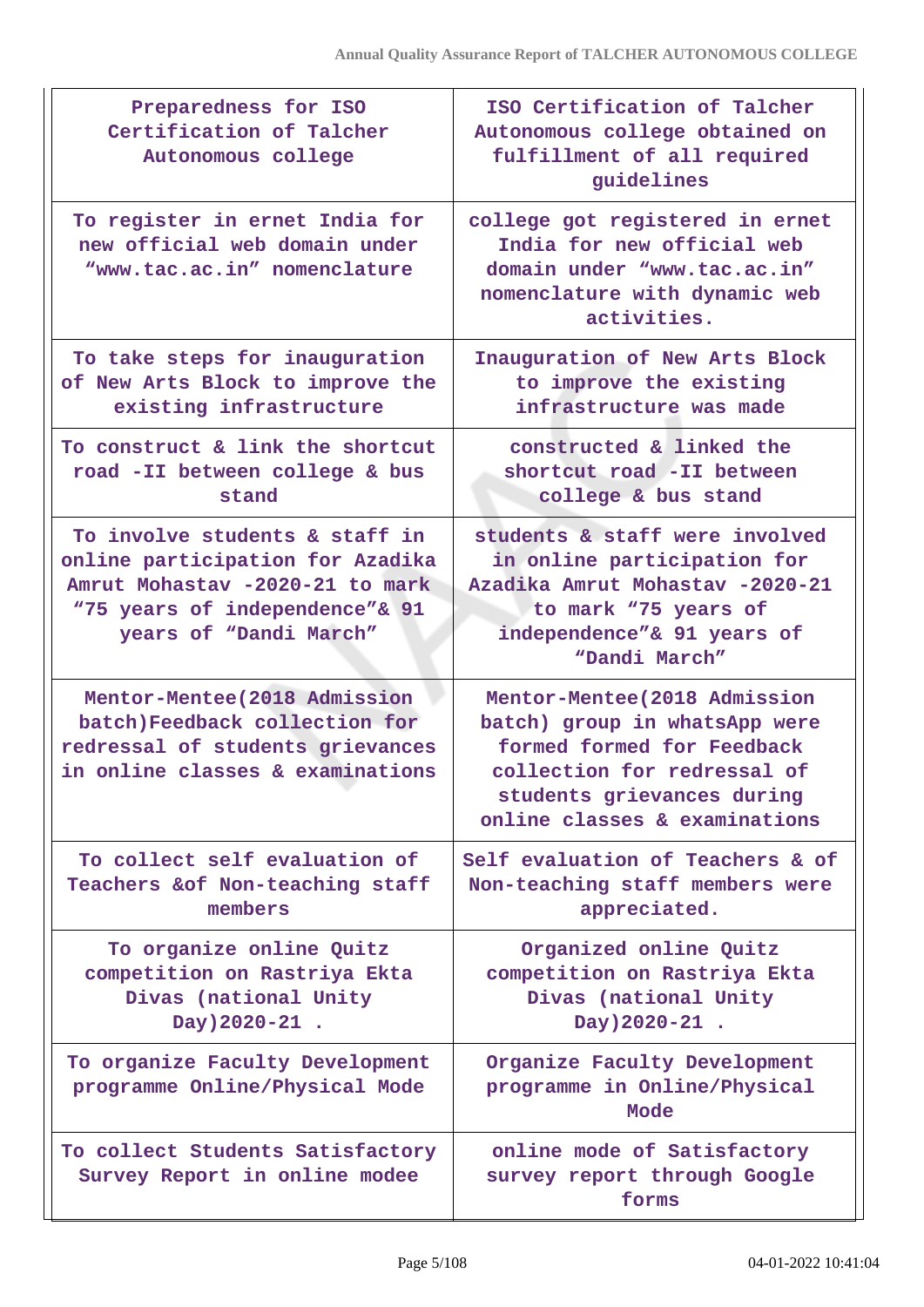| 13. Was the AQAR placed before the statutory<br>body?        | Yes                   |  |  |
|--------------------------------------------------------------|-----------------------|--|--|
| • Name of the statutory body                                 |                       |  |  |
|                                                              |                       |  |  |
| Name of the statutory body                                   | Date of meeting $(s)$ |  |  |
| <b>IQAC</b>                                                  | 07/12/2020            |  |  |
| 14. Was the institutional data submitted to<br><b>AISHE?</b> | Yes                   |  |  |
| • Year                                                       |                       |  |  |
| Year                                                         | Date of Submission    |  |  |
| 01/07/2019                                                   | 27/07/2020            |  |  |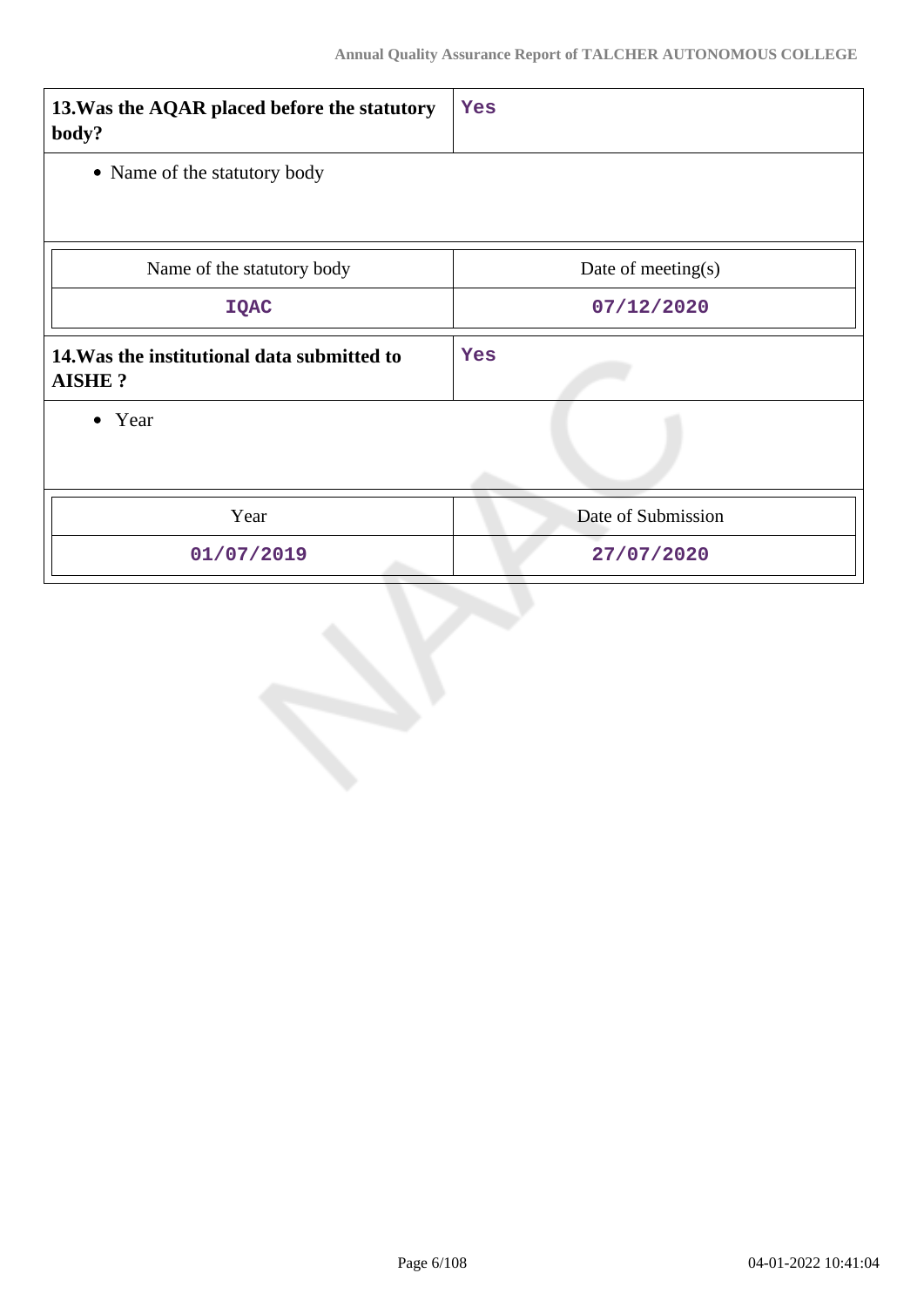| <b>Extended Profile</b>                                                                                   |         |  |  |  |
|-----------------------------------------------------------------------------------------------------------|---------|--|--|--|
| 1.Programme                                                                                               |         |  |  |  |
| 1.1 Number of programmes offered during the year:                                                         | 04      |  |  |  |
| 2.Student                                                                                                 |         |  |  |  |
| 2.1 Total number of students during the year:                                                             | 1629    |  |  |  |
| 2.2 Number of outgoing / final year students during the year:                                             | 354     |  |  |  |
| 2.3 Number of students who appeared for the examinations<br>conducted by the institution during the year: | 381     |  |  |  |
| 3.Academic                                                                                                |         |  |  |  |
| 3.1 Number of courses in all programmes during the year:                                                  | 02      |  |  |  |
| 3.2 Number of full-time teachers during the year:                                                         | 54      |  |  |  |
| 3.3 Number of sanctioned posts for the year:                                                              | 58      |  |  |  |
| 4.Institution                                                                                             |         |  |  |  |
| 4.1 Number of seats earmarked for reserved categories as per<br>GOI/State Government during the year:     | 178     |  |  |  |
| 4.2 Total number of Classrooms and Seminar halls                                                          | 46      |  |  |  |
| 4.3 Total number of computers on campus for academic purposes                                             | 75      |  |  |  |
| 4.4 Total expenditure, excluding salary, during the year (INR in<br>Lakhs):                               | 3710000 |  |  |  |
| Part B                                                                                                    |         |  |  |  |
| <b>CURRICULAR ASPECTS</b>                                                                                 |         |  |  |  |
| 1.1 - Curriculum Design and Development                                                                   |         |  |  |  |

1.1.1 - Curricula developed and implemented have relevance to the local, national, regional and global developmental needs which are reflected in Programme Outcomes (POs), Programme Specific Outcomes (PSOs) and Course Outcomes (COs) of the various Programmes offered by the Institution.

```
Programme Outcomes (Pos), Programme Specific outcomes (PSOs) &
Course outcomes (Cos):
```
**Talcher Autonomous college,Talcher, Dist-Angul,Odisha,Pin-759100**

**Academic Session 2020-21**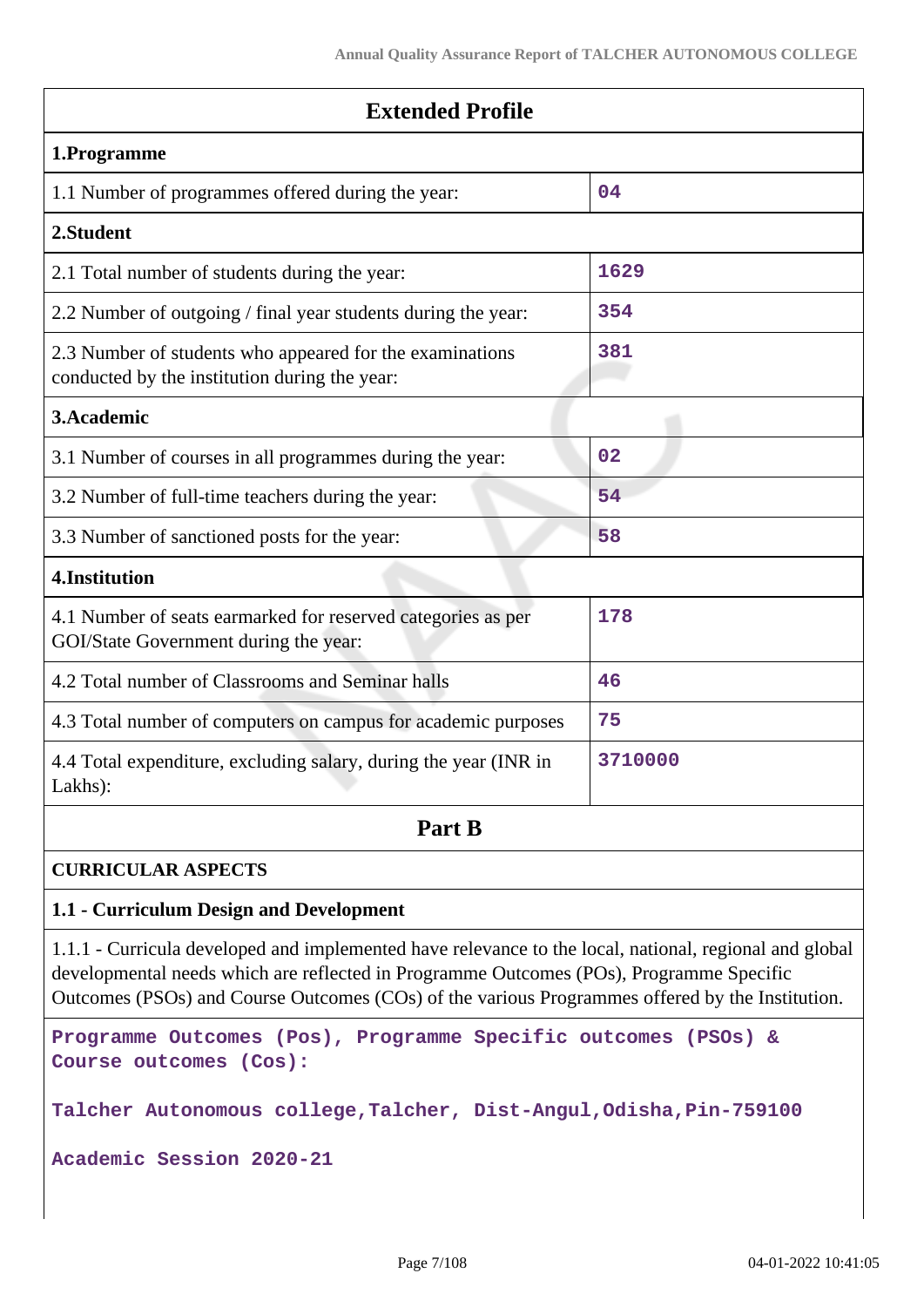**Program outcomes, program specific outcomes and course outcomes for all programs offered by the institution are stated and displayed in website of the institution (to provide the weblink)**

**Ans:**

 **Program Learning Outcomes Talcher Autonomous College has evolved its own teaching, learning and assessment strategies as mentioned below in order to facilitate achievement of intended learning outcomes: • Major quality enhancement measures have been undertaken in the teaching and learning process and modernized based on the requirement of curriculum and feedback from the stakeholders. • Modern teaching aids are employed for benefit of the students, in addition to board and marker method. • Learning activity is facilitated through Internet and virtual learning mode. • Projects and study tours and field trips, assignments are made part of the courses. • Interaction between successful and well-placed alumni with the students in the departments is encouraged. • Transparency in the evaluation system • Thrust on faculty developmentparticipation in seminars, refresher courses and workshops • Subject experts deliver special lectures on recent trends and developments in their fields of expertise to the students. This is done through student feedback on the performance of teachers. This is done by the dedicated IQAC wing of the Autonomous College. This is analyzed and the overall/average rating is communicated to the concerned faculty members for improving the quality of teaching**

**Program Specific Objectives and Outcomes of Botany** 

 **Objective is to understand the mystery of plant science and its application in agriculture, forestry, medicine and environmental protection and to Analyze the relationships among plants and micro-organisms. Also to Understand the basic concepts of taxonomy, ecology, biochemistry, biotechnology and sustainable utilization of plant resources for the human beings without hampering the existence of other organisms in the earth.**

**Courses Outcomes include Studying the plant science and gaining practical knowledge in handling the modern tools & techniques of biological sciences, students can go for higher studies in multidisciplinary research programmes or biopharma companies or agriculture etc.**

**Program Specific Objectives and Outcomes of Zoology**

**It includes animal anatomy, physiology, biochemistry, genetics,**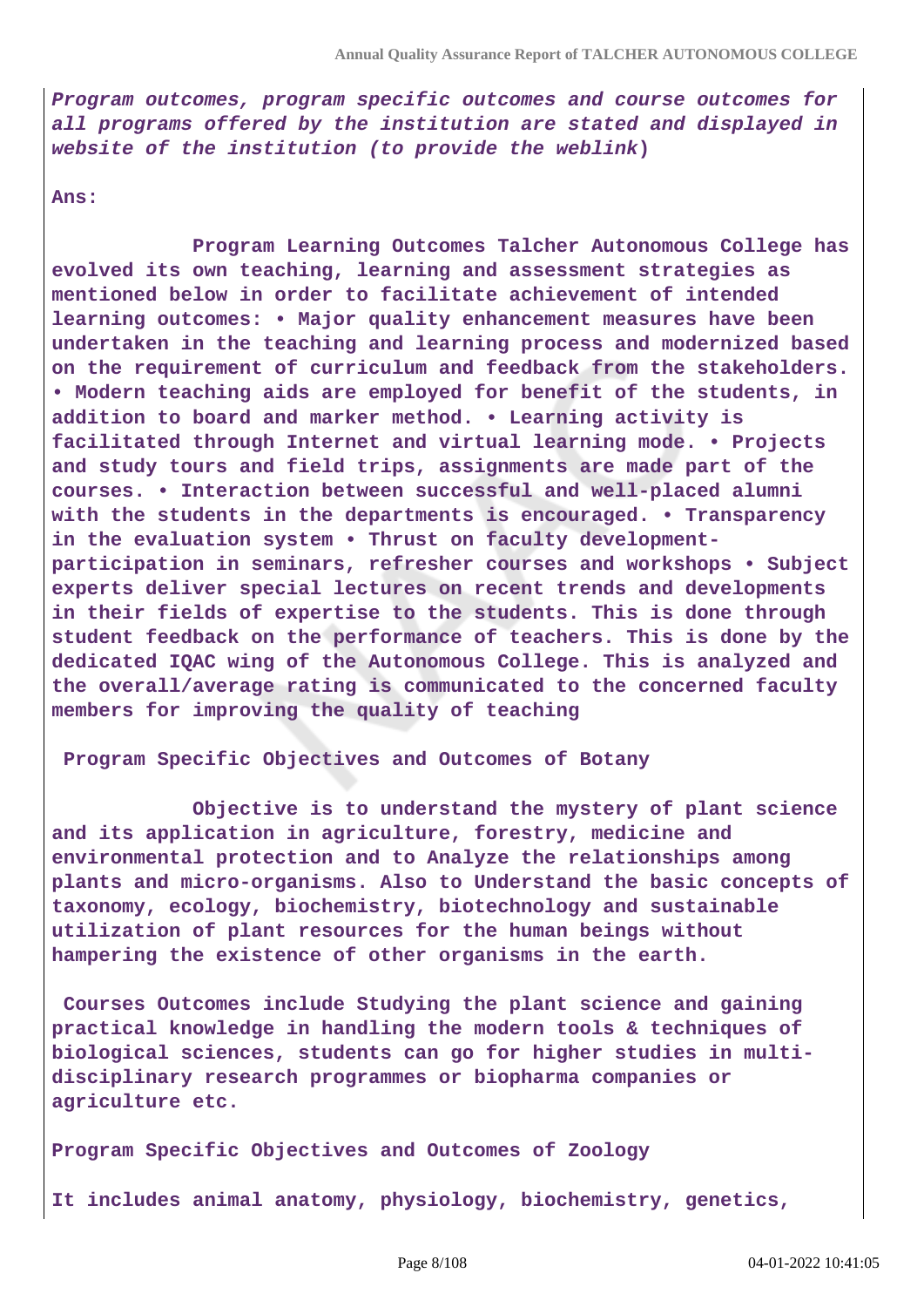**evolution, ecology, behavior and conservation. Zoologist are life scientists who study animals, observing them in the laboratory and in their natural habitat; also studies animal diseases, life processes, reproduction, feeding habits etc. Candidates, after completion, find job as subject faculty , Animal Behaviorist, Conservationist, Wildlife Biologist, Zoo curator, Wildlife Educator, Forensic Expert, Health Consultant, Lab Technician. Also, candidates can start small scale industries like pisciculture, sericulture, Pearl culture, Apiculture, goat/ cow/ chicken farming etc.**

**Course Outcomes of Physics, Chemistry & Mathematics (Physical Science)**

**1. Conceptually explain the classification schemes that are used to categorise engineering materials.**

**2. Explain the difference in mechanical behaviour of engineering materials based on bond type, structure, composition and processing**

**3. Describe the basic structure repeat units for common thermoplastics and relate the distribution of molecular weight, degree of polymerization, percentage of crystallinity, glass transition temperature to properties in service.**

**4.Describe how and why defects in materials greatly affect engineering properties and limit their use in service.**

**5. Calculate engineering stress, strain, and elastic modulus from data and for basic engineering applications.**

**6. Describe why each of fundamental properties of materials covered in the course are important in design.**

**7. Select the appropriate materials for specific applications using properties.**

 **8. To describe the basic structure of materials at the molecular, microscopic and macroscopic scale so that students will be able to describe modern methods of characterizing materials at each of these length scales.**

**9. To supplement the common manufacturing process and recent technological developments that are used in creating products from plastics and composites.**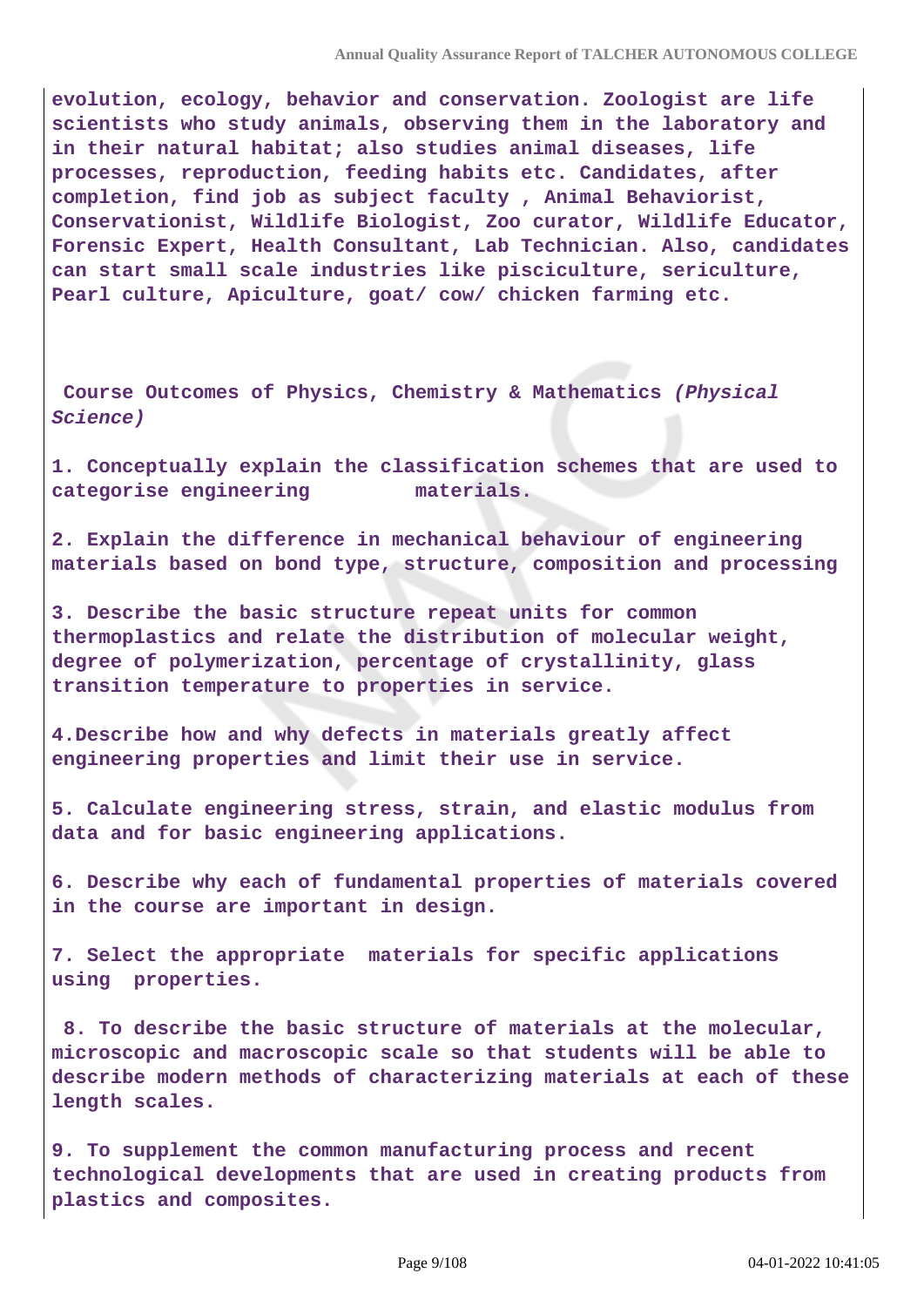**10. Gain a broad perspective on materials chemistry and physics. Gain an introduction to the electronic, magnetic, optical properties of bulk and nano-structured materials.**

**11. Gain important conceptual and operational understanding of a wide range of methods for characterizing materials.**

**12. Gain hands on experience in synthesizing advanced materials.**

**13. Be able to create sophisticated experimental design to investigate materials, properties, and to assess the quality of experimental details**

**14. Learn to think and work like professional scientists and engineers.**

**Department of Geology:**

 **The programme offered by the department covers a wide range of core areas in geology. The course of study is designed so that the students are equipped with both theoretical knowledge and are trained accordingly to find practical applications of the subject. It includes teaching in geomorphology, sedimentology, geochemistry, stratigraphy, mineralogy, petrology, environmental geology, economic geology and geophysical principles. As the university is placed in the heart of mineral rich Precambrian terrain, foremost importance is given to the economic ore geology and field training programme. To cater to the needs of practical course-work, the department has its initial stage set up its laboratories and includes some of the fossil specimen, rocks and minerals Samples Collected by the students through field programme and others are planned to emerge it in near future. The academic curriculum of the Department will help a good number of students to qualify in national level competitive examinations including NET, GATE, and pursue career in different geoscientific organization. After successful completion of the degree program, a good number of students will be able to find placement in major geoscientific organizations.**

**Programme & Course Outcome (M.A. In Odia)**

 **After the completion of the course, students will acquire comprehensive knowledge of Odia literature of ancient, medieval and modern periods and especially in canonical topics like writings of Sarala Das and those of the Panchasakhas. Besides, they will also become aware of crucial areas like folk literature,**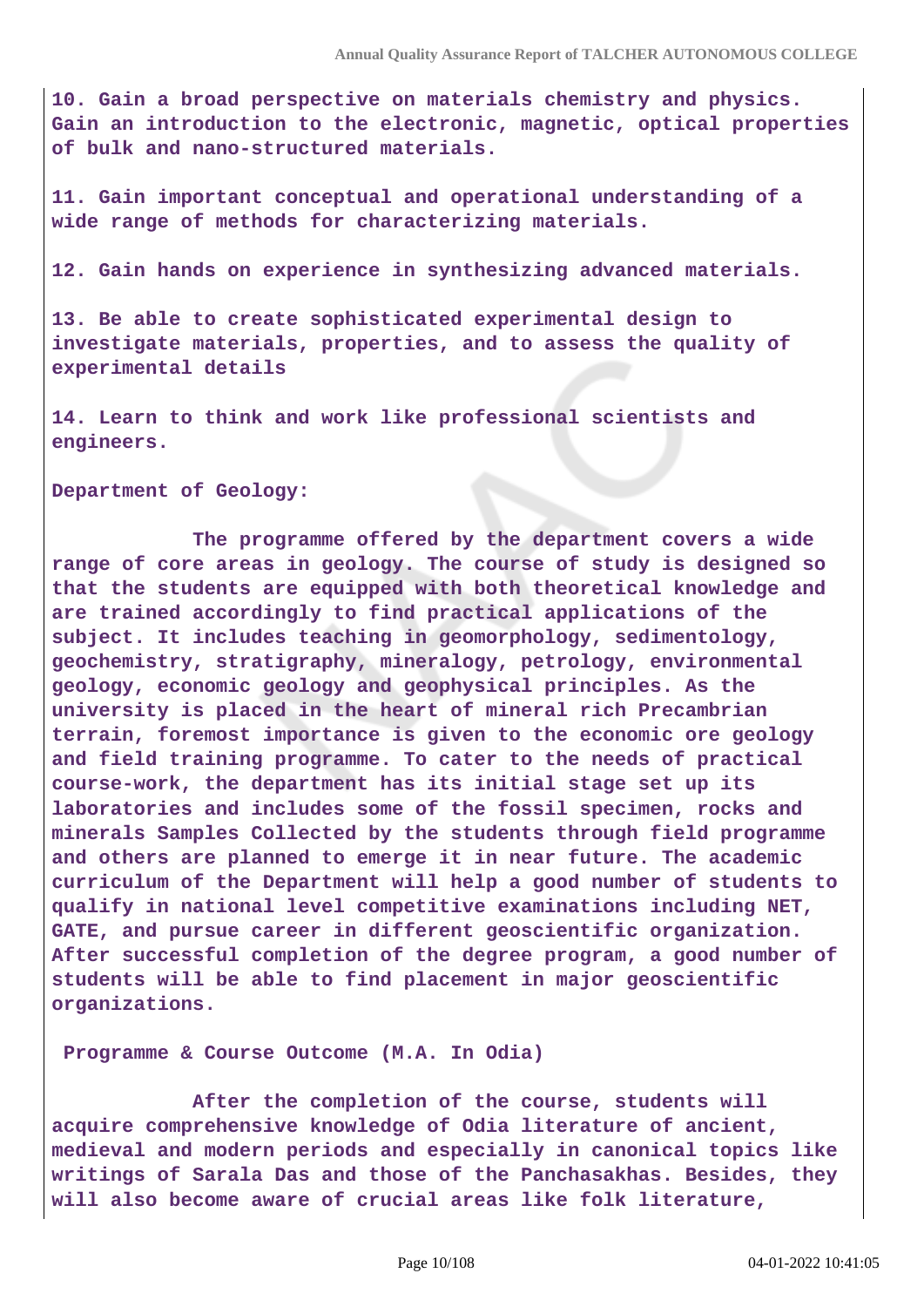**comparative literature and translation. Owing to our holistic approach, literary text share taught in correlation with the cultural traditions of Odisha, such as Jagannath culture. The programme enables perusal of Odia literature while drawing connections with larger Indian literary cultures and trends, especially contemporary ones. Thus the programme encourages students to identify and acknowledge the specialty of literature in their mother tongue while keeping the idea of national integration in mind.**

**Program Specific Objectives and Outcomes of Anthropology**

**Anthropology examines human as an organism and explains human origin, human evolution, human differentiation and human variation as influenced by heredity and environment**

**Cultural anthropologists are particularly well suited to work in professions involving people, such as teaching, law, medicine, social work, and journalism. Archaeology majors may become cultural resource management specialists. Museums are yet another potent source of employment. In Odisha four to Five colleges in the state are offering Anthropology in the Degree Curriculum for which the demand of the subject is very high for students in Talcher Autonomous college & more numbers of students pursue their higher education at University level facilitating better employment for future lively hood of individuals. &the college feels proud of Anthropology**

**Program Specific Objectives and Outcomes of Education:**

 **Education is a process which transmits accumulated knowledge, values, and skills from generation to another. In general sense, Education is an act or experience which has a formative effect on the character, mind, and physical ability of the people.After completion of the course, Graduates may get opportunities in areas like Museums, Public relations and Journalism, Editing and Publishing houses, Educational departments, Creative/Technical writing, Home tuition, etc. and work in positions like Teacher, Advisor, Non-fiction writer, Technical writer, Novelist, Public relation journalist, etc**

**Program Specific Objectives and Outcomes of Economics :**

**Students shall be capable to analyze the data to solve complex economic problem. They will understand general economic concept, viz. demand and supply, Land, labour, capital, Organization, Money,**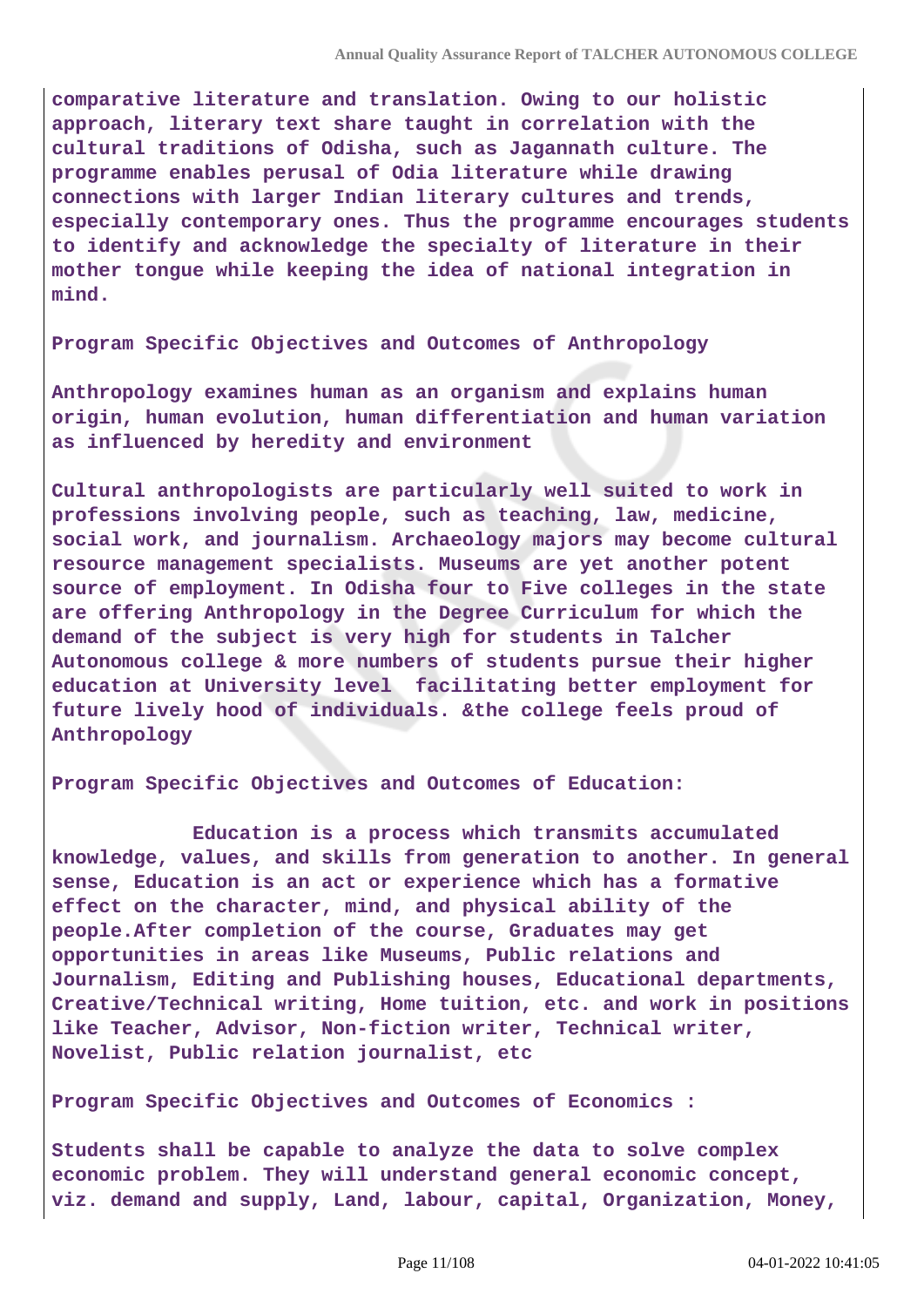**Banking and public finance etc. Students will be able to understand and demonstrate micro and macroeconomic terms. They will able to formulate and defend a monetary or fiscal strategy that would produce desired outcomes.**

**Program Specific Objectives and Outcomes of English :**

**Students will interpret the works of literature in different context and framework. They will write criticisms of literature and will use language for esthetic effect. They will develop interest in the literature and will be able to enhance the use of the four language skill i.e. reading, writing, speaking and listening. Students of literature will analyze the text from a verity of theoretical perspectives.**

**Program Specific Objectives and Outcomes of History:**

**Students will be able to apply historical methods to evaluate critically the record of the past. Research method and communication skill will be developed. They will learn to organize and express their thoughts more coherently and appropriately. As the subject history has its own value in society and human life, it will help the students to develop their ethical and social values. The knowledge about the heritage and tradition will be the most learning outcomes of the students**

**Program Specific Objectives and Outcomes of Political Science:**

**Students will be able to analyze the nature, methods and important of political thoughts. The basic framework of the syllabi of political science is : To understand the nature and scope of political theory:-To understand and assess information regarding a variety of political theories.ØTo understand the philosophy of world constitution and to demonstrate theØ knowledge of great thinkers and concept. To analyze the history of international relation and emerging area of foreign policy,Ø security and bilateral relation.**

**Program Specific Objectives and Outcomes of Philosophy:**

 **The students of philosophy will make use of key concepts of critical thinking from western as well as Indian point of view. The concept of epistemology and metaphysics of different schools of thoughts will be analyzed by the students throughout their learning. They will be able to identify and evaluate ethical, epistemic, social, political and personal value of life. The key philosophical concept including knowledge, reality, reason, substance and**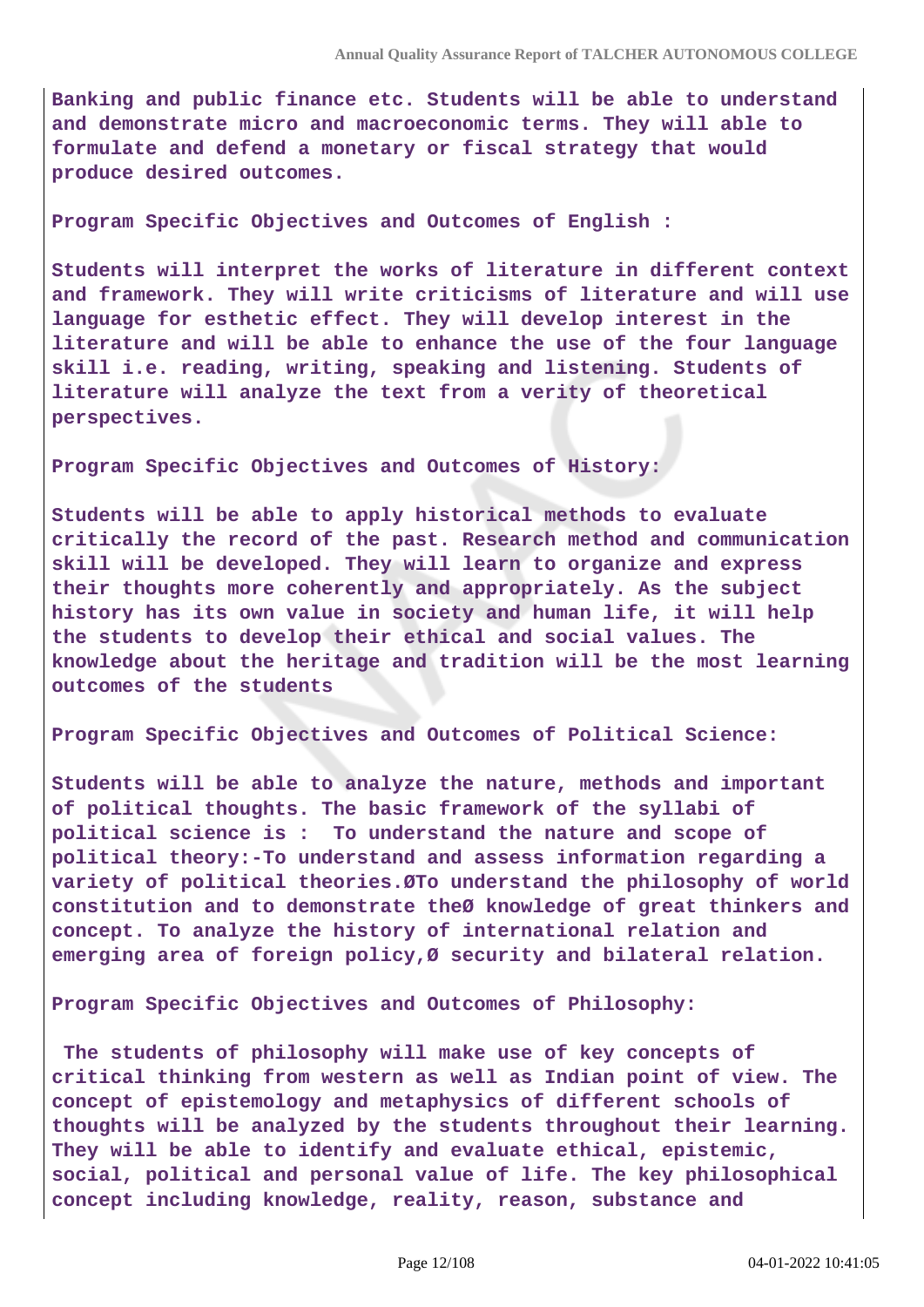**comprehension if history of philosophy will be the major areas of learning outcome for the students.**

 **Result outcome of students during 2020( Admission Bathch-2018):**

| Year | Programme<br>Code | Programme<br><b>Name</b> | Number of students Number of students<br>who appeared in the who passed in the<br>final year<br>examinations | final year<br>examinations | $P\bar{c}$<br>$P\epsilon$ |
|------|-------------------|--------------------------|--------------------------------------------------------------------------------------------------------------|----------------------------|---------------------------|
| 2019 | <b>UG</b>         | Anthropology 26          |                                                                                                              | 25                         | 96                        |
|      | <b>UG</b>         | Economics                | 21                                                                                                           | 21                         | 10                        |
|      | <b>UG</b>         | Education                | 24                                                                                                           | 22                         | 91                        |
|      | <b>UG</b>         | English                  | 11                                                                                                           | 10 <sub>1</sub>            | 9 <sub>0</sub>            |
|      | <b>UG</b>         | History                  | 22                                                                                                           | 22                         | 10                        |
|      | <b>UG</b>         | Odia                     | 24                                                                                                           | 21                         | 87                        |
|      | <b>UG</b>         | Philosophy               | 13                                                                                                           | 13                         | 10                        |
|      | <b>UG</b>         | Political<br>Science     | 31                                                                                                           | 28                         | 9 <sub>0</sub>            |
|      | <b>UG</b>         | Sanskrit                 | 19                                                                                                           | 13                         | 68                        |
|      | <b>UG</b>         | Botany                   | 15                                                                                                           | 15                         | 10                        |
|      | <b>UG</b>         | Chemistry                | 42                                                                                                           | 40                         | 95                        |
|      | <b>UG</b>         | Geology                  | 15                                                                                                           | 15                         | 10                        |
|      | <b>UG</b>         | Mathematics              | 15                                                                                                           | 15                         | 10                        |
|      | <b>UG</b>         | Physics                  | 44                                                                                                           | 41                         | 93                        |
|      | <b>UG</b>         | Zoology                  | 16                                                                                                           | 16                         | 10                        |
|      | <b>UG</b>         | Commerce                 | 43                                                                                                           | 37                         | 86                        |
|      | $\overline{P}G$   | PG Odia                  | 8                                                                                                            | 8                          | 10                        |

**· Regarding attainment and evaluation of following details can be mentioned: - University has introduced several programmes which centre on topics of gender, environment, human values, and skill development. -Syllabus revision was undertaken to integrate value added courses across different programmes. - Most departments organize departmental seminars, surveys, presentations, debates, internship etc. on topics dealing with vital social, political, economic, ethical, and environmental issues of the time. Some of these activities are assessed. The awareness and sensitivity level are good, gauged from the appreciable student participation in activities on these issues.**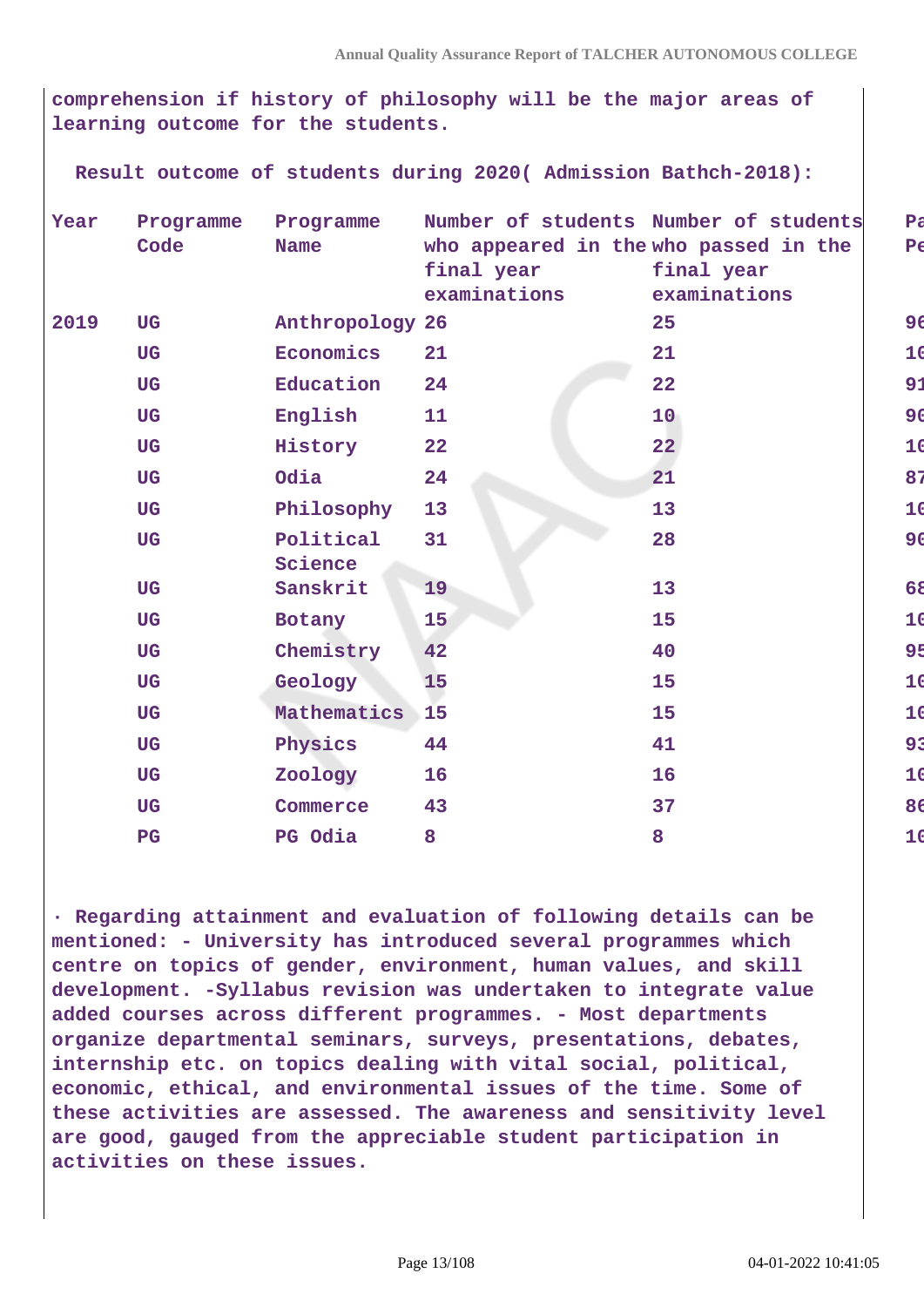**· Active participation of students in NSS ,YRC and NCC activities of departments attests to their sense of Ethical and Responsible Citizenship . The attainment is satisfactory evidenced through their responsible contribution to Department activities**

**. · Level of attainment of political consciousness is excellent proved by notable participation of students in Utkal University. The numbers of alumni who qualify in various competitive examinations are employed in various organizations attests to accomplishment of the outcome of employability.**

**· Achievement level of Women Empowerment and Inclusive Education is excellent considering the percentage of women students in the Autonomous College.**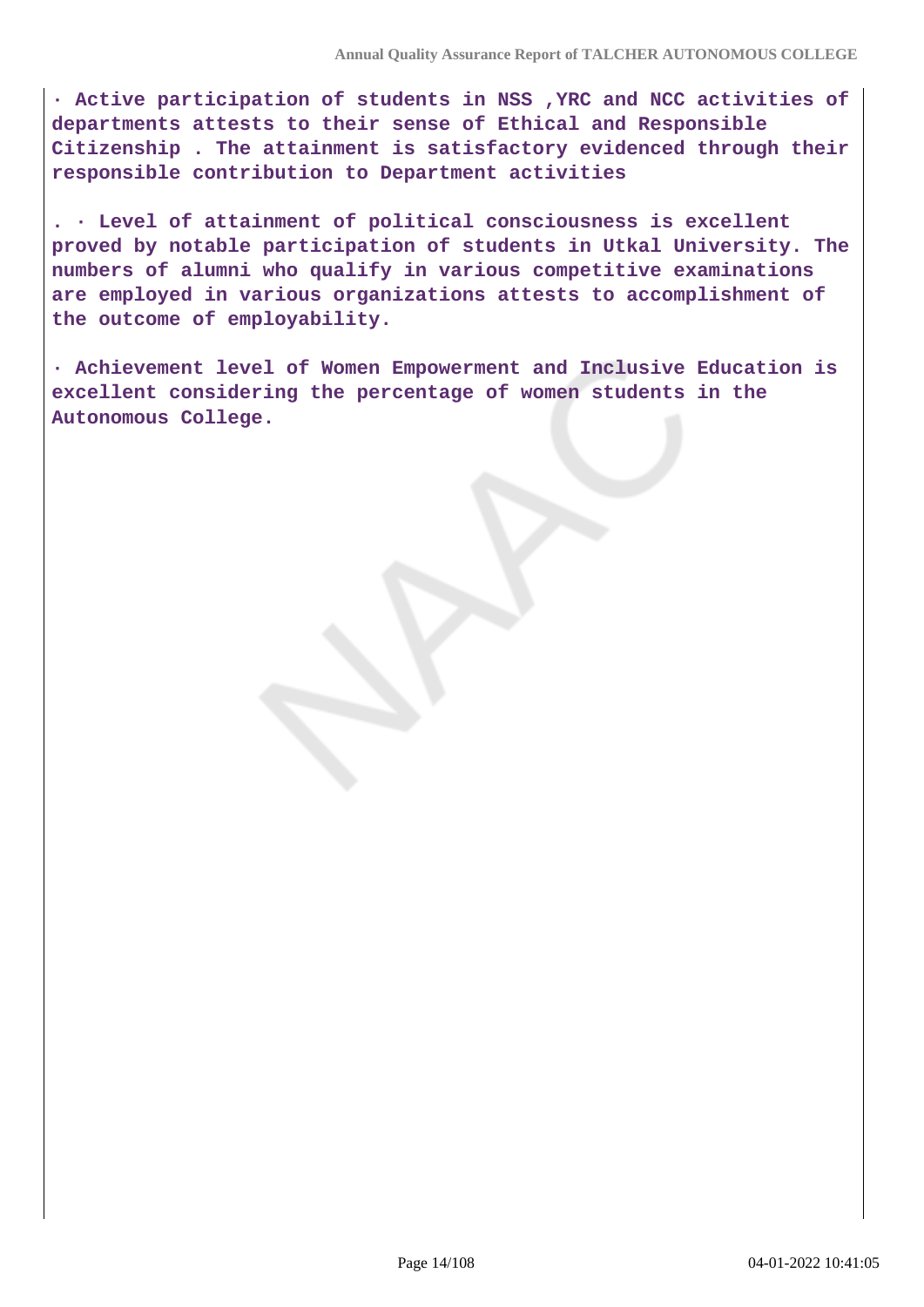#### **Principal**

**Talcher Autonomous College**

| <b>File Description</b>                  | Documents                                                                  |
|------------------------------------------|----------------------------------------------------------------------------|
| Upload additional information, if<br>any | View File                                                                  |
| Link for additional information          | https://tac.ac.in/IQAC/tac 60939628Programme<br>%200utcomes%202020-21.docx |

**1.1.2 - Number of Programmes where syllabus revision was carried out during the year**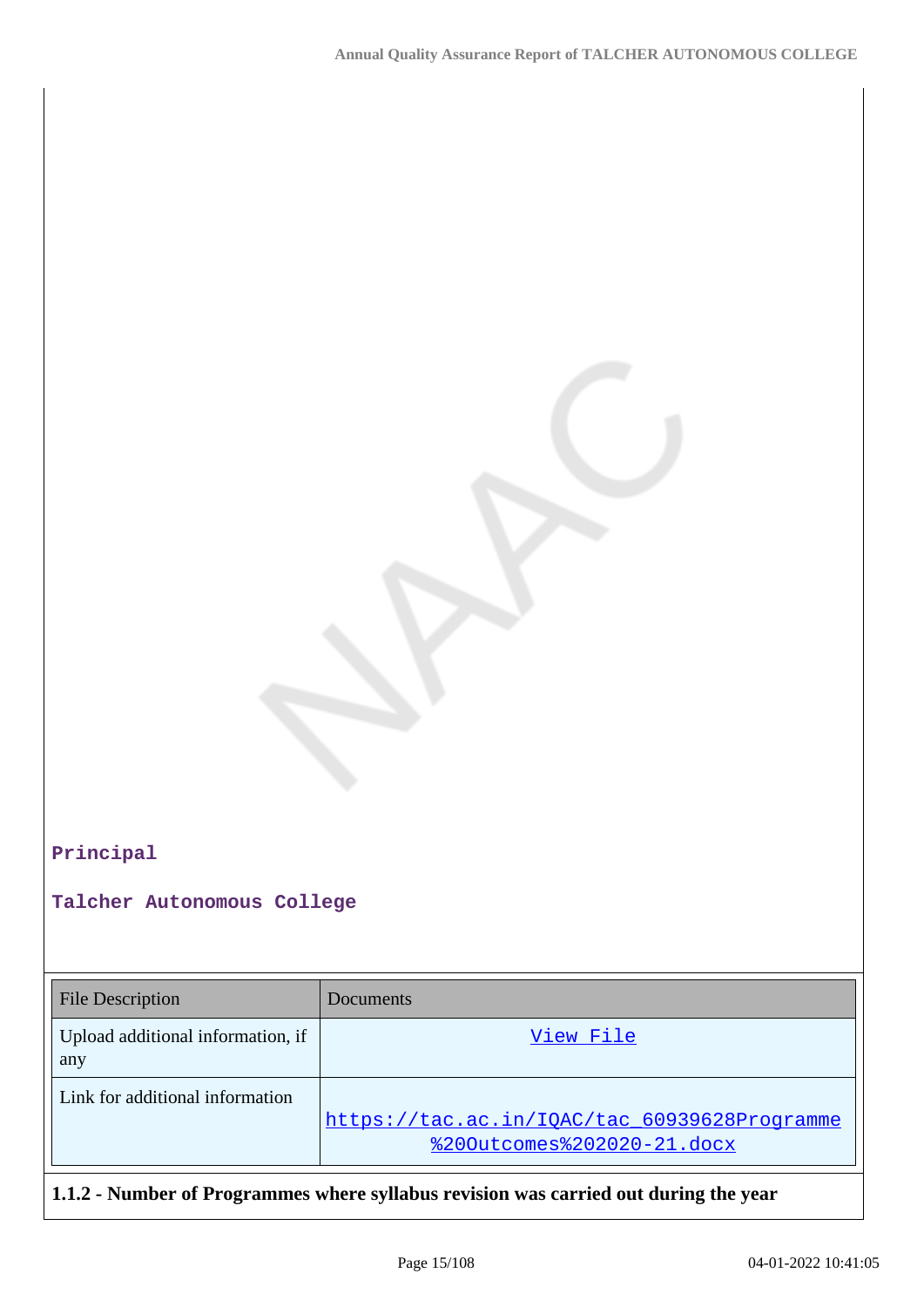| $\mathbf 0$                                         |                  |  |  |  |
|-----------------------------------------------------|------------------|--|--|--|
| <b>File Description</b>                             | Documents        |  |  |  |
| Minutes of relevant Academic<br>Council/BOS meeting | No File Uploaded |  |  |  |
| Details of syllabus revision<br>during the year     | No File Uploaded |  |  |  |
| Any additional information                          | No File Uploaded |  |  |  |

## **1.1.3 - Number of courses focusing on employability/entrepreneurship/ skill development offered by the Institution during the year**

| $\Omega$                                                                                          |                  |
|---------------------------------------------------------------------------------------------------|------------------|
| <b>File Description</b>                                                                           | Documents        |
| Curriculum / Syllabus of such<br>courses                                                          | No File Uploaded |
| Minutes of the Boards of Studies/<br>Academic Council meetings with<br>approval for these courses | No File Uploaded |
| MoUs with relevant<br>organizations for these courses, if<br>any                                  | No File Uploaded |
| Any additional information                                                                        | No File Uploaded |

## **1.2 - Academic Flexibility**

## **1.2.1 - Number of new courses introduced across all programmes offered during the year**

**0**

| <b>File Description</b>                                    | Documents        |
|------------------------------------------------------------|------------------|
| Minutes of relevant Academic<br>Council/BoS meetings       | No File Uploaded |
| Any additional information                                 | No File Uploaded |
| Institutional data in prescribed<br>format (Data Template) | No File Uploaded |

#### **1.2.2 - Number of Programmes offered through Choice Based Credit System (CBCS)/Elective Course System**

**04**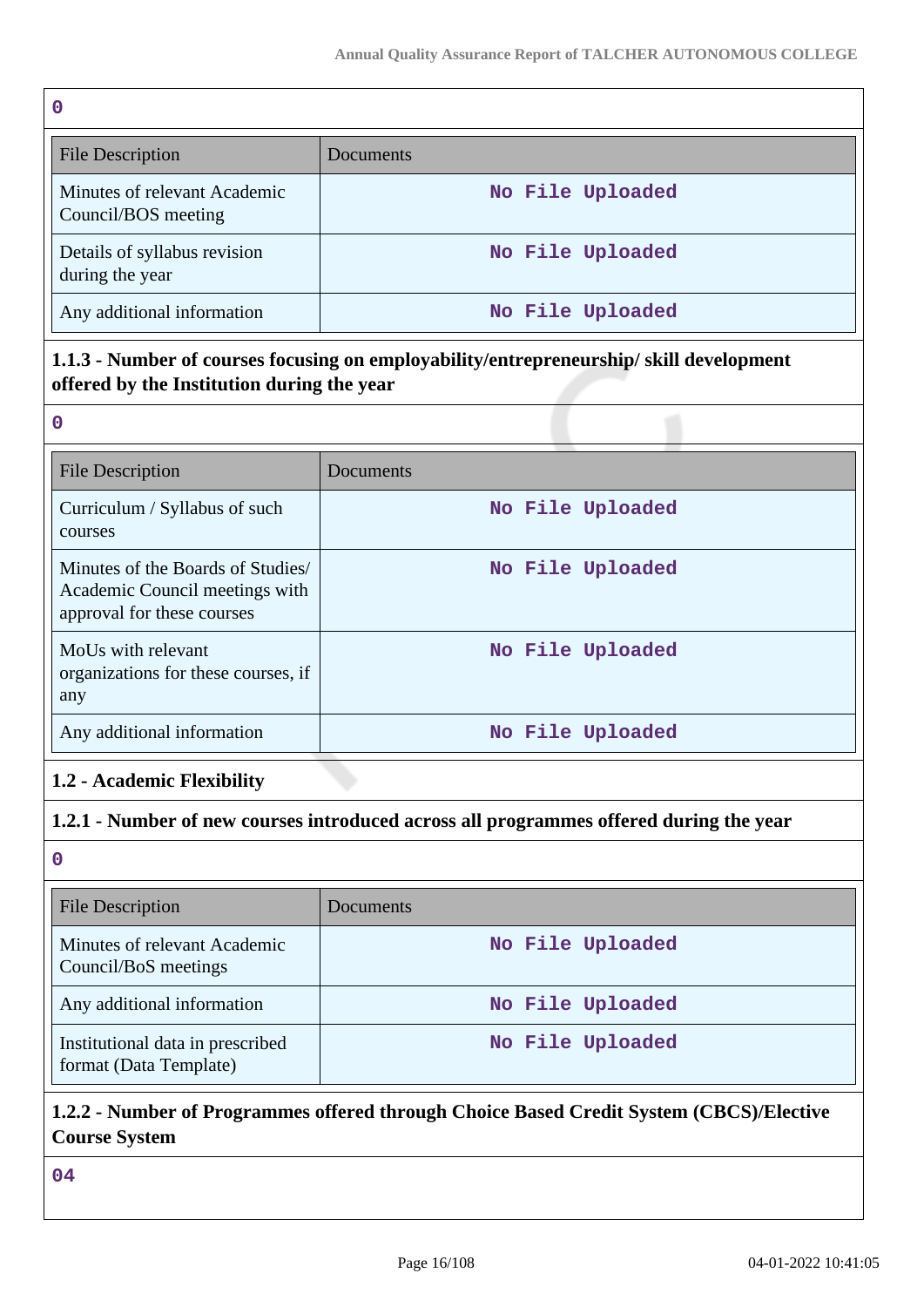| <b>File Description</b>                                 | Documents        |
|---------------------------------------------------------|------------------|
| Minutes of relevant Academic<br>Council/BoS meetings    | No File Uploaded |
| Any additional information                              | View File        |
| List of Add on /Certificate<br>programs (Data Template) | No File Uploaded |

#### **1.3 - Curriculum Enrichment**

1.3.1 - Institution integrates cross-cutting issues relevant to Professional Ethics, Gender, Human Values, Environment and Sustainability, and Human Values into the curriculum

| Sl No                                                                  | Activity            | <b>Duration From</b>                         | Duration To |
|------------------------------------------------------------------------|---------------------|----------------------------------------------|-------------|
|                                                                        | Professional Ethics |                                              |             |
| $\mathbf{1}$                                                           | Vigillance          | 28/10/2020                                   | 28/10/2020  |
|                                                                        | awareness week&     |                                              |             |
|                                                                        | pledge in online    |                                              |             |
|                                                                        | mode                |                                              |             |
|                                                                        |                     | Human Values, Environment and Sustainability |             |
| $\overline{2}$                                                         | Extra mural<br>ш    | 24/11/2020                                   | 24/11/2020  |
|                                                                        | lecture by Prof.    |                                              |             |
|                                                                        | Hrudananda Behera   |                                              |             |
|                                                                        | in online mode      |                                              |             |
| 3                                                                      | "Values and         | 3/12/2020                                    | 3/12/2020   |
|                                                                        | Ethics" extra       |                                              |             |
|                                                                        | mural lecture by    |                                              |             |
|                                                                        | Swami Sudhanandaji  |                                              |             |
|                                                                        | Maharaj in online   |                                              |             |
|                                                                        | mode                |                                              |             |
| <b>File Description</b>                                                | Documents           |                                              |             |
| Upload the list and description of<br>the courses which address issues |                     | No File Uploaded                             |             |
| related to Gender, Environment                                         |                     |                                              |             |
| and Sustainability, Human                                              |                     |                                              |             |
| Values and Professional Ethics in                                      |                     |                                              |             |
| the curriculum                                                         |                     |                                              |             |
| Any additional information                                             |                     | View File                                    |             |

## **1.3.2 - Number of value-added courses for imparting transferable and life skills offered during the year**

**0**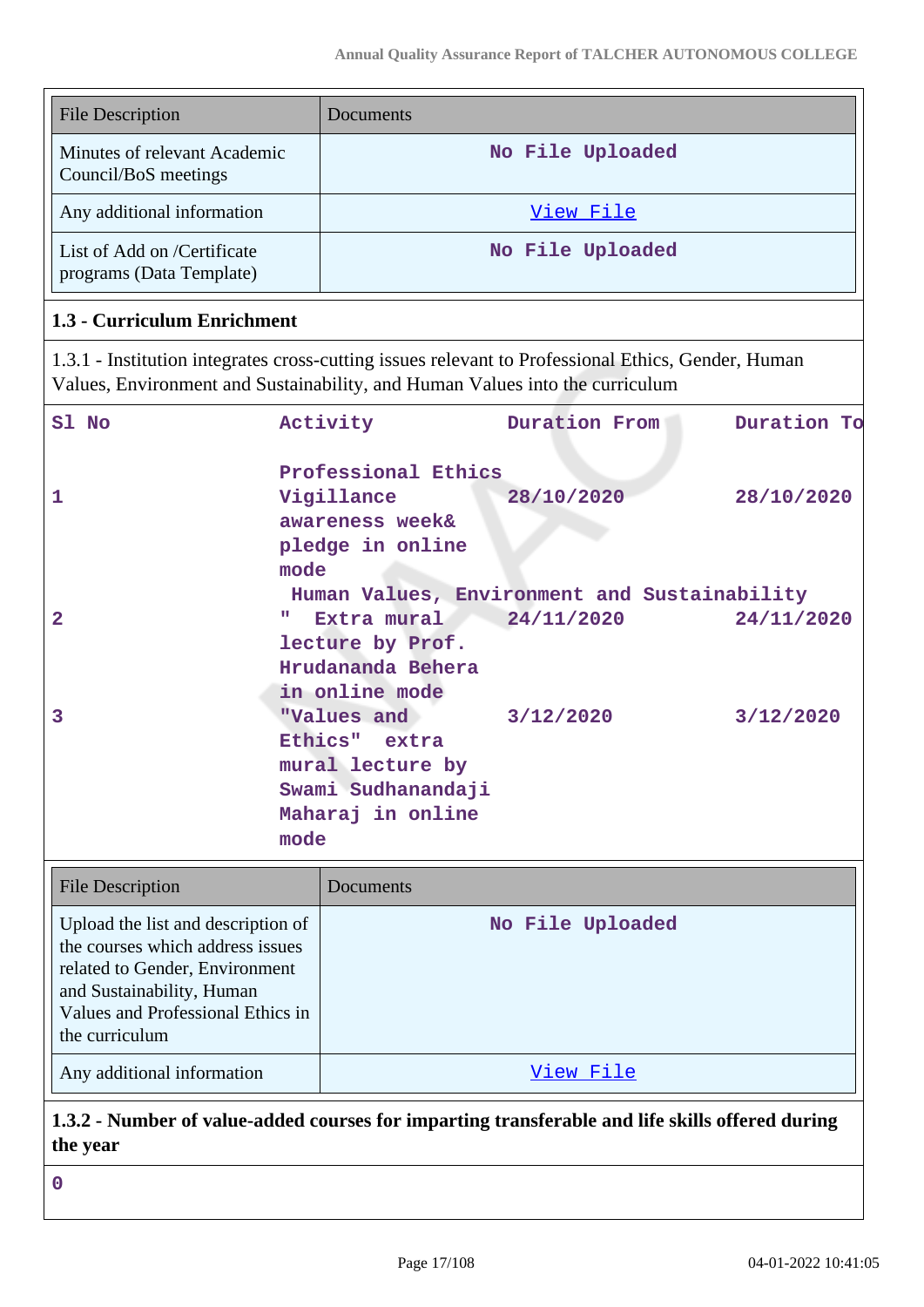| <b>File Description</b>                                           | Documents        |
|-------------------------------------------------------------------|------------------|
| List of value-added courses                                       | No File Uploaded |
| Brochure or any other document<br>relating to value-added courses | No File Uploaded |
| Any additional information                                        | No File Uploaded |

### **1.3.3 - Number of students enrolled in the courses under 1.3.2 above**

**0**

| <b>File Description</b>    | <b>Documents</b> |
|----------------------------|------------------|
| List of students enrolled  | No File Uploaded |
| Any additional information | No File Uploaded |

### **1.3.4 - Number of students undertaking field work/projects/ internships / student projects**

**0**

| <b>File Description</b>                                                                                        | <b>Documents</b> |
|----------------------------------------------------------------------------------------------------------------|------------------|
| List of programmes and number<br>of students undertaking field<br>projects / internships / student<br>projects | No File Uploaded |
| Any additional information                                                                                     | No File Uploaded |

## **1.4 - Feedback System**

| 1.4.1 - Structured feedback and review of the    |  |  | B. Any 3 of the above |  |
|--------------------------------------------------|--|--|-----------------------|--|
| syllabus (semester-wise / year-wise) is obtained |  |  |                       |  |
| from 1) Students 2) Teachers 3) Employers        |  |  |                       |  |
| and 4) Alumni                                    |  |  |                       |  |
|                                                  |  |  |                       |  |

| <b>File Description</b>                                                                                                                  | Documents                                                     |  |  |
|------------------------------------------------------------------------------------------------------------------------------------------|---------------------------------------------------------------|--|--|
| Provide the URL for<br>stakeholders' feedback report                                                                                     | https://tac.ac.in/IOAC/tac 20322521Feedback%<br>202020-21.pdf |  |  |
| <b>Upload the Action Taken Report</b><br>of the feedback as recorded by<br>the Governing Council /<br>Syndicate / Board of<br>Management | View File                                                     |  |  |
| Any additional information                                                                                                               | No File Uploaded                                              |  |  |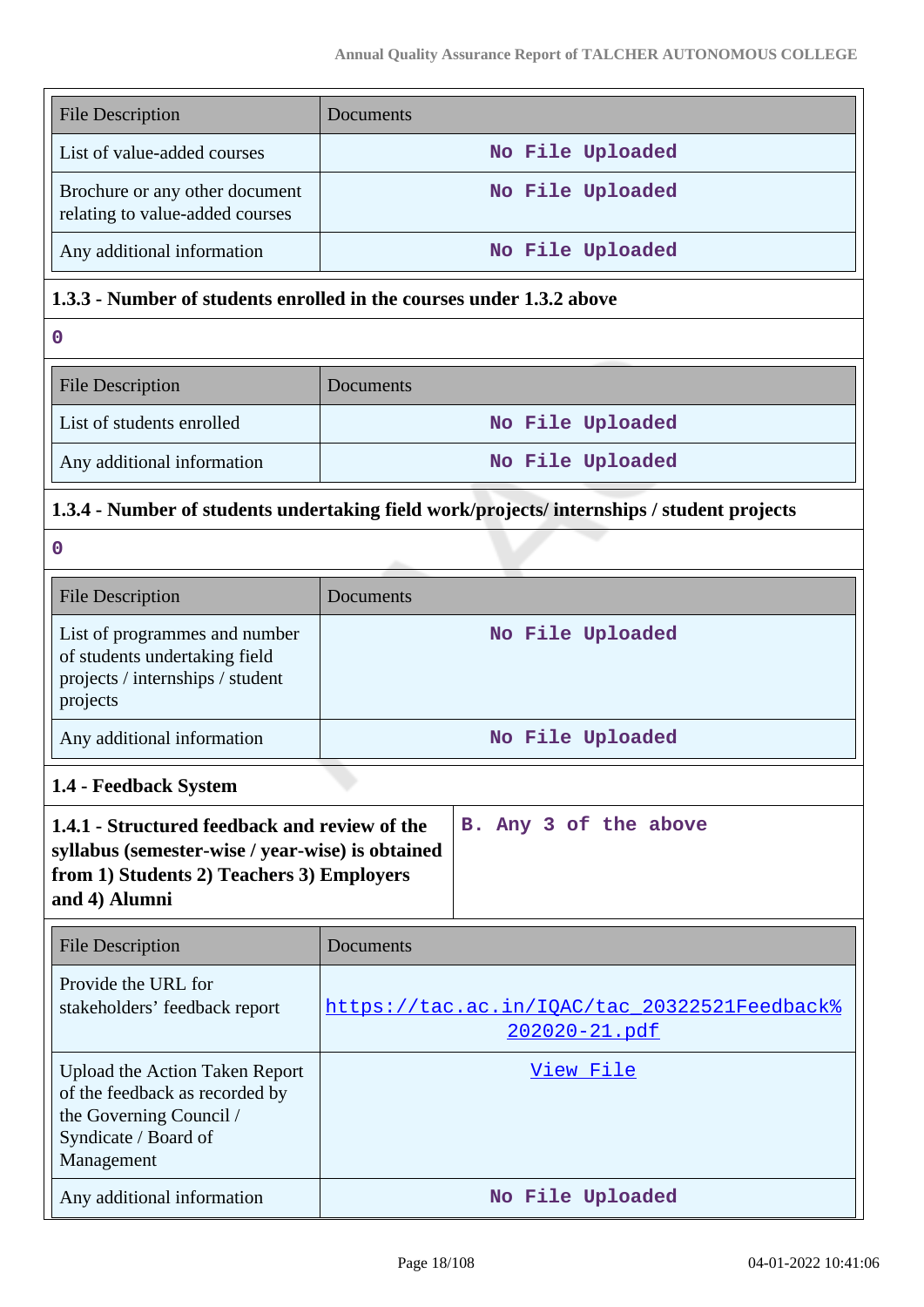| 1.4.2 - The feedback system of the Institution<br>comprises the following                                                           |                                                                                       | A. Feedback collected, analysed<br>and action taken made available<br>on the website              |  |  |
|-------------------------------------------------------------------------------------------------------------------------------------|---------------------------------------------------------------------------------------|---------------------------------------------------------------------------------------------------|--|--|
| <b>File Description</b>                                                                                                             | Documents                                                                             |                                                                                                   |  |  |
| Provide URL for stakeholders'<br>feedback report                                                                                    | https://docs.google.com/forms/d/lifjW-<br>F7jk9iv62JxRq5NY-Ome rOUR75ZinocKPipx8/edit |                                                                                                   |  |  |
| Any additional information                                                                                                          |                                                                                       | View File                                                                                         |  |  |
| <b>TEACHING-LEARNING AND EVALUATION</b>                                                                                             |                                                                                       |                                                                                                   |  |  |
| 2.1 - Student Enrollment and Profile                                                                                                |                                                                                       |                                                                                                   |  |  |
| 2.1.1 - Enrolment of Students                                                                                                       |                                                                                       |                                                                                                   |  |  |
|                                                                                                                                     | 2.1.1.1 - Number of students admitted (year-wise) during the year                     |                                                                                                   |  |  |
| 496                                                                                                                                 |                                                                                       |                                                                                                   |  |  |
| <b>File Description</b>                                                                                                             | Documents                                                                             |                                                                                                   |  |  |
| Any additional information                                                                                                          | View File                                                                             |                                                                                                   |  |  |
| Institutional data in prescribed<br>format                                                                                          | View File                                                                             |                                                                                                   |  |  |
| the reservation policy during the year (exclusive of supernumerary seats)                                                           |                                                                                       | 2.1.2 - Number of seats filled against reserved categories (SC, ST, OBC, Divyangian, etc.) as per |  |  |
| 90                                                                                                                                  |                                                                                       |                                                                                                   |  |  |
| <b>File Description</b>                                                                                                             | Documents                                                                             |                                                                                                   |  |  |
| Any additional information                                                                                                          | No File Uploaded                                                                      |                                                                                                   |  |  |
| Number of seats filled against<br>seats reserved (Data Template)                                                                    | <u>View File</u>                                                                      |                                                                                                   |  |  |
| 2.2 - Catering to Student Diversity                                                                                                 |                                                                                       |                                                                                                   |  |  |
| 2.2.1 - The institution assesses students' learning levels and organises special programmes for both<br>slow and advanced learners. |                                                                                       |                                                                                                   |  |  |
|                                                                                                                                     | No activity due to Covid-19 Pandemic<br>all over world                                |                                                                                                   |  |  |
|                                                                                                                                     |                                                                                       |                                                                                                   |  |  |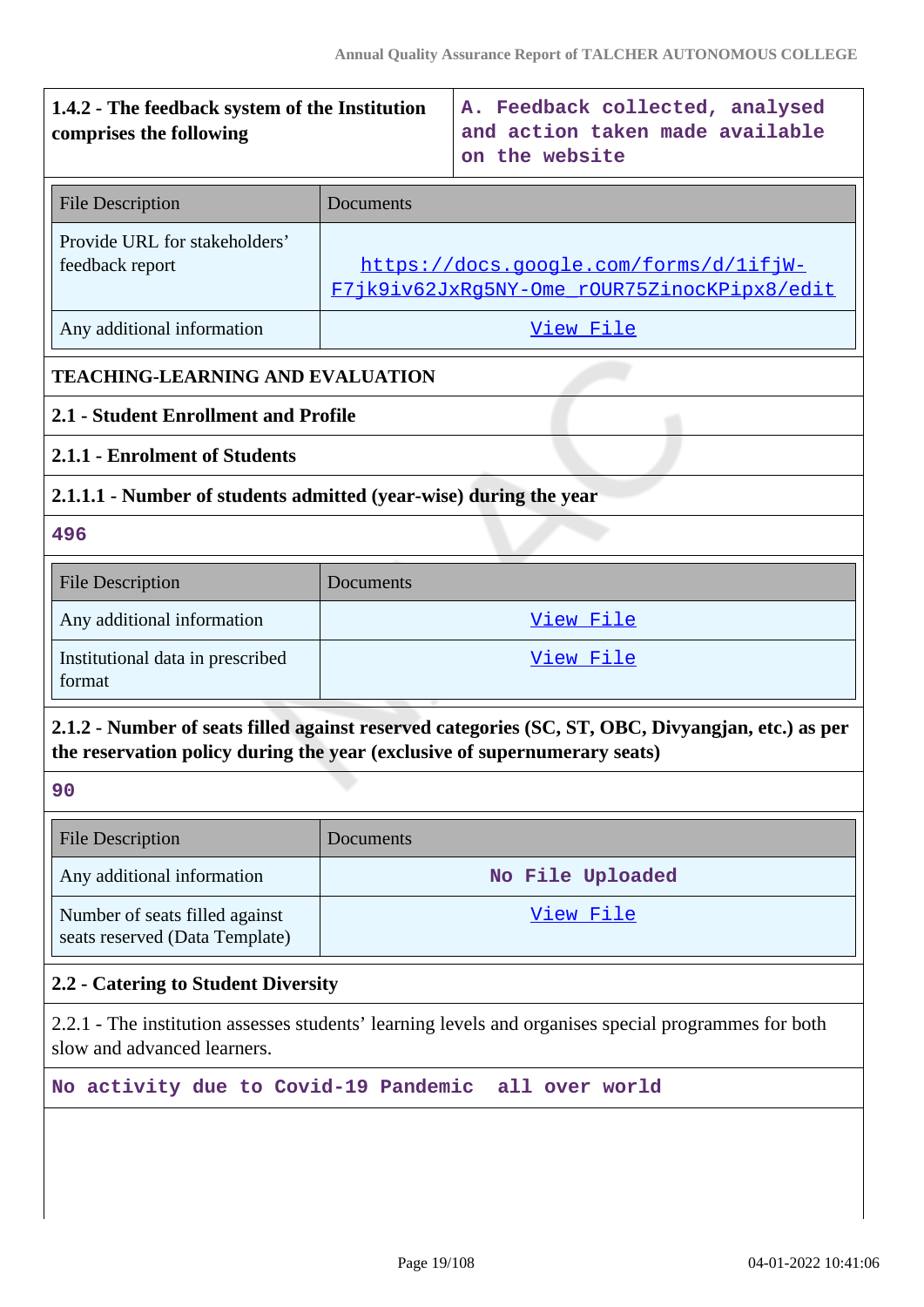| <b>File Description</b>                  | Documents        |
|------------------------------------------|------------------|
| Upload any additional<br>information     | No File Uploaded |
| Paste link for additional<br>information | Nil              |

#### **2.2.2 - Student – Teacher (full-time) ratio**

| Year                                 | Number of Students | Number of Teachers |  |
|--------------------------------------|--------------------|--------------------|--|
| 01/07/2021                           | 1629               | 54                 |  |
| <b>File Description</b>              | Documents          |                    |  |
| Upload any additional<br>information | View File          |                    |  |

## **2.3 - Teaching- Learning Process**

2.3.1 - Student-centric methods such as experiential learning, participative learning and problemsolving methodologies are used for enhancing learning experiences:

| Experimental<br>Learning   | online<br>learning<br>through Zoom Google Meet<br>App | online<br>learning                       | Whatapp<br>sharing                                     | Mentoring<br>online<br>through<br>Voice&<br>Videocalls                      |
|----------------------------|-------------------------------------------------------|------------------------------------------|--------------------------------------------------------|-----------------------------------------------------------------------------|
| participativ<br>e Learning | online<br>learning<br>through Zoom<br>App             | online<br>learning<br>Google Meet        | Whatapp<br>sharing                                     | Mentoring<br>online<br>through<br><b>Voice&amp;</b><br>Videocalls           |
| Problem<br>Solving         | online<br>learning<br>through Zoom<br>App             | online<br>learning<br><b>Google Meet</b> | Whatapp<br>sharing                                     | Mentoring<br>online<br>through<br>Voice&<br>Videocalls                      |
| <b>Enhance</b><br>Learning | online<br>learning<br>through Zoom<br>App             | online<br>learning<br><b>Google Meet</b> | Whatapp<br>sharing Soft<br>copies prior<br>to classes. | providing<br>links to<br>different<br>free online<br>tutorials&<br>e- books |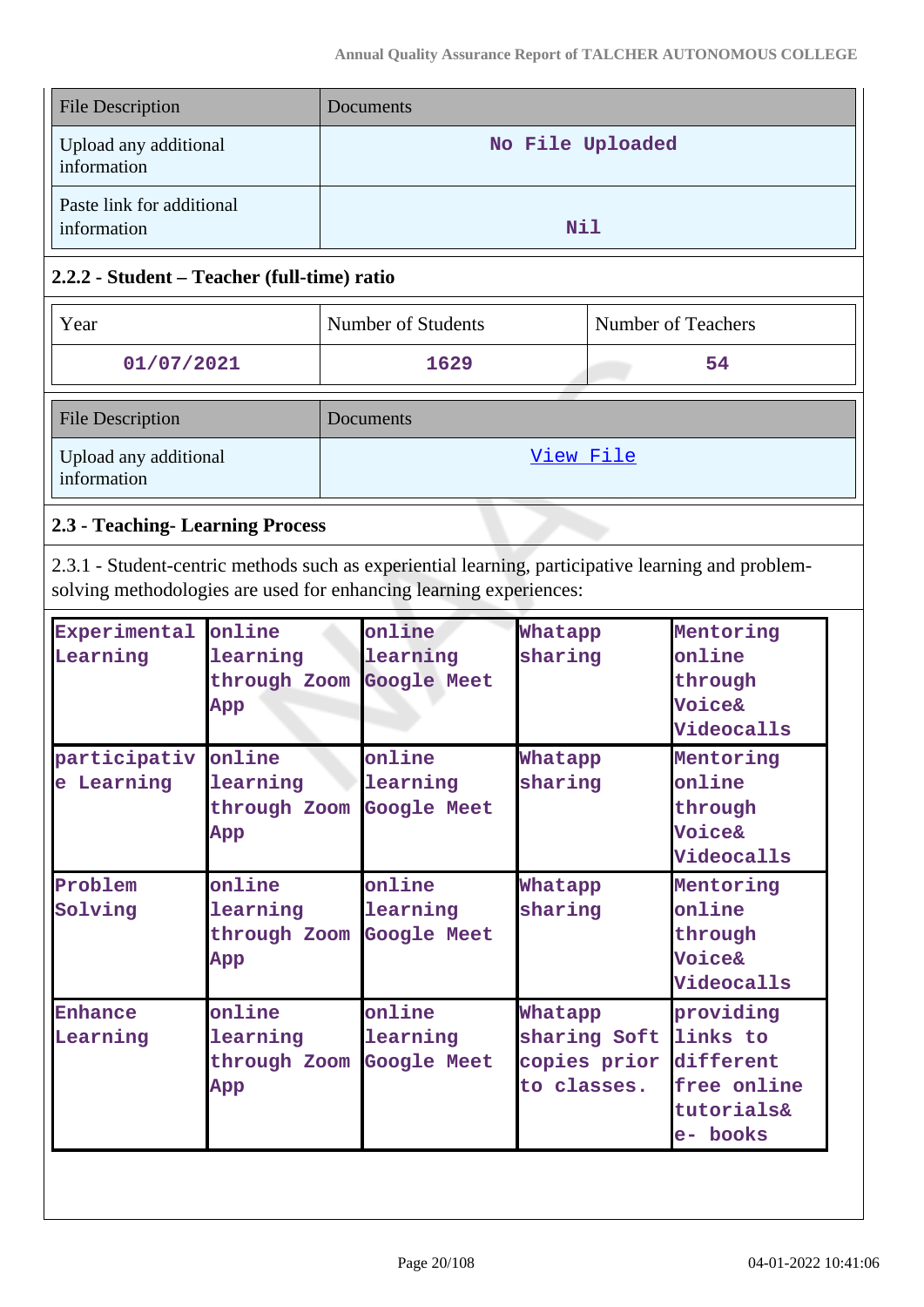| <b>File Description</b>              | Documents |
|--------------------------------------|-----------|
| Upload any additional<br>information | View File |
| Link for additional Information      | Nil       |

2.3.2 - Teachers use ICT-enabled tools including online resources for effective teaching and learning

| Number of | Number of ICT Tools |           | Number of      | Numberof   | $\mathbf{E}-$ |
|-----------|---------------------|-----------|----------------|------------|---------------|
| Teachers  | teachers            | and       | <b>ICT</b>     | smart      | resources     |
| on Roll   | using               | resources | enabled        | classrooms | and           |
|           | <b>ICT</b><br>(LMS, | available | Classrooms     |            | techniques    |
|           | $e-$                |           |                |            | used          |
|           | <b>Resources</b> )  |           |                |            |               |
| 54        | 21                  | 00        | 0 <sub>3</sub> | 02         | 00            |

| <b>File Description</b>                                                                                                                  | Documents |
|------------------------------------------------------------------------------------------------------------------------------------------|-----------|
| Provide link for webpage<br>describing ICT enabled tools<br>including online resources for<br>effective teaching and learning<br>process | Nil       |
| Upload any additional<br>information                                                                                                     | View File |

#### **2.3.3 - Ratio of students to mentor for academic and other related issues**

#### **2.3.3.1 - Number of mentors**

#### **54**

| <b>File Description</b>                                                           | Documents        |
|-----------------------------------------------------------------------------------|------------------|
| Upload year-wise number of<br>students enrolled and full-time<br>teachers on roll | View File        |
| Circulars with regard to<br>assigning mentors to mentees                          | No File Uploaded |

2.3.4 - Preparation and adherence to Academic Calendar and Teaching Plans by the institution

 **1.Time Table for Online Classes for Final year & pre-final year students.**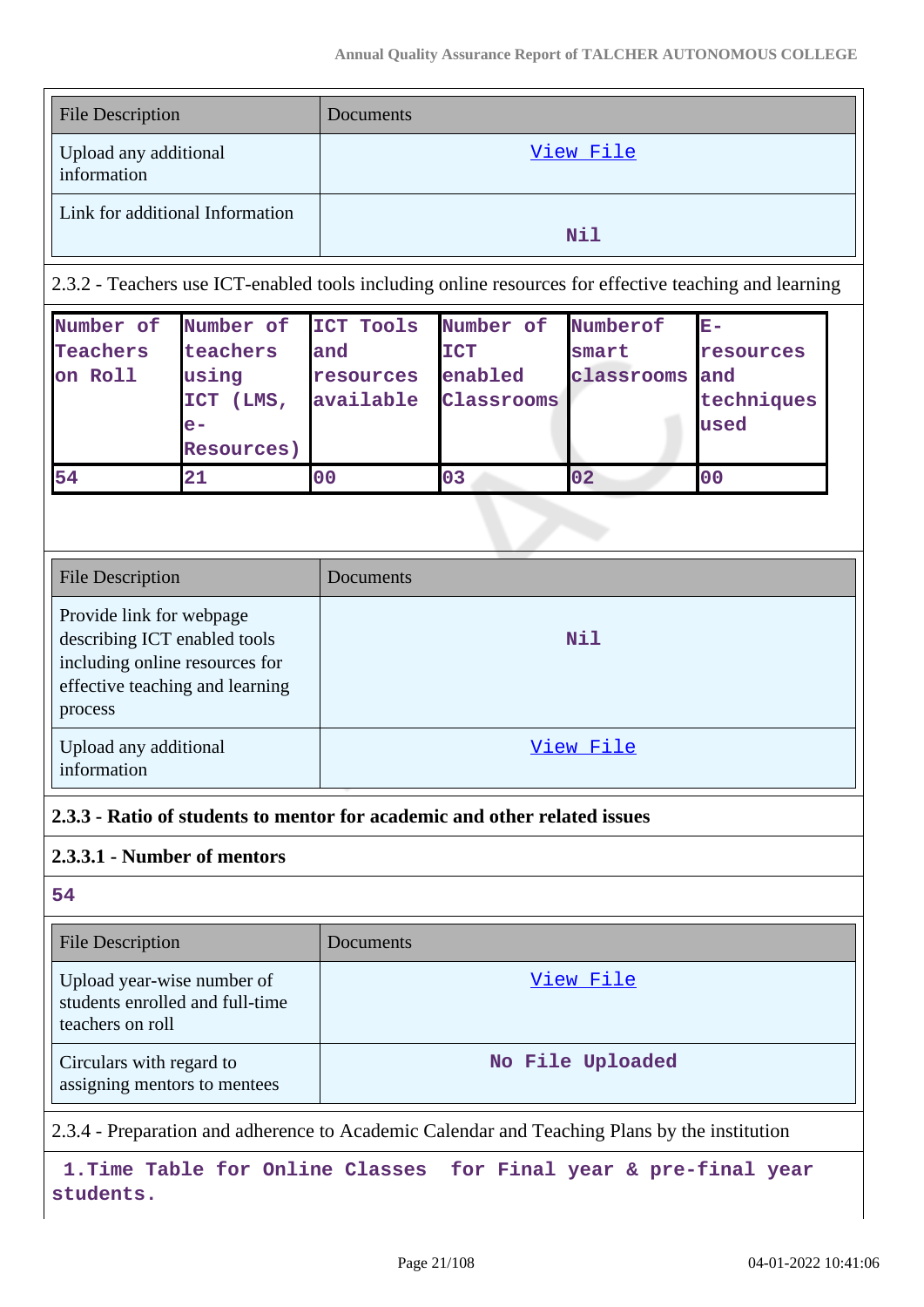| 2. Daily activity report of individuals                                                                                                                          |                                                                               |  |  |  |  |  |  |
|------------------------------------------------------------------------------------------------------------------------------------------------------------------|-------------------------------------------------------------------------------|--|--|--|--|--|--|
|                                                                                                                                                                  | 3. No Physical Classes                                                        |  |  |  |  |  |  |
| 4. Physical Classes for final year from                                                                                                                          |                                                                               |  |  |  |  |  |  |
| 5. Activities based on Govt. SOP due to COvid -19                                                                                                                |                                                                               |  |  |  |  |  |  |
| <b>File Description</b><br>Documents                                                                                                                             |                                                                               |  |  |  |  |  |  |
| Upload the Academic Calendar<br>View File<br>and Teaching Plans during the<br>year                                                                               |                                                                               |  |  |  |  |  |  |
| 2.4 - Teacher Profile and Quality                                                                                                                                |                                                                               |  |  |  |  |  |  |
|                                                                                                                                                                  | 2.4.1 - Number of full-time teachers against sanctioned posts during the year |  |  |  |  |  |  |
| 54                                                                                                                                                               |                                                                               |  |  |  |  |  |  |
| <b>File Description</b>                                                                                                                                          | Documents                                                                     |  |  |  |  |  |  |
| Year-wise full-time teachers and<br>sanctioned posts for the year                                                                                                | View File                                                                     |  |  |  |  |  |  |
| List of the faculty members<br>authenticated by the Head of HEI                                                                                                  | No File Uploaded                                                              |  |  |  |  |  |  |
| Any additional information                                                                                                                                       | No File Uploaded                                                              |  |  |  |  |  |  |
| 2.4.2 - Number of full-time teachers with PhD/D.M. / M.Ch. / D.N.B Super-Specialty / DSc /<br><b>DLitt during the year</b>                                       |                                                                               |  |  |  |  |  |  |
| 15                                                                                                                                                               |                                                                               |  |  |  |  |  |  |
| <b>File Description</b>                                                                                                                                          | Documents                                                                     |  |  |  |  |  |  |
| List of number of full-time<br>teachers with PhD./ D.M. /<br>M.Ch. / D.N.B Super-Specialty /<br>D.Sc. / D.Litt. and number of full-<br>time teachers for 5 years | View File                                                                     |  |  |  |  |  |  |
| Any additional information                                                                                                                                       | No File Uploaded                                                              |  |  |  |  |  |  |
|                                                                                                                                                                  |                                                                               |  |  |  |  |  |  |

## **2.4.3 - Total teaching experience of full-time teachers in the same institution: (Full-time teachers' total teaching experience in the current institution)**

**32**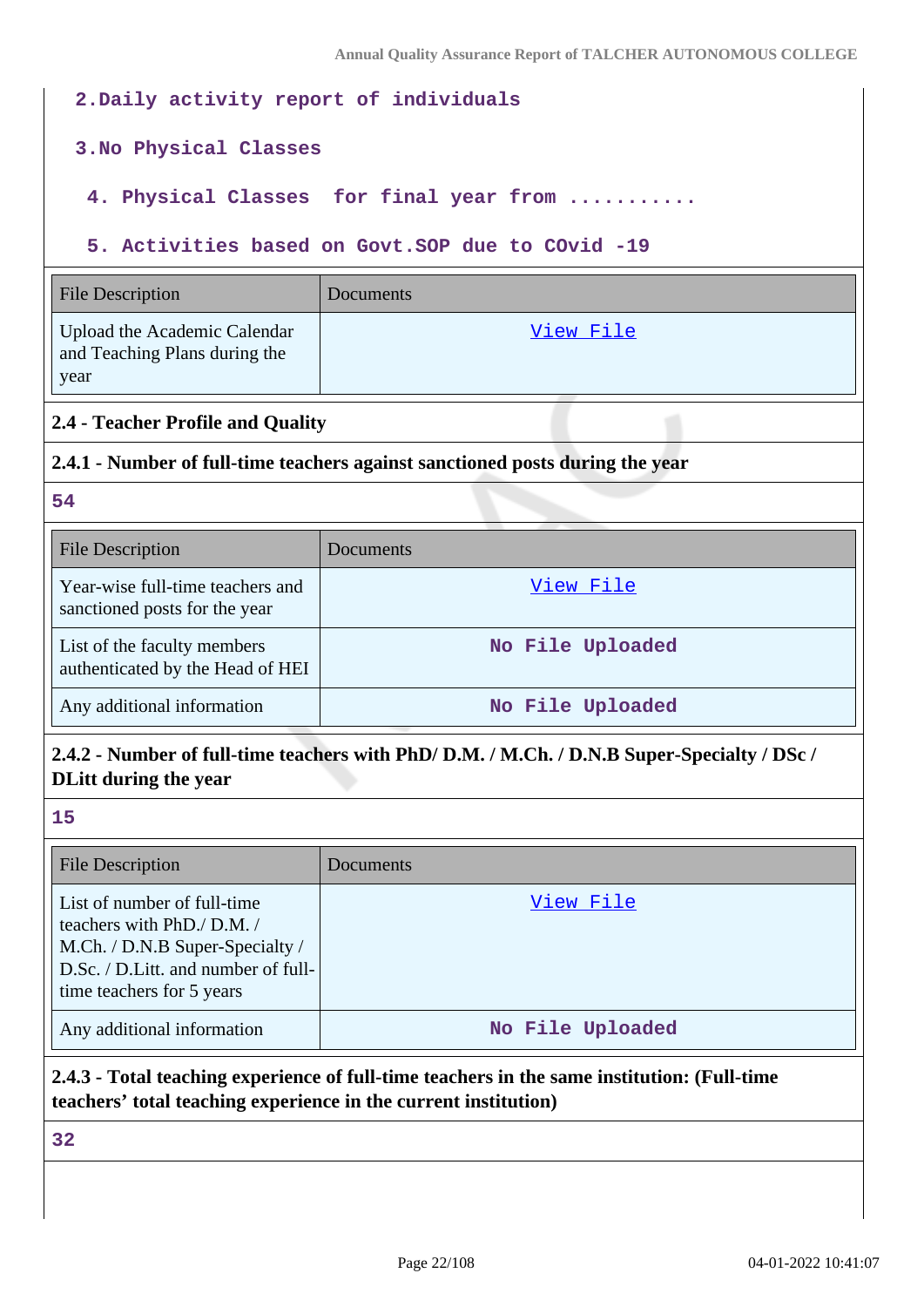| <b>File Description</b>                                                                             | Documents        |
|-----------------------------------------------------------------------------------------------------|------------------|
| List of teachers including their<br>PAN, designation, Department<br>and details of their experience | View File        |
| Any additional information                                                                          | No File Uploaded |

#### **2.5 - Evaluation Process and Reforms**

#### **2.5.1 - Number of days from the date of last semester-end/ year- end examination till the declaration of results during the year**

| <b>File Description</b>                                                                                                     | Documents        |
|-----------------------------------------------------------------------------------------------------------------------------|------------------|
| List of Programmes and the date<br>of last semester-end / year-end<br>examinations and the date of<br>declaration of result | View File        |
| Any additional information                                                                                                  | No File Uploaded |

### **2.5.2 - Number of students' complaints/grievances against evaluation against the total number who appeared in the examinations during the year**

**13**

| <b>File Description</b>                                                                                      | Documents        |
|--------------------------------------------------------------------------------------------------------------|------------------|
| Upload the number of complaints<br>and total number of students who<br>appeared for exams during the<br>year | View File        |
| Upload any additional<br>information                                                                         | No File Uploaded |

2.5.3 - IT integration and reforms in the examination procedures and processes including Continuous Internal Assessment (CIA) have brought in considerable improvement in the Examination Management System (EMS) of the Institution

**1.Online Examinations as per Government Guideline as issued from time to time due to Covid-19 pandemic scenario. for this session 2020-21 .**

**2.Alternative methods of evaluation as per guide lines** 

**3.IT based examination through Computers?mobile hand sets**

**4.Sharing of Questions/Answers through mail/whatsapp.**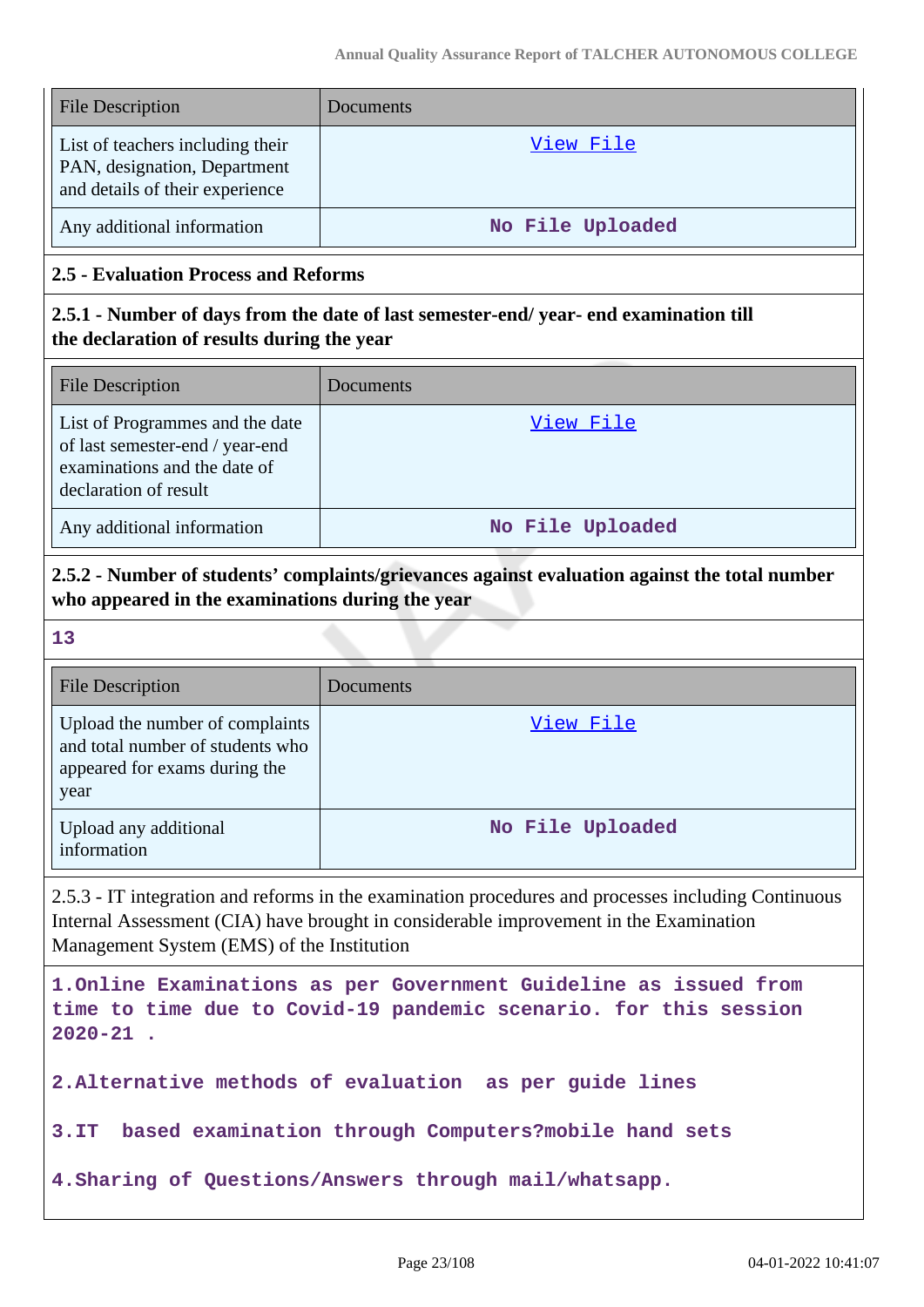| <b>File Description</b>                  | Documents        |
|------------------------------------------|------------------|
| Upload any additional<br>information     | No File Uploaded |
| Paste link for additional<br>Information | Nil              |

#### **2.6 - Student Performance and Learning Outcomes**

2.6.1 - Programme Outcomes and Course Outcomes for all Programmes offered by the institution are stated and displayed on the website and communicated to teachers and students

**Programme Outcomes (Pos), Programme Specific outcomes (PSOs)**

**& Course outcomes (Cos):**

**Talcher Autonomous college,Talcher,**

**Dist-Angul,Odisha,Pin-759100**

**Academic Session 2020-21**

**Program outcomes, program specific outcomes and course outcomes for all programs offered by the institution are stated and displayed in website of the institution (to provide the weblink)Ans:**

 **Program Learning Outcomes Talcher Autonomous College has evolved its own teaching, learning and assessment strategies as mentioned below in order to facilitate achievement of intended learning outcomes: • Major quality enhancement measures have been undertaken in the teaching and learning process and modernized based on the requirement of curriculum and feedback from the stakeholders. • Modern teaching aids are employed for benefit of the students, in addition to board and marker method. • Learning activity is facilitated through Internet and virtual learning mode. • Projects and study tours and field trips, assignments are made part of the courses. • Interaction between successful and well-placed alumni with the students in the departments is encouraged. • Transparency in the evaluation system • Thrust on faculty developmentparticipation in seminars, refresher courses and workshops • Subject experts deliver special lectures on recent trends and developments in their fields of expertise to the students. This is done through student feedback on the performance of teachers. This is done by the dedicated IQAC wing of the Autonomous College. This is analyzed and the overall/average rating is communicated to the concerned faculty members for improving the quality of teaching**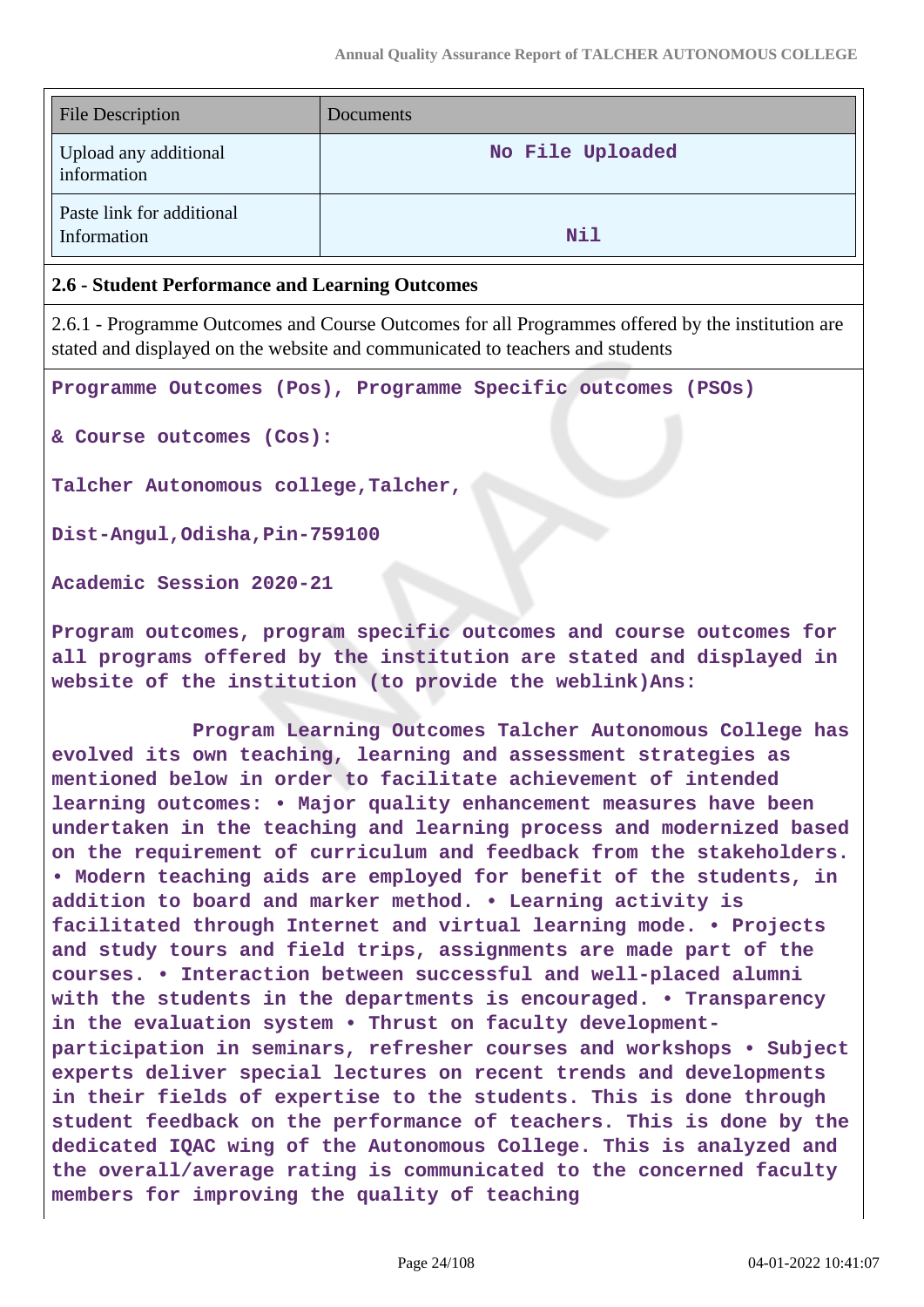**Program Specific Objectives and Outcomes of Botany** 

 **Objective is to understand the mystery of plant science and its application in agriculture, forestry, medicine and environmental protection and to Analyze the relationships among plants and micro-organisms. Also to Understand the basic concepts of taxonomy, ecology, biochemistry, biotechnology and sustainable utilization of plant resources for the human beings without hampering the existence of other organisms in the earth.**

**Courses Outcomes include Studying the plant science and gaining practical knowledge in handling the modern tools & techniques of biological sciences, students can go for higher studies in multidisciplinary research programmes or biopharma companies or agriculture etc.**

**Program Specific Objectives and Outcomes of Zoology**

**It includes animal anatomy, physiology, biochemistry, genetics, evolution, ecology, behavior and conservation. Zoologist are life scientists who study animals, observing them in the laboratory and in their natural habitat; also studies animal diseases, life processes, reproduction, feeding habits etc. Candidates, after completion, find job as subject faculty , Animal Behaviorist, Conservationist, Wildlife Biologist, Zoo curator, Wildlife Educator, Forensic Expert, Health Consultant, Lab Technician. Also, candidates can start small scale industries like pisciculture, sericulture, Pearl culture, Apiculture, goat/ cow/ chicken farming etc.**

**Course Outcomes of Physics, Chemistry & Mathematics (Physical Science)**

**1. Conceptually explain the classification schemes that are used to categorise engineering materials.**

**2. Explain the difference in mechanical behaviour of engineering materials based on bond type, structure, composition and processing**

**3. Describe the basic structure repeat units for common thermoplastics and relate the distribution of molecular weight, degree of polymerization, percentage of crystallinity, glass transition temperature to properties in service.**

**4.Describe how and why defects in materials greatly affect**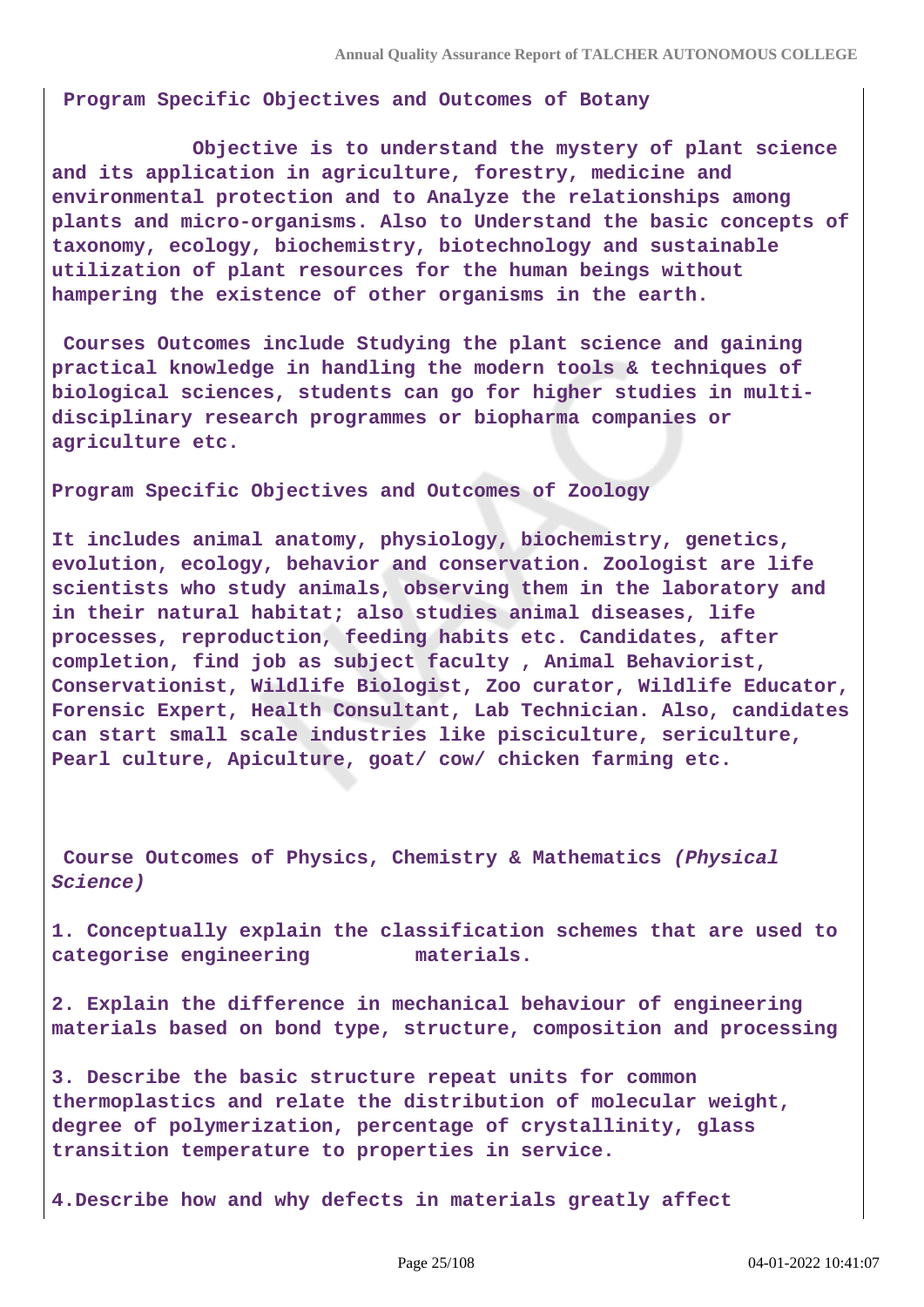**engineering properties and limit their use in service.**

**5. Calculate engineering stress, strain, and elastic modulus from data and for basic engineering applications.**

**6. Describe why each of fundamental properties of materials covered in the course are important in design.**

**7. Select the appropriate materials for specific applications using properties.**

 **8. To describe the basic structure of materials at the molecular, microscopic and macroscopic scale so that students will be able to describe modern methods of characterizing materials at each of these length scales.**

**9. To supplement the common manufacturing process and recent technological developments that are used in creating products from plastics and composites.**

**10. Gain a broad perspective on materials chemistry and physics. Gain an introduction to the electronic, magnetic, optical properties of bulk and nano-structured materials.**

**11. Gain important conceptual and operational understanding of a wide range of methods for characterizing materials.**

**12. Gain hands on experience in synthesizing advanced materials.**

**13. Be able to create sophisticated experimental design to investigate materials, properties, and to assess the quality of experimental details**

**14. Learn to think and work like professional scientists and engineers.**

**Department of Geology:**

 **The programme offered by the department covers a wide range of core areas in geology. The course of study is designed so that the students are equipped with both theoretical knowledge and are trained accordingly to find practical applications of the subject. It includes teaching in geomorphology, sedimentology, geochemistry, stratigraphy, mineralogy, petrology, environmental geology, economic geology and geophysical principles. As the university is placed in the heart of mineral rich Precambrian**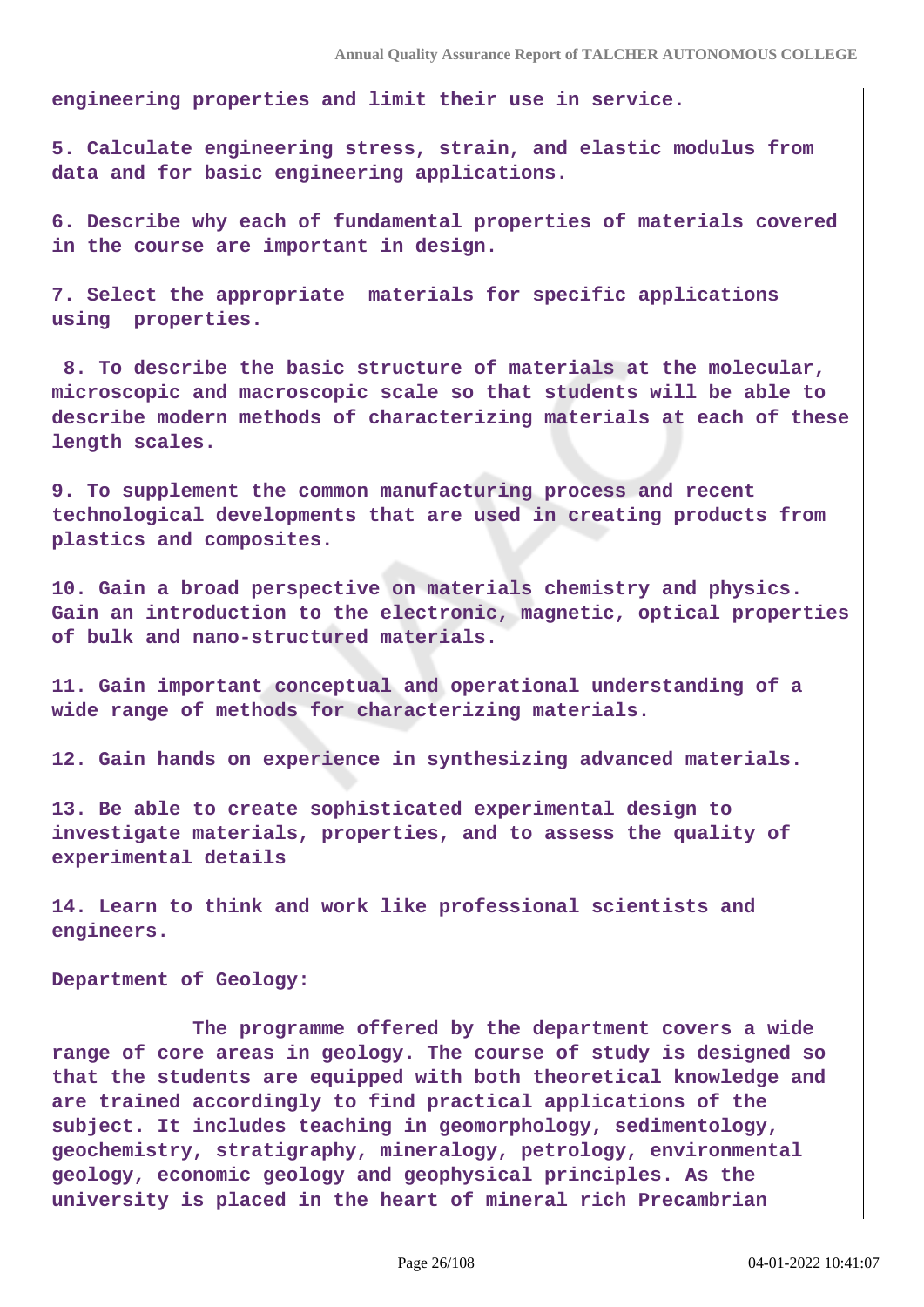**terrain, foremost importance is given to the economic ore geology and field training programme. To cater to the needs of practical course-work, the department has its initial stage set up its laboratories and includes some of the fossil specimen, rocks and minerals Samples Collected by the students through field programme and others are planned to emerge it in near future. The academic curriculum of the Department will help a good number of students to qualify in national level competitive examinations including NET, GATE, and pursue career in different geoscientific organization. After successful completion of the degree program, a good number of students will be able to find placement in major geoscientific organizations.**

**Programme & Course Outcome (M.A. In Odia)**

 **After the completion of the course, students will acquire comprehensive knowledge of Odia literature of ancient, medieval and modern periods and especially in canonical topics like writings of Sarala Das and those of the Panchasakhas. Besides, they will also become aware of crucial areas like folk literature, comparative literature and translation. Owing to our holistic approach, literary text share taught in correlation with the cultural traditions of Odisha, such as Jagannath culture. The programme enables perusal of Odia literature while drawing connections with larger Indian literary cultures and trends, especially contemporary ones. Thus the programme encourages students to identify and acknowledge the specialty of literature in their mother tongue while keeping the idea of national integration in mind.**

**Program Specific Objectives and Outcomes of Anthropology**

**Anthropology examines human as an organism and explains human origin, human evolution, human differentiation and human variation as influenced by heredity and environment**

**Cultural anthropologists are particularly well suited to work in professions involving people, such as teaching, law, medicine, social work, and journalism. Archaeology majors may become cultural resource management specialists. Museums are yet another potent source of employment. In Odisha four to Five colleges in the state are offering Anthropology in the Degree Curriculum for which the demand of the subject is very high for students in Talcher Autonomous college & more numbers of students pursue their higher education at University level facilitating better employment for future lively hood of individuals. &the college feels proud of**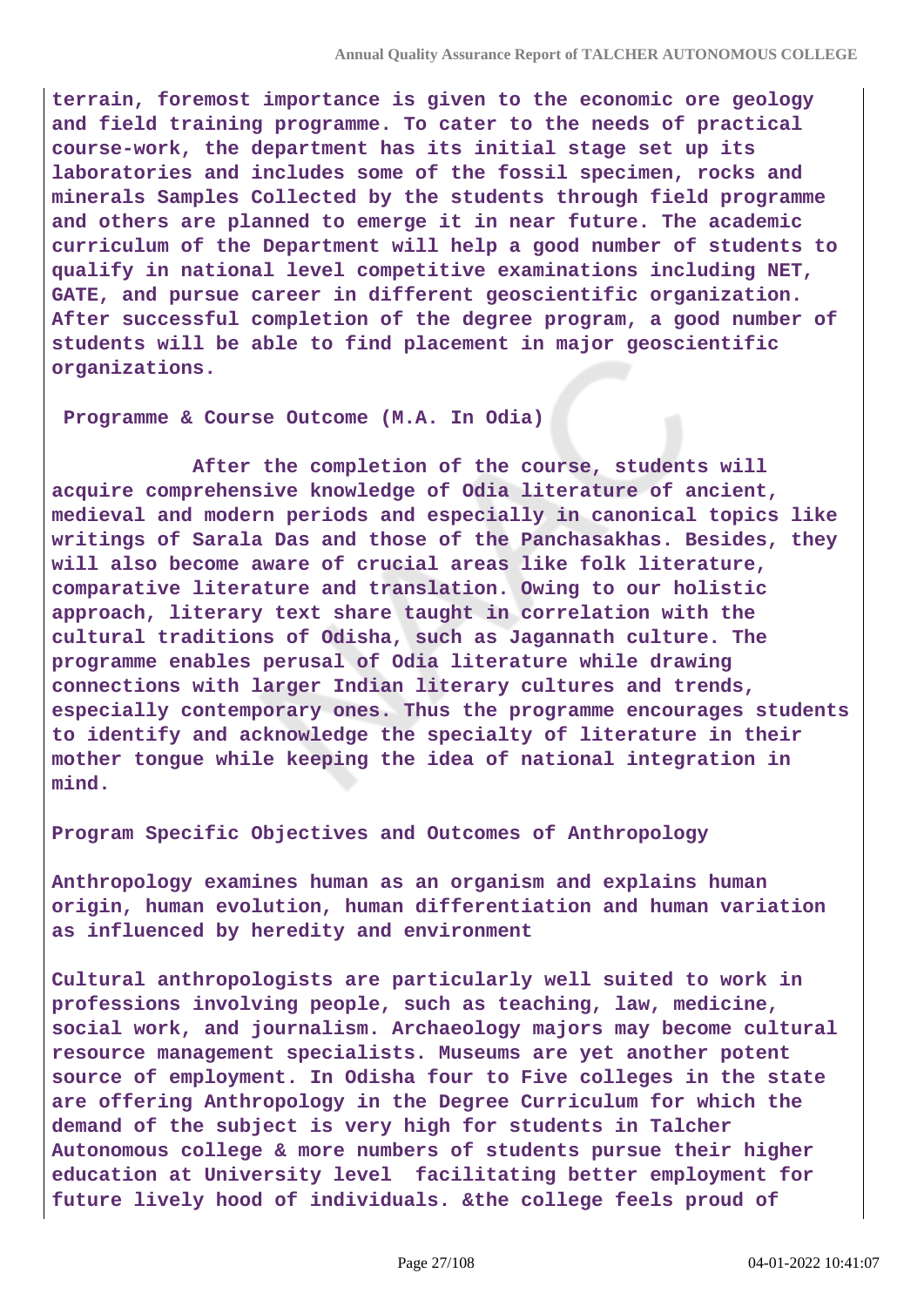**Anthropology**

**Program Specific Objectives and Outcomes of Education:**

 **Education is a process which transmits accumulated knowledge, values, and skills from generation to another. In general sense, Education is an act or experience which has a formative effect on the character, mind, and physical ability of the people.After completion of the course, Graduates may get opportunities in areas like Museums, Public relations and Journalism, Editing and Publishing houses, Educational departments, Creative/Technical writing, Home tuition, etc. and work in positions like Teacher, Advisor, Non-fiction writer, Technical writer, Novelist, Public relation journalist, etc**

**Program Specific Objectives and Outcomes of Economics :**

**Students shall be capable to analyze the data to solve complex economic problem. They will understand general economic concept, viz. demand and supply, Land, labour, capital, Organization, Money, Banking and public finance etc. Students will be able to understand and demonstrate micro and macroeconomic terms. They will able to formulate and defend a monetary or fiscal strategy that would produce desired outcomes.**

**Program Specific Objectives and Outcomes of English :**

**Students will interpret the works of literature in different context and framework. They will write criticisms of literature and will use language for esthetic effect. They will develop interest in the literature and will be able to enhance the use of the four language skill i.e. reading, writing, speaking and listening. Students of literature will analyze the text from a verity of theoretical perspectives.**

**Program Specific Objectives and Outcomes of History :**

**Students will be able to apply historical methods to evaluate critically the record of the past. Research method and communication skill will be developed. They will learn to organize and express their thoughts more coherently and appropriately. As the subject history has its own value in society and human life, it will help the students to develop their ethical and social values. The knowledge about the heritage and tradition will be the most learning outcomes of the students**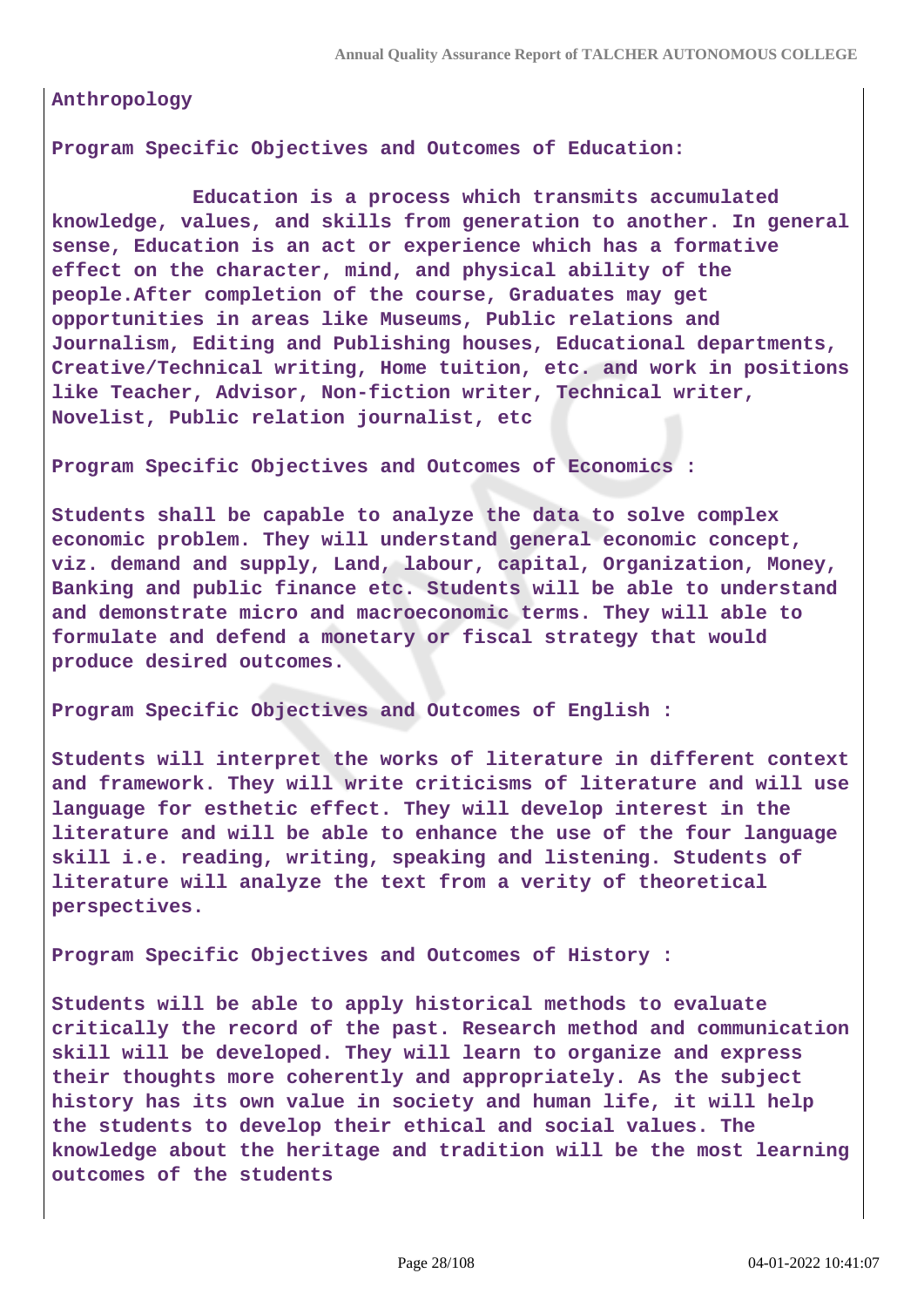**Program Specific Objectives and Outcomes of Political Science :**

**Students will be able to analyze the nature, methods and important of political thoughts. The basic framework of the syllabi of political science is : To understand the nature and scope of political theory:-To understand and assess information regarding a variety of political theories.Ø To understand the philosophy of world constitution and to demonstrate theØ knowledge of great thinkers and concept. To analyze the history of international relation and emerging area of foreign policy,Ø security and bilateral relation.**

**Program Specific Objectives and Outcomes of Philosophy:**

 **The students of philosophy will make use of key concepts of critical thinking from western as well as Indian point of view. The concept of epistemology and metaphysics of different schools of thoughts will be analyzed by the students throughout their learning. They will be able to identify and evaluate ethical, epistemic, social, political and personal value of life. The key philosophical concept including knowledge, reality, reason, substance and comprehension if history of philosophy will be the major areas of learning outcome for the students.**

| Year | Programme<br>Code | Programme<br><b>Name</b> | Number of students Number of students<br>who appeared in the who passed in the |              | Pa<br>Pe |
|------|-------------------|--------------------------|--------------------------------------------------------------------------------|--------------|----------|
|      |                   |                          | final year                                                                     | final year   |          |
|      |                   |                          | examinations                                                                   | examinations |          |
| 2020 | <b>UG</b>         | Anthropology 26          |                                                                                | 25           | 96       |
|      | <b>UG</b>         | Economics                | 21                                                                             | 21           | 10       |
|      | <b>UG</b>         | Education                | 24                                                                             | 22           | 91       |
|      | <b>UG</b>         | English                  | 11                                                                             | 10           | 90       |
|      | <b>UG</b>         | History                  | 22                                                                             | 22           | 10       |
|      | <b>UG</b>         | Odia                     | 26                                                                             | 20           | 76       |
|      | <b>UG</b>         | Philosophy               | 13                                                                             | 13           | 10       |
|      | <b>UG</b>         | Political<br>Science     | 31                                                                             | 28           | 90       |
|      | <b>UG</b>         | Sanskrit                 | 19                                                                             | 13           | 68       |
|      | <b>UG</b>         | Botany                   | 15                                                                             | 15           | 10       |
|      | <b>UG</b>         | Chemistry                | 42                                                                             | 40           | 95       |
|      |                   |                          |                                                                                |              |          |
|      | <b>UG</b>         | Geology                  | 15                                                                             | 15           | 10       |

 **Result outcome of students during 2020(Admission Bathch-2018):**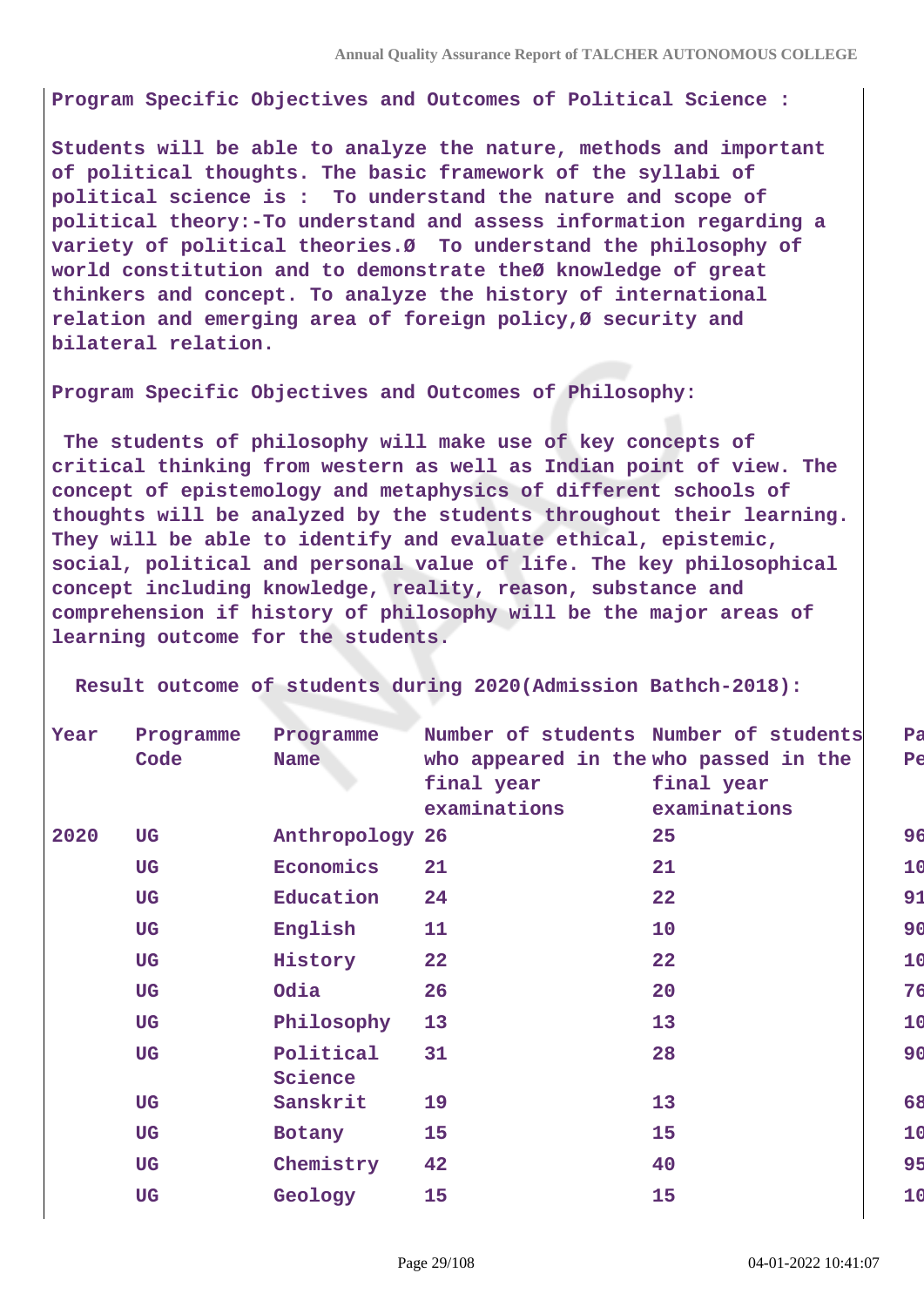| <b>UG</b>   | Mathematics 15 |    | 15 |                |
|-------------|----------------|----|----|----------------|
| <b>UG</b>   | Physics        | 44 | 41 | 91             |
| <b>UG</b>   | Zoology        | 16 | 16 |                |
| <b>UG</b>   | Commerce       | 43 | 37 | 86             |
| $_{\rm PG}$ | PG Odia        | 16 | 16 | 1 <sub>t</sub> |
| UG          | <b>BBA</b>     | 01 | 01 |                |

**· Regarding attainment and evaluation of following details can be mentioned: - University has introduced several programmes which centre on topics of gender, environment, human values, and skill development. -Syllabus revision was undertaken to integrate value added courses across different programmes. - Most departments organize departmental seminars, surveys, presentations, debates, internship etc. on topics dealing with vital social, political, economic, ethical, and environmental issues of the time. Some of these activities are assessed. The awareness and sensitivity level are good, gauged from the appreciable student participation in activities on these issues.**

**· Active participation of students in NSS ,YRC and NCC activities of departments attests to their sense of Ethical and Responsible Citizenship . The attainment is satisfactory evidenced through their responsible contribution to Department activities. Due to covid-19 activities are totally restricted.**

**. · Level of attainment of political consciousness is excellent proved by notable participation of students in Utkal University. The number of alumni who qualify in various competitive examinations are employed in various organizations attests to accomplishment of the outcome of employability.**

**· Achievement level of Women Empowerment and Inclusive Education is excellent considering the percentage of women students in the Autonomous College.**

**Principal**

**Talcher Autonomous College**

**Programme Outcomes (Pos), Programme Specific outcomes (PSOs)**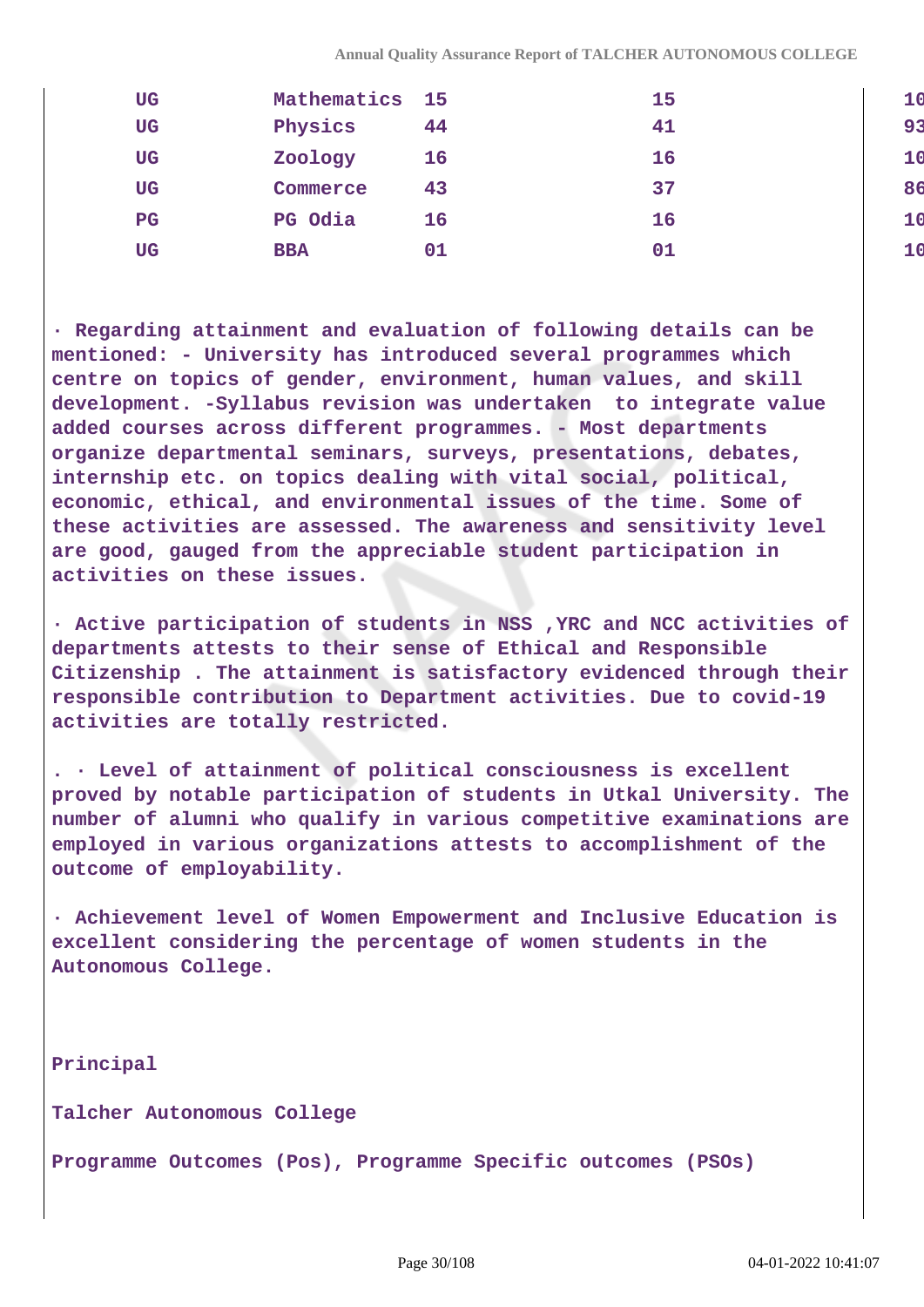**& Course outcomes (Cos):**

**Talcher Autonomous college,Talcher,**

**Dist-Angul,Odisha,Pin-759100**

**Academic Session 2020-21**

**Program outcomes, program specific outcomes and course outcomes for all programs offered by the institution are stated and displayed in website of the institution (to provide the weblink)Ans:**

 **Program Learning Outcomes Talcher Autonomous College has evolved its own teaching, learning and assessment strategies as mentioned below in order to facilitate achievement of intended learning outcomes: • Major quality enhancement measures have been undertaken in the teaching and learning process and modernized based on the requirement of curriculum and feedback from the stakeholders. • Modern teaching aids are employed for benefit of the students, in addition to board and marker method. • Learning activity is facilitated through Internet and virtual learning mode. • Projects and study tours and field trips, assignments are made part of the courses. • Interaction between successful and well-placed alumni with the students in the departments is encouraged. • Transparency in the evaluation system • Thrust on faculty developmentparticipation in seminars, refresher courses and workshops • Subject experts deliver special lectures on recent trends and developments in their fields of expertise to the students. This is done through student feedback on the performance of teachers. This is done by the dedicated IQAC wing of the Autonomous College. This is analyzed and the overall/average rating is communicated to the concerned faculty members for improving the quality of teaching**

**Program Specific Objectives and Outcomes of Botany** 

 **Objective is to understand the mystery of plant science and its application in agriculture, forestry, medicine and environmental protection and to Analyze the relationships among plants and micro-organisms. Also to Understand the basic concepts of taxonomy, ecology, biochemistry, biotechnology and sustainable utilization of plant resources for the human beings without hampering the existence of other organisms in the earth.**

**Courses Outcomes include Studying the plant science and gaining practical knowledge in handling the modern tools & techniques of biological sciences, students can go for higher studies in multi-**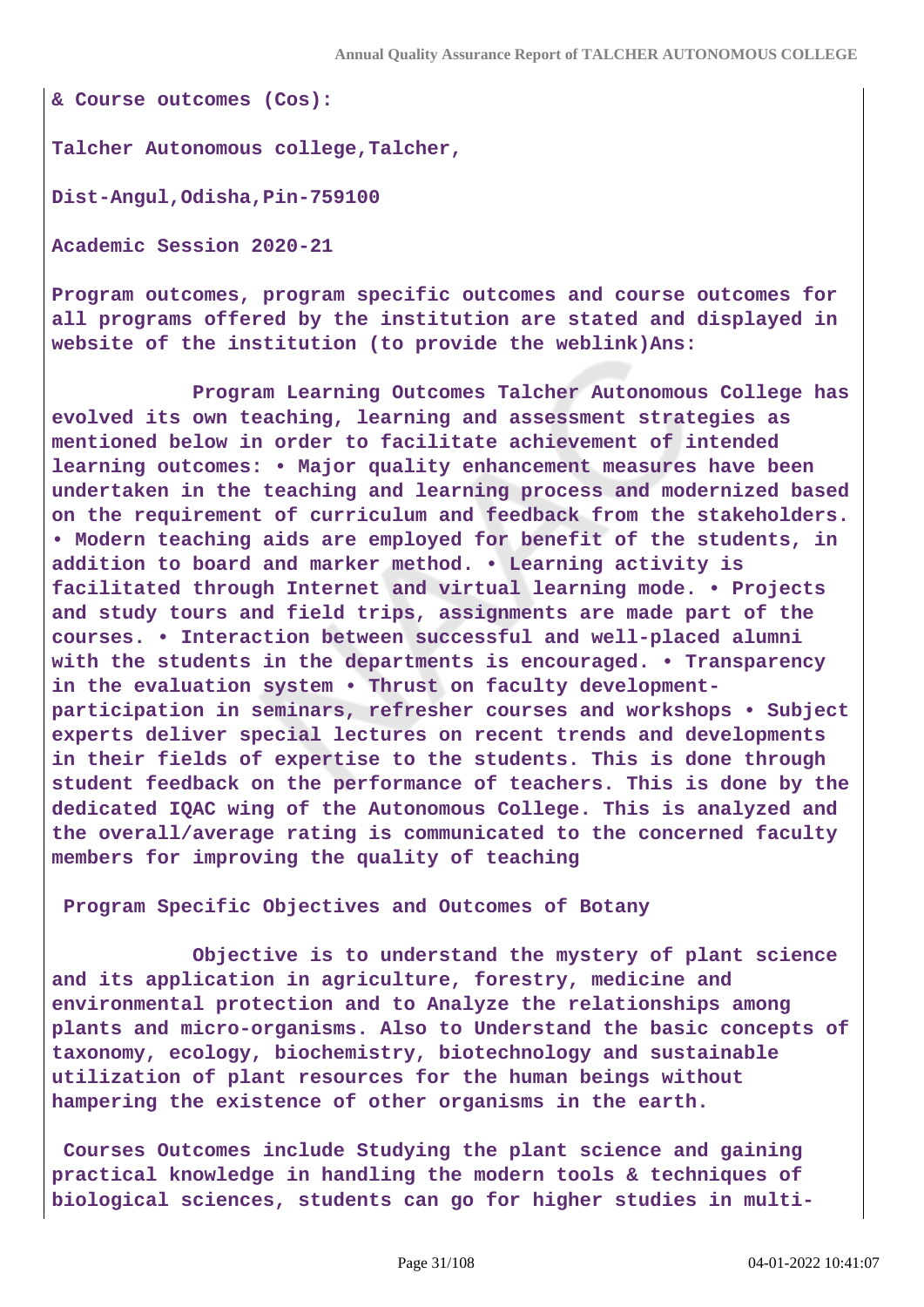**disciplinary research programmes or biopharma companies or agriculture etc.**

**Program Specific Objectives and Outcomes of Zoology**

**It includes animal anatomy, physiology, biochemistry, genetics, evolution, ecology, behavior and conservation. Zoologist are life scientists who study animals, observing them in the laboratory and in their natural habitat; also studies animal diseases, life processes, reproduction, feeding habits etc. Candidates, after completion, find job as subject faculty , Animal Behaviorist, Conservationist, Wildlife Biologist, Zoo curator, Wildlife Educator, Forensic Expert, Health Consultant, Lab Technician. Also, candidates can start small scale industries like pisciculture, sericulture, Pearl culture, Apiculture, goat/ cow/ chicken farming etc.**

**Course Outcomes of Physics, Chemistry & Mathematics (Physical Science)**

**1. Conceptually explain the classification schemes that are used to categorise engineering materials.**

**2. Explain the difference in mechanical behaviour of engineering materials based on bond type, structure, composition and processing**

**3. Describe the basic structure repeat units for common thermoplastics and relate the distribution of molecular weight, degree of polymerization, percentage of crystallinity, glass transition temperature to properties in service.**

**4.Describe how and why defects in materials greatly affect engineering properties and limit their use in service.**

**5. Calculate engineering stress, strain, and elastic modulus from data and for basic engineering applications.**

**6. Describe why each of fundamental properties of materials covered in the course are important in design.**

**7. Select the appropriate materials for specific applications using properties.**

 **8. To describe the basic structure of materials at the molecular, microscopic and macroscopic scale so that students will be able to**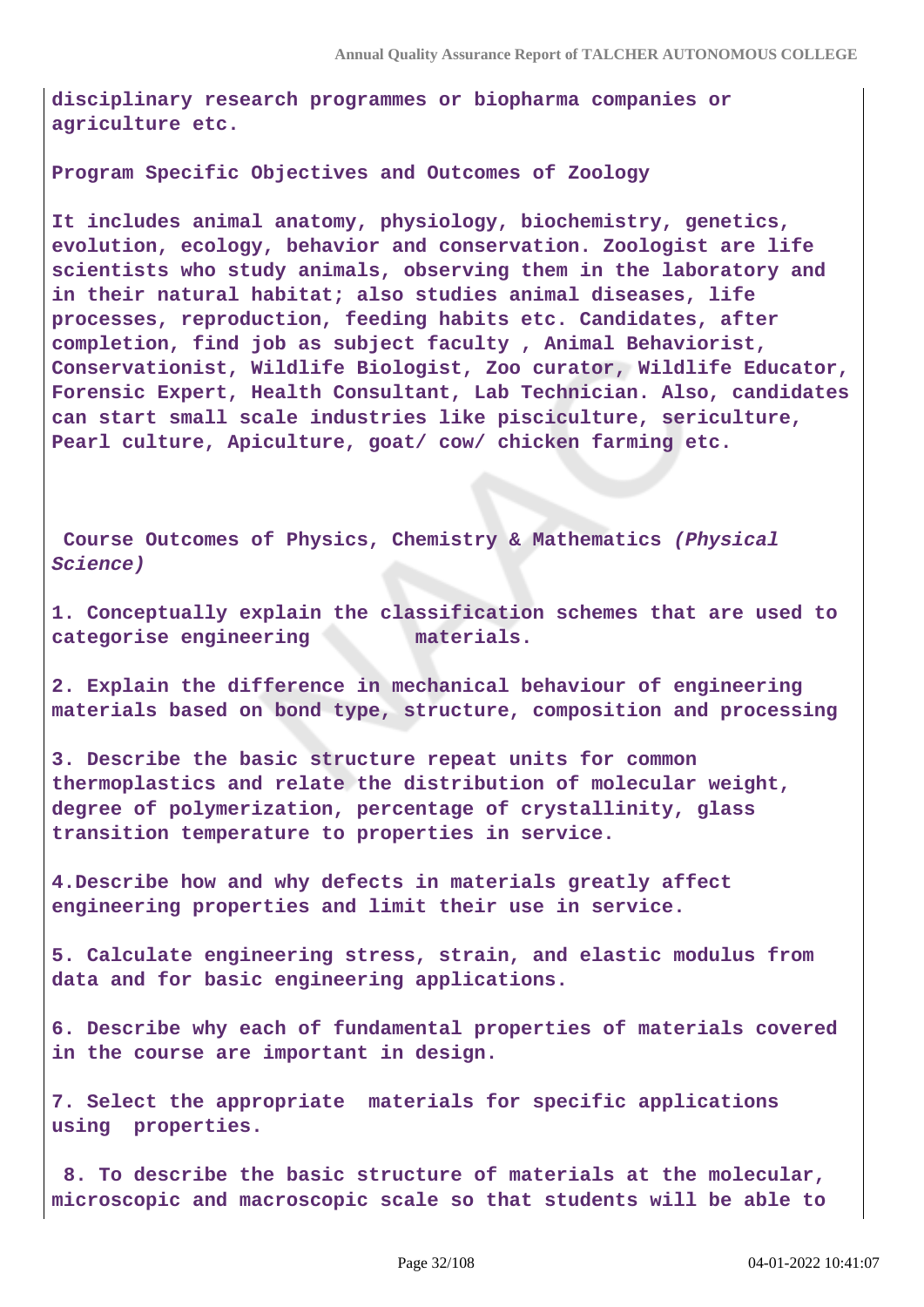**describe modern methods of characterizing materials at each of these length scales.**

**9. To supplement the common manufacturing process and recent technological developments that are used in creating products from plastics and composites.**

**10. Gain a broad perspective on materials chemistry and physics. Gain an introduction to the electronic, magnetic, optical properties of bulk and nano-structured materials.**

**11. Gain important conceptual and operational understanding of a wide range of methods for characterizing materials.**

**12. Gain hands on experience in synthesizing advanced materials.**

**13. Be able to create sophisticated experimental design to investigate materials, properties, and to assess the quality of experimental details**

**14. Learn to think and work like professional scientists and engineers.**

**Department of Geology:**

 **The programme offered by the department covers a wide range of core areas in geology. The course of study is designed so that the students are equipped with both theoretical knowledge and are trained accordingly to find practical applications of the subject. It includes teaching in geomorphology, sedimentology, geochemistry, stratigraphy, mineralogy, petrology, environmental geology, economic geology and geophysical principles. As the university is placed in the heart of mineral rich Precambrian terrain, foremost importance is given to the economic ore geology and field training programme. To cater to the needs of practical course-work, the department has its initial stage set up its laboratories and includes some of the fossil specimen, rocks and minerals Samples Collected by the students through field programme and others are planned to emerge it in near future. The academic curriculum of the Department will help a good number of students to qualify in national level competitive examinations including NET, GATE, and pursue career in different geoscientific organization. After successful completion of the degree program, a good number of students will be able to find placement in major geoscientific organizations.**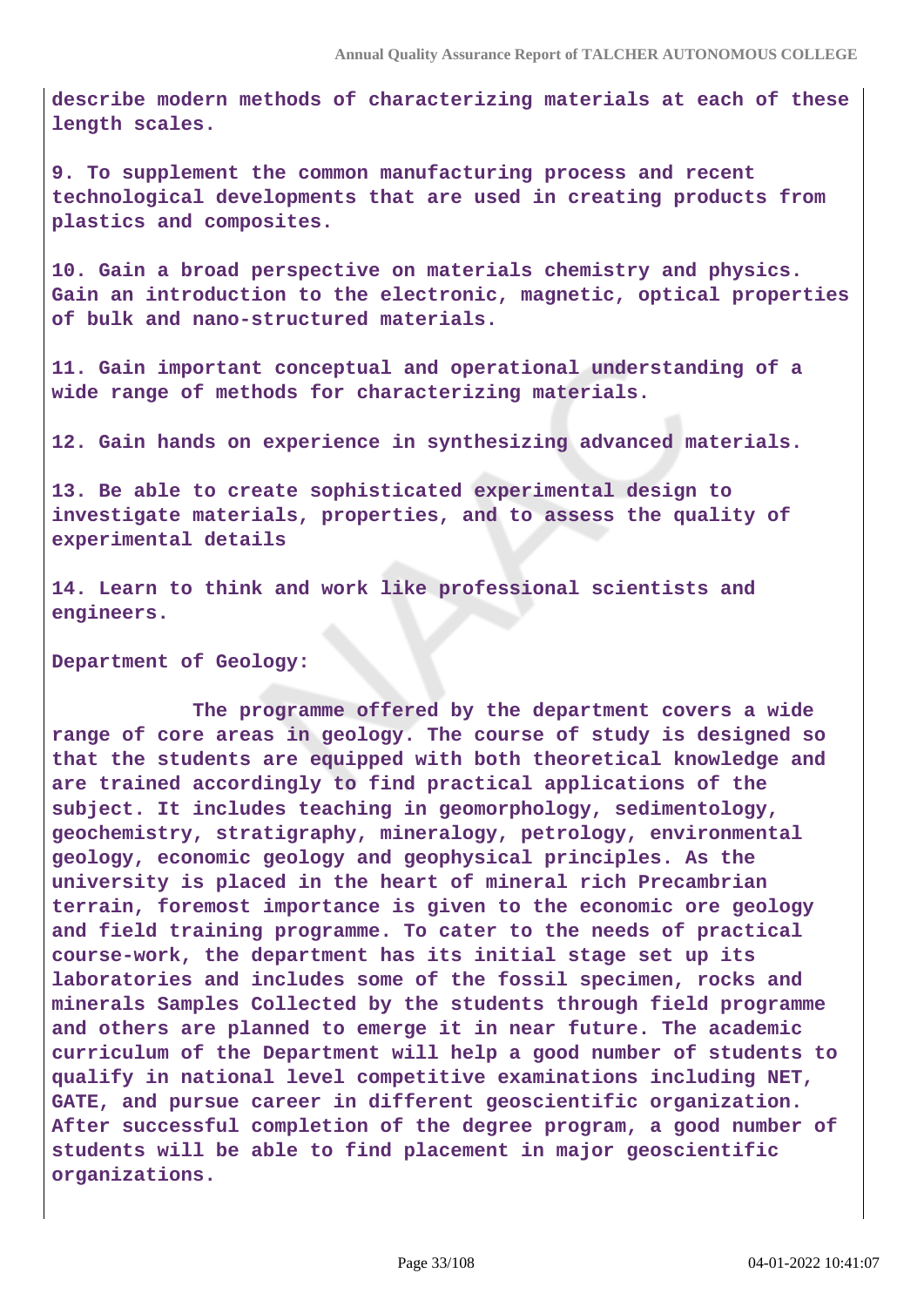**Programme & Course Outcome (M.A. In Odia)**

 **After the completion of the course, students will acquire comprehensive knowledge of Odia literature of ancient, medieval and modern periods and especially in canonical topics like writings of Sarala Das and those of the Panchasakhas. Besides, they will also become aware of crucial areas like folk literature, comparative literature and translation. Owing to our holistic approach, literary text share taught in correlation with the cultural traditions of Odisha, such as Jagannath culture. The programme enables perusal of Odia literature while drawing connections with larger Indian literary cultures and trends, especially contemporary ones. Thus the programme encourages students to identify and acknowledge the specialty of literature in their mother tongue while keeping the idea of national integration in mind.**

**Program Specific Objectives and Outcomes of Anthropology**

**Anthropology examines human as an organism and explains human origin, human evolution, human differentiation and human variation as influenced by heredity and environment**

**Cultural anthropologists are particularly well suited to work in professions involving people, such as teaching, law, medicine, social work, and journalism. Archaeology majors may become cultural resource management specialists. Museums are yet another potent source of employment. In Odisha four to Five colleges in the state are offering Anthropology in the Degree Curriculum for which the demand of the subject is very high for students in Talcher Autonomous college & more numbers of students pursue their higher education at University level facilitating better employment for future lively hood of individuals. &the college feels proud of Anthropology**

**Program Specific Objectives and Outcomes of Education:**

 **Education is a process which transmits accumulated knowledge, values, and skills from generation to another. In general sense, Education is an act or experience which has a formative effect on the character, mind, and physical ability of the people.After completion of the course, Graduates may get opportunities in areas like Museums, Public relations and Journalism, Editing and Publishing houses, Educational departments, Creative/Technical writing, Home tuition, etc. and work in positions like Teacher, Advisor, Non-fiction writer, Technical writer,**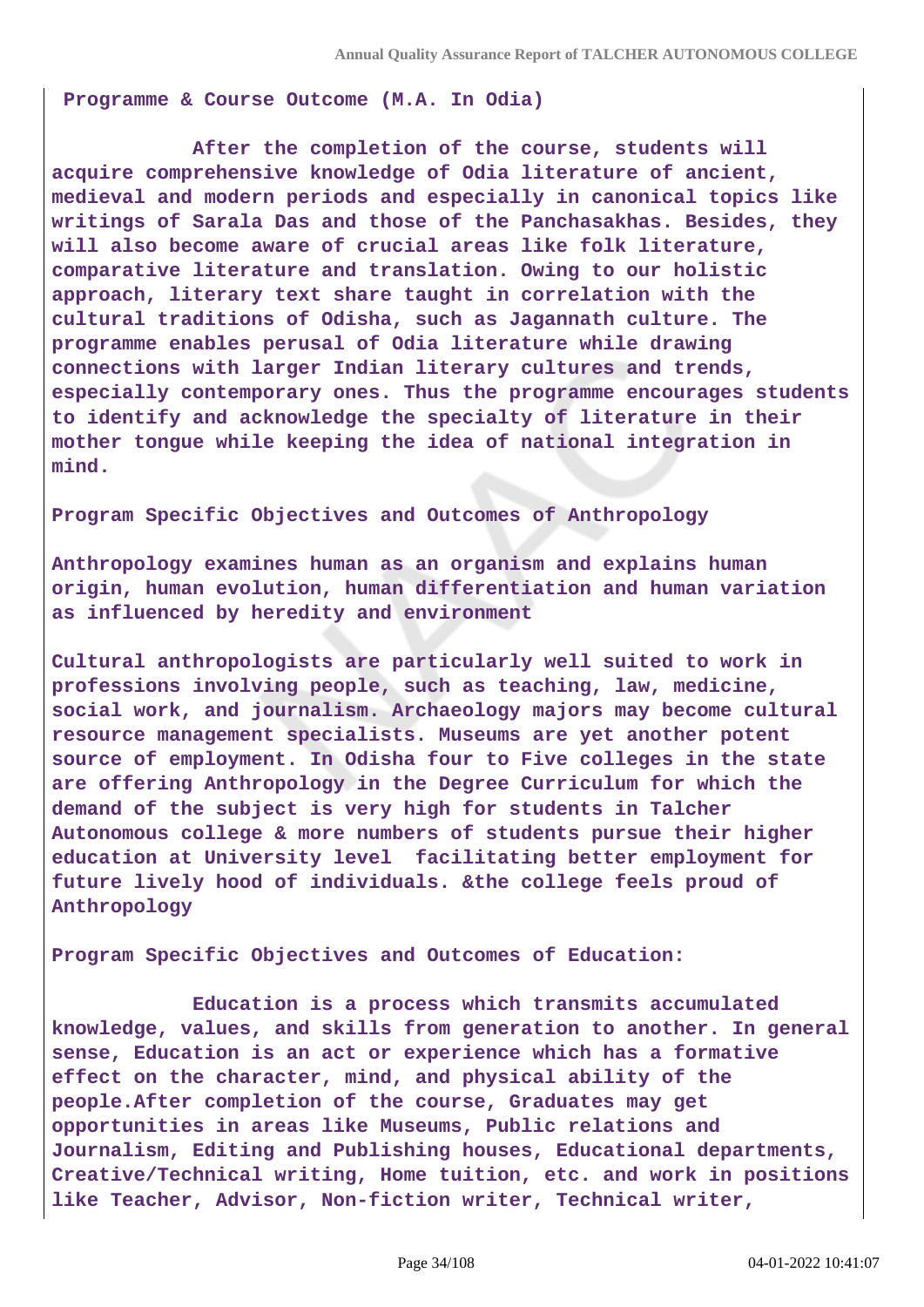**Novelist, Public relation journalist, etc**

**Program Specific Objectives and Outcomes of Economics :**

**Students shall be capable to analyze the data to solve complex economic problem. They will understand general economic concept, viz. demand and supply, Land, labour, capital, Organization, Money, Banking and public finance etc. Students will be able to understand and demonstrate micro and macroeconomic terms. They will able to formulate and defend a monetary or fiscal strategy that would produce desired outcomes.**

**Program Specific Objectives and Outcomes of English :**

**Students will interpret the works of literature in different context and framework. They will write criticisms of literature and will use language for esthetic effect. They will develop interest in the literature and will be able to enhance the use of the four language skill i.e. reading, writing, speaking and listening. Students of literature will analyze the text from a verity of theoretical perspectives.**

**Program Specific Objectives and Outcomes of History :**

**Students will be able to apply historical methods to evaluate critically the record of the past. Research method and communication skill will be developed. They will learn to organize and express their thoughts more coherently and appropriately. As the subject history has its own value in society and human life, it will help the students to develop their ethical and social values. The knowledge about the heritage and tradition will be the most learning outcomes of the students**

**Program Specific Objectives and Outcomes of Political Science :**

**Students will be able to analyze the nature, methods and important of political thoughts. The basic framework of the syllabi of political science is : To understand the nature and scope of political theory:-To understand and assess information regarding a variety of political theories.Ø To understand the philosophy of world constitution and to demonstrate theØ knowledge of great thinkers and concept. To analyze the history of international relation and emerging area of foreign policy,Ø security and bilateral relation.**

**Program Specific Objectives and Outcomes of Philosophy:**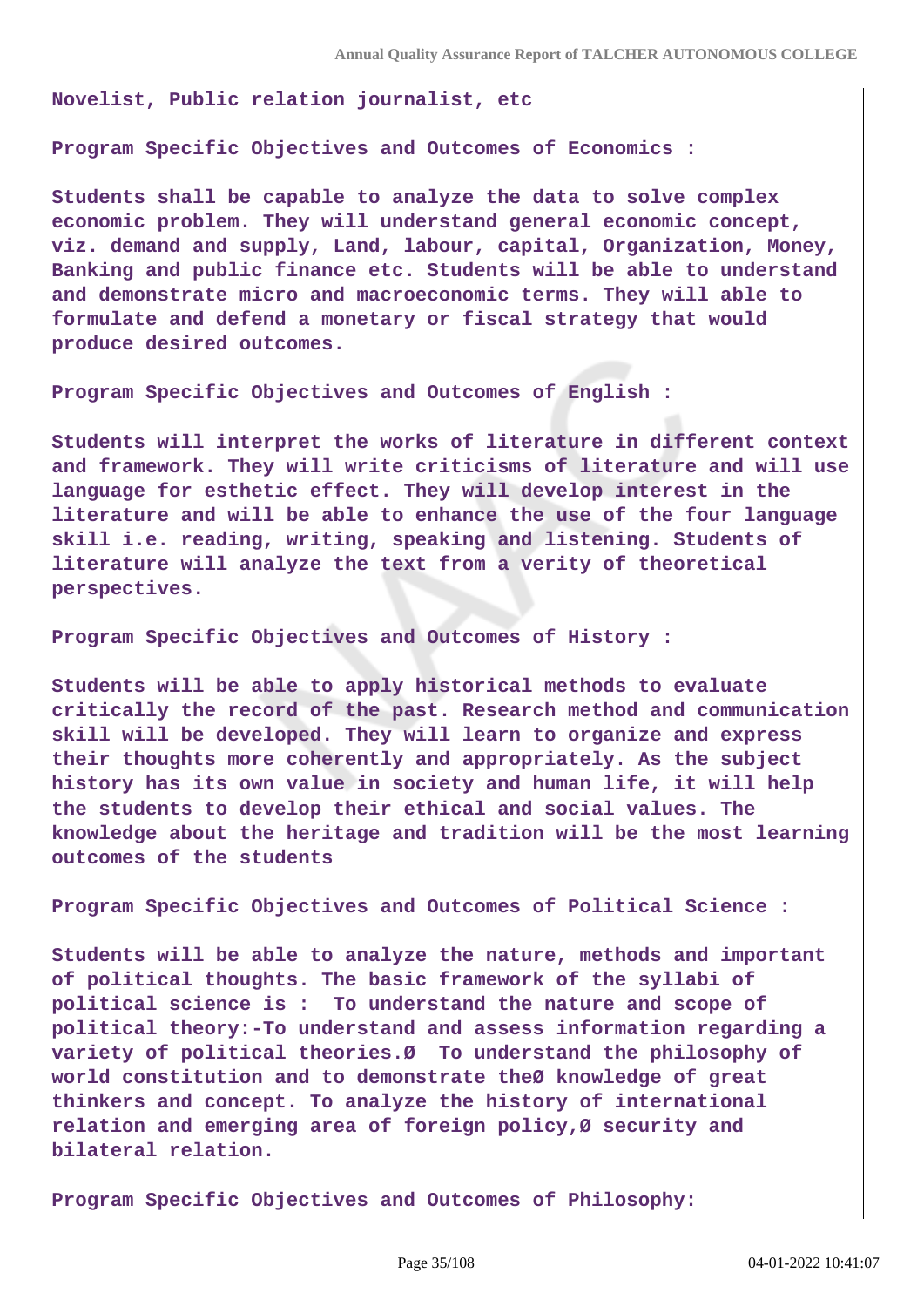**The students of philosophy will make use of key concepts of critical thinking from western as well as Indian point of view. The concept of epistemology and metaphysics of different schools of thoughts will be analyzed by the students throughout their learning. They will be able to identify and evaluate ethical, epistemic, social, political and personal value of life. The key philosophical concept including knowledge, reality, reason, substance and comprehension if history of philosophy will be the major areas of learning outcome for the students.**

 **Result outcome of students during 2020(Admission Bathch-2018):**

| Year | Programme   | Programme            | Number of students Number of students               |              |
|------|-------------|----------------------|-----------------------------------------------------|--------------|
|      | Code        | <b>Name</b>          | who appeared in the who passed in the<br>final year | final year   |
|      |             |                      | examinations                                        | examinations |
| 2020 | <b>UG</b>   | Anthropology 26      |                                                     | 25           |
|      | <b>UG</b>   | Economics            | 21                                                  | 21           |
|      | <b>UG</b>   | Education            | 24                                                  | 22           |
|      | <b>UG</b>   | English              | 11                                                  | 10           |
|      | <b>UG</b>   | History              | 22                                                  | 22           |
|      | <b>UG</b>   | Odia                 | 26                                                  | 20           |
|      | <b>UG</b>   | Philosophy           | 13                                                  | 13           |
|      | <b>UG</b>   | Political<br>Science | 31                                                  | 28           |
|      | <b>UG</b>   | Sanskrit             | 19                                                  | 13           |
|      | <b>UG</b>   | Botany               | 15                                                  | 15           |
|      | <b>UG</b>   | Chemistry            | 42                                                  | 40           |
|      | <b>UG</b>   | Geology              | 15                                                  | 15           |
|      | <b>UG</b>   | Mathematics          | 15                                                  | 15           |
|      | <b>UG</b>   | Physics              | 44                                                  | 41           |
|      | <b>UG</b>   | Zoology              | 16                                                  | 16           |
|      | <b>UG</b>   | Commerce             | 43                                                  | 37           |
|      | $_{\rm PG}$ | PG Odia              | 16                                                  | 16           |
|      | <b>UG</b>   | <b>BBA</b>           | 01                                                  | 01           |

**· Regarding attainment and evaluation of following details can be mentioned: - University has introduced several programmes which centre on topics of gender, environment, human values, and skill development. -Syllabus revision was undertaken to integrate value**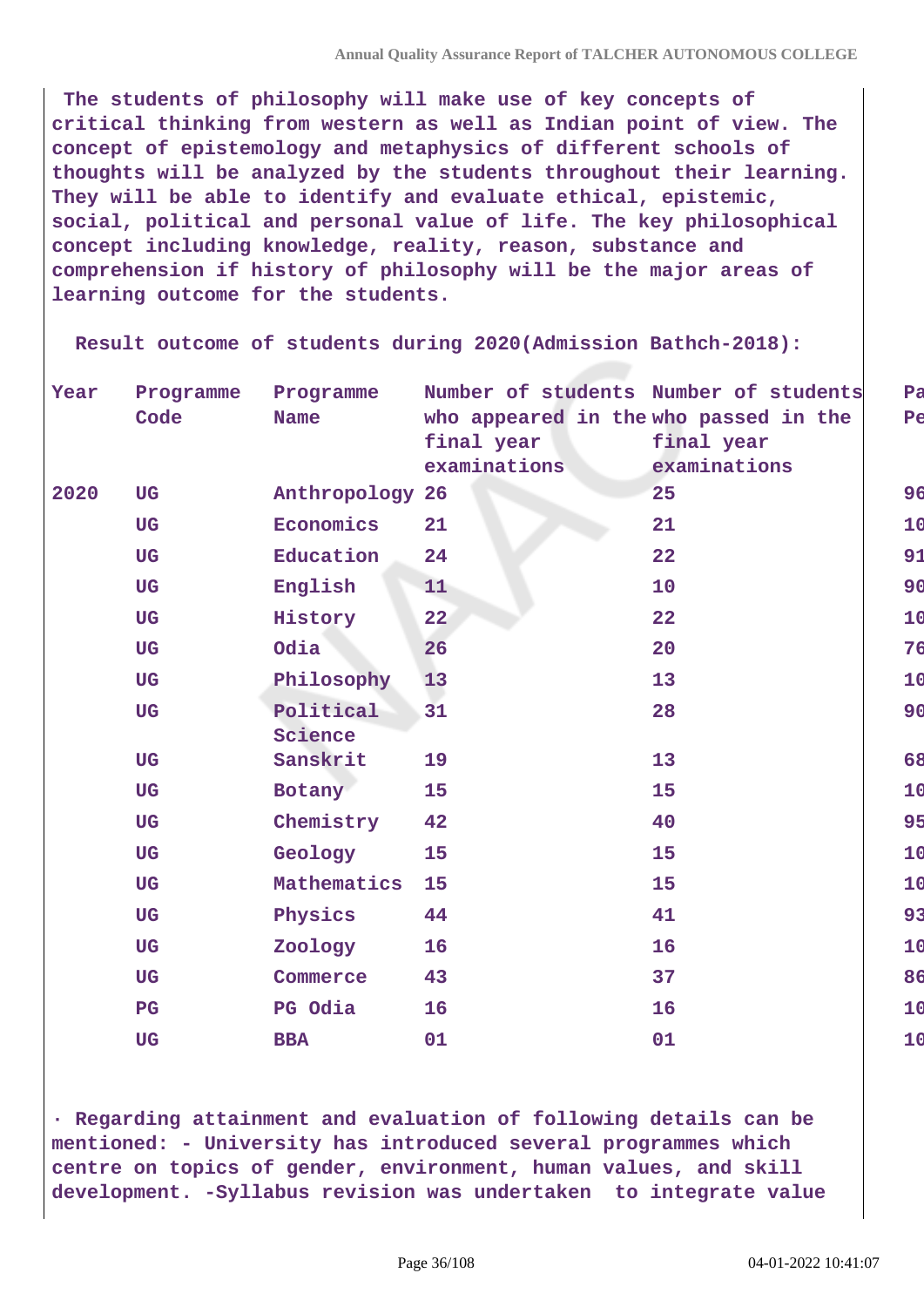**added courses across different programmes. - Most departments organize departmental seminars, surveys, presentations, debates, internship etc. on topics dealing with vital social, political, economic, ethical, and environmental issues of the time. Some of these activities are assessed. The awareness and sensitivity level are good, gauged from the appreciable student participation in activities on these issues.**

**· Active participation of students in NSS ,YRC and NCC activities of departments attests to their sense of Ethical and Responsible Citizenship . The attainment is satisfactory evidenced through their responsible contribution to Department activities. Due to covid-19 activities are totally restricted.**

**. · Level of attainment of political consciousness is excellent proved by notable participation of students in Utkal University. The number of alumni who qualify in various competitive examinations are employed in various organizations attests to accomplishment of the outcome of employability.**

**· Achievement level of Women Empowerment and Inclusive Education is excellent considering the percentage of women students in the Autonomous College.**

#### **Principal**

#### **Talcher Autonomous College**

| File Description                                                                             | Documents        |
|----------------------------------------------------------------------------------------------|------------------|
| Upload COs for all courses<br>(exemplars from the Glossary)                                  | View File        |
| Upload any additional<br>information                                                         | No File Uploaded |
| Link for additional Information                                                              | Nil              |
| 2.6.2 - Attainment of Programme Outcomes and Course Outcomes as evaluated by the institution |                  |

**Year Programme Code Programme Name Number of students Number of students who appeared in the who passed in the final year final year**

**Pass**  $P\epsilon$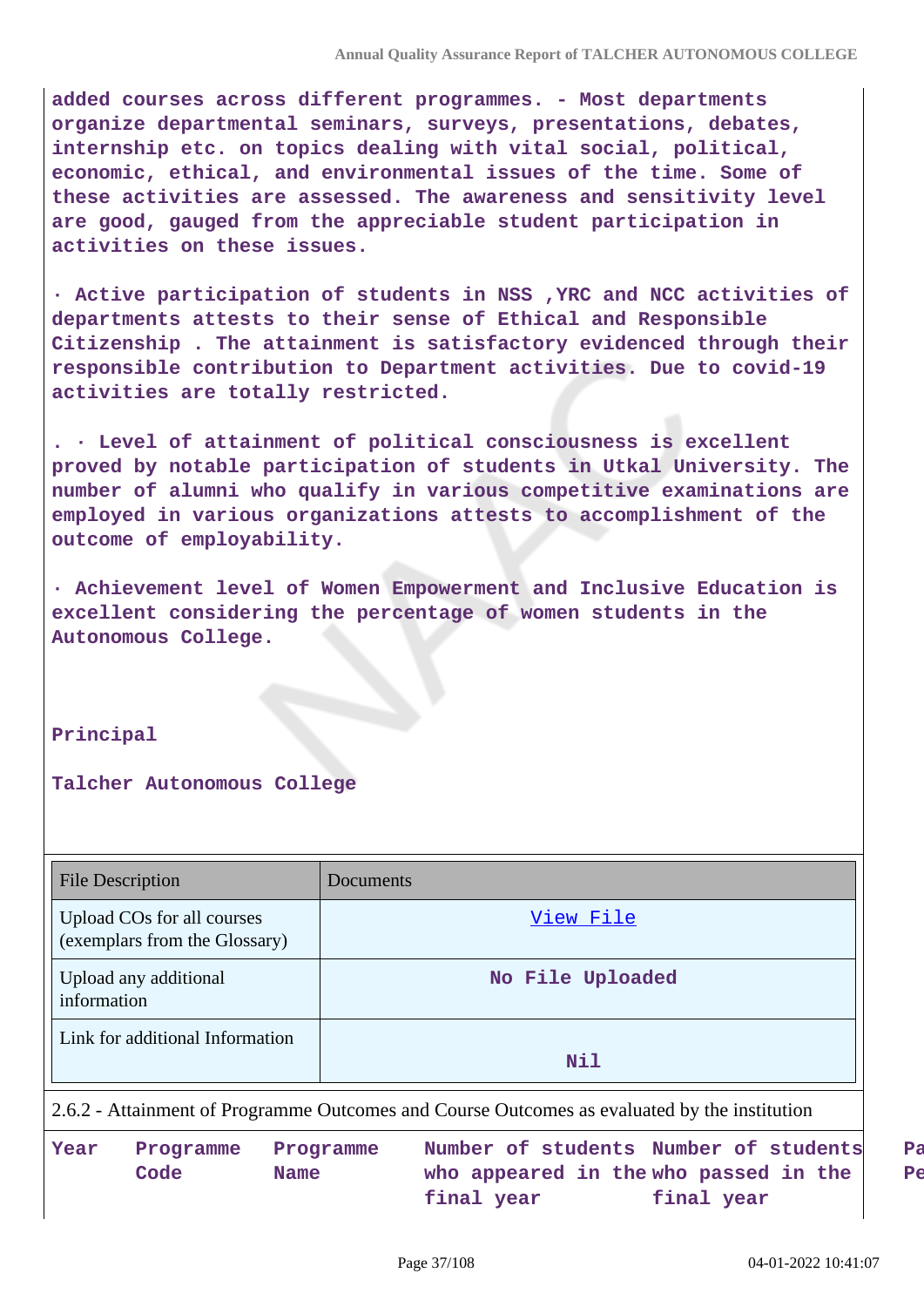|      |             |                      | examinations | examinations |    |
|------|-------------|----------------------|--------------|--------------|----|
| 2020 | <b>UG</b>   | Anthropology 26      |              | 25           | 96 |
|      | <b>UG</b>   | Economics            | 21           | 21           | 10 |
|      | <b>UG</b>   | Education            | 24           | 22           | 91 |
|      | <b>UG</b>   | English              | 11           | 10           | 90 |
|      | <b>UG</b>   | History              | 22           | 22           | 10 |
|      | <b>UG</b>   | Odia                 | 26           | 20           | 76 |
|      | <b>UG</b>   | Philosophy           | 13           | 13           | 10 |
|      | <b>UG</b>   | Political<br>Science | 31           | 28           | 90 |
|      | <b>UG</b>   | Sanskrit             | 19           | 13           | 68 |
|      | <b>UG</b>   | Botany               | 15           | 15           | 10 |
|      | <b>UG</b>   | Chemistry            | 42           | 40           | 95 |
|      | <b>UG</b>   | Geology              | 15           | 15           | 10 |
|      | <b>UG</b>   | Mathematics          | 15           | 15           | 10 |
|      | <b>UG</b>   | Physics              | 44           | 41           | 93 |
|      | <b>UG</b>   | Zoology              | 16           | 16           | 10 |
|      | <b>UG</b>   | Commerce             | 43           | 37           | 86 |
|      | $_{\rm PG}$ | PG Odia              | 16           | 16           | 10 |
|      | <b>UG</b>   | <b>BBA</b>           | 01           | 01           | 10 |
|      |             |                      |              |              |    |

| <b>File Description</b>                  | Documents  |
|------------------------------------------|------------|
| Upload any additional<br>information     | View File  |
| Paste link for additional<br>Information | <b>Nil</b> |

# **2.6.3 - Pass Percentage of students**

**2.6.3.1 - Total number of final year students who passed in the examinations conducted by Institution**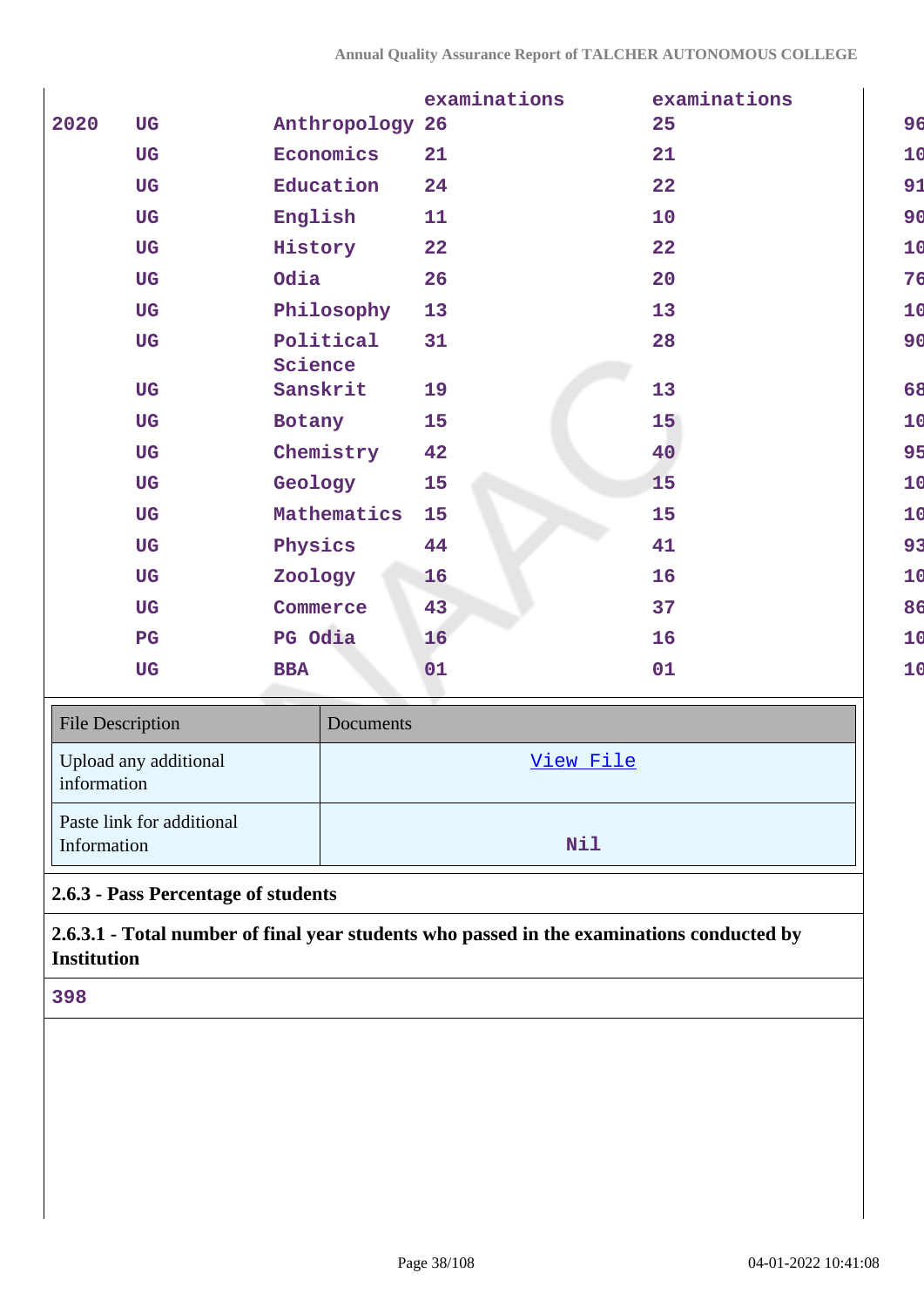| File Description                                                                                               | Documents |
|----------------------------------------------------------------------------------------------------------------|-----------|
| Upload list of Programmes and<br>number of students appear for<br>and passed in the final year<br>examinations | View File |
| Upload any additional<br>information                                                                           | View File |
| Paste link for the annual report                                                                               | Nil       |

### **2.7 - Student Satisfaction Survey**

**2.7.1 - Student Satisfaction Survey (SSS) on overall institutional performance (Institution may design its own questionnaire). Results and details need to be provided as a weblink**

[https://tac.ac.in/IQAC/tac\\_70225558STUDENTS%20SATISFACTION%20SURVEY%](https://tac.ac.in/IQAC/tac_70225558STUDENTS%20SATISFACTION%20SURVEY%20REPORT%20_%202020-21.pdf) [20REPORT%20\\_%202020-21.pdf](https://tac.ac.in/IQAC/tac_70225558STUDENTS%20SATISFACTION%20SURVEY%20REPORT%20_%202020-21.pdf)

### **RESEARCH, INNOVATIONS AND EXTENSION**

### **3.1 - Promotion of Research and Facilities**

3.1.1 - The institution's research facilities are frequently updated and there is a well-defined policy for promotion of research which is uploaded on the institutional website and implemented

#### **0**

| <b>File Description</b>                                                                                                              | Documents        |
|--------------------------------------------------------------------------------------------------------------------------------------|------------------|
| Upload the Minutes of the<br>Governing Council/<br>Syndicate/Board of Management<br>related to research promotion<br>policy adoption | No File Uploaded |
| Provide URL of policy document<br>on promotion of research<br>uploaded on the website                                                | Nil              |
| Any additional information                                                                                                           | No File Uploaded |

### **3.1.2 - The institution provides seed money to its teachers for research**

# **3.1.2.1 - Seed money provided by the institution to its teachers for research during the year (INR in lakhs)**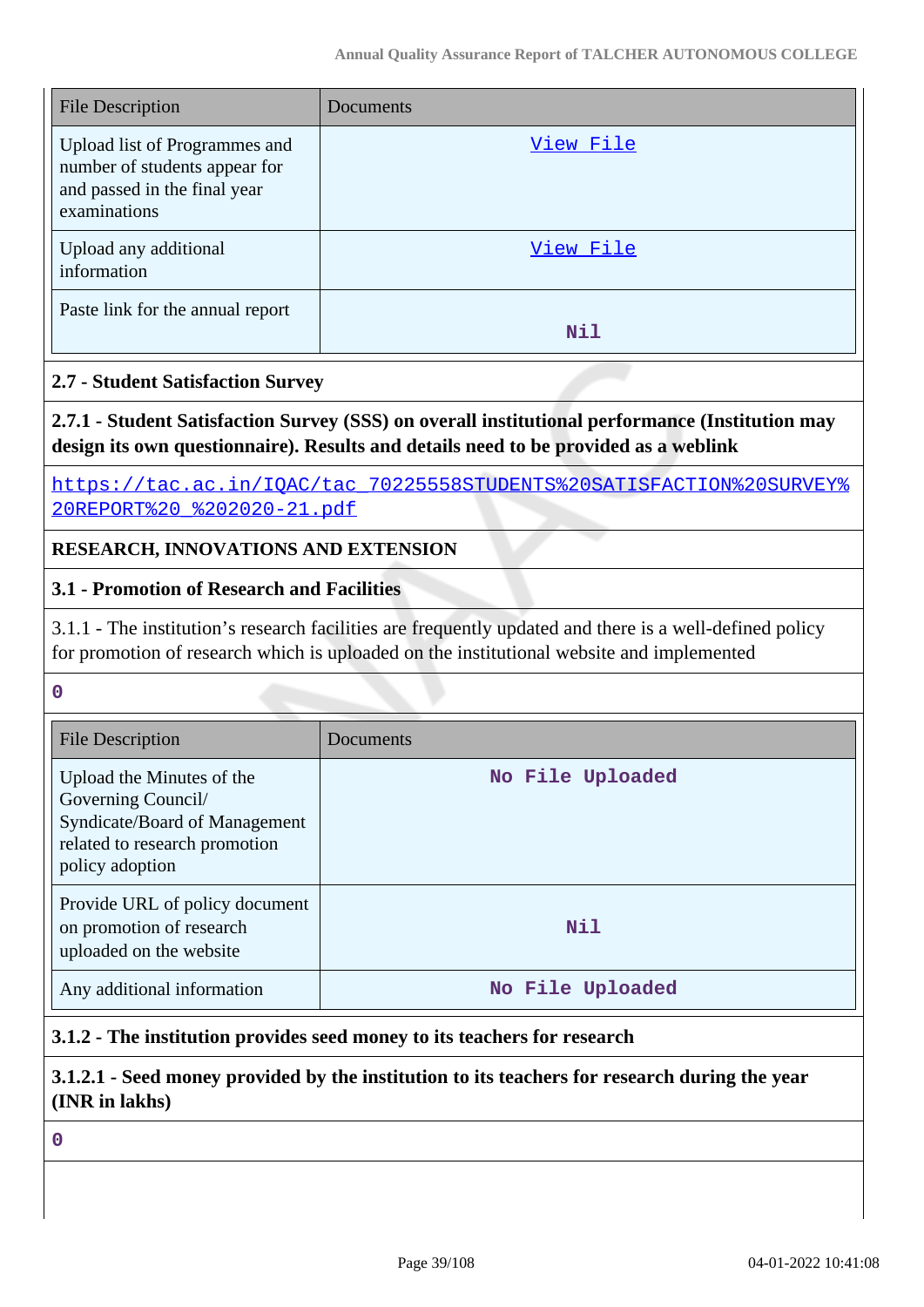| <b>File Description</b>                                                                                              | Documents        |
|----------------------------------------------------------------------------------------------------------------------|------------------|
| Minutes of the relevant bodies of<br>the institution regarding seed<br>money                                         | No File Uploaded |
| Budget and expenditure<br>statements signed by the Finance<br>Officer indicating seed money<br>provided and utilized | No File Uploaded |
| List of teachers receiving grant<br>and details of grant received                                                    | No File Uploaded |
| Any additional information                                                                                           | No File Uploaded |

# **3.1.3 - Number of teachers who were awarded national / international fellowship(s) for advanced studies/research during the year**

| $\mathbf 0$                                                          |                  |
|----------------------------------------------------------------------|------------------|
| <b>File Description</b>                                              | Documents        |
| e-copies of the award letters of<br>the teachers                     | No File Uploaded |
| List of teachers and details of<br>their international fellowship(s) | No File Uploaded |
| Any additional information                                           | No File Uploaded |

# **3.2 - Resource Mobilization for Research**

# **3.2.1 - Grants received from Government and Non-Governmental agencies for research projects, endowments, Chairs during the year (INR in Lakhs)**

**0**

| <b>File Description</b>                                                                                                 | Documents        |
|-------------------------------------------------------------------------------------------------------------------------|------------------|
| e-copies of the grant award<br>letters for research projects<br>sponsored by non-governmental<br>agencies/organizations | No File Uploaded |
| List of projects and grant details                                                                                      | No File Uploaded |
| Any additional information                                                                                              | No File Uploaded |

# **3.2.2 - Number of teachers having research projects during the year**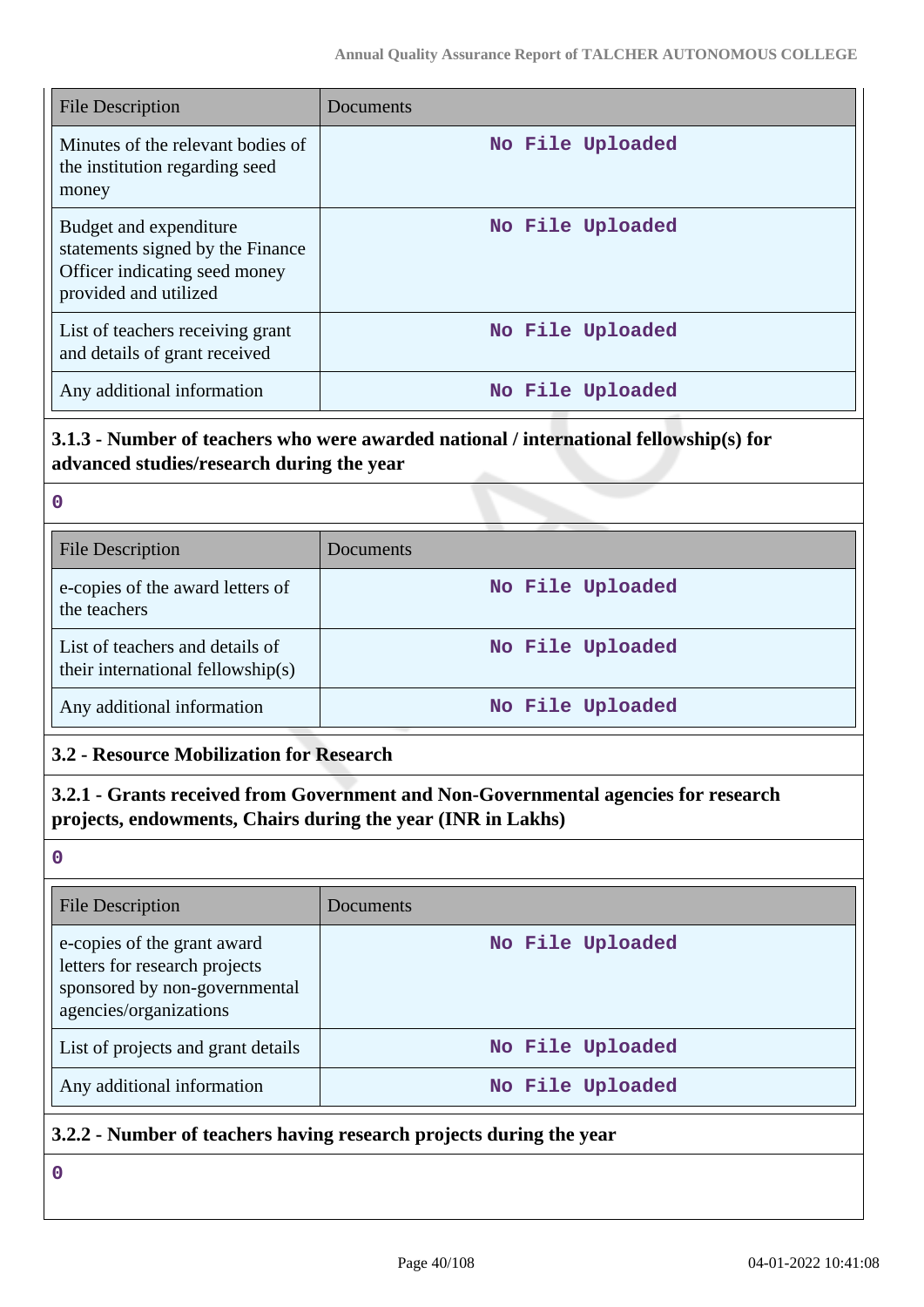| <b>File Description</b>                      | Documents        |
|----------------------------------------------|------------------|
| Upload any additional<br>information         | No File Uploaded |
| Paste link for additional<br>Information     | Nil              |
| List of research projects during<br>the year | No File Uploaded |

### **3.2.3 - Number of teachers recognised as research guides**

**0**

| <b>File Description</b>                                                                     | Documents        |
|---------------------------------------------------------------------------------------------|------------------|
| Upload copies of the letter of the<br>university recognizing teachers<br>as research guides | No File Uploaded |
| Institutional data in Prescribed<br>format                                                  | No File Uploaded |

# **3.2.4 - Number of departments having research projects funded by Government and Non-Government agencies during the year**

**0**

| <b>File Description</b>                             | Documents        |
|-----------------------------------------------------|------------------|
| Supporting document from<br><b>Funding Agencies</b> | No File Uploaded |
| Paste link to funding agencies'<br>website          | Nil              |
| Any additional information                          | No File Uploaded |

# **3.3 - Innovation Ecosystem**

3.3.1 - Institution has created an ecosystem for innovations and creation and transfer of knowledge supported by dedicated centres for research, entrepreneurship, community orientation, incubation, etc.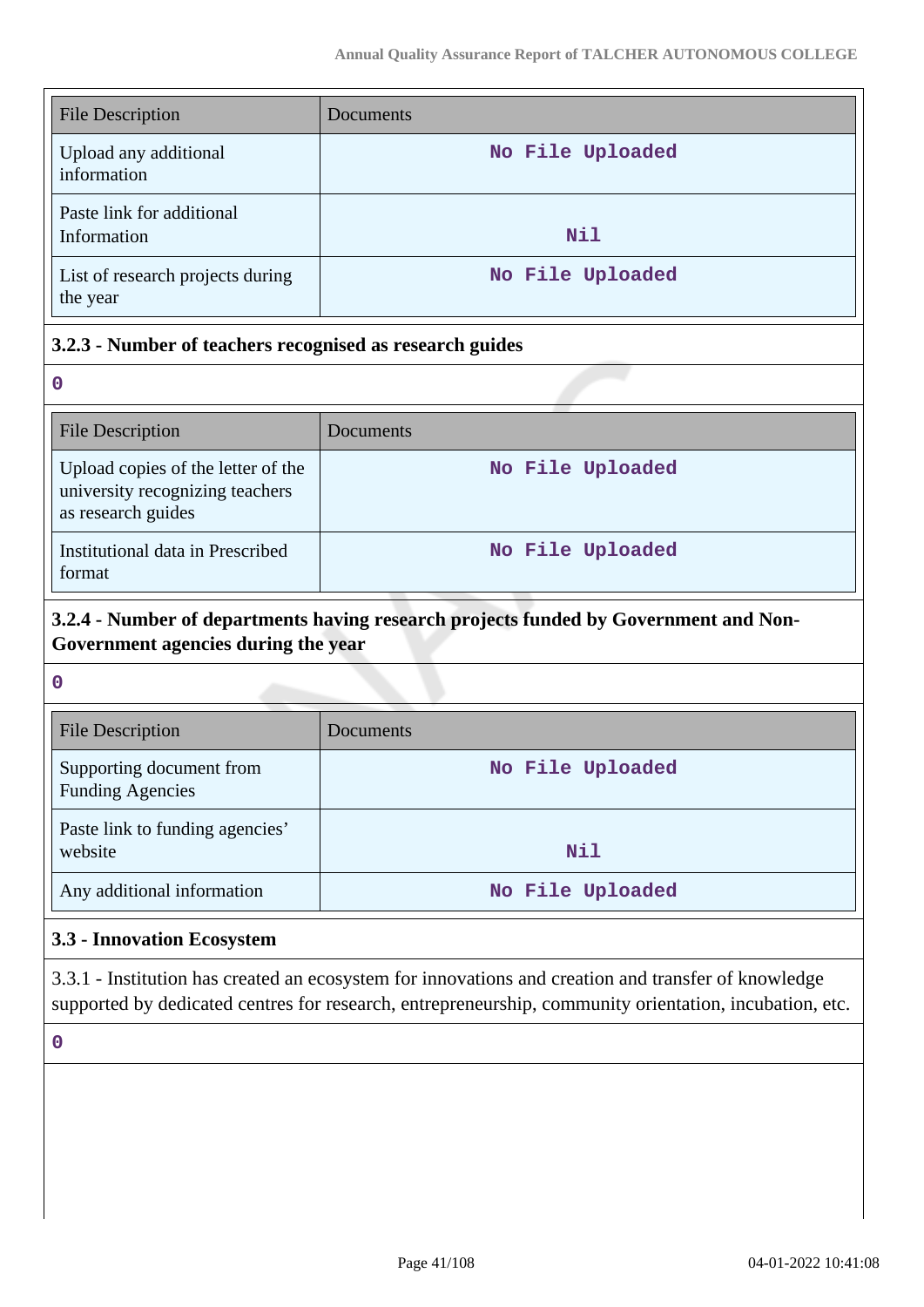| <b>File Description</b>                  | Documents        |
|------------------------------------------|------------------|
| Upload any additional<br>information     | No File Uploaded |
| Paste link for additional<br>information | Nil              |

# **3.3.2 - Number of workshops/seminars conducted on Research Methodology, Intellectual Property Rights (IPR), Entrepreneurship and Skill Development during the year**

| <b>File Description</b>                                 | <b>Documents</b> |
|---------------------------------------------------------|------------------|
| Report of the events                                    | No File Uploaded |
| List of workshops/seminars<br>conducted during the year | View File        |
| Any additional information                              | No File Uploaded |

# **3.4 - Research Publications and Awards**

| <b>File Description</b>                                                                                                                                                                      | Documents        |
|----------------------------------------------------------------------------------------------------------------------------------------------------------------------------------------------|------------------|
| Code of Ethics for Research,<br><b>Research Advisory Committee</b><br>and Ethics Committee<br>constitution and list of members<br>of these committees, software<br>used for plagiarism check | No File Uploaded |
| Any additional information                                                                                                                                                                   | No File Uploaded |

**3.4.2 - Number of PhD candidates registered per teacher (as per the data given with regard to recognized PhD guides/ supervisors provided in Metric No. 3.2.3) during the year**

**3.4.2.1 - Number of PhD students registered during the year**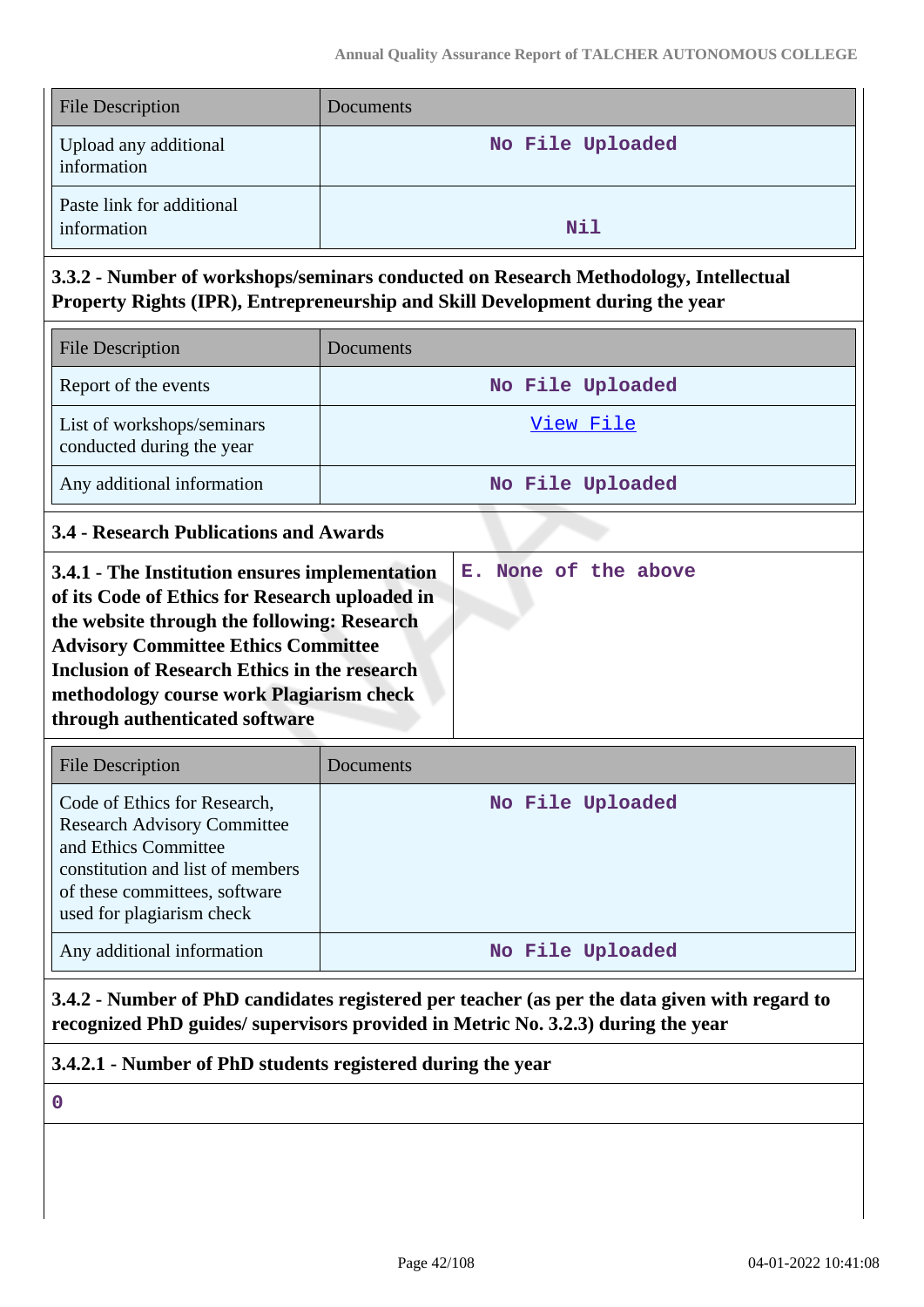| <b>File Description</b>                                                                                  | Documents        |
|----------------------------------------------------------------------------------------------------------|------------------|
| URL to the research page on HEI<br>website                                                               | Nil              |
| List of PhD scholars and details<br>like name of the guide, title of<br>thesis, and year of registration | No File Uploaded |
| Any additional information                                                                               | No File Uploaded |

# **3.4.3 - Number of research papers per teacher in CARE Journals notified on UGC website during the year**

| $\sim$ |  |
|--------|--|

| File Description                                                                    | Documents        |
|-------------------------------------------------------------------------------------|------------------|
| List of research papers by title,<br>author, department, and year of<br>publication | View File        |
| Any additional information                                                          | No File Uploaded |

# **3.4.4 - Number of books and chapters in edited volumes / books published per teacher during the year**

#### **0**

| <b>File Description</b>                  | Documents        |
|------------------------------------------|------------------|
| Upload any additional<br>information     | No File Uploaded |
| Paste link for additional<br>information | Nil              |

# **3.4.5 - Bibliometrics of the publications during the year based on average Citation Index in Scopus/ Web of Science/PubMed**

# **3.4.5.1 - Total number of Citations in Scopus during the year**

**0**

| <b>File Description</b>                              | <b>Documents</b> |
|------------------------------------------------------|------------------|
| Any additional information                           | View File        |
| Bibliometrics of the publications<br>during the year | No File Uploaded |

# **3.4.6 - Bibliometrics of the publications during the year based on Scopus/ Web of Science – h-**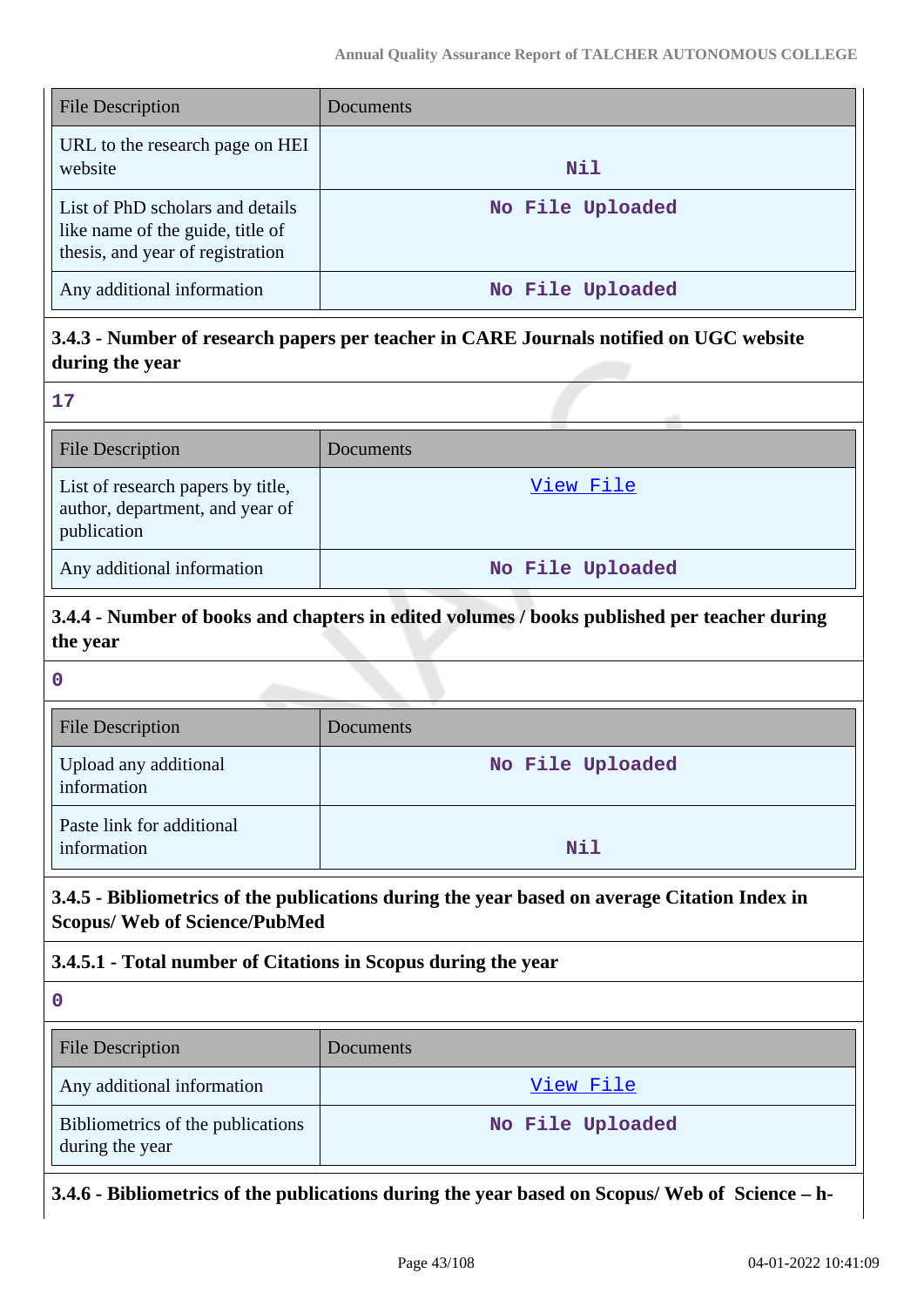# **Index of the University**

# **3.4.6.1 - h-index of Scopus during the year**

| $\mathbf 0$                                                                                      |                  |
|--------------------------------------------------------------------------------------------------|------------------|
| <b>File Description</b>                                                                          | Documents        |
| Bibiliometrics of publications<br>based on Scopus/Web of Science<br>- h-index of the Institution | No File Uploaded |
| Any additional information                                                                       | No File Uploaded |

### **3.5 - Consultancy**

# **3.5.1 - Revenue generated from consultancy and corporate training during the year (INR in lakhs)**

#### **0**

| <b>File Description</b>                                                                                             | Documents        |
|---------------------------------------------------------------------------------------------------------------------|------------------|
| Audited statements of accounts<br>indicating the revenue generated<br>through consultancy and<br>corporate training | No File Uploaded |
| List of consultants and revenue<br>generated by them                                                                | No File Uploaded |
| Any additional information                                                                                          | No File Uploaded |

# **3.5.2 - Total amount spent on developing facilities, training teachers and clerical/project staff for undertaking consultancy during the year**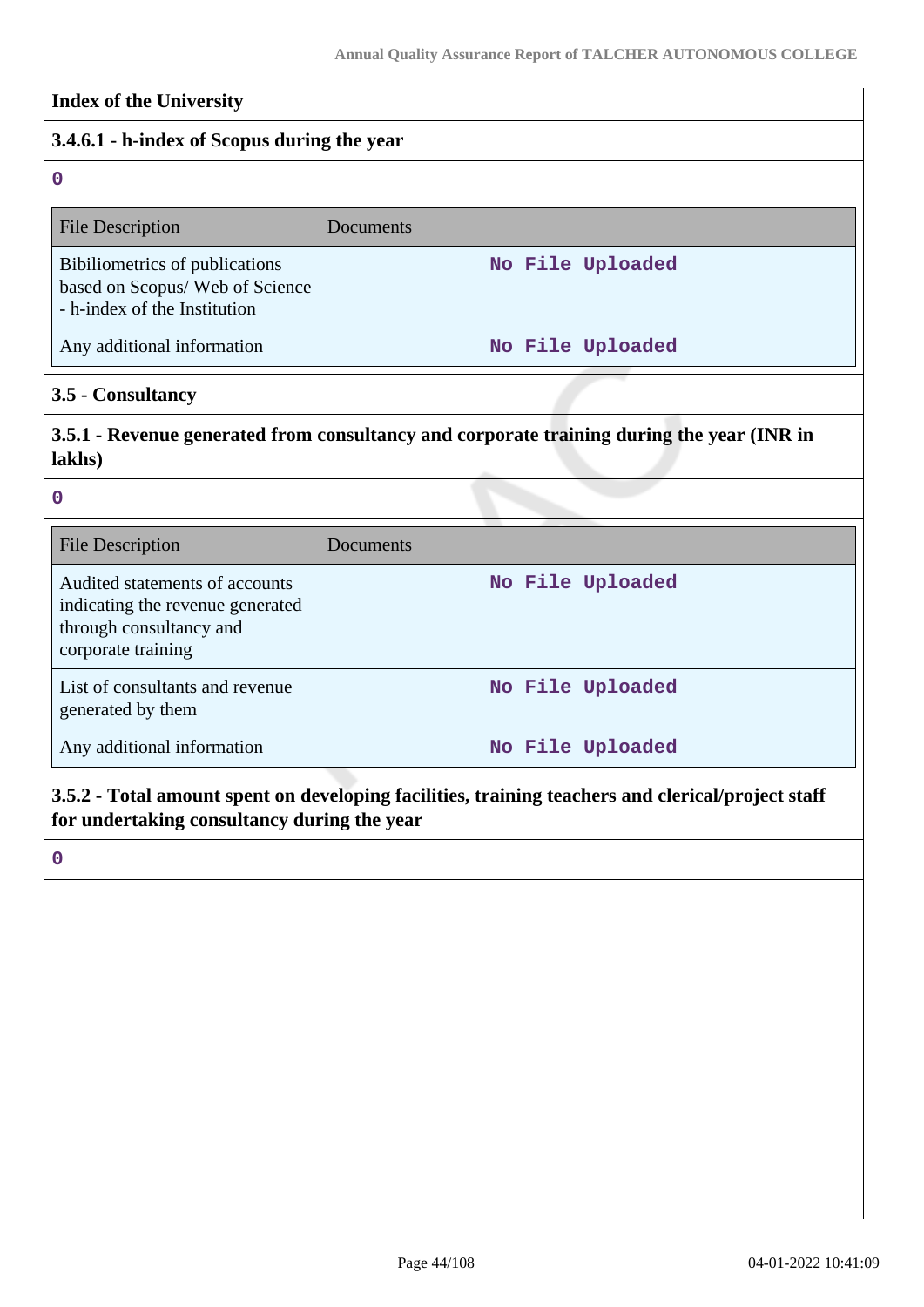| <b>File Description</b>                                                                                                                                             | Documents        |
|---------------------------------------------------------------------------------------------------------------------------------------------------------------------|------------------|
| Audited statements of accounts<br>indicating the expenditure<br>incurred on developing facilities<br>and training teachers and staff for<br>undertaking consultancy | No File Uploaded |
| List of training programmes,<br>teachers and staff trained for<br>undertaking consultancy                                                                           | No File Uploaded |
| List of facilities and staff<br>available for undertaking<br>consultancy                                                                                            | No File Uploaded |
| Any additional information                                                                                                                                          | No File Uploaded |

#### **3.6 - Extension Activities**

3.6.1 - Extension activities carried out in the neighbourhood sensitising students to social issues for their holistic development, and the impact thereof during the year

**1.Covid 19 customer care 24X7 by students in collaboration of 12 Bn NCC odisha**

#### **2.ISO -Certification of the institution**

### **3.Research Journal "Urnanabha" published**

| <b>File Description</b>                  | <b>Documents</b> |
|------------------------------------------|------------------|
| Upload any additional<br>information     | No File Uploaded |
| Paste link for additional<br>information | Nil              |

# **3.6.2 - Number of awards and recognition received by the Institution, its teachers and students for extension activities from Government / Government-recognised bodies during the year**

| <b>File Description</b>                                         | <b>Documents</b> |
|-----------------------------------------------------------------|------------------|
| Number of awards for extension<br>activities in during the year | No File Uploaded |
| e-copy of the award letters                                     | No File Uploaded |
| Any additional information                                      | No File Uploaded |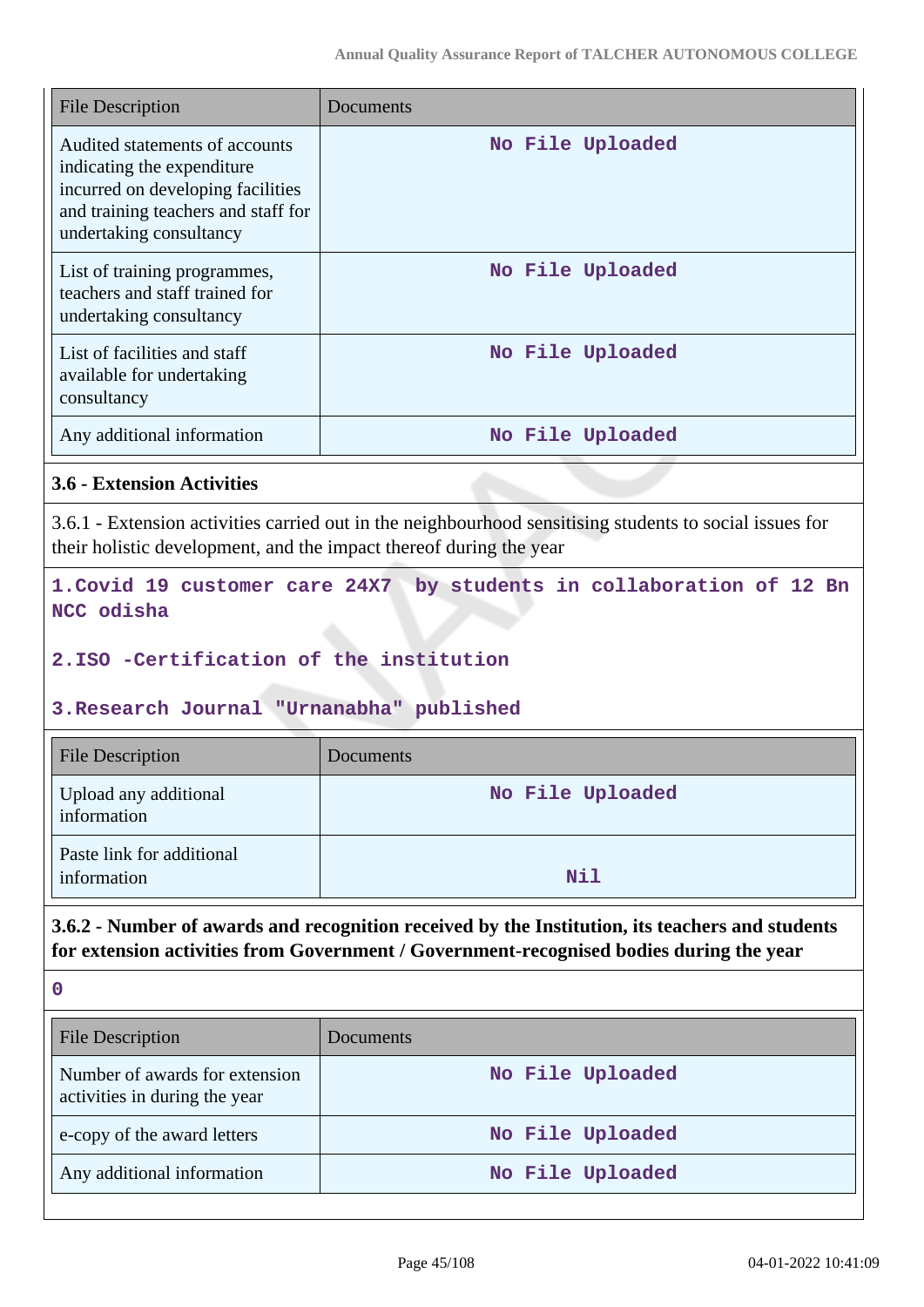**3.6.3 - Number of extension and outreach programmes conducted by the institution through NSS/NCC/Red Cross/YRC, etc. during the year (including Government-initiated programmes such as Swachh Bharat, AIDS Awareness, and Gender Sensitization and those organised in collaboration with industry, community and NGOs)**

#### **0**

| File Description                | Documents        |
|---------------------------------|------------------|
| Reports of the events organized | No File Uploaded |
| Any additional information      | No File Uploaded |

# **3.6.4 - Number of students participating in extension activities listed in 3.6.3 during the year**

**0**

| <b>File Description</b>    | Documents        |
|----------------------------|------------------|
| Reports of the events      | No File Uploaded |
| Any additional information | No File Uploaded |

# **3.7 - Collaboration**

**3.7.1 - Number of collaborative activities during the year for research/ faculty exchange/ student exchange/ internship/ on-the-job training/ project work**

**0**

| <b>File Description</b>                           | Documents        |
|---------------------------------------------------|------------------|
| Copies of documents<br>highlighting collaboration | No File Uploaded |
| Any additional information                        | No File Uploaded |

# **3.7.2 - Number of functional MoUs with institutions of national and/or international importance, other universities, industries, corporate houses, etc. during the year (only functional MoUs with ongoing activities to be considered)**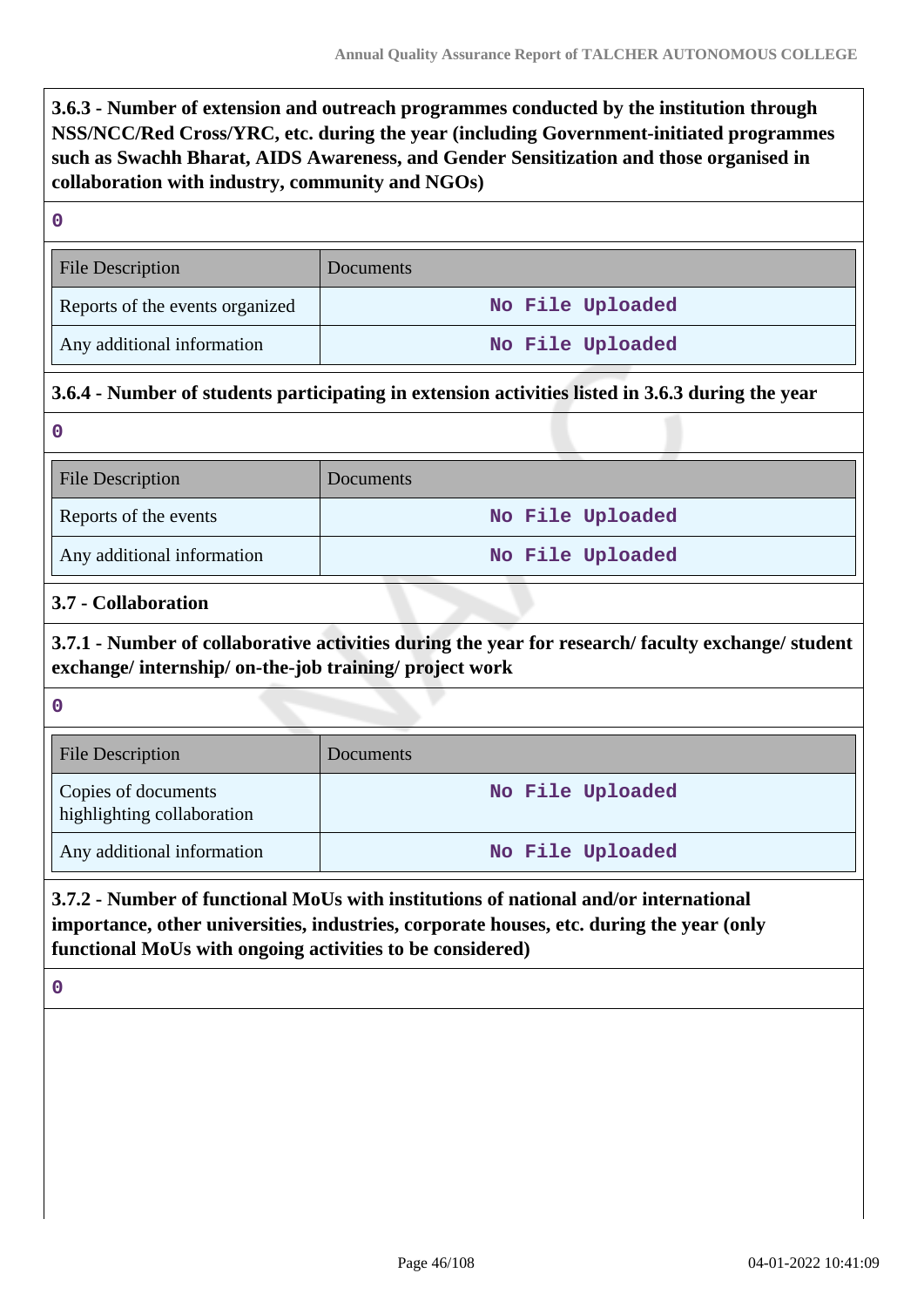| <b>File Description</b>                                                                                                              | Documents        |
|--------------------------------------------------------------------------------------------------------------------------------------|------------------|
| e-copies of the MoUs with<br>institution/industry/corporate<br>house                                                                 | No File Uploaded |
| Details of functional MoUs with<br>institutions of national,<br>international importance, other<br>institutions etc. during the year | No File Uploaded |
| Any additional information                                                                                                           | No File Uploaded |

### **INFRASTRUCTURE AND LEARNING RESOURCES**

#### **4.1 - Physical Facilities**

4.1.1 - The Institution has adequate infrastructure and physical facilities for teaching-learning, viz., classrooms, laboratories, computing equipments, etc.

#### **details sheet added& uploaded**

| <b>File Description</b>                  | Documents |
|------------------------------------------|-----------|
| Upload any additional<br>information     | View File |
| Paste link for additional<br>information | Nil       |

4.1.2 - The institution has adequate facilities for cultural activities, yoga, sports and games (indoor and outdoor) including gymnasium, yoga centre, auditorium etc.)

**01. One Gymnasium hall with amneties**

**02.Indoor Yoga Centre**

**03.Play ground with**

- **(a) Foot ball ground**
- **(b) Cricket ground**
- **(c) lawn Tennis Court**
- **(d)Indoor batminton court**
- **(e) table tennis court**
- **(f) shooting range near by Rifle club**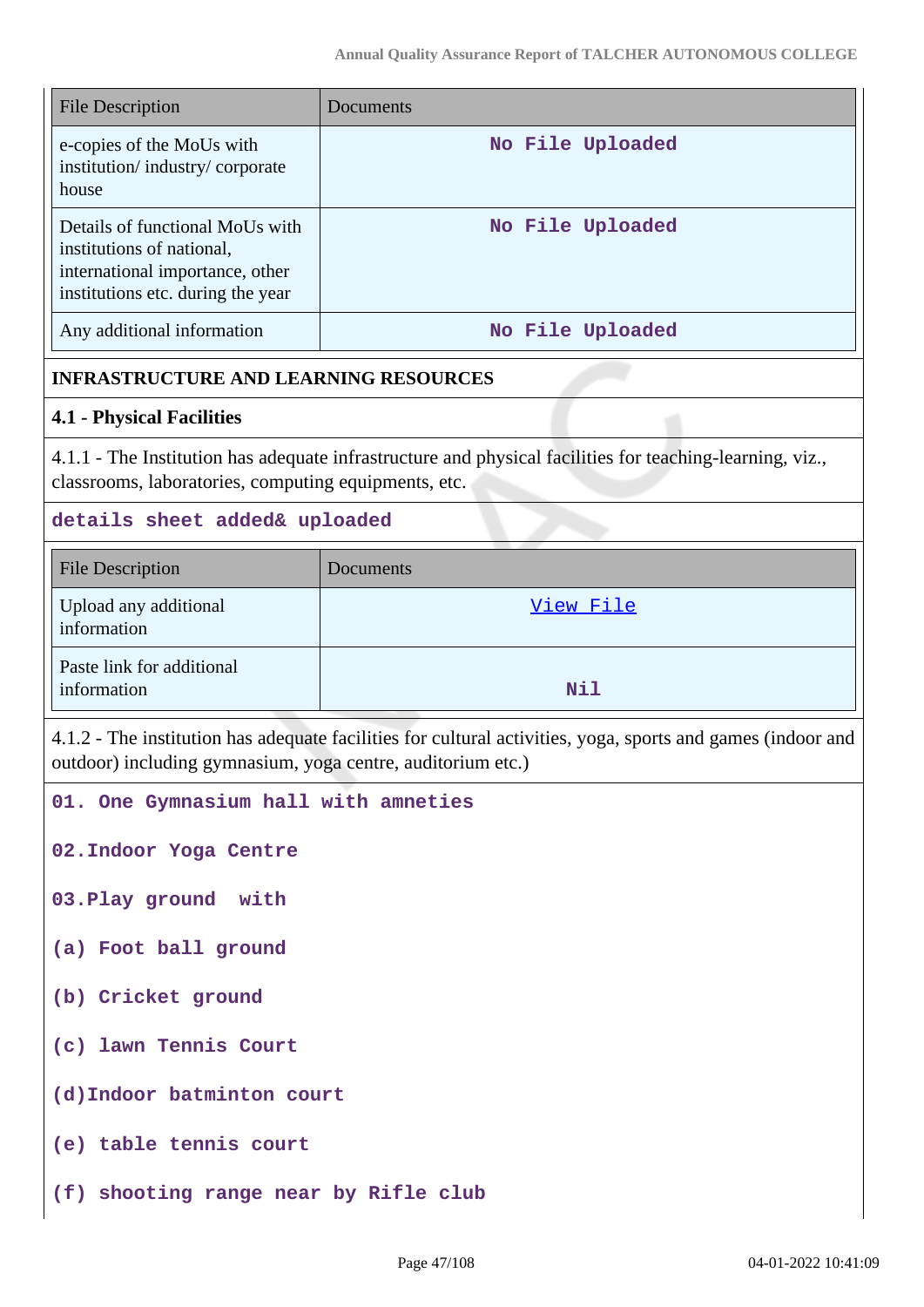| <b>File Description</b>                  | Documents        |
|------------------------------------------|------------------|
| Geotagged pictures                       | View File        |
| Upload any additional<br>information     | No File Uploaded |
| Paste link for additional<br>information | Nil              |

# **4.1.3 - Number of classrooms and seminar halls with ICT-enabled facilities**

| 03                                                                                                        |                  |
|-----------------------------------------------------------------------------------------------------------|------------------|
| <b>File Description</b>                                                                                   | Documents        |
| Upload any additional<br>information                                                                      | View File        |
| <b>Upload Number of classrooms</b><br>and seminar halls with ICT<br>enabled facilities (Data<br>Template) | No File Uploaded |

# **4.1.4 - Expenditure for infrastructure augmentation, excluding salary, during the year (INR in Lakhs)**

#### **37,40000**

| <b>File Description</b>                                       | Documents        |
|---------------------------------------------------------------|------------------|
| Upload audited utilization<br>statements                      | No File Uploaded |
| Details of Expenditure, excluding<br>salary, during the years | View File        |
| Any additional information                                    | No File Uploaded |

### **4.2 - Library as a Learning Resource**

4.2.1 - Library is automated using Integrated Library Management System (ILMS)

**Library is automated using Integrated Library Management System (ILMS)**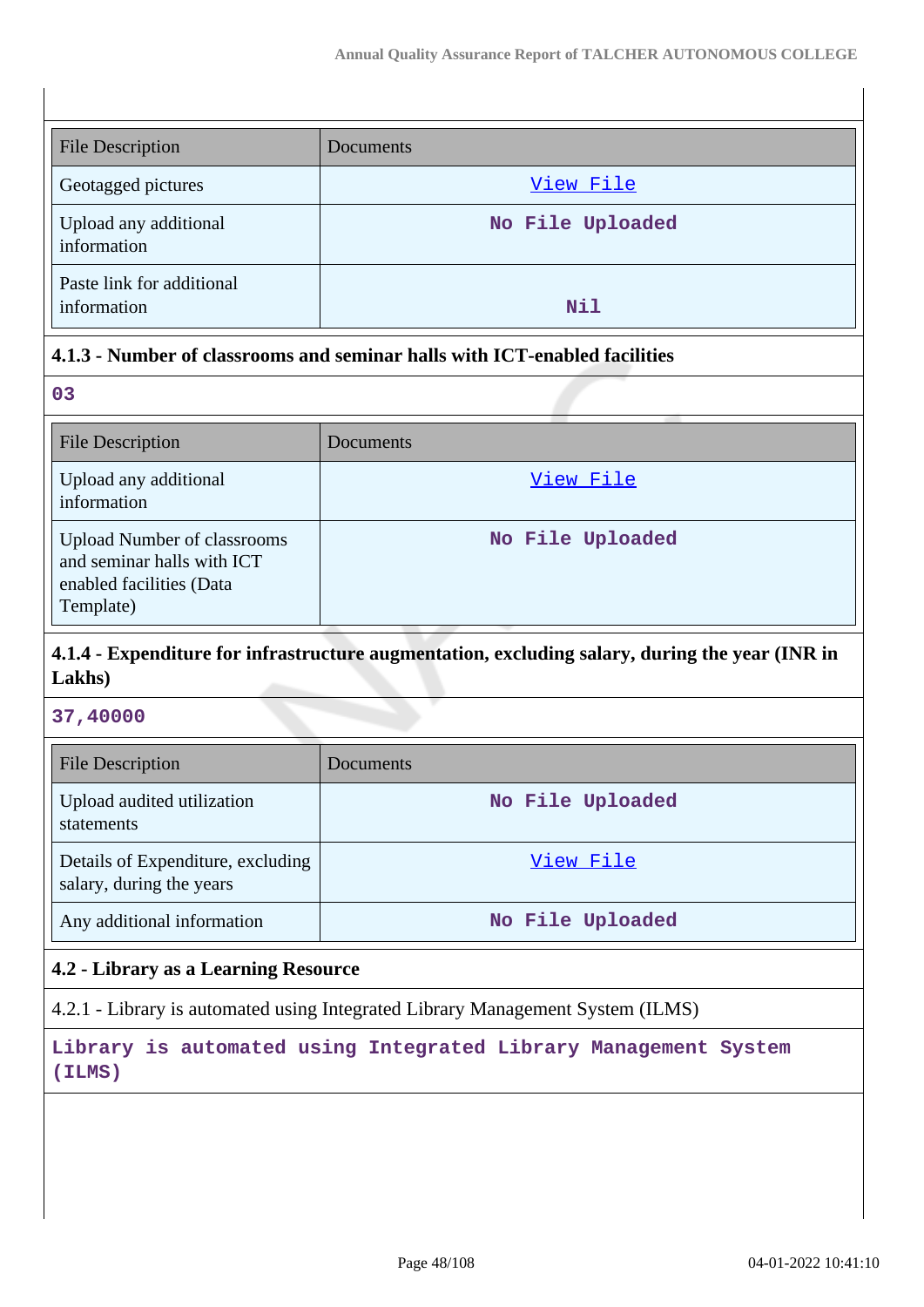| <b>File Description</b>                                                                                                                                         | Documents             |
|-----------------------------------------------------------------------------------------------------------------------------------------------------------------|-----------------------|
| Upload any additional<br>information                                                                                                                            | View File             |
| Paste link for additional<br>information                                                                                                                        | Nil                   |
| 4.2.2 - Institution has access to the following: e-<br>journals e-ShodhSindhu Shodhganga<br><b>Membership e-books Databases Remote access</b><br>to e-resources | D. Any 1 of the above |
| <b>File Description</b>                                                                                                                                         | Documents             |
| Details of subscriptions like e-<br>journals, e-books, e-                                                                                                       | No File Uploaded      |

| membership                           |                  |
|--------------------------------------|------------------|
| Upload any additional<br>information | No File Uploaded |
|                                      |                  |

# **4.2.3 - Expenditure on purchase of books/ e-books and subscription to journals/e-journals during the year (INR in lakhs)**

ShodhSindhu, Shodhganga

| $\mathbf 0$                                                                                                                   |                  |  |
|-------------------------------------------------------------------------------------------------------------------------------|------------------|--|
| <b>File Description</b>                                                                                                       | Documents        |  |
| Audited statements of accounts                                                                                                | No File Uploaded |  |
| Any additional information                                                                                                    | No File Uploaded |  |
| Details of annual expenditure for<br>purchase of books/e-books and<br>journals/e- journals during the<br>year (Data Template) | No File Uploaded |  |

# **4.2.4 - Usage of library by teachers and students (footfalls and login data for online access)**

# **4.2.4.1 - Number of teachers and students using the library per day during the year**

| 10                                                          |                  |
|-------------------------------------------------------------|------------------|
| <b>File Description</b>                                     | Documents        |
| Upload details of library usage<br>by teachers and students | No File Uploaded |
| Any additional information                                  | View File        |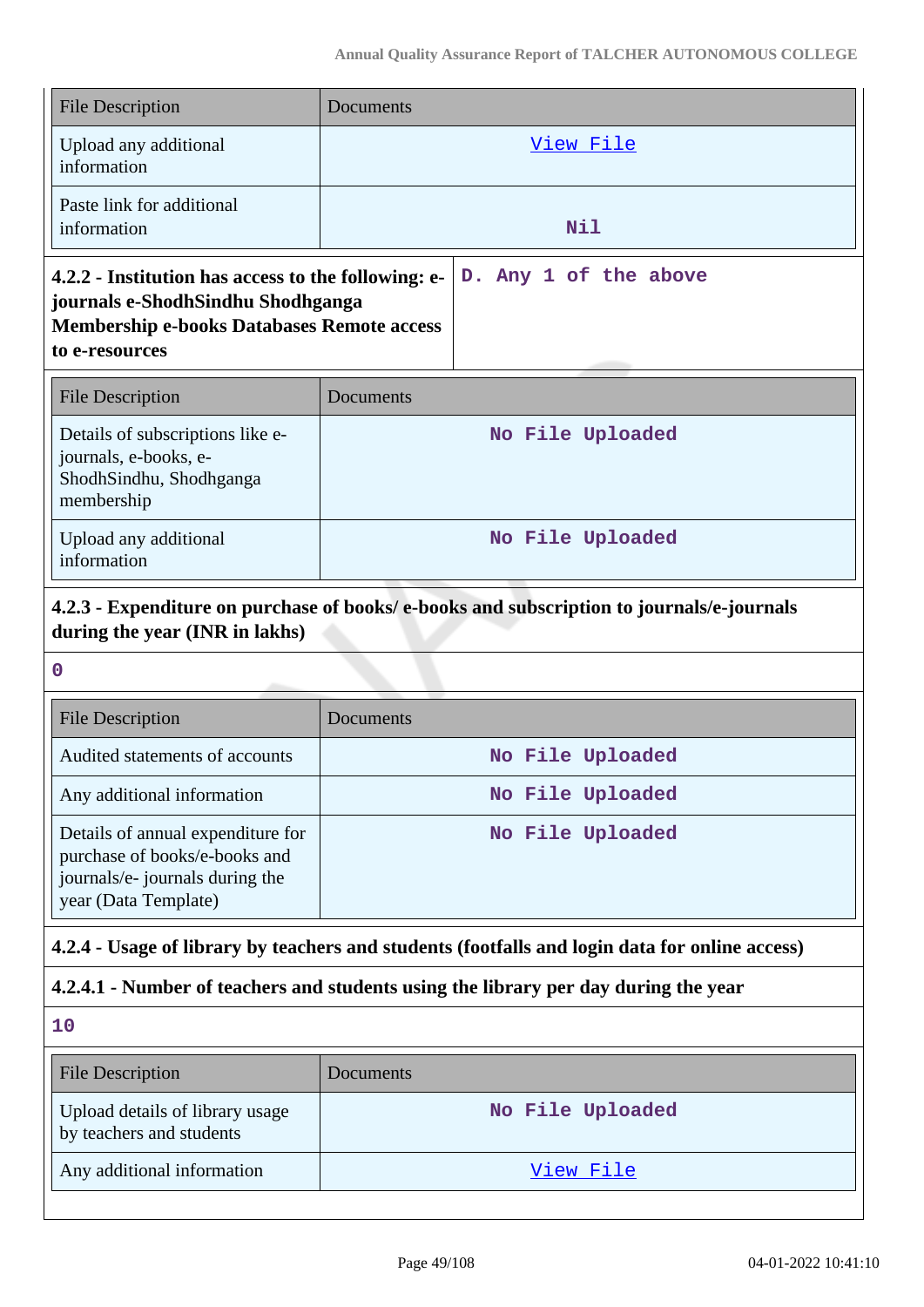### **4.3 - IT Infrastructure**

4.3.1 - Institution has an IT policy covering Wi-Fi, cyber security, etc. and has allocated budget for updating its IT facilities

**Talcher Autonomous College,Talcher has an It policy covering WI-Fi,CCTV Surveillance& has allocated budgetary provisions for updating its IT facilities. An approximate towards Wifi automation Rs 150000/-:Telephone& Internet Rs 60000/-; Computer &CCTV maintenance Rs150000/- have been spent for these purposes.Due to Covid-19 Constraints& SOP advisory issued by the Government students are denied to physical classes& Examinations. Online classes& Examinations were held througth different online plat forms such as ZOOM App,Google Meet,Jio meet,Webex along with e mails & Whatsapp sharing .The college supports to data Services & sharing to teachers for these purposed.Teachers are motivated to their mobile data & hotspot shrinconization making teaching learning condutive & for academic excellence. the IT sector & the support software make the teachers as fronliners and covid warriers during this pandemic scenario..**

| <b>File Description</b>                  | <b>Documents</b> |
|------------------------------------------|------------------|
| Upload any additional<br>information     | No File Uploaded |
| Paste link for additional<br>information | Nil              |

### **4.3.2 - Student - Computer ratio**

| Number of Students                                                                                     |           | Number of Computers |
|--------------------------------------------------------------------------------------------------------|-----------|---------------------|
| 1629                                                                                                   |           | 75                  |
| <b>File Description</b>                                                                                | Documents |                     |
| Upload any additional<br>information                                                                   |           | No File Uploaded    |
| 4.3.3 - Bandwidth of internet connection in the<br>Institution and the number of students on<br>campus |           | A. ?50 Mbps         |
|                                                                                                        |           |                     |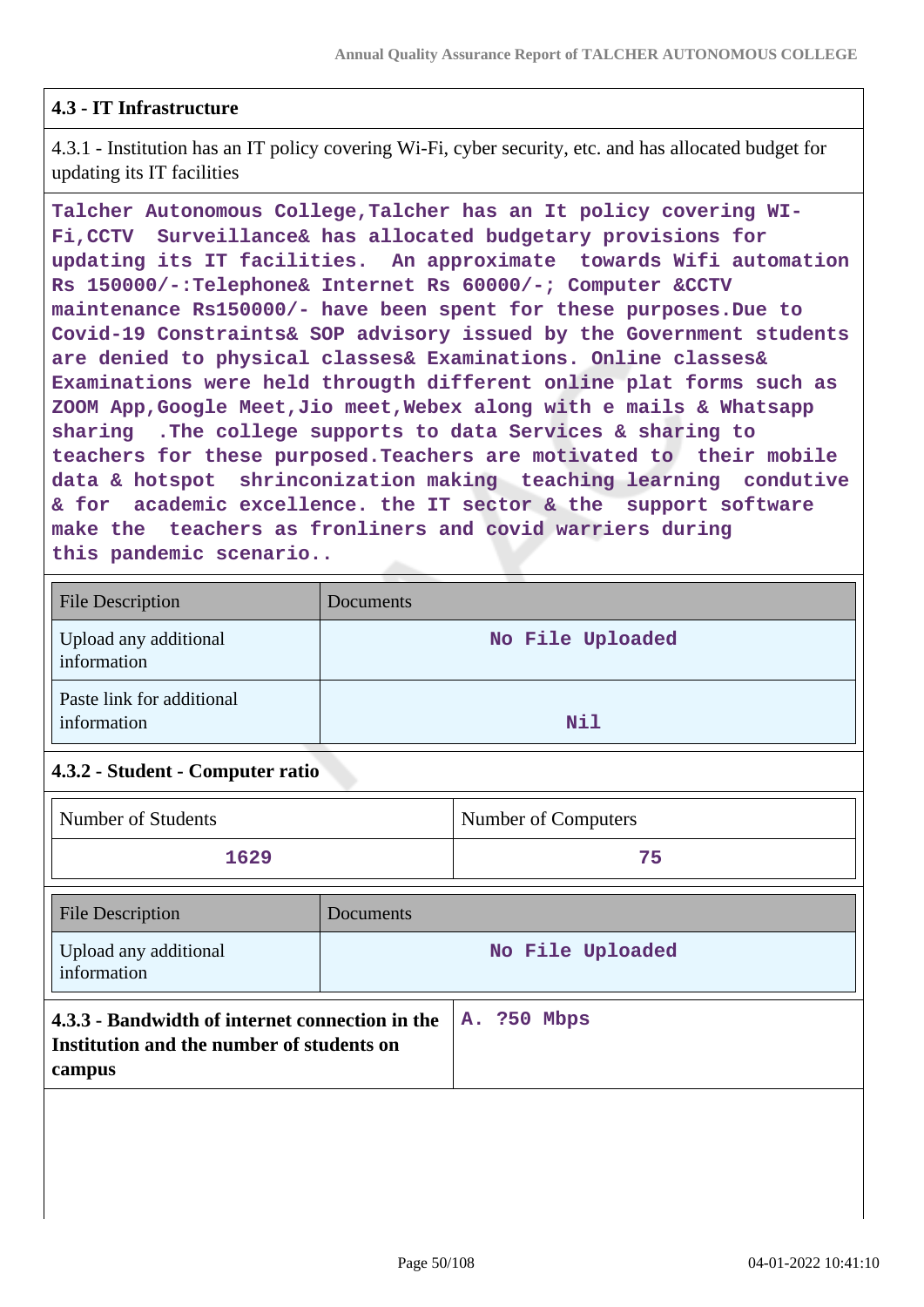|                                                                                                                                                                                                                                                                | <b>File Description</b>                                                                                                                                | Documents |                                                                                                                                                                                                    |
|----------------------------------------------------------------------------------------------------------------------------------------------------------------------------------------------------------------------------------------------------------------|--------------------------------------------------------------------------------------------------------------------------------------------------------|-----------|----------------------------------------------------------------------------------------------------------------------------------------------------------------------------------------------------|
|                                                                                                                                                                                                                                                                | Details of bandwidth available in<br>the Institution                                                                                                   |           | No File Uploaded                                                                                                                                                                                   |
|                                                                                                                                                                                                                                                                | Upload any additional<br>information                                                                                                                   |           | No File Uploaded                                                                                                                                                                                   |
| 4.3.4 - Institution has facilities for e-content<br><b>Facilities available</b><br>development:<br>for e-content development Media Centre<br><b>Audio-Visual Centre Lecture Capturing</b><br><b>System (LCS) Mixing equipments and</b><br>software for editing |                                                                                                                                                        |           | D. Any one of the above                                                                                                                                                                            |
|                                                                                                                                                                                                                                                                | <b>File Description</b>                                                                                                                                | Documents |                                                                                                                                                                                                    |
|                                                                                                                                                                                                                                                                | Upload any additional<br>information                                                                                                                   |           | No File Uploaded                                                                                                                                                                                   |
|                                                                                                                                                                                                                                                                | Paste link for additional<br>information                                                                                                               |           | Nil                                                                                                                                                                                                |
|                                                                                                                                                                                                                                                                | List of facilities for e-content<br>development (Data Template)                                                                                        |           | No File Uploaded                                                                                                                                                                                   |
|                                                                                                                                                                                                                                                                | <b>4.4 - Maintenance of Campus Infrastructure</b>                                                                                                      |           |                                                                                                                                                                                                    |
|                                                                                                                                                                                                                                                                | 4.4.1 - Expenditure incurred on maintenance of physical and academic support facilities,<br>excluding salary component, during the year (INR in lakhs) |           |                                                                                                                                                                                                    |
|                                                                                                                                                                                                                                                                | 3740000                                                                                                                                                |           |                                                                                                                                                                                                    |
|                                                                                                                                                                                                                                                                |                                                                                                                                                        |           |                                                                                                                                                                                                    |
|                                                                                                                                                                                                                                                                | <b>File Description</b>                                                                                                                                | Documents |                                                                                                                                                                                                    |
|                                                                                                                                                                                                                                                                | Audited statements of accounts                                                                                                                         |           | View File                                                                                                                                                                                          |
|                                                                                                                                                                                                                                                                | Upload any additional<br>information                                                                                                                   |           | No File Uploaded                                                                                                                                                                                   |
|                                                                                                                                                                                                                                                                |                                                                                                                                                        |           | 4.4.2 - There are established systems and procedures for maintaining and utilizing physical, academic<br>and support facilities – classrooms, laboratory, library, sports complex, computers, etc. |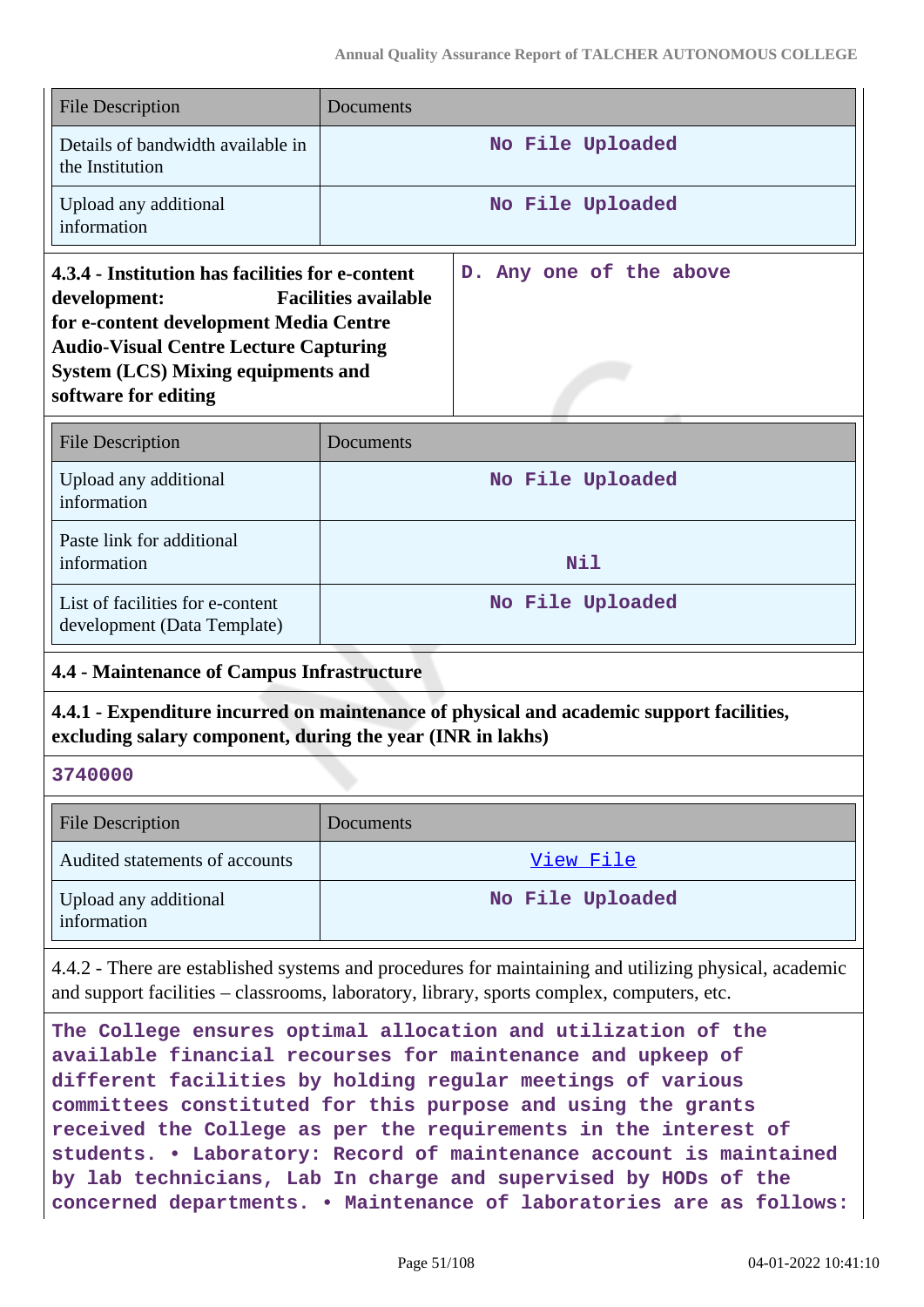**- The calibration, repairing and maintenance of sophisticated lab equipment's are done by the technicians of related owner enterprises. • Library: - The requirement and list of books is taken from the concerned departments and HOD's are involved in the process. The finalized list of required books is duly approved and signed by the Library Committee and Principal. Suggestion box is installed inside the reading room to take user's feedback. Their continuous feedback helps a lot in introducing new ideas regarding library enrichment. To ensure return of books, 'no dues' from the library is mandatory for students before appearing in exam. Other issues such as weeding out of old titles, schedule of issue/ return of books etc. are chalked out / resolved by the library committee. • Sports: - Regarding the maintenance of sports equipment the College sports in charge is deputed. During the session participated in Cricket, Kabaddi inter-collegiate championship. During the year sports are organized by college. • Computers: - Centralized computer laboratory established to enrich the students. software is used for maintaining faculty and students' details. Each Department having appropriate computer for their requirements. Internet and WI-FI Enabled campus. Open access journals facilities are available. • Classrooms: - 1. The college has various committees for maintenance and upkeep of infrastructure. At the departmental level, HODs submit their requirements to the Principal regarding classroom furniture and fixtures. 2. Administrative officers will take in charge for student's academic requirements. Additionally, there is lab instructors in every department, who maintains the stock register by physically verifying the items round the year. 3. Department wise annual stock verification is done by concerned Head of the Department. 4. Regular maintenance of Computer Laboratory equipment's are done by Laboratory Assistant along with Laboratory attendant and they are headed by the faculty in charge. 5. Regular cleaning of water tanks, proper garbage disposal, pest control, landscaping and maintenance of lawns is done by Institute concern Employees. 6. College campus maintenance is monitored through regular inspection. 7. Upkeep all facilities and cleanliness of environment in men's and women's hostel is maintained through Hostel monitoring committee. 8. Outsourcing is done for maintenance and repairing of IT infrastructure such as computers, internet facilities including Wi-Fi and broadband. 9. Updating of software's is done by lab assistants. 10. Outsourcing is done for the maintenance of wooden, furniture, electrification, and plumbing. 11. Regular maintenance of the Air Conditioner and water purifier is done regularly. 12. The maintenance of the reading room and stock verification of library books is done regularly by library staff.**

 **Sd/-**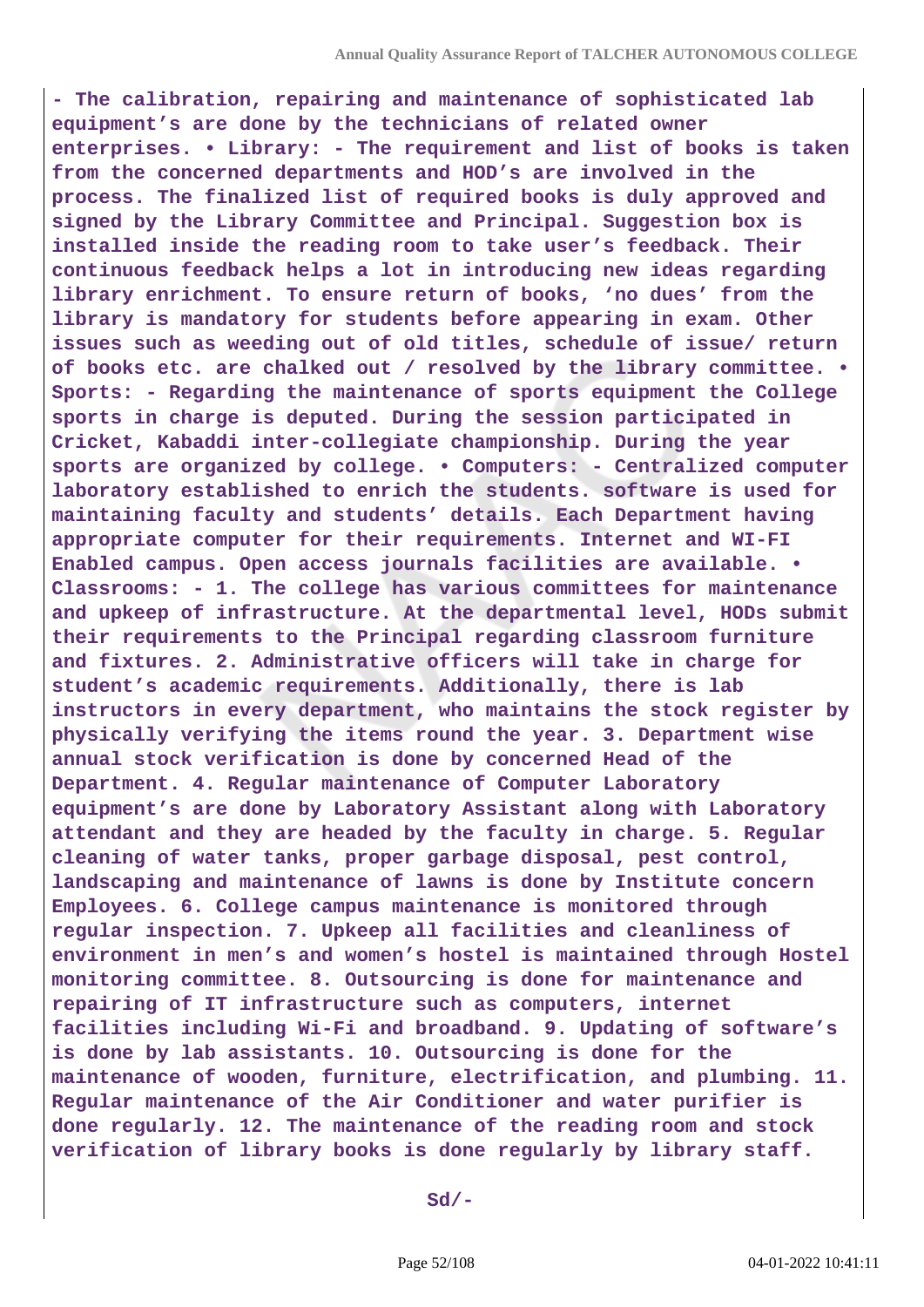#### **Principal**

#### **Talcher Autonomous College,Talcher**

#### **e-mail; talchercollege15@gmail.com**

| <b>File Description</b>                                                                                                                        | Documents        |  |
|------------------------------------------------------------------------------------------------------------------------------------------------|------------------|--|
| Upload any additional<br>information                                                                                                           | View File        |  |
| Paste link for additional<br>information                                                                                                       | Nil              |  |
| STUDENT SUPPORT AND PROGRESSION                                                                                                                |                  |  |
| 5.1 - Student Support                                                                                                                          |                  |  |
| 5.1.1 - Number of students benefitted by scholarships and freeships provided by the<br>Government during the year                              |                  |  |
| 127                                                                                                                                            |                  |  |
| <b>File Description</b>                                                                                                                        | Documents        |  |
| Upload self-attested letters with<br>the list of students receiving<br>scholarships                                                            | View File        |  |
| Upload any additional<br>information                                                                                                           | No File Uploaded |  |
| 5.1.2 - Number of students benefitted by scholarships and freeships provided by the institution<br>and non-government agencies during the year |                  |  |
| $\mathbf 0$                                                                                                                                    |                  |  |
| <b>File Description</b>                                                                                                                        | Documents        |  |
| Upload any additional<br>information                                                                                                           | No File Uploaded |  |
| Institutional data in prescribed                                                                                                               | No File Uploaded |  |

# **5.1.3 - The following Capacity Development and Skill Enhancement activities are organised for improving students' capabilities Soft Skills Language and Communication Skills Life E. None of the above**

format

**Skills (Yoga, Physical fitness, Health and Hygiene) Awareness of Trends in Technology**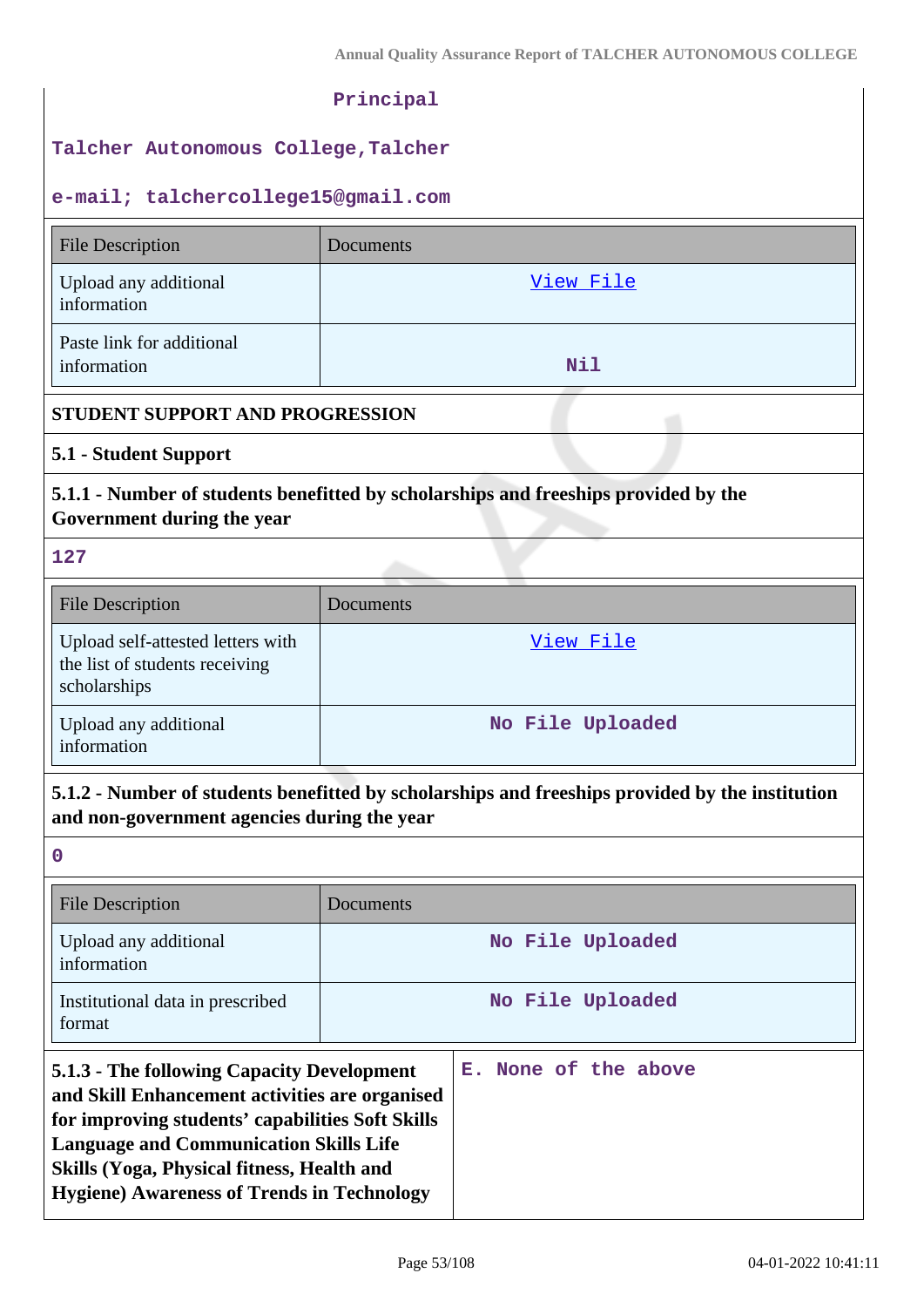| <b>File Description</b>                          | Documents        |
|--------------------------------------------------|------------------|
| Link to Institutional website                    | Nil              |
| Details of capability development<br>and schemes | View File        |
| Any additional information                       | No File Uploaded |

# **5.1.4 - Number of students benefitted from guidance/coaching for competitive examinations and career counselling offered by the institution during the year**

| <b>File Description</b>                                                                                                                                                                                                                                                                                                                                                                                                           | Documents |                     |
|-----------------------------------------------------------------------------------------------------------------------------------------------------------------------------------------------------------------------------------------------------------------------------------------------------------------------------------------------------------------------------------------------------------------------------------|-----------|---------------------|
| Any additional information                                                                                                                                                                                                                                                                                                                                                                                                        |           | No File Uploaded    |
| Number of students benefited by<br>guidance for competitive<br>examinations and career<br>counseling during the year (Data<br>Template)                                                                                                                                                                                                                                                                                           |           | View File           |
| 5.1.5 - The institution adopts the following<br>mechanism for redressal of students'<br>grievances, including sexual harassment and<br>ragging: Implementation of guidelines of<br>statutory/regulatory bodies Creating<br>awareness and implementation of policies with<br>zero tolerance Mechanism for submission of<br>online/offline students' grievances Timely<br>redressal of grievances through appropriate<br>committees |           | A. All of the above |

| <b>File Description</b>                                                                                                                               | Documents        |
|-------------------------------------------------------------------------------------------------------------------------------------------------------|------------------|
| Minutes of the meetings of<br>students' grievance redressal<br>committee, prevention of sexual<br>harassment committee and Anti-<br>ragging committee | No File Uploaded |
| Details of student grievances<br>including sexual harassment and<br>ragging cases                                                                     | No File Uploaded |
| Upload any additional<br>information                                                                                                                  | No File Uploaded |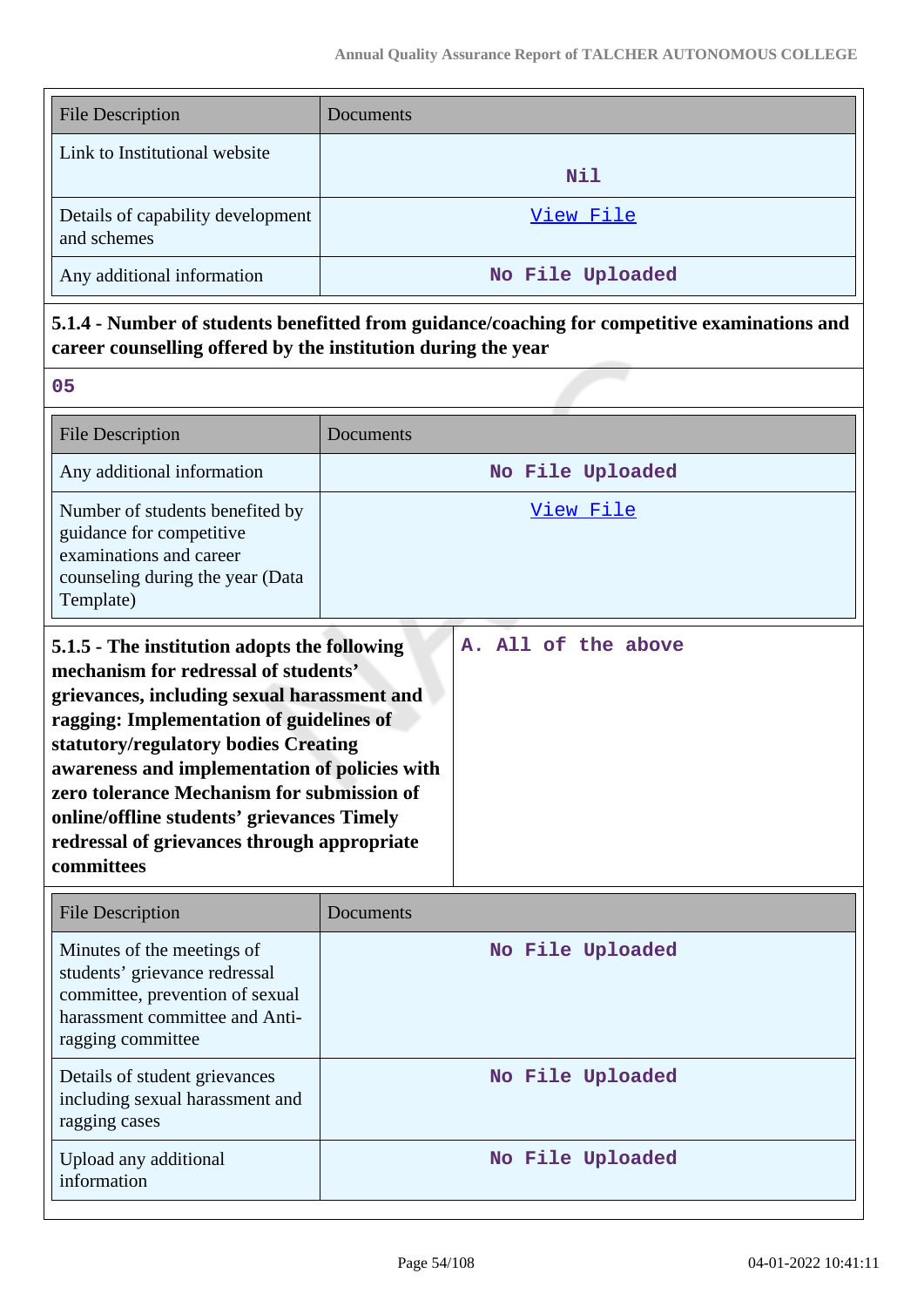#### **5.2 - Student Progression**

### **5.2.1 - Number of outgoing students who got placement during the year**

**05**

| <b>File Description</b>                  | <b>Documents</b> |
|------------------------------------------|------------------|
| Self-attested list of students<br>placed | No File Uploaded |
| Upload any additional<br>information     | No File Uploaded |

### **5.2.2 - Number of outgoing students progressing to higher education**

**29**

| <b>File Description</b>                              | Documents        |
|------------------------------------------------------|------------------|
| Upload supporting data for<br>students/alumni        | View File        |
| Details of students who went for<br>higher education | No File Uploaded |
| Any additional information                           | No File Uploaded |

# **5.2.3 - Number of students qualifying in state/ national/ international level examinations during the year**

# **5.2.3.1 - Number of students who qualified in state/ national/ international examinations (e.g.: IIT-JAM/NET/SET/JRF/ GATE /GMAT /CAT/ GRE/ TOEFL/Civil Services/State government examinations) during the year**

**0**

| <b>File Description</b>                       | Documents <sup>1</sup> |
|-----------------------------------------------|------------------------|
| Upload supporting data for<br>students/alumni | No File Uploaded       |
| Any additional information                    | No File Uploaded       |

### **5.3 - Student Participation and Activities**

# **5.3.1 - Number of awards/medals for outstanding performance in sports and/or cultural activities at inter-university / state /national / international events (award for a team event should be counted as one) during the year**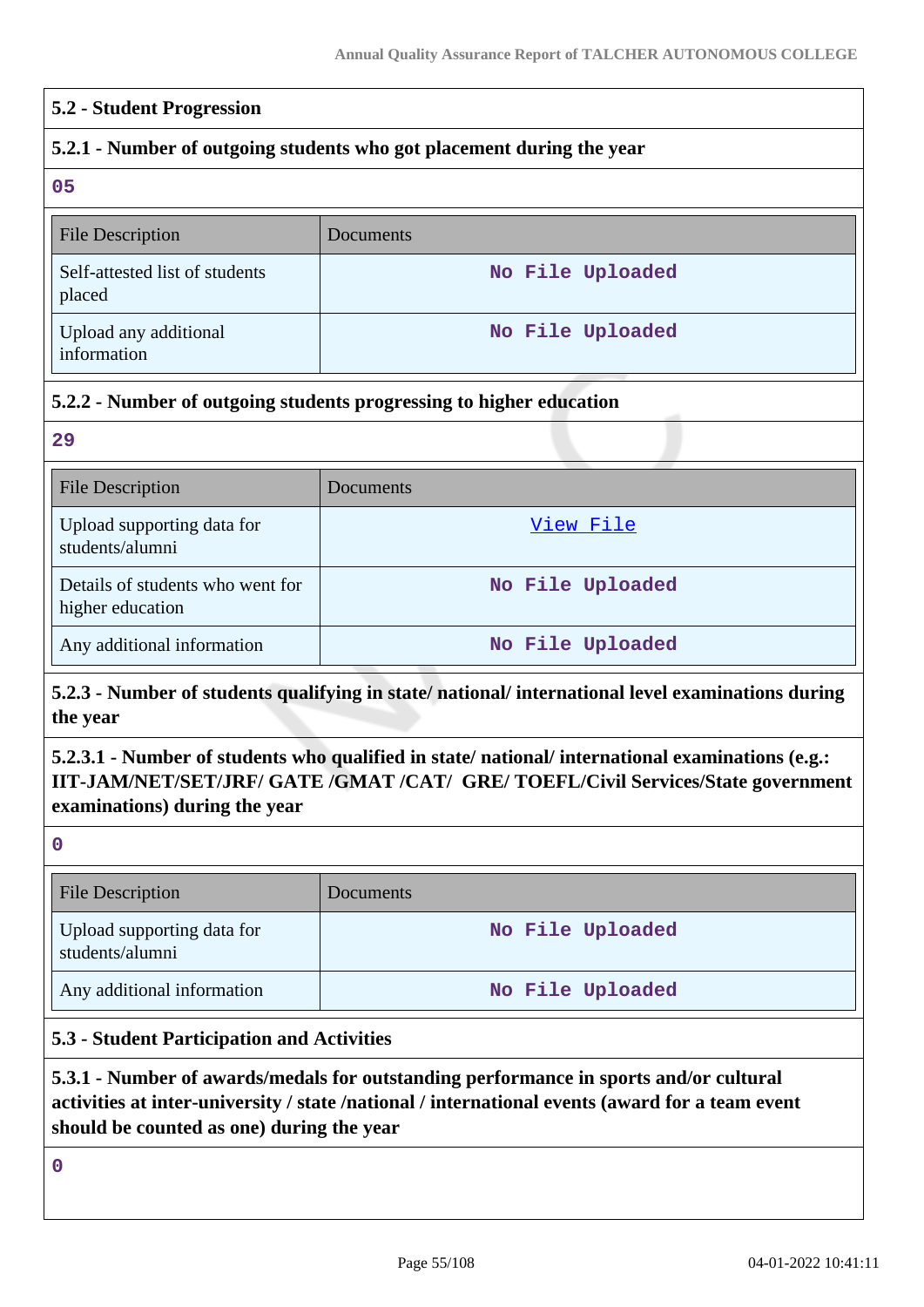| <b>File Description</b>                       | <b>Documents</b> |
|-----------------------------------------------|------------------|
| e-copies of award letters and<br>certificates | View File        |
| Any additional information                    | No File Uploaded |

5.3.2 - Presence of an active Student Council and representation of students in academic and administrative bodies/committees of the institution

 **The mission of the students' council of the college is to protect and promote the interests of the student community inside the college campus. The council plays a key role in conducting the Annual College Week and General Fresher's Social of the college, the annual Youth Festival organized by the affiliating university and publication of the college magazine in time is also the annual priority of council. Prevention of ragging in the campus, participation in various activities through YRC and NSS and offering suggestions to the administrative machinery of the college for improving the amenities of the students through the involvement in different inhouse committees of the college, the council has become a vital organ of the college. The President of PCSU is an active member of the IQAC. IQAC has taken arrangement for in house bodies. Information and Career Guidance Cell, Academic Committee, Campus beautification Committee, Extension Education Advisory Committee, Library Advisory Committee, Sports and Games Promotion Committee, Students' Discipline Maintenance Committee, Hostel Advisory Committee, Scouts and Guides Advisory Committee, NSS Advisory Committee, Health Care Promotion and Maintenance Committee, Students' Grievance Redressal Cell, Canteen Monitoring Committee, Students' Counseling Centre, Anti Ragging Central Committee, Internal Complaints Committee Project Monitoring Committee, and Internal Quality Assurance Cell. Under this section, Statute regarding the formation and function of Talcher Autonomous College Students Union were framed and implemented. It incorporates all provisions, objectives, functions, organization, election process, criteria, fund and budget etc. of the Students' Union.** 

 **Objectives of the Students' Union according to Statutes: To promote:**

**(a) Discipline and decorum in the College Campus (b) Mutual contact, democratic outlook, and spirit of oneness among students at the Autonomous College (c) Social harmony among all students and to work towards their cultural and academic development (d) Close and cordial relations between students and teachers at the Autonomous College (e) Leadership quality among students and a consciousness of**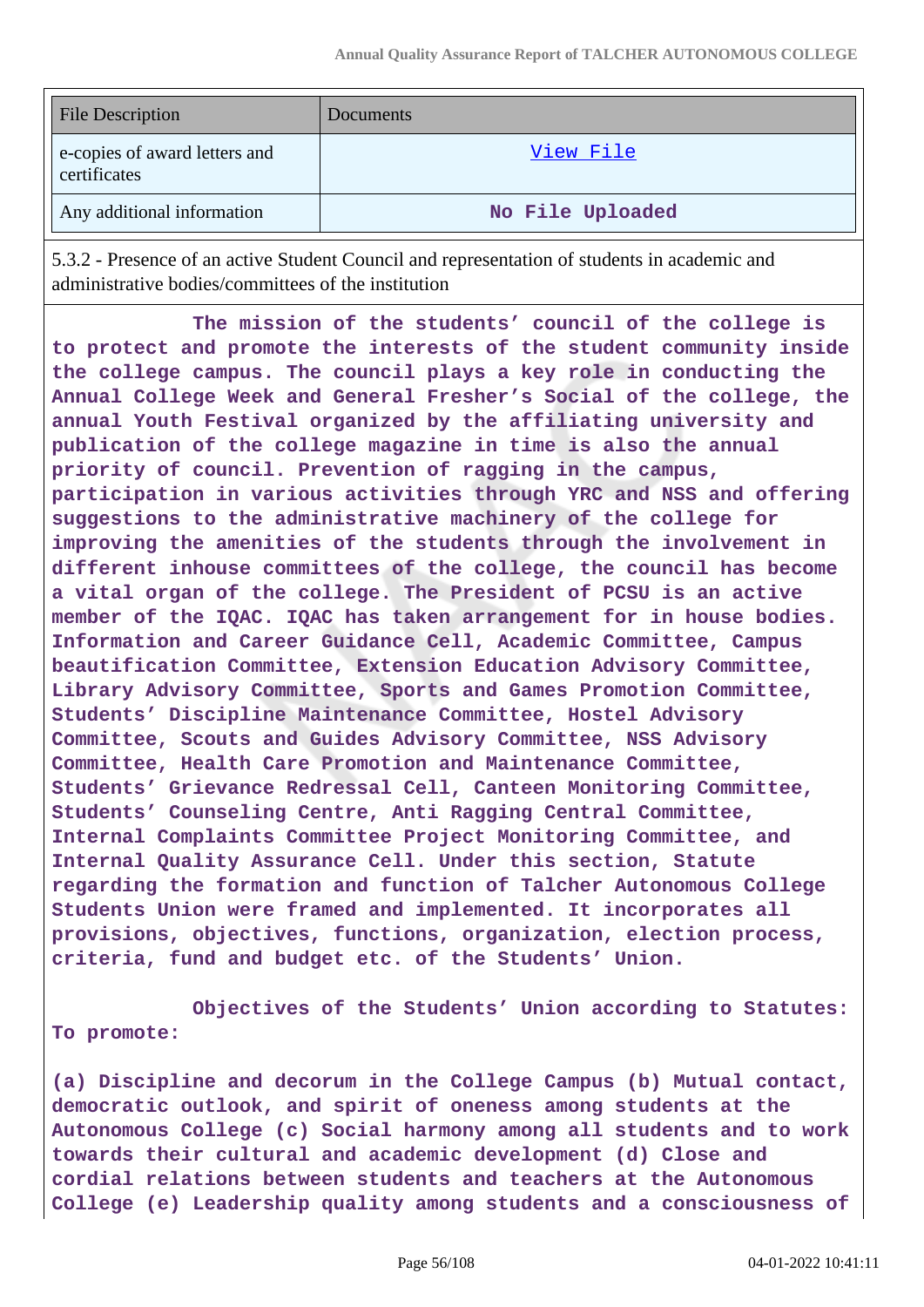**the College to equip them for becoming responsible citizens (f) Selfreliance, service to the people and duty towards development of the nation. ? To meet, discuss and make representation to the College and University authorities on matters concerning the common interest of the students Activities. According to the Statutes the Students' Union may assist the Autonomous College in organizing following activities related to students.**

**(a) Debates, discussions, lectures, study circle, essay competition. (b)Cultural performance (c) Organising Indoor and outdoor games (d) Publication of Magazines, Bulletin and Wall Newspapers (e) Trips and tours (f) Social Service and Social Relief activities.**

 **Due to Covid-19 SOP students activities are restricted .**

| <b>File Description</b>                  | Documents |
|------------------------------------------|-----------|
| Upload any additional<br>information     | View File |
| Paste link for additional<br>information | Nil       |

### **5.3.3 - Number of sports and cultural events / competitions organised by the institution**

| $\mathbf 0$                                                             |                  |  |  |  |
|-------------------------------------------------------------------------|------------------|--|--|--|
| File Description                                                        | Documents        |  |  |  |
| Report of the event                                                     | No File Uploaded |  |  |  |
| List of sports and cultural events<br>/ competitions organised per year | No File Uploaded |  |  |  |
| Upload any additional<br>information                                    | No File Uploaded |  |  |  |

# **5.4 - Alumni Engagement**

5.4.1 - The Alumni Association and its Chapters (registered and functional) contribute significantly to the development of the institution through financial and other support services

**The Alumni are invited to register through online mode but the Association is not registered under Society registrationn Act.No significantly financial and other support services to the development of the institution has been marked by the Association due to Covid -19 standard operative procedure issued by the state Government.**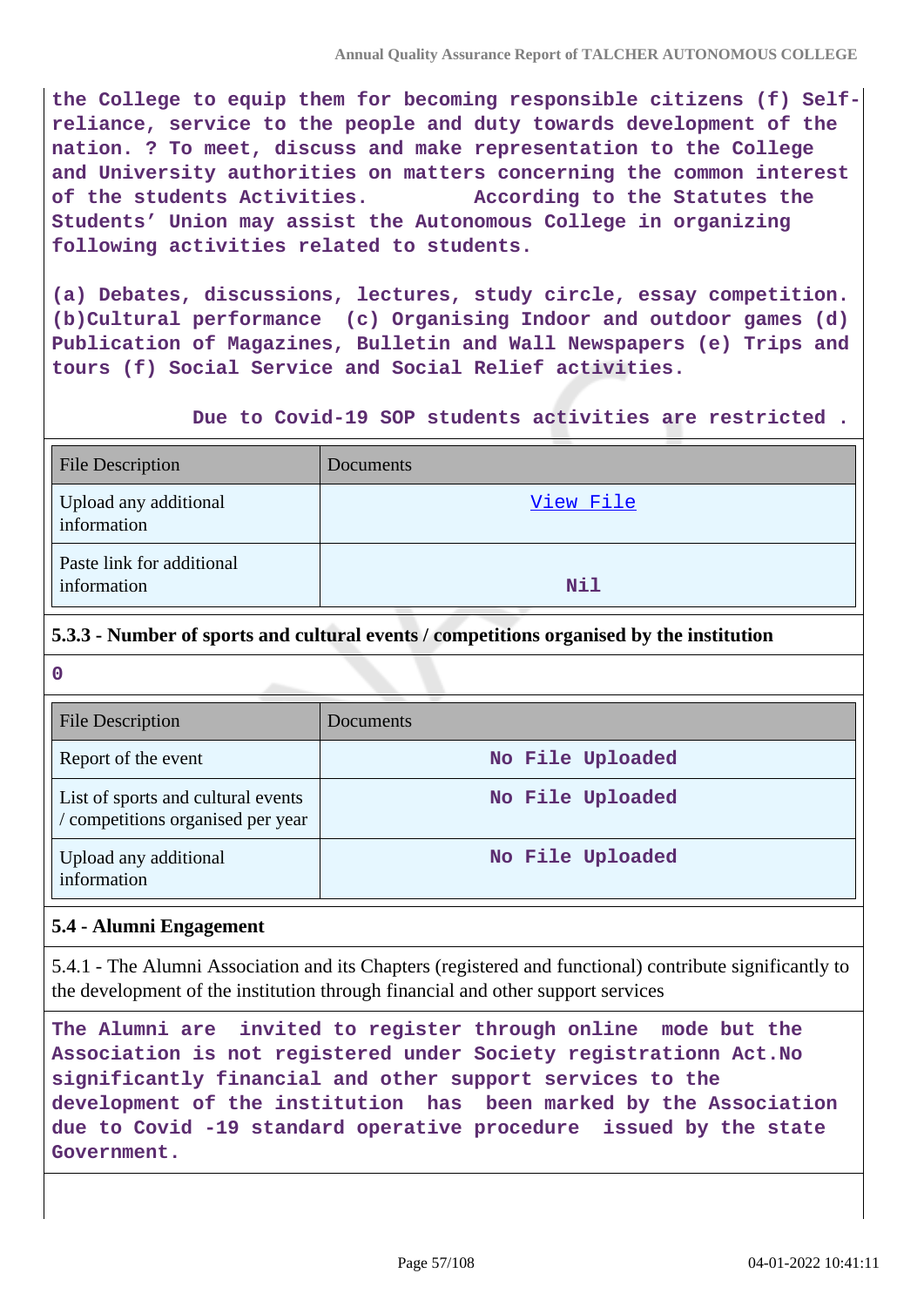| <b>File Description</b>                                                      | Documents        |  |  |
|------------------------------------------------------------------------------|------------------|--|--|
| Upload any additional<br>information                                         | View File        |  |  |
| Paste link for additional<br>Information                                     | Nil              |  |  |
| $E. < 2$ Lakhs<br>5.4.2 - Alumni's financial contribution during<br>the year |                  |  |  |
| <b>File Description</b>                                                      | Documents        |  |  |
| Upload any additional<br>information                                         | No File Uploaded |  |  |
| GOVERNANCE, LEADERSHIP AND MANAGEMENT                                        |                  |  |  |

#### **6.1 - Institutional Vision and Leadership**

6.1.1 - The governance of the institution is reflective of an effective leadership in tune with the vision and mission of the Institution

**• The leadership of the Talcher Autonomous College, Talcher has adopted a decentralized and participative style of functioning under which day to day governance is administered through Committee based decisions. Representation of teachers have been made in administrative committees and similarly participation of statutory officers of administration and finance were encouraged in academic committees to provide necessary inputs so that the decisions and/or recommendations arrived at such deliberations and meetings are converted into concrete action. The leadership of the Talcher Autonomous College, Talcher though periodical review meetings of various committees constituted for bringing improvement in the governance of the College activities monitored and brought substantial improvements. • The recommendations and reports of these specialized internal committees were subsequently considered and monitored by the College Authority bodies such as Academic Council and Executive Council for further implementation. Such steps gave clear goals and mission to the stake holders and brought a positive culture of belongingness among the faculty members, resulted innovation and vast improvements in the Institutional Governance. • Admissions in the Autonomous College are done through the SAMS Admissions System through online mode. • The Institution adopted service rules and financial rules as applicable to the to all Autonomous institutions in the State. The General Financial Rules have been adopted and successfully implemented. The Institution conforms to the minimum audit standards prescribed. Accounts of the**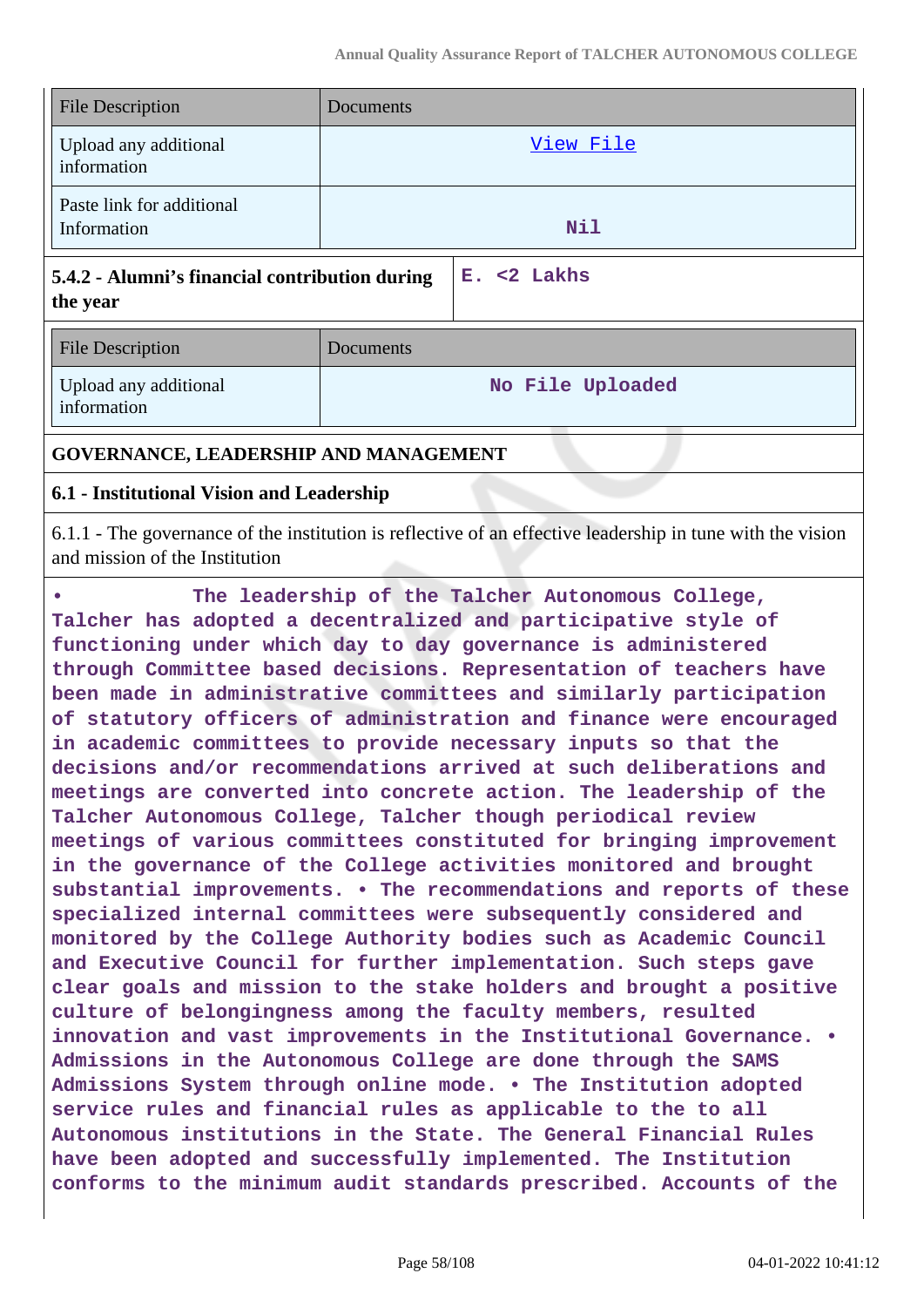**Institution are audited regularly by the office of the Local Fund Audit. Decentralization Institute has a mechanism for delegating authority and providing operational autonomy to all the various functionaries to work towards decentralized governance system. 1. The Governing Body delegates all the academic and operational decisions based on policy to the Academic Monitoring Committee headed by the Principal to fulfill the vision and mission of the institute.**

**Academic Monitoring Committee formulates common working procedures and entrusts the implementation with the faculty members. 2. Faculty Level: Faculty members are given representation in various committees/cells and allowed to conduct various programs to showcase their abilities. They are encouraged to develop leadership skills by overseeing various academic, co-curricular, and extracurricular activities. They are given authority to conduct Study Tours and to have tie up with different institutions and appointed as coordinator and convener for organizing seminars/workshop/conferences/FDPs. For effective implementation and improvement of the institute following committees are formed. Other units of the institute like sports, library, store etc. have operational autonomy under the guidance of the various committees/cells.**

**Committee/cell/Coordinator Roles and responsibilities: Principal Implementation and monitoring of academic and administrative system to cater to vision and mission of the institute. Academic monitoring committee ,Academic development and monitoring progress of various teaching/learning processes PG Coordinator Academic activities of PG programmes Examination Internal College examination activities Student Level: Students are empowered to play an active role as a coordinator of co-curricular and extracurricular activities, social service group coordinator. Participative management: The institute promotes a culture of participative management by involving the staff and students in various activities. All decisions of the institution are governed by management of facts,**

| <b>File Description</b>                  | Documents |
|------------------------------------------|-----------|
| Upload any additional<br>information     | View File |
| Paste link for additional<br>Information | Nil       |

6.1.2 - Effective leadership is reflected in various institutional practices such as decentralization and participative management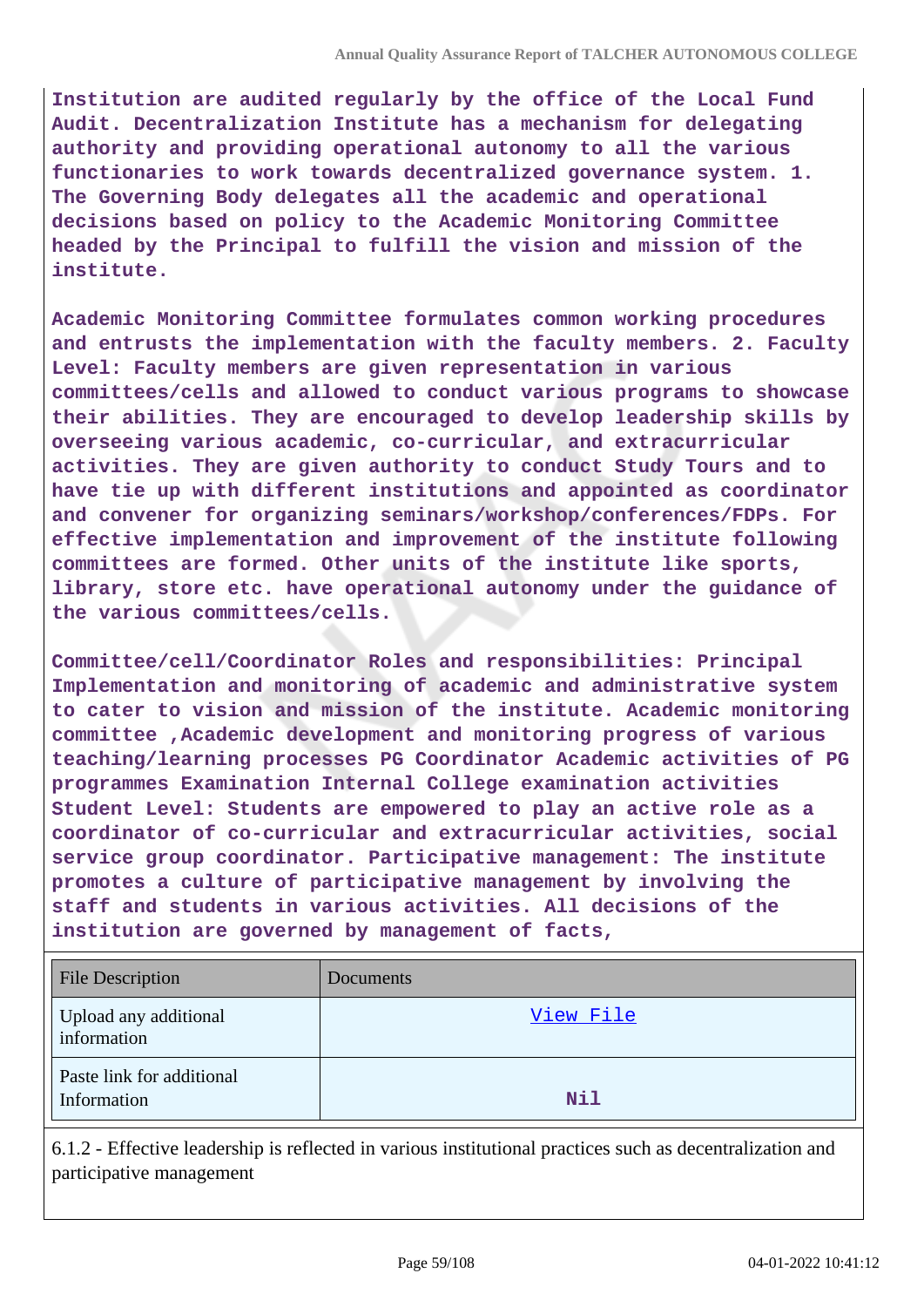**• The leadership of the Talcher Autonomous College, Talcher has adopted a decentralized and participative style of functioning under which day to day governance is administered through Committee based decisions. Representation of teachers have been made in administrative committees and similarly participation of statutory officers of administration and finance were encouraged in academic committees to provide necessary inputs so that the decisions and/or recommendations arrived at such deliberations and meetings are converted into concrete action. The leadership of the Talcher Autonomous College, Talcher though periodical review meetings of various committees constituted for bringing improvement in the governance of the College activities monitored and brought substantial improvements. • The recommendations and reports of these specialized internal committees were subsequently considered and monitored by the College Authority bodies such as Academic Council and Executive Council for further implementation. Such steps gave clear goals and mission to the stake holders and brought a positive culture of belongingness among the faculty members, resulted innovation and vast improvements in the Institutional Governance. • Admissions in the Autonomous College are done through the SAMS Admissions System through online mode. • The Institution adopted service rules and financial rules as applicable to the to all Autonomous institutions in the State. The General Financial Rules have been adopted and successfully implemented. The Institution conforms to the minimum audit standards prescribed. Accounts of the Institution are audited regularly by the office of the Local Fund Audit. Decentralization Institute has a mechanism for delegating authority and providing operational autonomy to all the various functionaries to work towards decentralized governance system. 1. The Governing Body delegates all the academic and operational decisions based on policy to the Academic Monitoring Committee headed by the Principal to fulfill the vision and mission of the institute.**

**Academic Monitoring Committee formulates common working procedures and entrusts the implementation with the faculty members. 2. Faculty Level: Faculty members are given representation in various committees/cells and allowed to conduct various programs to showcase their abilities. They are encouraged to develop leadership skills by overseeing various academic, co-curricular, and extracurricular activities. They are given authority to conduct Study Tours and to have tie up with different institutions and appointed as coordinator and convener for organizing seminars/workshop/conferences/FDPs. For effective implementation and improvement of the institute following committees are formed. Other units of the institute like sports,**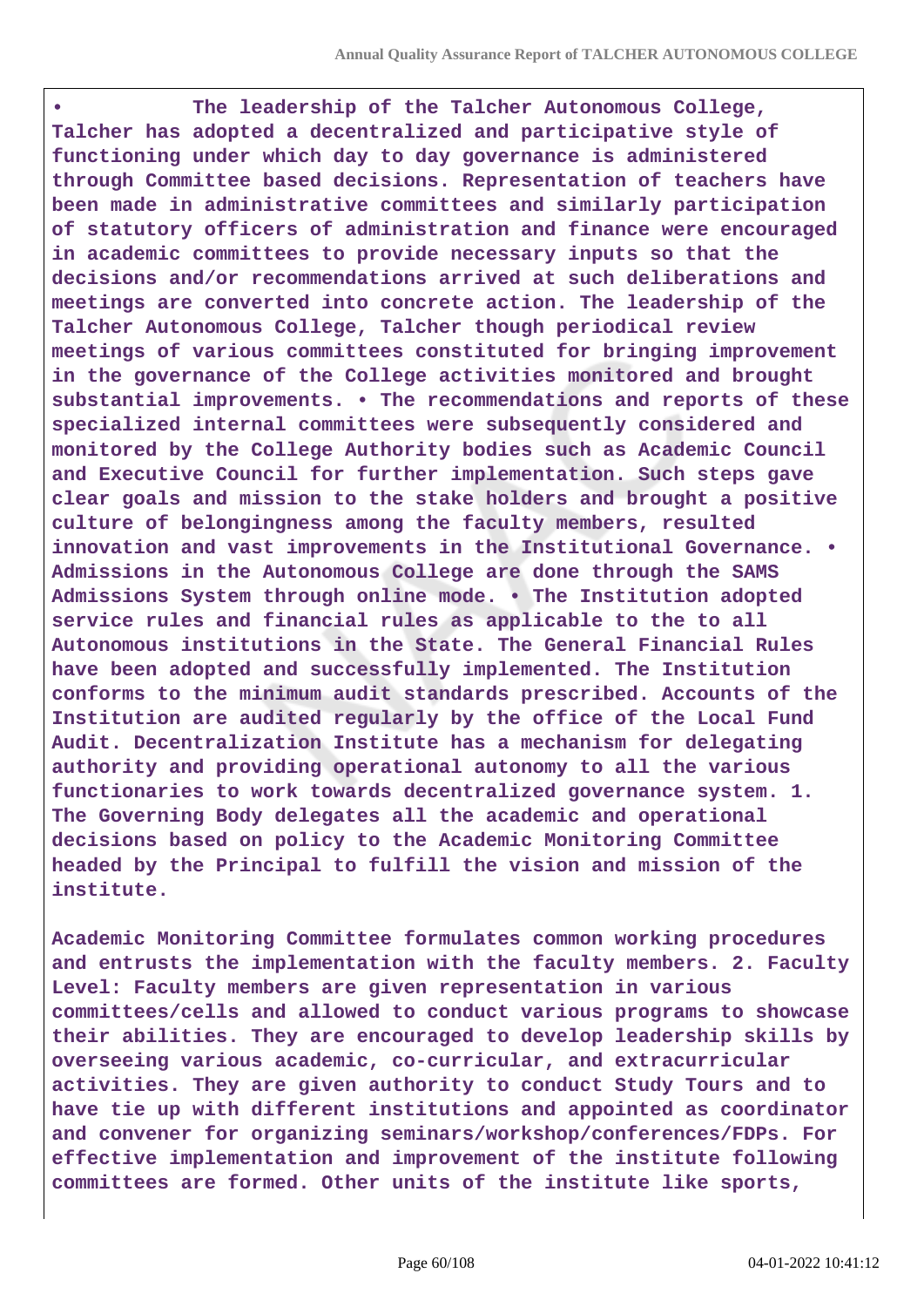**library, store etc. have operational autonomy under the guidance of the various committees/cells.**

**Committee/cell/Coordinator Roles and responsibilities: Principal Implementation and monitoring of academic and administrative system to cater to vision and mission of the institute. Academic monitoring committee ,Academic development and monitoring progress of various teaching/learning processes PG Coordinator Academic activities of PG programmes Examination Internal College examination activities Student Level: Students are empowered to play an active role as a coordinator of co-curricular and extracurricular activities, social service group coordinator. Participative management: The institute promotes a culture of participative management by involving the staff and students in various activities. All decisions of the institution are governed by management of facts,**

| <b>File Description</b>                                             | Documents        |
|---------------------------------------------------------------------|------------------|
| Upload strategic plan and<br>deployment documents on the<br>website | No File Uploaded |
| Upload any additional<br>information                                | No File Uploaded |
| Paste link for additional<br>Information                            | Nil              |

# **6.2 - Strategy Development and Deployment**

6.2.1 - The institutional Strategic/ Perspective plan has been clearly articulated and implemented

| Curriculum Development | The IQAC continuously reviews    |
|------------------------|----------------------------------|
|                        | and                              |
|                        |                                  |
|                        | takes steps to improve the       |
|                        | quality of                       |
|                        | the teaching-learning process.   |
|                        | The                              |
|                        | Academic Calendar is prepared in |
|                        | advance, displayed, and          |
|                        | circulated in                    |
|                        | the Institute and strictly       |
|                        | followed.                        |
|                        | Admission to various programmes, |
|                        | examination schedule and         |
|                        | declaration of                   |
|                        | results are notified in the      |
|                        | Academic                         |
|                        |                                  |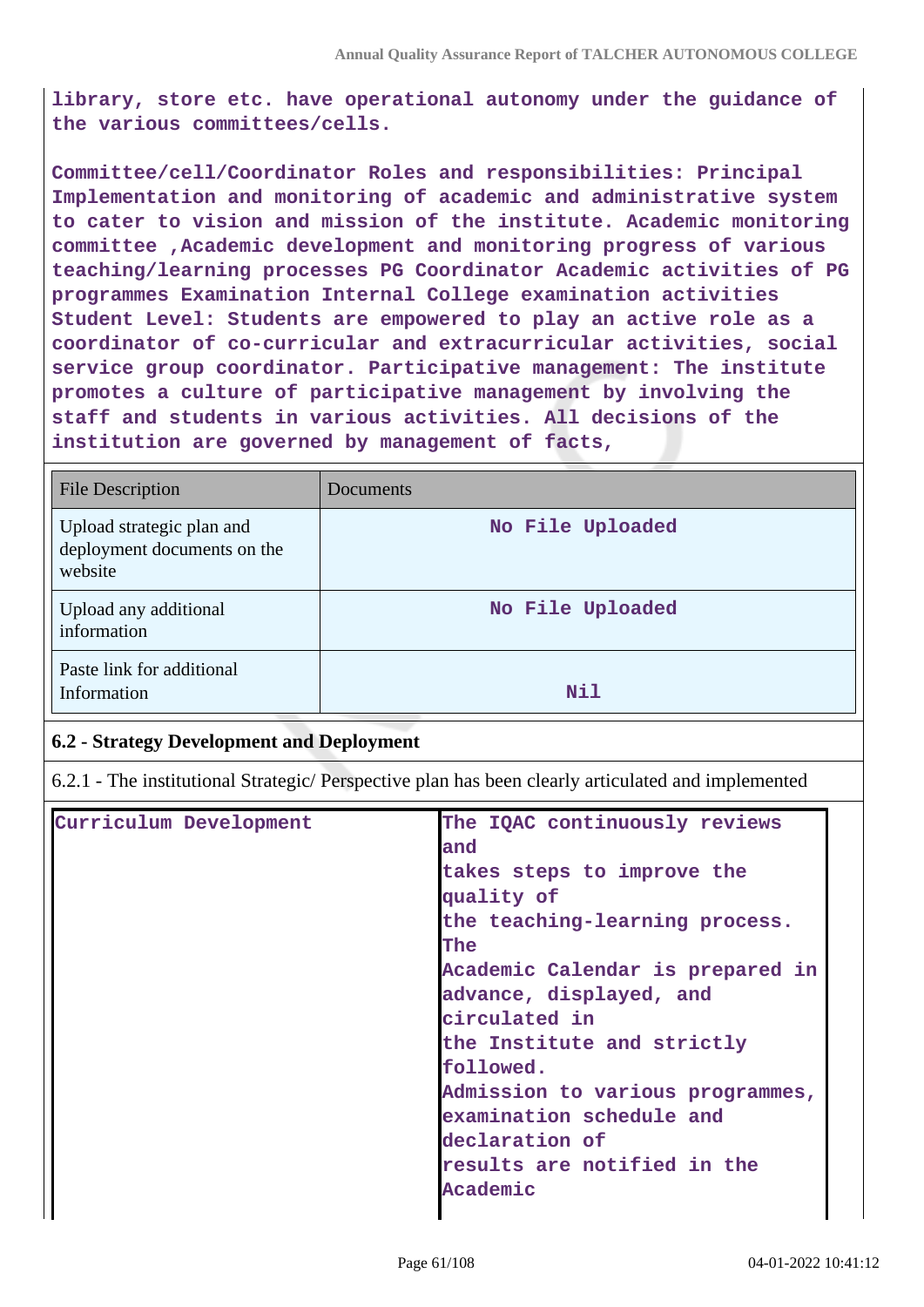**Calendar. All newly admitted students must compulsorily attend the Orientation Programme, in which they are made aware of the philosophy, the uniqueness of the Education system, the teaching learning process, the system of continuous evaluation, compulsory core courses, various cocurricular activities, discipline and culture of the Institute. All students are also given a guided tour of the campus and the various facilities. All students are provided with the Student Diary that provides all details relevant for students. Students are apprised of the Timetable, Programme structure, syllabi of the courses before the semester commences. Important announcements are made in the morning assembly and attendance and conduct of classes are monitored by the faculties, HODs and proctors of various classes. The Chief Proctor and the Discipline Committee members make random visits to ensure**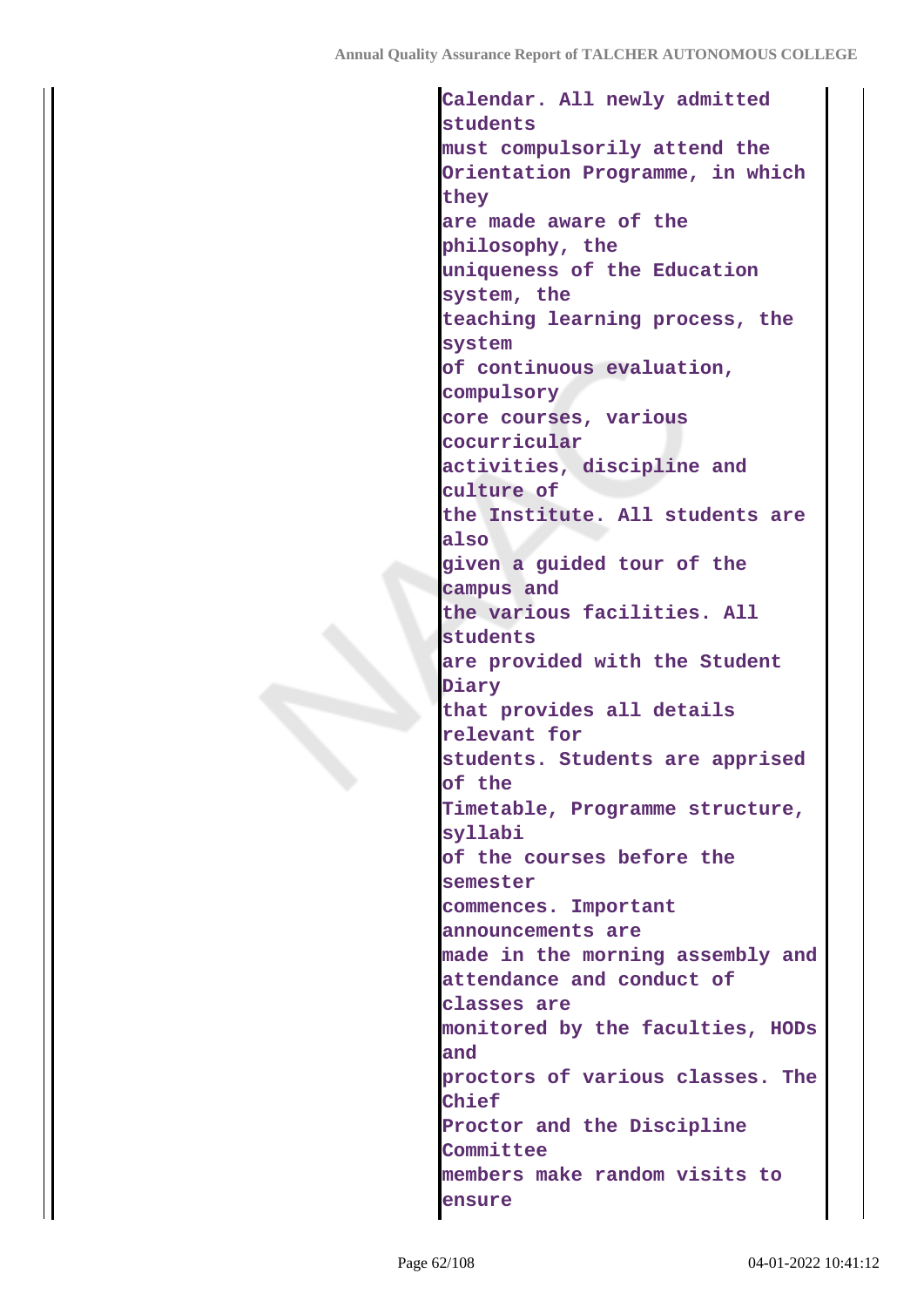**smooth functioning of classes. Class Committees are regularly conducted with students to take feedback, analysis and prepare the action taken report and uploaded to college website as www.tac.ac.in/?pfeedback. Appropriate steps are taken to enhance the teaching- learning process. Feedback from students is also taken individually by teachers for their respective courses, by Proctors through IQAC. Students are also free to approach the HODs of the Institute for feedback and suggestions. Feedback is properly analyzed and shared with the HODs and individual faculty members. The teaching-learning processes are reviewed, and improvements implemented, based on the IQAC recommendations. The major initiatives taken over the last five years include the following: • Introduction of Daily Home Assignments •Automation of Admission Processes through SAMS- Provision for online fee payment • Automation of Examination**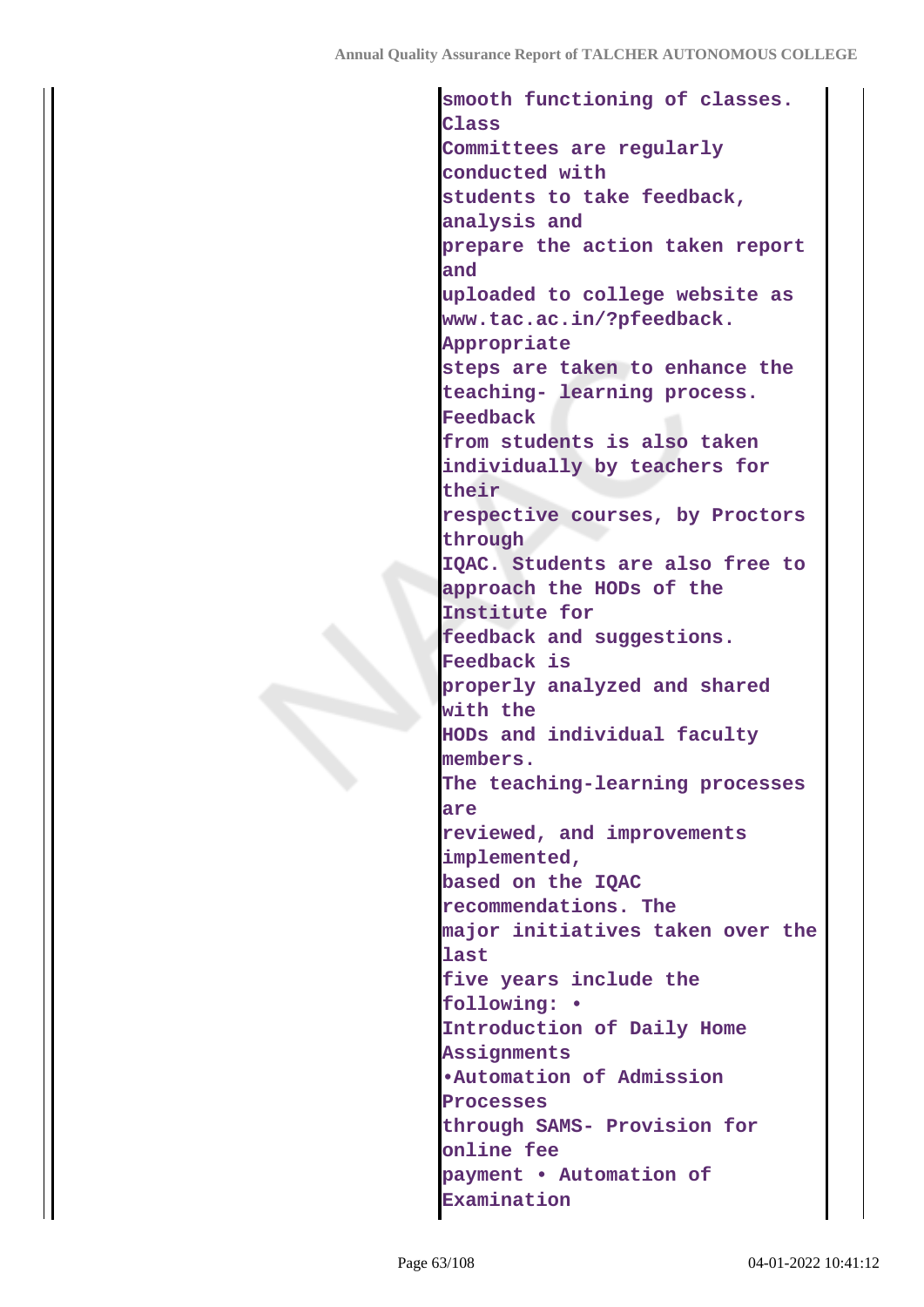|                       | Processes . Curriculum           |
|-----------------------|----------------------------------|
|                       | Development                      |
|                       | Workshops in many subjects .     |
|                       | Green                            |
|                       | initiatives in Campus - tree     |
|                       | plantation                       |
|                       | etc.                             |
| Teaching and Learning | The institution assesses the     |
|                       | learning                         |
|                       | levels of the students in two    |
|                       | ways at                          |
|                       | the time of the commencement of  |
|                       | the                              |
|                       | programme. Students enrolled in  |
|                       | various                          |
|                       | disciplines are identified as    |
|                       | slow and                         |
|                       | advanced learners based on their |
|                       |                                  |
|                       | marks and the entry level test   |
|                       | conducted by each department.    |
|                       | This                             |
|                       | helps to identify the slow       |
|                       | learners and                     |
|                       | to design special coaching       |
|                       | sessions or                      |
|                       | tutorial sessions to bridge the  |
|                       | gap                              |
|                       | between the slow learners and    |
|                       | the                              |
|                       | advanced learners. The faculty   |
|                       | members                          |
|                       | of the respective classes of UG  |
|                       | and PG                           |
|                       | extend valid support in          |
|                       | classifying the                  |
|                       | students with reports based on   |
|                       | observation and class tests. .   |
|                       | The                              |
|                       | institution organizes            |
|                       | Orientation                      |
|                       | programmes/Induction programmes  |
|                       | for                              |
|                       | freshers both at the college     |
|                       | level and                        |
|                       | at the department level. The     |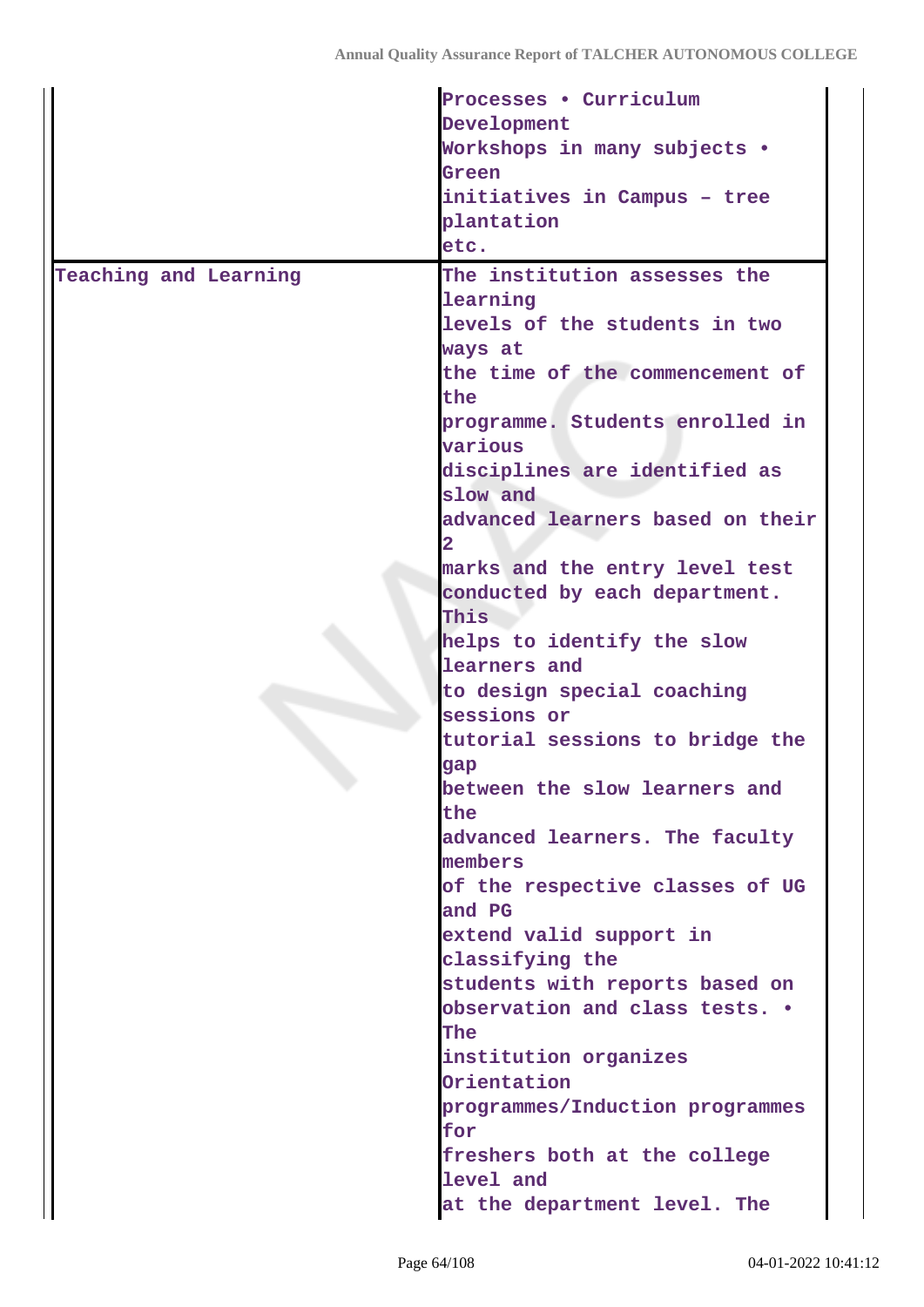|                           | facilities                       |
|---------------------------|----------------------------------|
|                           | in the College and the Scope of  |
|                           | the                              |
|                           | Subjects being learnt are        |
|                           | introduced in                    |
|                           | these sessions. Apart from this, |
|                           |                                  |
|                           | sessions are also included to    |
|                           | inculcate                        |
|                           | positive attitude and            |
|                           | competitive                      |
|                           | spirit. This process helps as a  |
|                           | base                             |
|                           | for monitoring the future        |
|                           | progress of                      |
|                           | the students. . Bridge Courses   |
|                           | are                              |
|                           | conducted at the departmental    |
|                           | level to                         |
|                           | lift the students to the level   |
|                           |                                  |
|                           | оf                               |
|                           | higher education. The            |
|                           | Departments of                   |
|                           | Commerce and Computer Science    |
|                           | organize                         |
|                           | bridge courses at the beginning  |
|                           | of the                           |
|                           | academic year for the non-       |
|                           | subject                          |
|                           | students enabling them to cope   |
|                           | with the                         |
|                           | programme to which they are      |
|                           | enrolled.                        |
|                           | The Department of English is     |
|                           |                                  |
|                           | conducting                       |
|                           | Bridge Course in regular mode.   |
| Human Resource Management | The Functions of Various Bodies: |
|                           | The                              |
|                           | Finance Sub-Committee, the       |
|                           | Buildings                        |
|                           | Sub-Committee and the Hostel     |
|                           | $Sub-$                           |
|                           | Committee take important         |
|                           | decisions                        |
|                           | regarding finance, building      |
|                           | construction, renovation and     |
|                           | maintenance and issues related   |
|                           |                                  |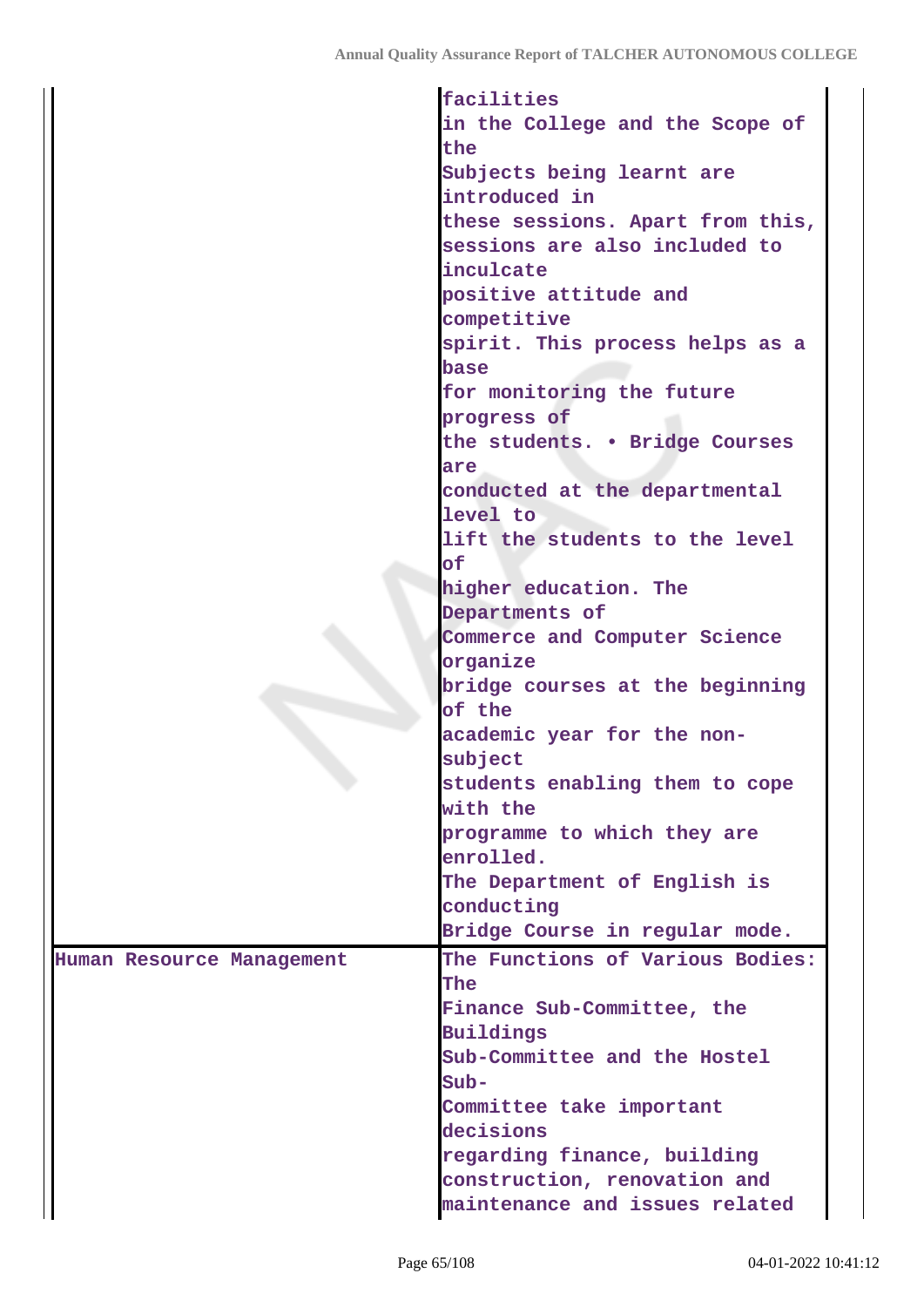|                            | to the                                   |
|----------------------------|------------------------------------------|
|                            | college hostel. There is also            |
|                            | the                                      |
|                            | Teachers' Council and the                |
|                            | Association                              |
|                            | of the Non-teaching staff.               |
|                            | Service                                  |
|                            | Rules, Procedures, Recruitment           |
|                            | and                                      |
|                            | Promotion Policies: Service<br>rules and |
|                            | procedures are guided by the             |
|                            | <b>Utkal</b>                             |
|                            | University, Bhubaneswar, Odisha.         |
|                            | The                                      |
|                            | recruitment rules for the                |
|                            | teaching                                 |
|                            | staff are as per the eligibility         |
|                            | criteria prescribed by the UGC           |
|                            | that for                                 |
|                            |                                          |
|                            | the non-teaching staff is as per         |
|                            | Govt. Norms. The promotional             |
|                            | policies                                 |
|                            | for teachers are according to            |
|                            | HEI, Govt                                |
|                            | of Odisha and for nonteaching            |
|                            | staff                                    |
|                            | according to G.B. Grievance              |
|                            | Redressal                                |
|                            | Mechanisms:                              |
| Admission of Students      | Admissions in the Autonomous             |
|                            | College                                  |
|                            | are done through the SAMS                |
|                            | Admissions                               |
|                            | System through online in single          |
|                            | window                                   |
|                            | mode                                     |
| Examination and Evaluation | Talcher Autonomous College has a         |
|                            | wellestablished and efficient            |
|                            |                                          |
|                            | continuous evaluation system             |
|                            | with                                     |
|                            | different types of assessments           |
|                            | spread                                   |
|                            | through the duration of each             |
|                            | semester.                                |
|                            |                                          |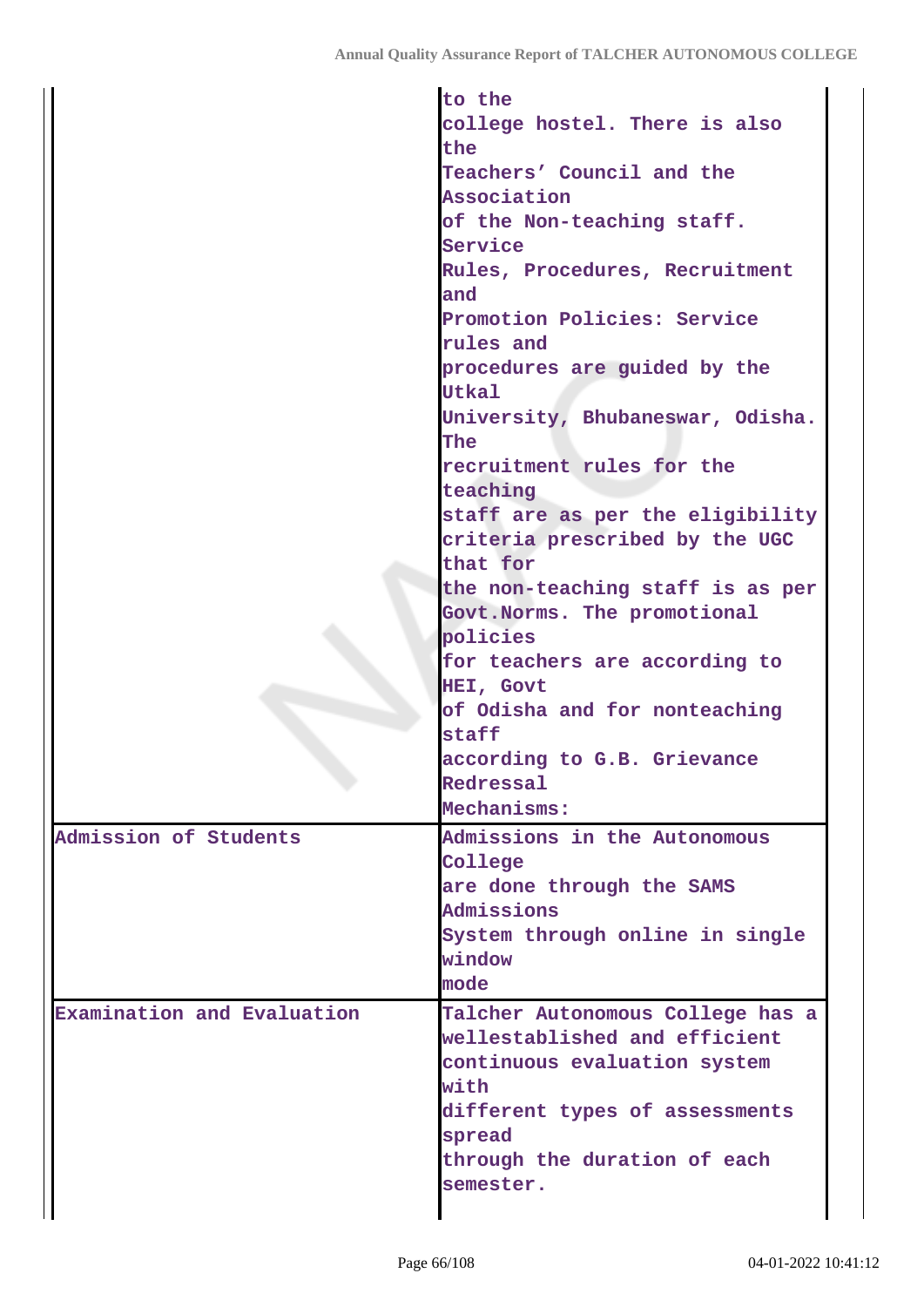**The processes related to the conduct of examinations, declaration of results and award of degrees are controlled and monitored by the Examination Department of the Institute together with the Faculty and College Examination Cells. Various reforms have been undertaken in the last five years that have made a positive impact on examination management: 1. Centralized conduct of Internal and End-Semester Examinations: Seating and invigilation for internal class tests and end-semester examinations are now organized centrally at the Institute level, which were earlier organized and managed by the faculties individually for their own students. This has led to optimal utilization of physical as well as manpower resources, increased vigilance, and smooth conduct of the examinations**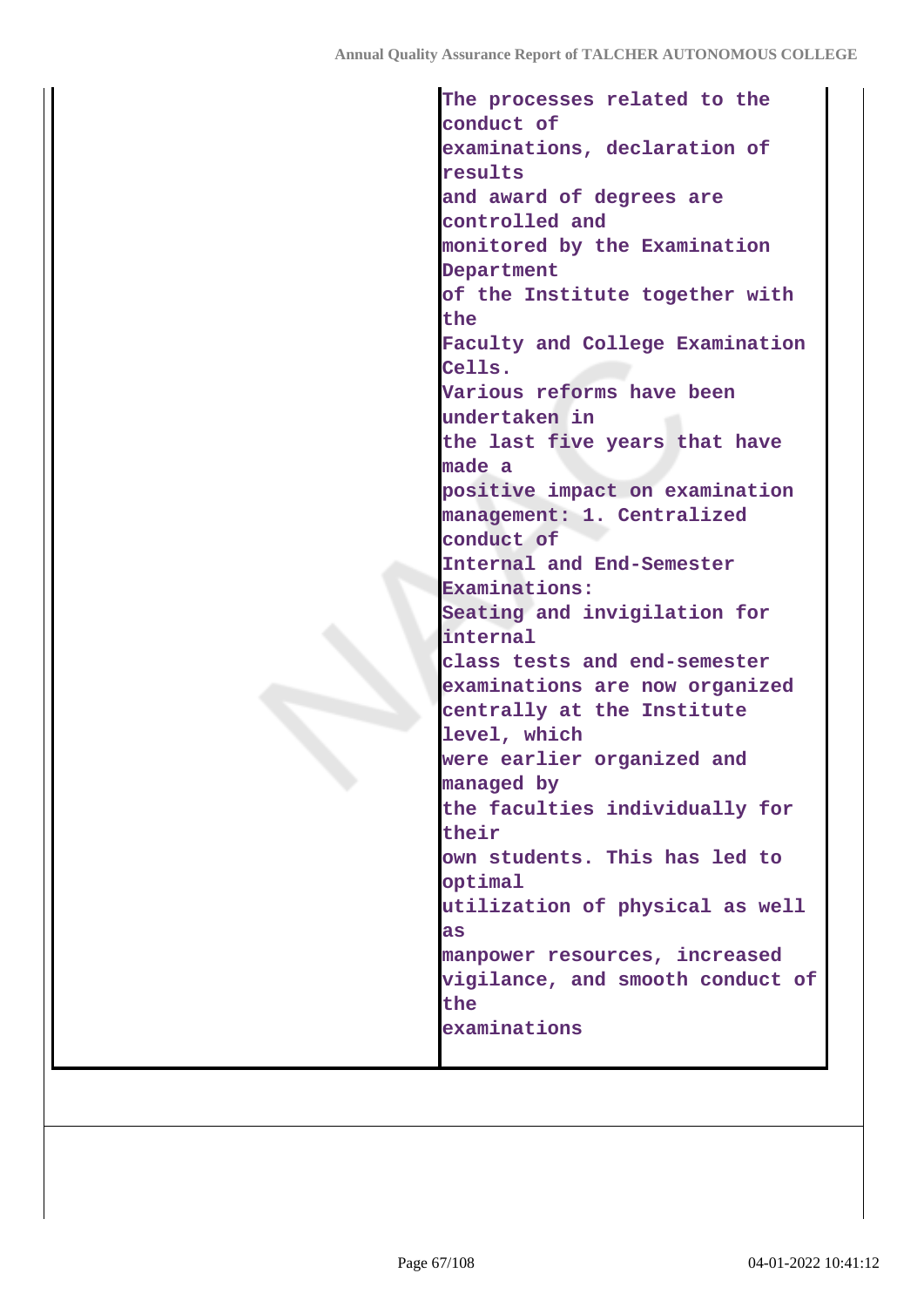| <b>File Description</b>                                   | Documents        |
|-----------------------------------------------------------|------------------|
| Strategic Plan and deployment<br>documents on the website | No File Uploaded |
| Paste link for additional<br>information                  | Nil              |
| Upload any additional<br>information                      | No File Uploaded |

6.2.2 - The functioning of the various institutional bodies is effective and efficient as visible from the policies, administrative set-up, appointment and service rules, procedures, etc.

| Sl No.         | Institutional<br><b>Bodies</b> | Heirarchy                                                                                                                           | Function                                                                           |
|----------------|--------------------------------|-------------------------------------------------------------------------------------------------------------------------------------|------------------------------------------------------------------------------------|
| 1              | Academic<br>Committee          | two senior<br><b>Teaching Staff</b>                                                                                                 | Academic Bursar& academic matters                                                  |
| $\overline{2}$ | Administrative<br>committee    | Administrative<br>Bursar& two<br>senior Teaching<br>Staff                                                                           | administrative<br>matters                                                          |
| 3              | Examination<br>Committee       | Controller of Ex Examinations &<br>aminations, Dy.coresults<br>ntroller of Exam<br>inations, 02-Codi<br>ng Officers, NAd<br>Officer |                                                                                    |
| $\overline{4}$ | Students' union                | Advisor college Valious<br>union<br>,02ssociate<br>advisors<br>&elected office development<br>bearers to<br>stidents union          | activities<br>related to<br>students<br>operative for<br>one calendar<br>year only |
| 5              | Staff Council                  | principal,, Senio major decisions<br>r most teacher<br>as Secretary to development<br>Staff council                                 | to Academic                                                                        |
| 6              | Cultural<br>Committee          | Advisors of<br>Cultural<br>committee&                                                                                               | Valious<br>activities<br>elecrelated to                                            |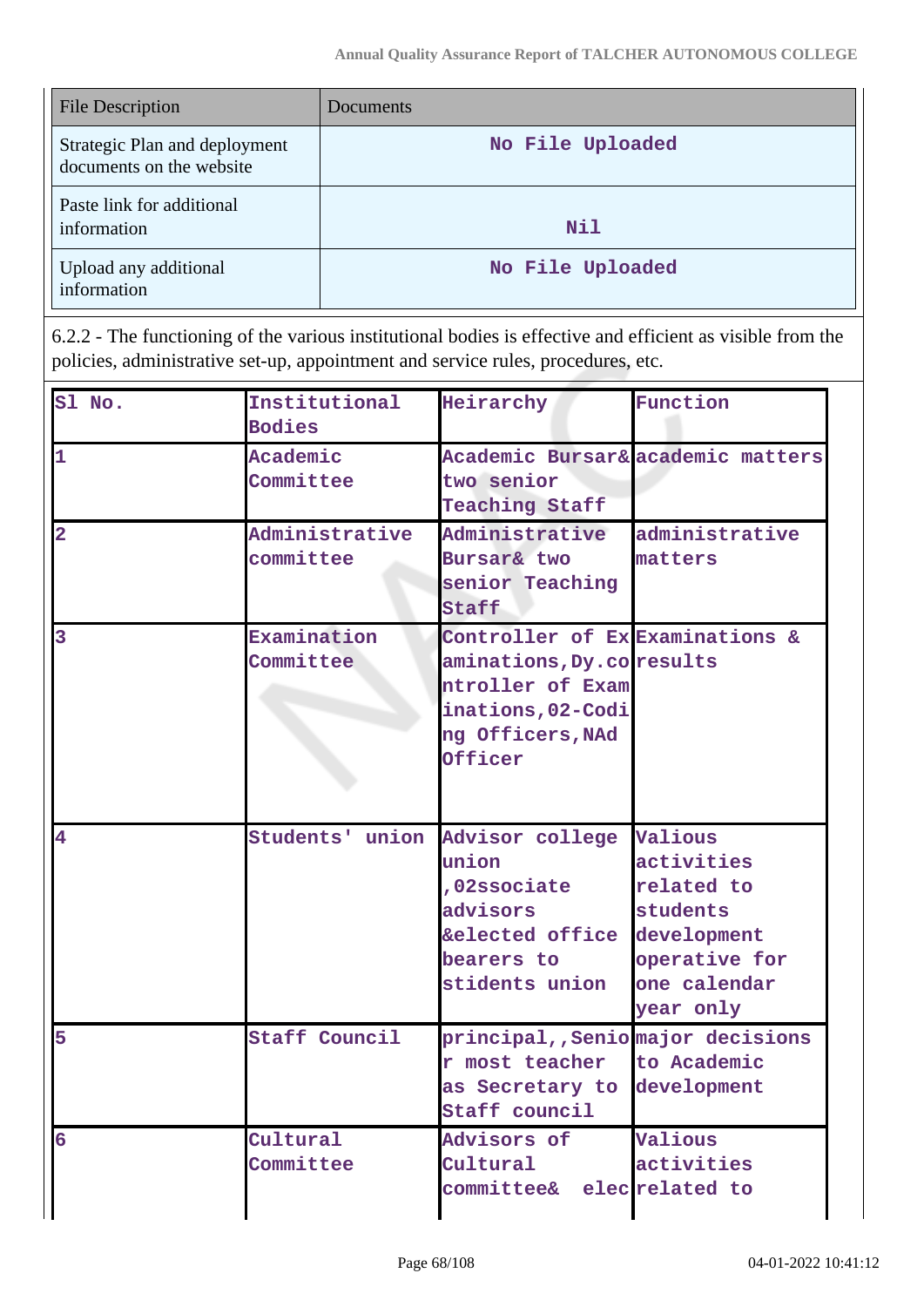| $\overline{7}$                                                                                                                                              | Sports committee Advisors of |                                                                                                      | ted/Nominated<br>students<br>representatives<br>sports<br>committee& elec <i>related</i> to<br>ted/Nominated<br>students<br>representatives | students<br>cultural<br>development<br>operative for<br>one calendar<br>year only<br>Valious<br>activities<br>sports |
|-------------------------------------------------------------------------------------------------------------------------------------------------------------|------------------------------|------------------------------------------------------------------------------------------------------|---------------------------------------------------------------------------------------------------------------------------------------------|----------------------------------------------------------------------------------------------------------------------|
| 8<br>Finance<br>Committee                                                                                                                                   |                              | Accountant<br>Bursar, 03<br>senior most<br><b>Teachers, Head</b><br>Clerk, student<br>representative | Budget &<br>expenditures                                                                                                                    |                                                                                                                      |
| 9                                                                                                                                                           | <b>Governing Body</b>        |                                                                                                      | President<br><b>Governing Body</b><br>as declared by<br>state Government College<br>& Princial as Exessociated for<br>officio<br>Secretary  | GB is the<br>supreme<br>authority of the<br>all round<br>developments of<br>the<br>organization.                     |
| <b>File Description</b>                                                                                                                                     |                              | Documents                                                                                            |                                                                                                                                             |                                                                                                                      |
| Paste link to Organogram on the<br>institution webpage                                                                                                      |                              | Nil                                                                                                  |                                                                                                                                             |                                                                                                                      |
| Upload any additional<br>information                                                                                                                        |                              | No File Uploaded                                                                                     |                                                                                                                                             |                                                                                                                      |
| Paste link for additional<br>Information                                                                                                                    |                              | Nil                                                                                                  |                                                                                                                                             |                                                                                                                      |
| 6.2.3 - Implementation of e-governance in<br>areas of operation: Administration Finance<br>and Accounts Student Admission and Support<br><b>Examination</b> |                              | A. All of the above                                                                                  |                                                                                                                                             |                                                                                                                      |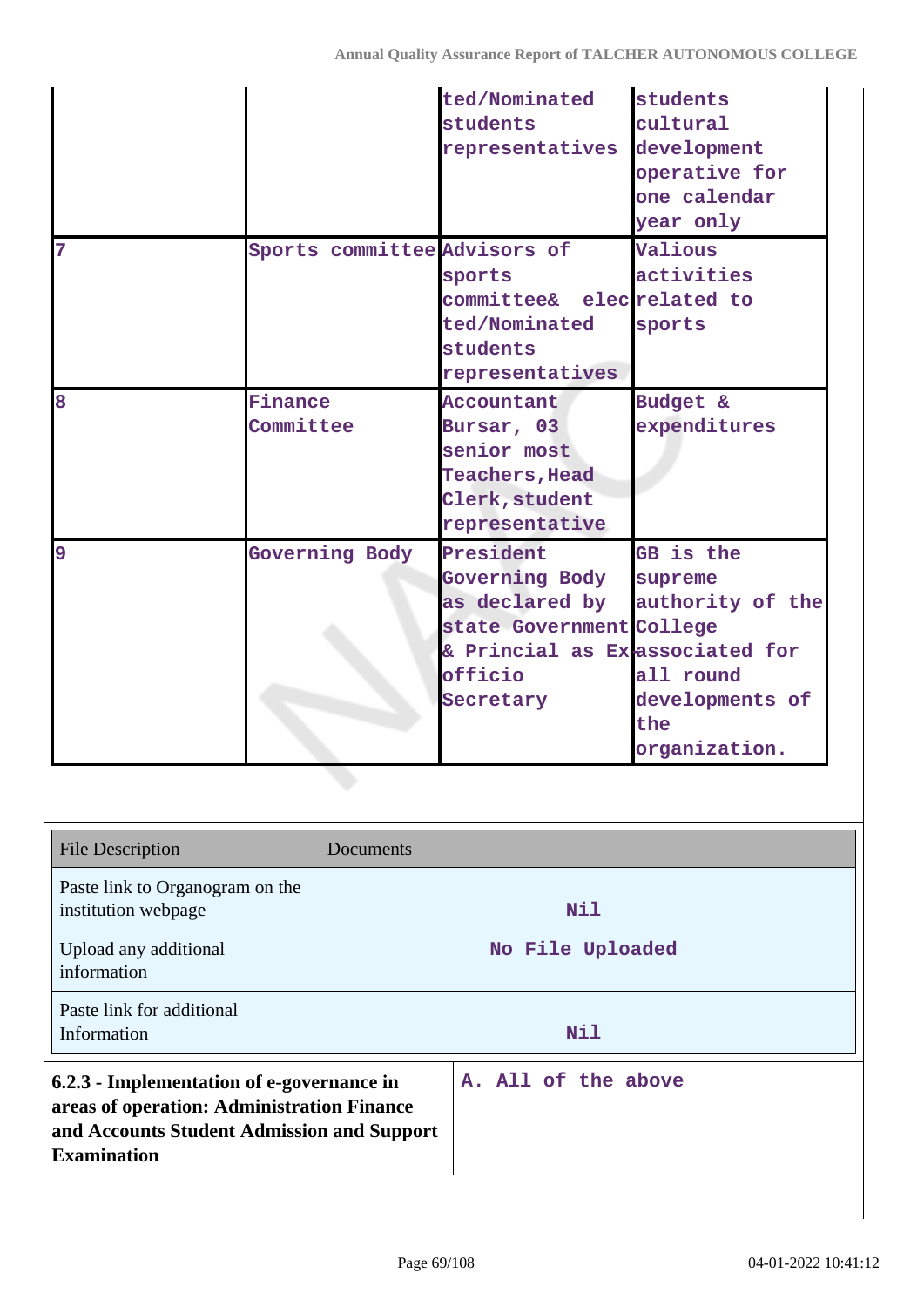| <b>File Description</b>                                             | Documents        |
|---------------------------------------------------------------------|------------------|
| <b>ERP</b> (Enterprise Resource)<br>Planning) Documen               | No File Uploaded |
| Screen shots of user interfaces                                     | No File Uploaded |
| Details of implementation of e-<br>governance in areas of operation | View File        |
| Any additional information                                          | No File Uploaded |

# **6.3 - Faculty Empowerment Strategies**

6.3.1 - The institution has effective welfare measures for teaching and non-teaching staff and avenues for their career development/ progression

| Year | Title           | Title       | From | To Date     | Number    | Number  | Covid-1 |
|------|-----------------|-------------|------|-------------|-----------|---------|---------|
|      | of the          | of the      | date |             | $\circ$ £ | of      | 9 Const |
|      | profess         | adminis     |      |             | partici   | partici | raint   |
|      | ional           | trative     |      |             | pants     | pants   |         |
|      | develop         | trainin     |      |             | (Teachi   | (non-te |         |
|      | ment            | g           |      |             | ng        | aching  |         |
|      | program         | program     |      |             | staff)    | staff)  |         |
|      | me              | me          |      |             |           |         |         |
|      | organis         | organis     |      |             |           |         |         |
|      | ed for          | ed for      |      |             |           |         |         |
|      | teachin non-tea |             |      |             |           |         |         |
|      | staff<br>q      | ching       |      |             |           |         |         |
|      |                 | staff       |      |             |           |         |         |
| 2020 | <b>Nill</b>     | <b>Nill</b> | Nill | <b>Nill</b> | 00        | 00      |         |

| <b>File Description</b>                  | Documents        |
|------------------------------------------|------------------|
| Upload any additional<br>information     | No File Uploaded |
| Paste link for additional<br>information | Nil              |

**6.3.2 - Number of teachers provided with financial support to attend conferences / workshops and towards payment of membership fee of professional bodies during the year**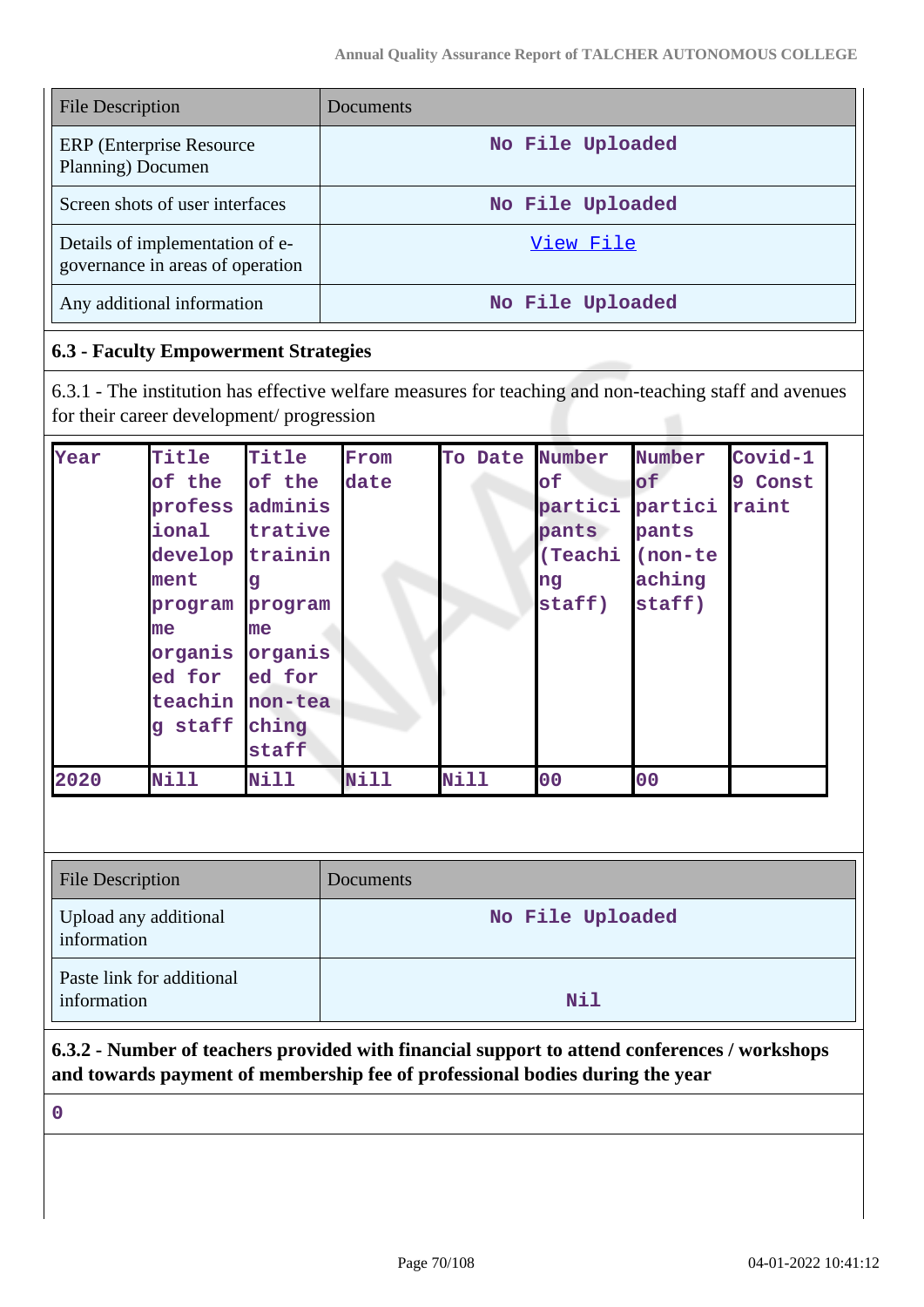| <b>File Description</b>                                                                                                          | <b>Documents</b> |
|----------------------------------------------------------------------------------------------------------------------------------|------------------|
| Upload any additional<br>information                                                                                             | No File Uploaded |
| Details of teachers provided with<br>financial support to attend<br>conference, workshops etc during<br>the year (Data Template) | No File Uploaded |

# **6.3.3 - Number of professional development / administrative training programmes organized by the Institution for its teaching and non-teaching staff during the year**

**01**

| <b>File Description</b>                                                                             | Documents        |
|-----------------------------------------------------------------------------------------------------|------------------|
| Reports of the Human Resource<br>Development Centres (UGC<br>HRDC/ASC or other relevant<br>centres) | View File        |
| Upload any additional<br>information                                                                | No File Uploaded |

# **6.3.4 - Number of teachers who have undergone online/ face-to-face Faculty Development Programmes during the year: (Professional Development Programmes, Orientation / Induction Programmes, Refresher Courses, Short-Term Course, etc.)**

**07**

| <b>File Description</b>                                                                     | Documents        |
|---------------------------------------------------------------------------------------------|------------------|
| Summary of the IQAC report                                                                  | No File Uploaded |
| Reports of the Human Resource<br>Development Centres (UGC<br>ASC or other relevant centers) | View File        |
| Upload any additional<br>information                                                        | No File Uploaded |

### **6.4 - Financial Management and Resource Mobilization**

6.4.1 - Institution conducts internal and external financial audits regularly

**Auditing is an important part of the functioning of Talcher Autonomous College, Talcher . Here in Talcher Autonomous College, Talcher during the years 2018-19 2019-20. All the expenses made by the College and by its different units were**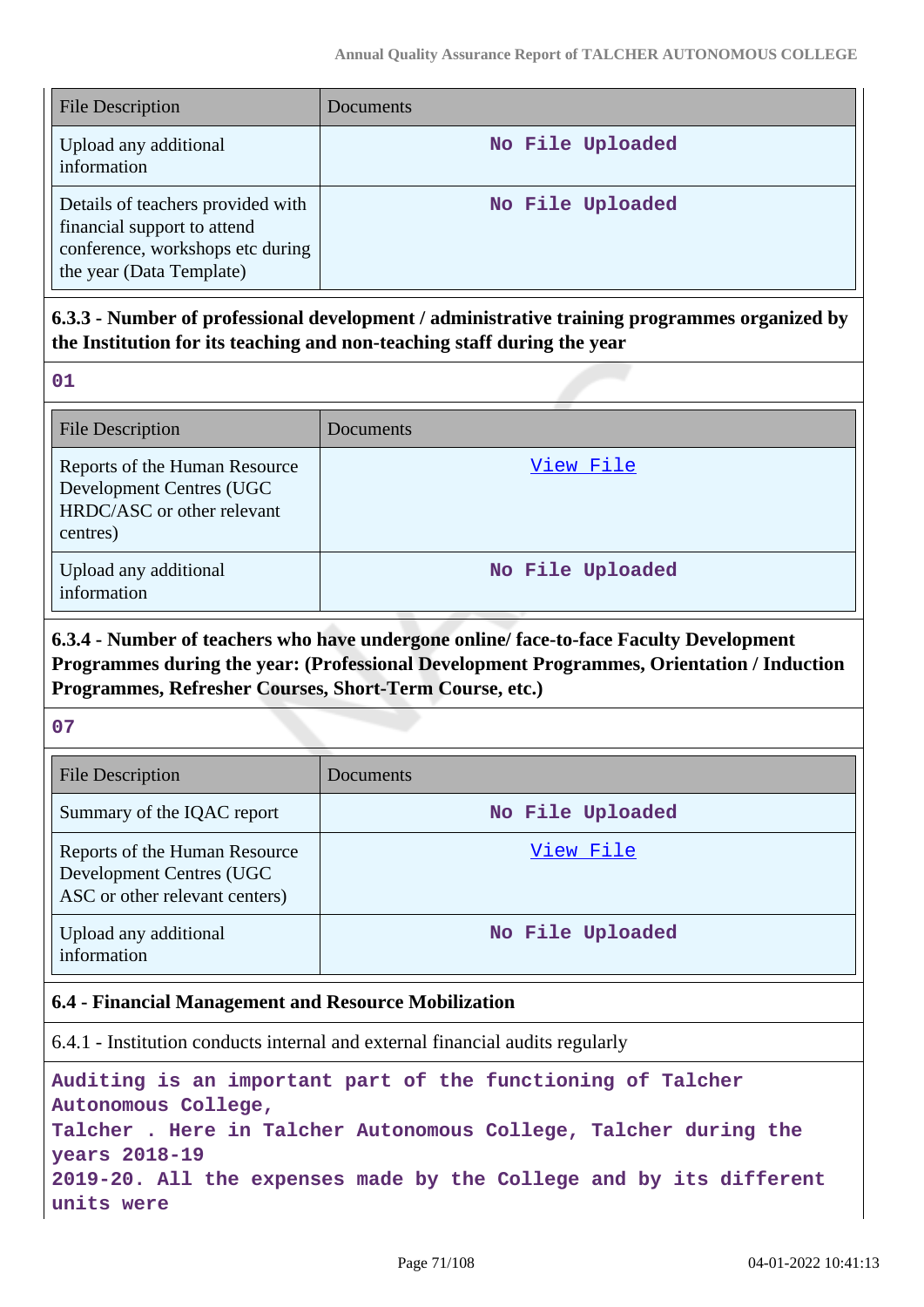**audited by three different wings of the audit system viz. INTERNAL AUDIT, GOVERNMENT AUDIT or FINANCIAL AUDIT and the audit team (Local Fund) deputed by the Accountant General (AG) of Odisha. All expenses of revenue nature are audited by the Internal audit. Besides, any such expenditures involving payment from the grants received from the state govt. and the UGC is audited by viz. the Internal audit, the Financial audit and the audit team deputed by AG of Odisha. Audit of accounts of Govt of Odisha is also conducted by the Accountant General (AG) of Odisha from time to time. The audit team deputed by the Accountant general of Odisha does the 'TEST CHECKING' of various types of accounts relating to the funds especially received from the State government and University Grants Commission (UGC). The audit team deputed by the A G of Odisha also audits stock registers and conducts audit of Institution Library. The Internal Audit of the College makes a thorough audit of the expenditures. The Audit Department/ Audit Team works under the direct control and supervision of the Financial Advisor of the College. Audit objection if any is settled by the Public Accounts Committee (PAC), Government of Odisha and Pay Fixation committee which is a Statutory Committee and is chaired by the Higher Education Department/and the University. All these are regulated by the Utkal University Act and Odisha Financial rules. When ever any product or purchase is being planned by the institution , the concerned department invite Quotation from the vendors and after proper scrutiny , purchase made with clarity and transparency. Rates are properly tallied with the competitors price and bills are properly placed in the accounts department for clearance of outstanding. Audit are also properly made in time.**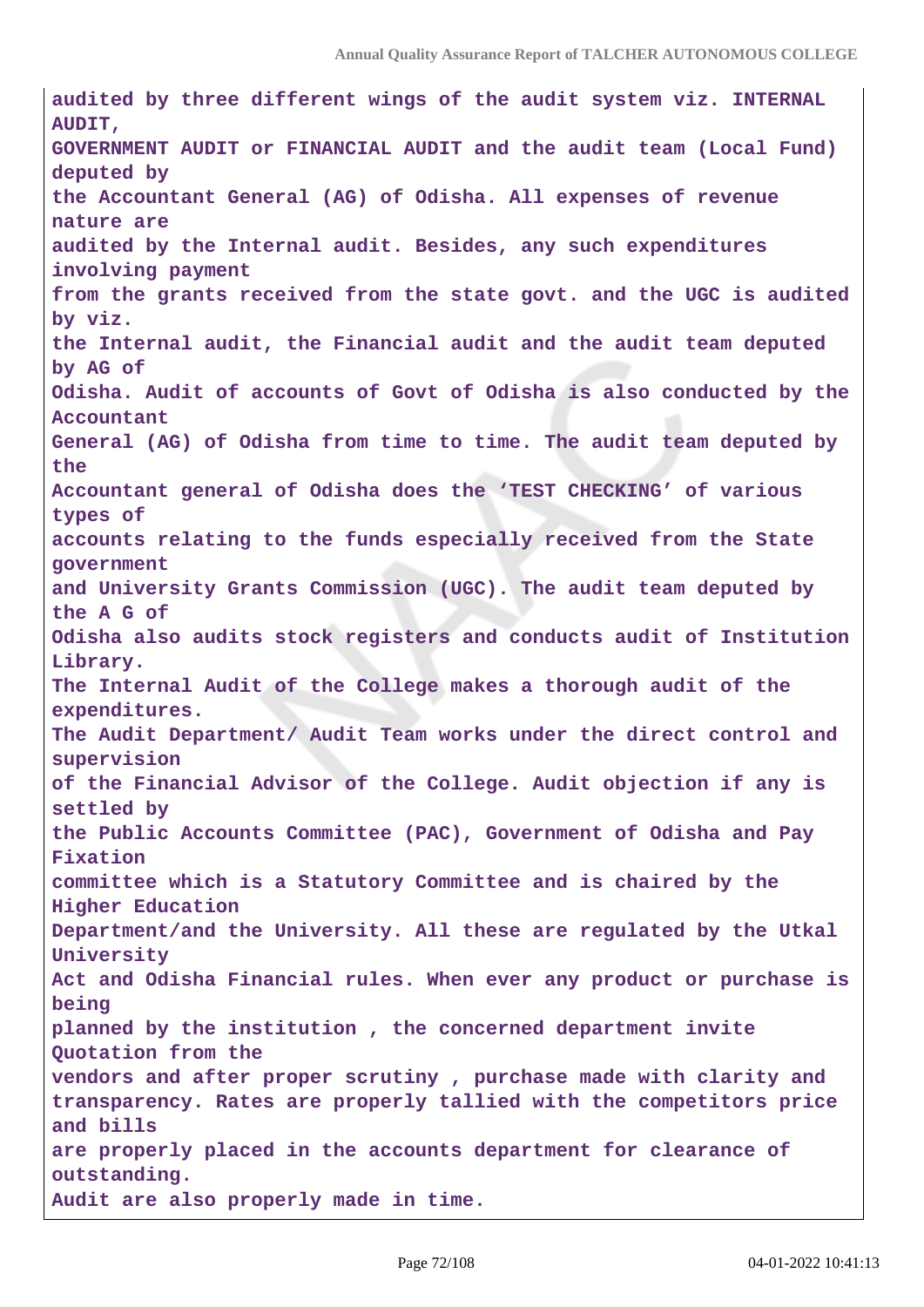| <b>File Description</b>                  | <b>Documents</b> |
|------------------------------------------|------------------|
| Upload any additional<br>information     | No File Uploaded |
| Paste link for additional<br>information | Nil              |

# **6.4.2 - Funds / Grants received from non-government bodies, individuals, and philanthropists during the year (not covered in Criterion III and V) (INR in lakhs)**

| P.       |  |
|----------|--|
| ı        |  |
| ۰.<br>۰. |  |

| <b>File Description</b>                                                                                              | Documents        |
|----------------------------------------------------------------------------------------------------------------------|------------------|
| Annual statements of accounts                                                                                        | No File Uploaded |
| Details of funds / grants received<br>from non-government bodies,<br>individuals, philanthropists<br>during the year | No File Uploaded |
| Any additional information                                                                                           | No File Uploaded |

6.4.3 - Institutional strategies for mobilisation of funds and the optimal utilisation of resources

**QUALITY ASURANCE CELL (IQAC)** 

**TALCHER AUTONOMOUS COLLEGE TALCHER, DIST-ANGUL**

**ACADEMIC SESSION:2020-21**

**I.Strategies**

**IQAC shall evolve mechanisms and procedures for:**

- **Ensuring timely, efficient and progressive performance of academic, administrative and financial tasks**
- **The relevance and quality of academic and research programmes**
- **Equitable access to and affordability of academic programmes for various sections of society**
- **Optimization and integration of modern methods of teaching and learning**
- **The credibility of evaluation procedures**
- **Ensuring the adequacy, maintenance and functioning of the support structure and services**

**II.Functions**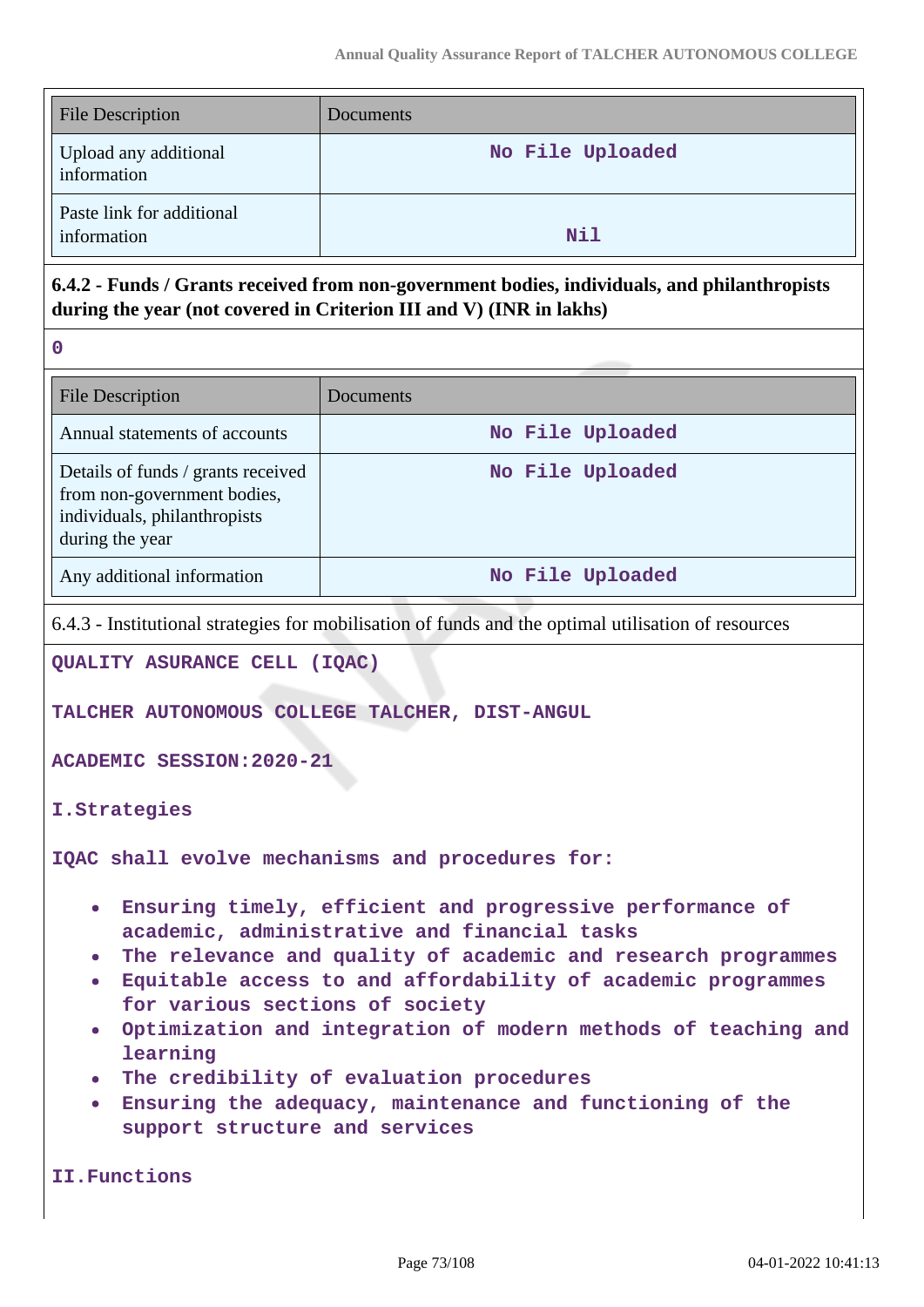**Some of the functions expected of the IQAC are:**

- **Development and application of quality benchmarks/parameters for various academic and administrative activities of the institution**
- **Facilitating the creation of a learner-centric environment conducive to quality education and faculty maturation to adopt the required knowledge and technology for participatory teaching and learning process**
- **Arrangement for feedback response from students, parents and other stakeholders on quality-related institutional processes**
- **Dissemination of information on various quality parameters of higher education**
- **Organization of inter and intra institutional workshops, seminars on quality related themes and promotion of quality circles**
- **Documentation of the various programmes/activities leading to quality improvement.**
- **Acting as a nodal agency of the Institution for coordinating quality-related activities, including adoption and dissemination of best practices.**
- **Development of Quality Culture in the institution.**
- **Preparation of the Annual Quality Assurance Report (AQAR) as per guidelines and parameters of NAAC, to be submitted to NAAC**

**III.Benefits**

**IQAC will facilitate / contribute:**

- **Ensure heightened level of clarity and focus in institutional functioning towards quality enhancement**
- **Ensure internalization of the quality culture.**
- **Ensure enhancement and coordination among various activities**  $\bullet$ **of the institution and institutionalize all good practices.**
- **Provide a sound basis for decision-making to improve institutional functioning.**
- **Act as a dynamic system for quality changes in HEIs.**
- **Build an organised methodology of documentation and internal communication.**

**IV.Outcomes of Activities of IQAC** 

- **NAAC Accreditation**
- **Grant of Graded Autonomy by UGC**
- **Annual reports of the institute**
- **Revision of UG/PG regulations**  $\bullet$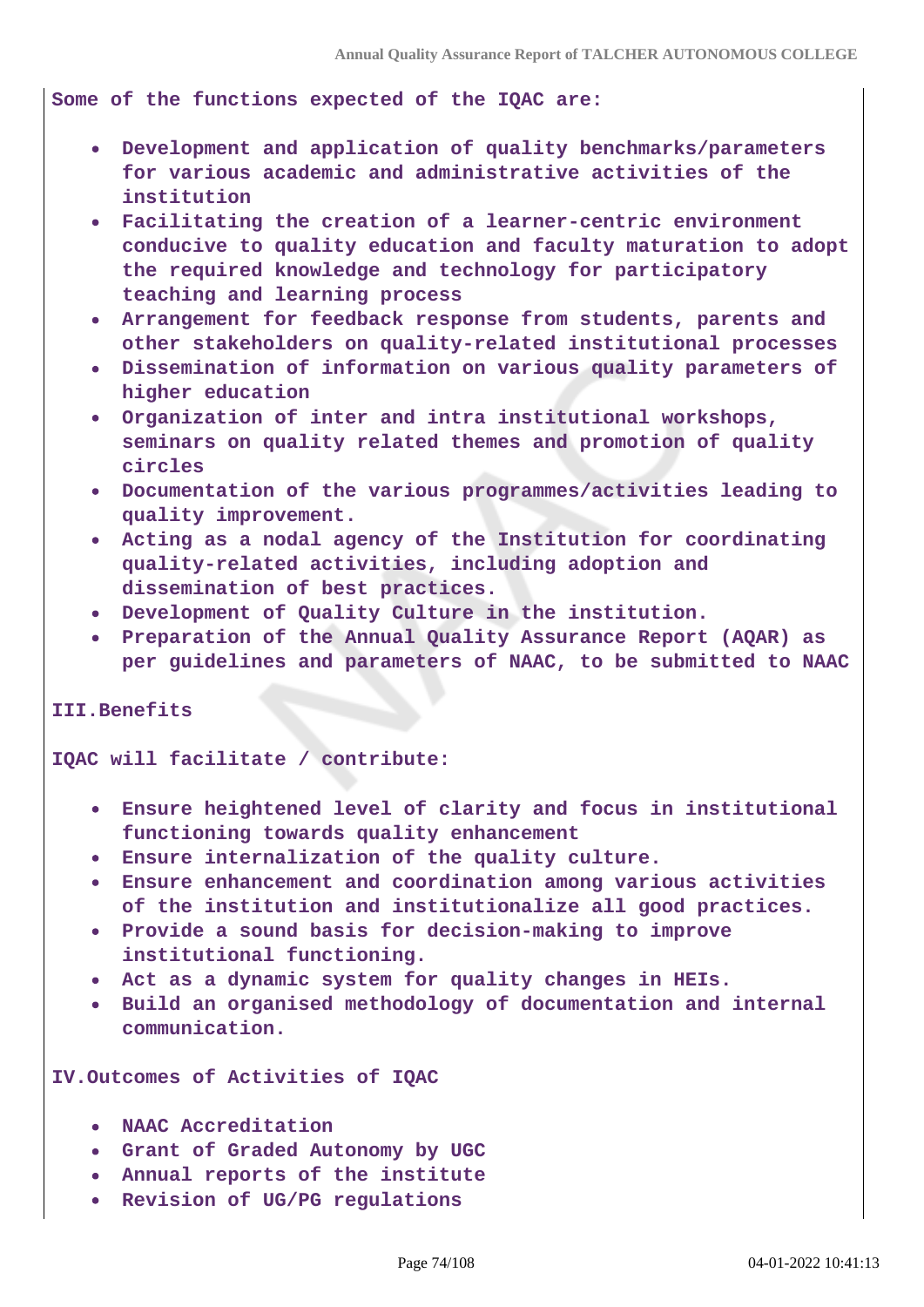**Student/alumni/faculty/employer/parent feedback**  $\bullet$ 

# **IQAC – Organization**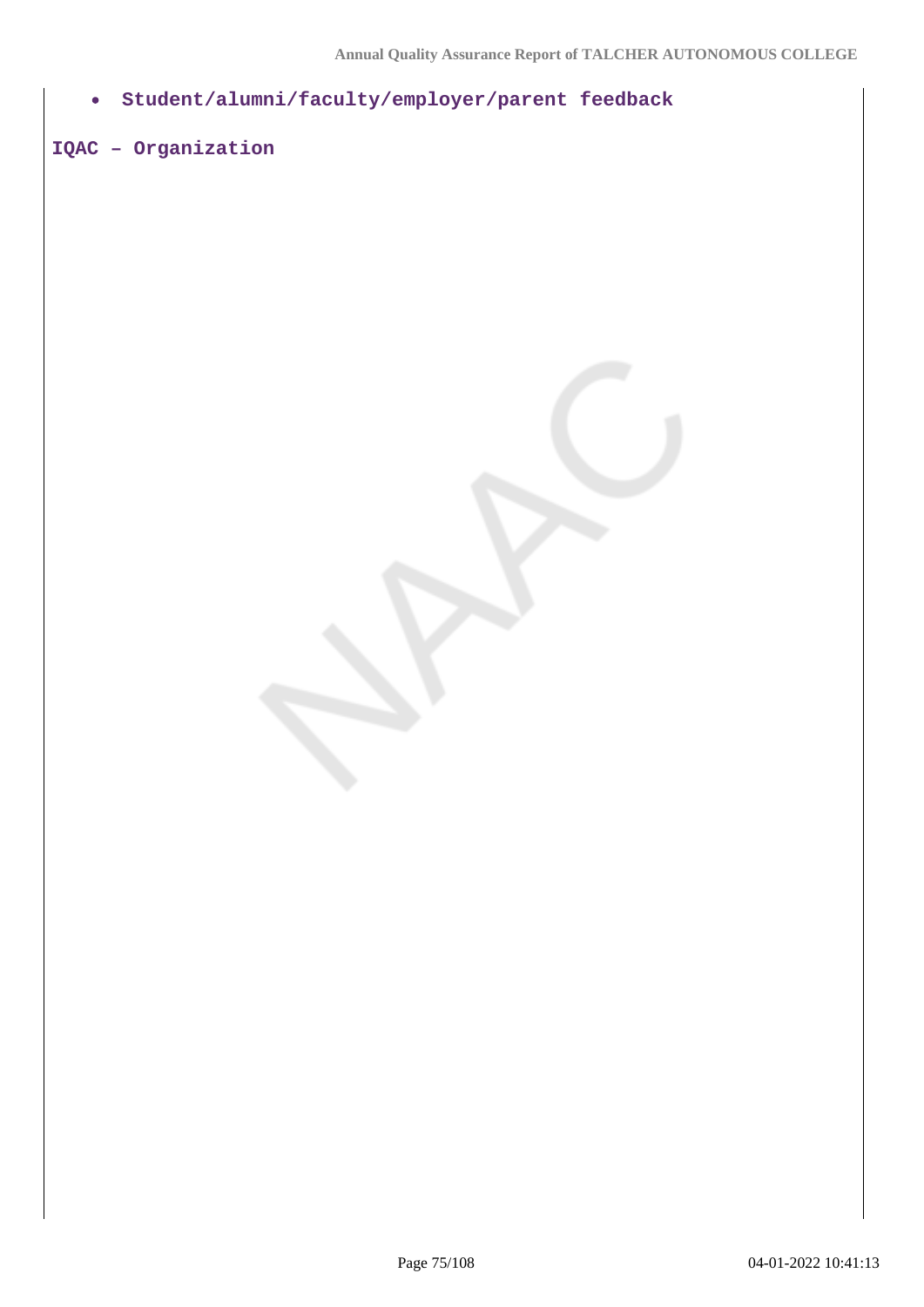**ACTION TAKE REPORT BASED ON MINUTES OF IQAC MEETINGS:**

| s1.                     | <b>IQAC</b> | Agenda/Discussion topic in the IQAC Action taken subsequent! |                          |  |
|-------------------------|-------------|--------------------------------------------------------------|--------------------------|--|
| No.                     |             | Meeting meetings                                             | agenda points discussed  |  |
|                         | No          |                                                              | meetings                 |  |
| 1                       |             | Reaccreditation by NAAC in II cycle Talcher Autonomous colle |                          |  |
|                         |             |                                                              | reaccredited by NAAC in  |  |
|                         |             |                                                              | with B+ grade at a score |  |
| $\overline{\mathbf{2}}$ |             | Introduction of revised 2019                                 | The curriculum and sylla |  |
|                         |             | Regulations and Curriculum                                   | placed in the Academic   |  |
|                         |             |                                                              | Board of studiesand Appi |  |
|                         |             |                                                              | students admitted from   |  |
| $\overline{\mathbf{3}}$ |             | Introduction of project works                                | Approved in Academic Co  |  |
|                         |             | earlier to final year                                        | of studies Meeting       |  |
| 4                       |             | Choice for students to pick their                            | Approved in Academic Co  |  |
|                         |             | preferred Generic Elective subject                           | of studies Meeting       |  |
|                         |             | f as per Choice Based Curriculum                             |                          |  |
| 5                       |             | UGC's guidelines on award of letter Approved in Academic Co  |                          |  |
|                         |             | grades and maximum duration of                               | of studies Meeting       |  |
|                         |             | programs                                                     |                          |  |
| 6                       |             | Data collection about our alumni to The no. of registered me |                          |  |
|                         |             | be improved                                                  | alumni portal has to be  |  |
| 7                       |             | A faculty hand book /activity                                |                          |  |
|                         |             | report shall be prepared.                                    |                          |  |
| 8                       |             | The minutes of meeting will be                               |                          |  |
|                         |             | circulated to all concerned and                              |                          |  |
|                         |             | they shall take suitable action on                           |                          |  |
|                         |             | those points pertaining to them and                          |                          |  |
|                         |             | report back the progress made                                |                          |  |
|                         |             | periodically.                                                |                          |  |
|                         |             | Food Quality within the campus To                            | A committee consisting   |  |
|                         |             | monitor the quality of food in                               | few student members has  |  |
|                         |             | Hostel and Food court                                        | constituted by Principal |  |
|                         |             |                                                              | committee is carrying ou |  |
|                         |             |                                                              | and submitting reports.  |  |
| 10                      |             | Healthy Environment in campus                                | Blue print has been prej |  |
|                         |             | Adequate measures to be taken to                             | under implementation.    |  |
|                         |             | ensure that students enjoy a health-                         |                          |  |
|                         |             | hazard free atmosphere within the                            |                          |  |
|                         |             | premises. Some of the initiatives                            |                          |  |
|                         |             | to be taken as suggested by the                              |                          |  |
|                         |             | members are: •                                               |                          |  |
|                         |             | Dengue/malaria/measles/chickenpox                            |                          |  |
|                         |             | prevention . Vaccination drives if                           |                          |  |
|                         |             | required • Medical examination of                            |                          |  |
|                         |             | all students at entry level                                  |                          |  |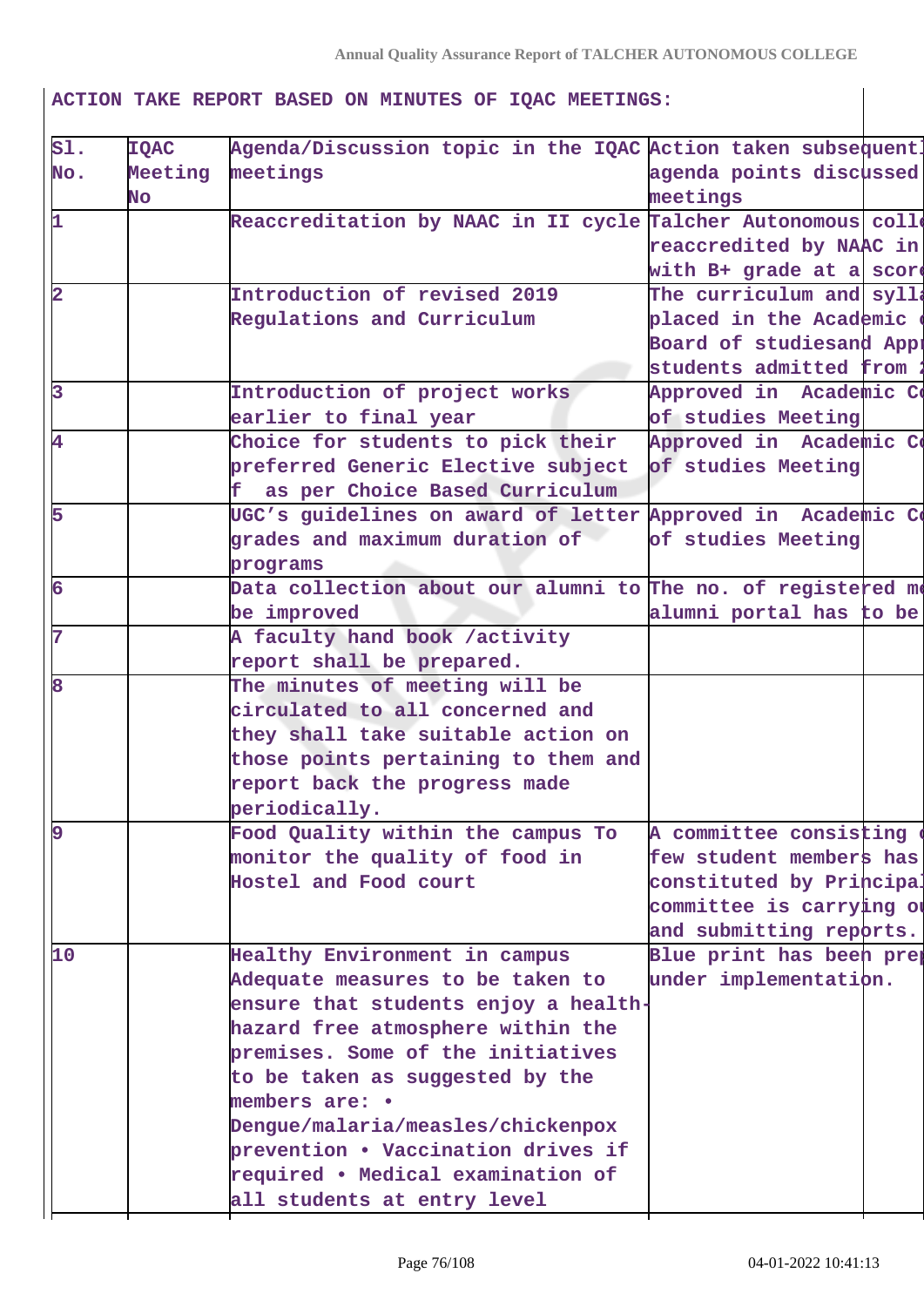| 11              | Quality Policy for Institute                                | IQAC has initiated inter          |
|-----------------|-------------------------------------------------------------|-----------------------------------|
|                 | Members felt that every constituent and administrative audi |                                   |
|                 | Unit / department shall function                            | look into these aspects           |
|                 | based on quality policy and                                 | lockdown in march 2020,           |
|                 | objectives following a set of well-                         |                                   |
|                 | defined procedures and processes.                           |                                   |
|                 | IQAC may write to the units and                             |                                   |
|                 | guide them in this regard                                   |                                   |
|                 | IQAC student members.                                       | Student members have bee<br>IQAC. |
| 12              | Principal recommended Three final                           |                                   |
|                 | year students from                                          |                                   |
|                 | Arts/Science/Commerce background                            |                                   |
|                 | for Student members of IQAC                                 |                                   |
| 13              | Challenges arising out of COVID-19                          |                                   |
|                 |                                                             |                                   |
|                 | In-depth discussion was carried                             | Continuance and enhancer          |
|                 | out on how TAC successfully met the done.                   |                                   |
|                 | challenges posed by the outbreak of                         |                                   |
|                 | COVID-19. Some of the highlights: .                         |                                   |
|                 | Online classes ushered in                                   |                                   |
|                 | successfully . Conduct of online                            |                                   |
|                 | proctored examinations . Servicing                          |                                   |
|                 | of equipment kept unused during                             |                                   |
|                 | lockdown • E-counseling and                                 |                                   |
|                 | admission of freshers .                                     |                                   |
|                 | contactless automatic sanitizers                            |                                   |
|                 | installation and webinars to be                             |                                   |
|                 | conducted through online modes only                         |                                   |
| 14              | Non academic and extracurricular                            |                                   |
|                 | activities for the students                                 |                                   |
|                 | Students shall be exposed to the                            | Activities to be started          |
|                 | facilities which will hone their                            | situation becomes conger          |
|                 | skills in the areas of cultural                             |                                   |
|                 | activities, sports, science clubs,                          |                                   |
|                 | society centric activities, product                         |                                   |
|                 | development etc to be stopped due                           |                                   |
|                 | to pandemic scenario.                                       |                                   |
| 15              | Feedback from Students                                      | Feed back to be collect           |
| $\overline{16}$ | PARENTS FEEDBACK FORM                                       | Feed back to be collect           |
| 17              | TEACHERS FEEDBACK FORM BY STUDENTS                          | Feed back to be collect           |
| 18              | Feed back from stake holders                                | Feed back to be collect           |
| 19              | Teachers self Assessment                                    | To be done by teachers            |
| $\overline{20}$ | Nonteaching self Assessment                                 | To be done by non-teacl           |
| $\overline{21}$ | Internal Academic audit to be taken To be done by internal  |                                   |
|                 |                                                             |                                   |
|                 | Internal Account audit to be taken To be done by internal   |                                   |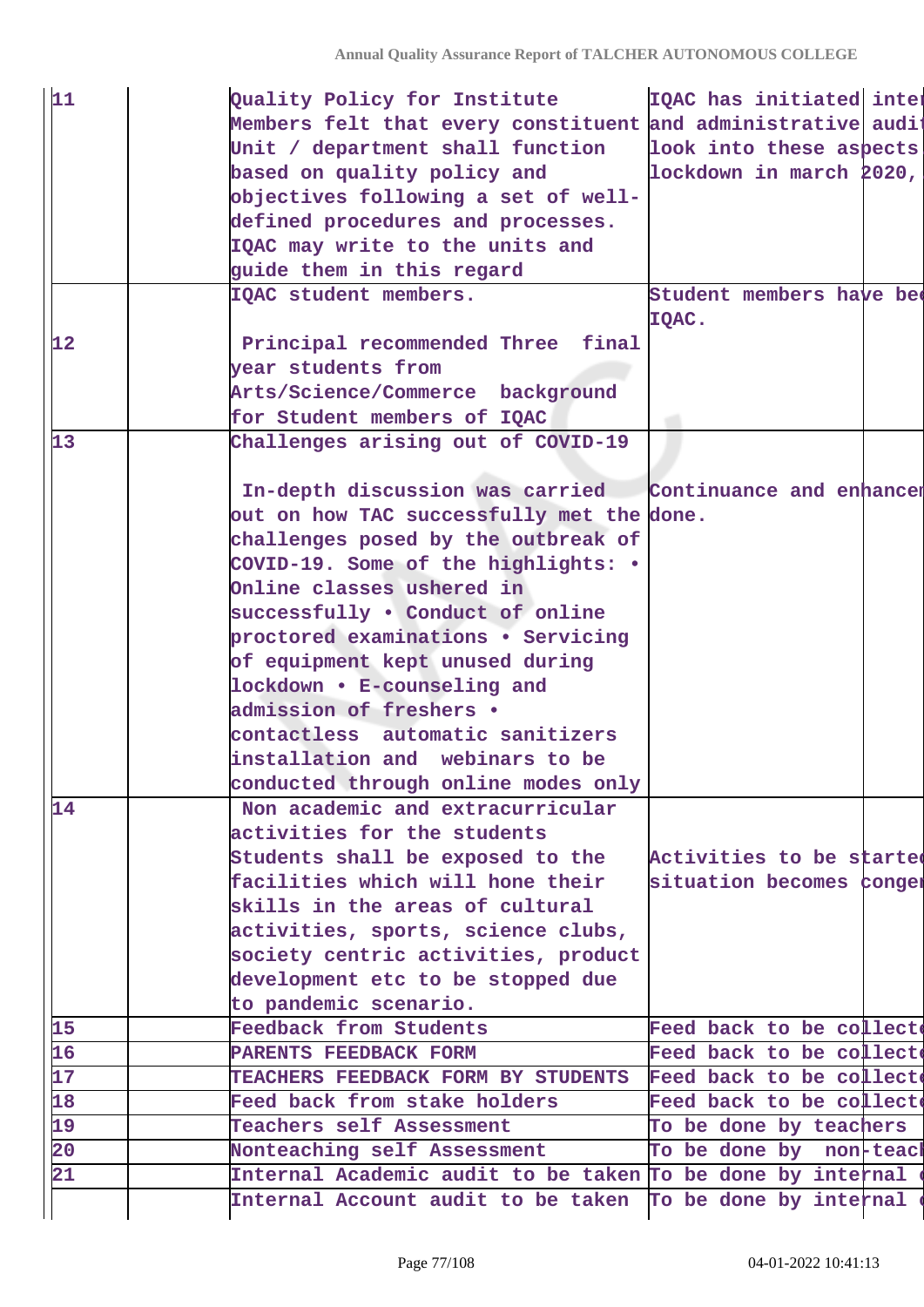| $\frac{22}{23}$ | Stake holders meeting to be                                 | To be don under the lead |
|-----------------|-------------------------------------------------------------|--------------------------|
|                 | organized to invite suggestions for President GB& ADM Angul |                          |
|                 | better curricula & their                                    |                          |
|                 | involvement for better practices                            |                          |
|                 | and institutional distinctiveness.                          |                          |
| 24              | Uploading results/mark                                      | Controller of Examinatio |
|                 | sheets//grade-sheets in NAD Portal associates are requested |                          |
|                 | under DIGILOCKER interface                                  | needful at the earliest  |
| 25              | To update the college website and                           | To surge better franch:  |
|                 | domain to by dynamic                                        | a dynamic web-portal.    |
| 26              | To analyse feed back received from                          |                          |
|                 | students/parents/stake holders                              |                          |
| 27              | To organize quiz/essay/debate                               | To distribute certificat |
|                 | competition on Rastriya Ekta                                |                          |
|                 | Diwas-2020                                                  |                          |
| 28              | To collect opinion for physical                             | Action to be taken       |
|                 | class room teaching as per govt                             |                          |
|                 | guidelines                                                  |                          |
| 29              | To organize quiz/essay/debate                               | To upload data in the re |
|                 | competition on AZadi ka Amrut                               | link portal              |
|                 | Mahostav as per UGC guidelines                              |                          |
|                 | $-2021$                                                     |                          |

| <b>File Description</b>                  | Documents  |
|------------------------------------------|------------|
| Upload any additional<br>information     | View File  |
| Paste link for additional<br>Information | <b>Nil</b> |

# **6.5 - Internal Quality Assurance System**

6.5.1 - Internal Quality Assurance Cell (IQAC) has contributed significantly for institutionalizing quality assurance strategies and processes visible in terms of incremental improvements made during the preceding year with regard to quality (in case of the First Cycle): Incremental improvements made during the preceding year with regard to quality and post-accreditation quality initiatives (Second and subsequent cycles)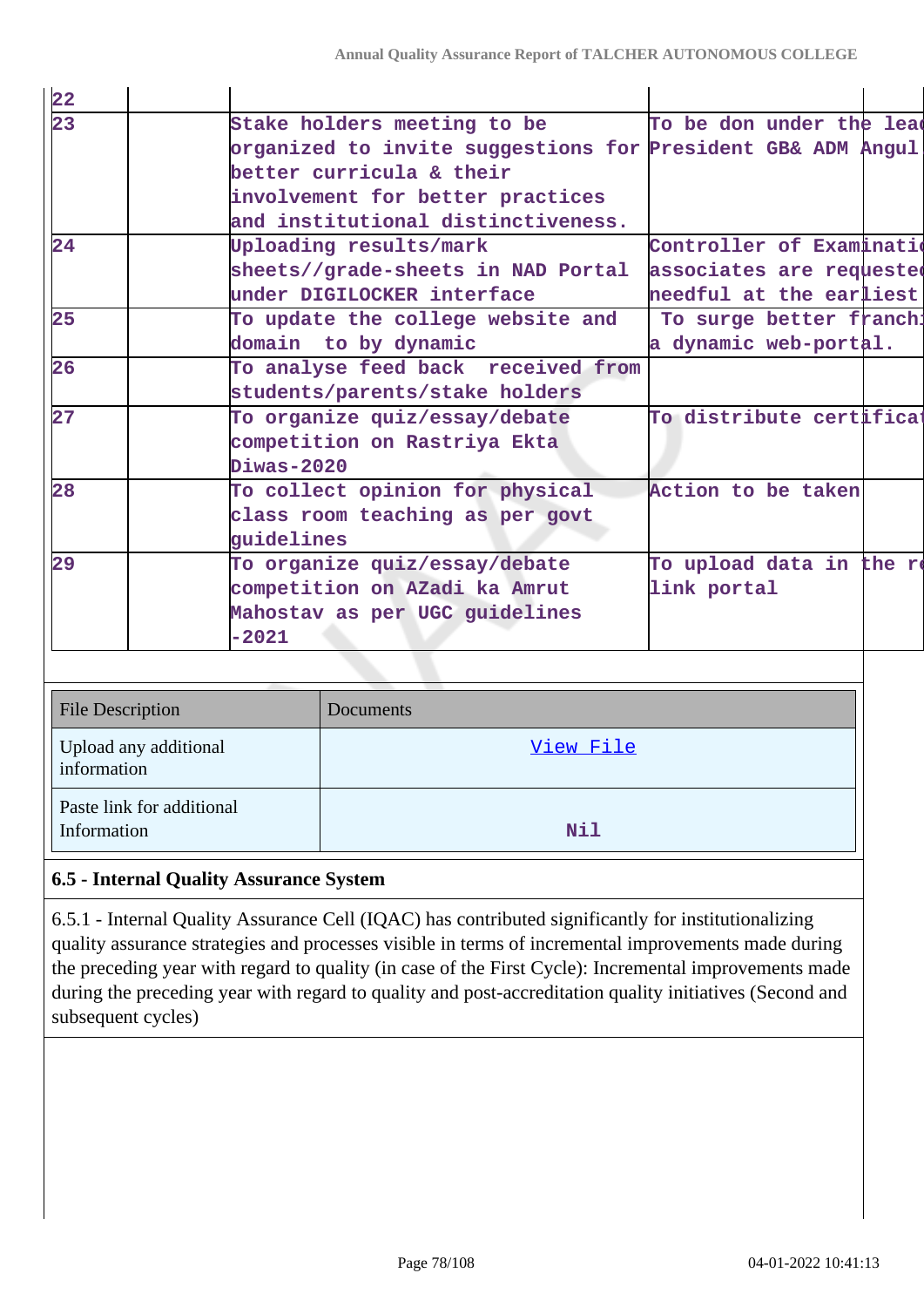**Talcher Autonomous College,Talcher Dist-Angul,Odisha,Pin-759100**

 **IQAC Meeting No-1**

**Date:07 .10.2020**

**Time:11.00AM**

**Venue: Zoom Meeting**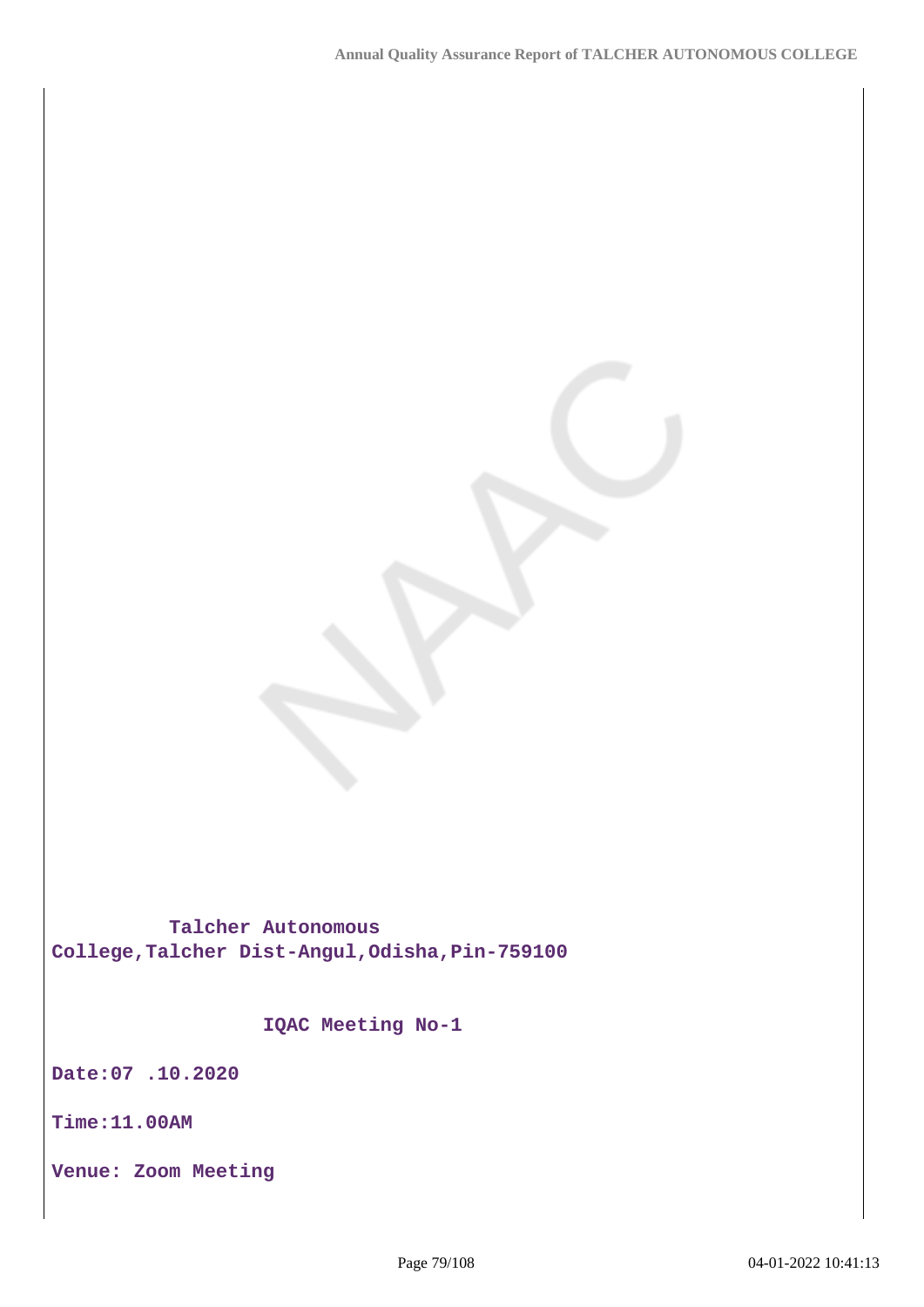**Chairman : Dr. R.N.Rath , Principal**

**Host of Zoom Meeting: Dr Pabitra Mohan Nanda, Coordinator IQAC**

**AGENDA -CUM-Minutes of the Meeting** 

 **A meeting of the IQAC Committee was held in online mode on dt. 07 .10.2020 under the chairmanship of Dr. R.N.Rath , Principal of the College by strictly adhering to the Covid-19 guidelines as framed by Government ; where Dr Pabitra Mohan Nanda ,Coordinator IQAC was the host of Zoom Meeting:**

 **At the outset, Principal welcomed the members of newly formed IQAC Committee and read out the minutes of previous meeting. He informed the Committee members regarding the present prevailing situation of the College as regards to Covid-19 Pandemic outbreak & its hazardous effects all over the world. He also informed the members that all necessary etiquette& precautions have to been taken for preventing the spread of Covid-19 in the College campus. After threadbare discussion the following resolutions were unanimously adopted.**

| S1 | Agenda/Discussions in the IQAC                                        | Resolutions/Action taken           | Respoi     |
|----|-----------------------------------------------------------------------|------------------------------------|------------|
| No | meeting                                                               | subsequently on the agenda         |            |
|    |                                                                       | point discussed in the             |            |
|    |                                                                       | IQAC meeting                       |            |
| 1  | To adopt &adhere to the SOP as per                                    | Resolved that the SOP as           | <b>All</b> |
|    | the Directive of Higher Education                                     | per the Directive of Higher teach. |            |
|    | Department issued from time to time.                                  | Education Department issued teach. |            |
|    |                                                                       | from time to time is to be         |            |
|    |                                                                       | strictly adhered.                  |            |
| 2  | To sensitize students/Employees<br>to                                 | Resolved that Employees are All    |            |
|    | maintain Covid -19 Guidelines as perto maintain Covid -19             |                                    | teach.     |
|    | SOP issued by Dept. of Higher                                         | Guidelines as per SOP              | teach!     |
|    | Education /Govt. of Odisha                                            | issued & to sensitize              |            |
|    |                                                                       | students/Employees to              |            |
|    |                                                                       | prevent it's spreading.            |            |
| l3 | Preparation for Online Classes &to                                    | Resolved that Online               | <b>All</b> |
|    | adopt online examinations for the                                     | Classes & online                   | teach.     |
|    | ensuing Examinations during Pandemic examinations to be adopted staff |                                    |            |
|    | Scenario upon instruction of Govt.                                    | for the ensuing                    | exami      |
|    |                                                                       | Examinations during                | examiı     |
|    |                                                                       | Pandemic Scenario upon             |            |
|    |                                                                       | instruction of Government.         |            |
|    |                                                                       |                                    |            |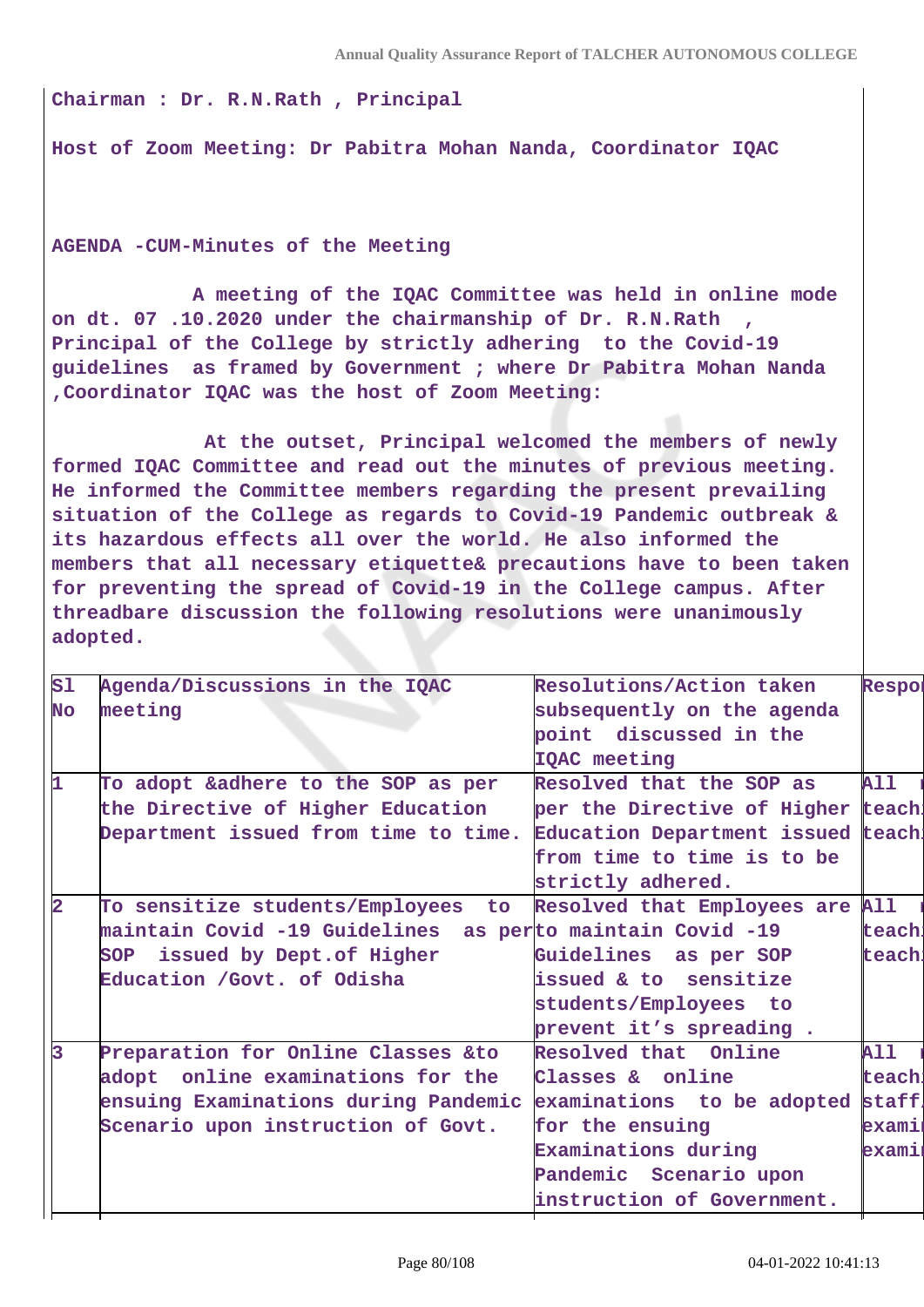| 4  | To organize frequent Virtual                                            | Resolved that Virtual             | <b>All</b>                                                                       |
|----|-------------------------------------------------------------------------|-----------------------------------|----------------------------------------------------------------------------------|
|    | Meetings with staff members to track Meetings with staff members teach. |                                   |                                                                                  |
|    | all round performances of the collegeare to be made to track all teach. |                                   |                                                                                  |
|    |                                                                         | round performances of the         |                                                                                  |
|    |                                                                         | College                           |                                                                                  |
| 5  | To organize Webinars by each Dept. in Resolved that Webinars in         |                                   | <b>All</b>                                                                       |
|    | addition to Online classes                                              | each Dept. are to be              | teach!                                                                           |
|    |                                                                         | organized in addition to          | teach.                                                                           |
|    |                                                                         | Online classes                    |                                                                                  |
| 6  | To procure Sensor based sanitizers&                                     | Resolved that Sensor based        | <b>Accoul</b>                                                                    |
|    | thermal scanner & to make these                                         | sanitizers& thermal               | secti                                                                            |
|    | items useful for students/employees                                     | scanner are to be procured Bursa: |                                                                                  |
|    | domain                                                                  | & to make those items             | <b>Bursai</b>                                                                    |
|    |                                                                         | useful for                        |                                                                                  |
|    |                                                                         | students/employees domain         |                                                                                  |
| 7  | To focus on Internal Academic Audit                                     | Resolved that Internal            | Acader                                                                           |
|    | for academic excellence                                                 | Academic Audit by Academic Bursa: |                                                                                  |
|    |                                                                         | Committee would be done           | Commi                                                                            |
|    |                                                                         | for academic excellence           |                                                                                  |
| 8  | To motivate the faculty members to                                      | Resolved that faculty             | <b>All</b>                                                                       |
|    | take up online FDP programmes                                           | members would be motivated teach. |                                                                                  |
|    |                                                                         | to take up online FDP             |                                                                                  |
|    |                                                                         | programmes                        |                                                                                  |
|    |                                                                         |                                   |                                                                                  |
| 9  | To Adopt National Academic DepositoryResolved that National             |                                   | Contre                                                                           |
|    | under Digi locker in respect of                                         | Academic Depository under         | <b>Exami</b>                                                                     |
|    | uploading of results and their                                          | Digi locker in respect of         | data                                                                             |
|    | documentation for pass out students                                     | results and their                 | opera <sup>1</sup>                                                               |
|    |                                                                         | uploading in web pages            | offic                                                                            |
|    |                                                                         | for pass out students would       |                                                                                  |
|    |                                                                         | be adopted                        |                                                                                  |
| 10 | To seek advisory feedback from Ex-                                      | Resolved that advisory            | <b>IQAC</b>                                                                      |
|    | Principals                                                              | feedback from Ex-Principals       | onlin                                                                            |
|    |                                                                         | would be invited for              |                                                                                  |
|    |                                                                         | academic & administrative         | docum<br>the pi                                                                  |
|    |                                                                         | excellence                        |                                                                                  |
| 11 | To introduce online mode of Feedback Resolved that online mode          |                                   |                                                                                  |
|    | collection for Assessment of Teachersof Feedback collection for         |                                   |                                                                                  |
|    | by students                                                             | Assessment of Teachers by         |                                                                                  |
|    |                                                                         | students are to be made.          |                                                                                  |
| 12 | To Organize online Regular Parent                                       | Resolved that online              |                                                                                  |
|    | Teacher meeting & Alumni meeting for                                    | Regular Parent Teacher            |                                                                                  |
|    | improving stakeholder's involvement                                     | meeting & Alumni meeting          |                                                                                  |
|    |                                                                         | would be organized for            |                                                                                  |
|    |                                                                         | improving stakeholder's           | IQAC/I<br>prepa:<br>docum<br>the p<br><b>TQAC/1</b><br>prepa:<br>docum<br>the pi |
|    |                                                                         | involvement                       |                                                                                  |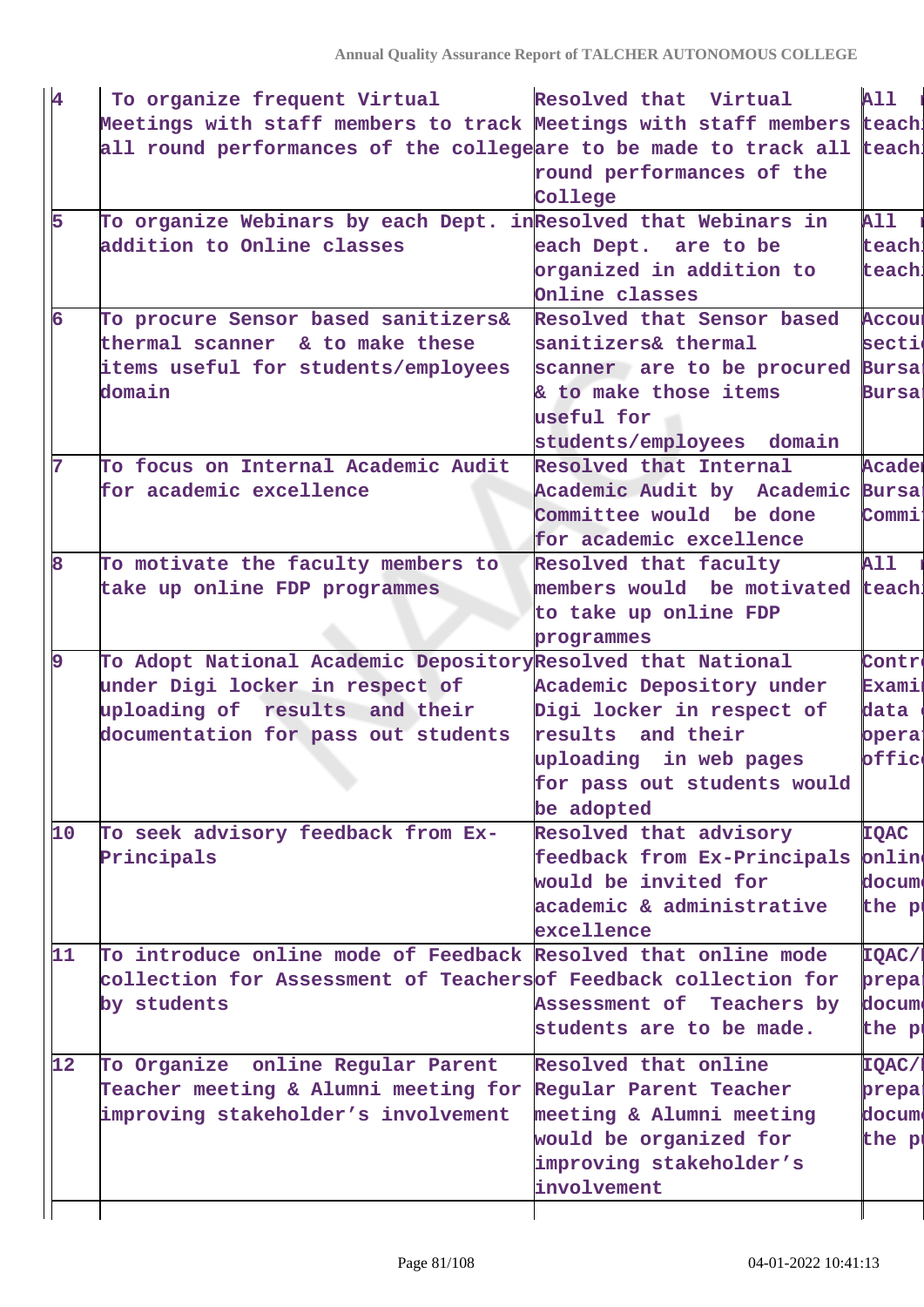| 13 | Strengthening feedback mechanism                                        | Resolved that feedback            | IQAC/1             |
|----|-------------------------------------------------------------------------|-----------------------------------|--------------------|
|    | (students' feedback /parents'                                           | mechanism (students'              | prepa:             |
|    | feedback / Alumni Feedback on                                           | feedback /parents' feedback docum |                    |
|    | institution) through online modes                                       | /Alumni Feedback on               | the pi             |
|    |                                                                         | institution) would be             |                    |
|    |                                                                         | collected through online          |                    |
|    |                                                                         | modes                             |                    |
| 14 | Not to involve students in IQAC                                         | Resolved that students            | IQAC/I             |
|    | activities due to Pandemic Scenario& would not be involved in           |                                   | /Offi              |
|    | as per Govt. guidelines                                                 | IQAC activities due to            |                    |
|    |                                                                         | Pandemic Scenario& as per         |                    |
|    |                                                                         | Govt. guidelines                  |                    |
| 15 | To involve Teachers in IQAC Cell/                                       | inResolved that Teachers in       | <b>TQAC/I</b>      |
|    | online mode only during Covid-19                                        | IQAC Cell would be                | /Offi              |
|    | Pandemic Scenario& as per Govt.                                         | involvement of in online          |                    |
|    | guidelines.                                                             | mode only during Covid-19         |                    |
|    |                                                                         | Pandemic Scenario& as per         |                    |
|    |                                                                         | Govt. guidelines                  |                    |
| 16 | No Physical signature is required                                       | Resolved that no Physical         | <b>IQAC</b>        |
|    | from members of IQAC cell in IQAC                                       | signature is required from        |                    |
|    | resolutions during Covid-19 Pandemicmembers of IQAC cell in             |                                   |                    |
|    | Scenario; but their participation are IQAC resolutions during           |                                   |                    |
|    | to be treated as at par <i>confirmation</i> Covid-19 Pandemic Scenario; |                                   |                    |
|    | of resolutions                                                          | but their participation are       |                    |
|    |                                                                         | to be treated as at par           |                    |
|    |                                                                         | confirmation of                   |                    |
|    |                                                                         | resolutions                       |                    |
| 17 | To introduce online mode of Feedback Resolved that online mode          |                                   | Depar <sup>®</sup> |
|    | collection from Teachers for online of Feedback collection              |                                   |                    |
|    | classes                                                                 | Teachers for online<br>from       |                    |
|    |                                                                         | classes would be introduced       |                    |
| 18 | To collect opinion from students                                        | Resolved that opinion from IQAC/I |                    |
|    | through online for their                                                | students through online for       |                    |
|    | participation in online classes                                         | their participation in            |                    |
|    |                                                                         | online classes would be           |                    |
|    |                                                                         | collected                         |                    |
| 19 | To collect opinion from students                                        | Resolved that opinion from        | <b>TQAC/I</b>      |
|    | through online for their                                                | students would be collected       |                    |
|    | participation in physical classes as through online for their           |                                   |                    |
|    | per Govt. directive.                                                    | participation in physical         |                    |
|    |                                                                         | classes as per Govt.              |                    |
|    |                                                                         | directive                         |                    |
| 20 | To keep preparedness for the forth                                      | Resolved that all members         | <b>All</b>         |
|    | coming Peer team visit towards                                          | would remain prepared for         | teach.             |
|    |                                                                         |                                   |                    |
|    | renewal of Autonomy to Talcher                                          | the forth coming Peer team        | teach.             |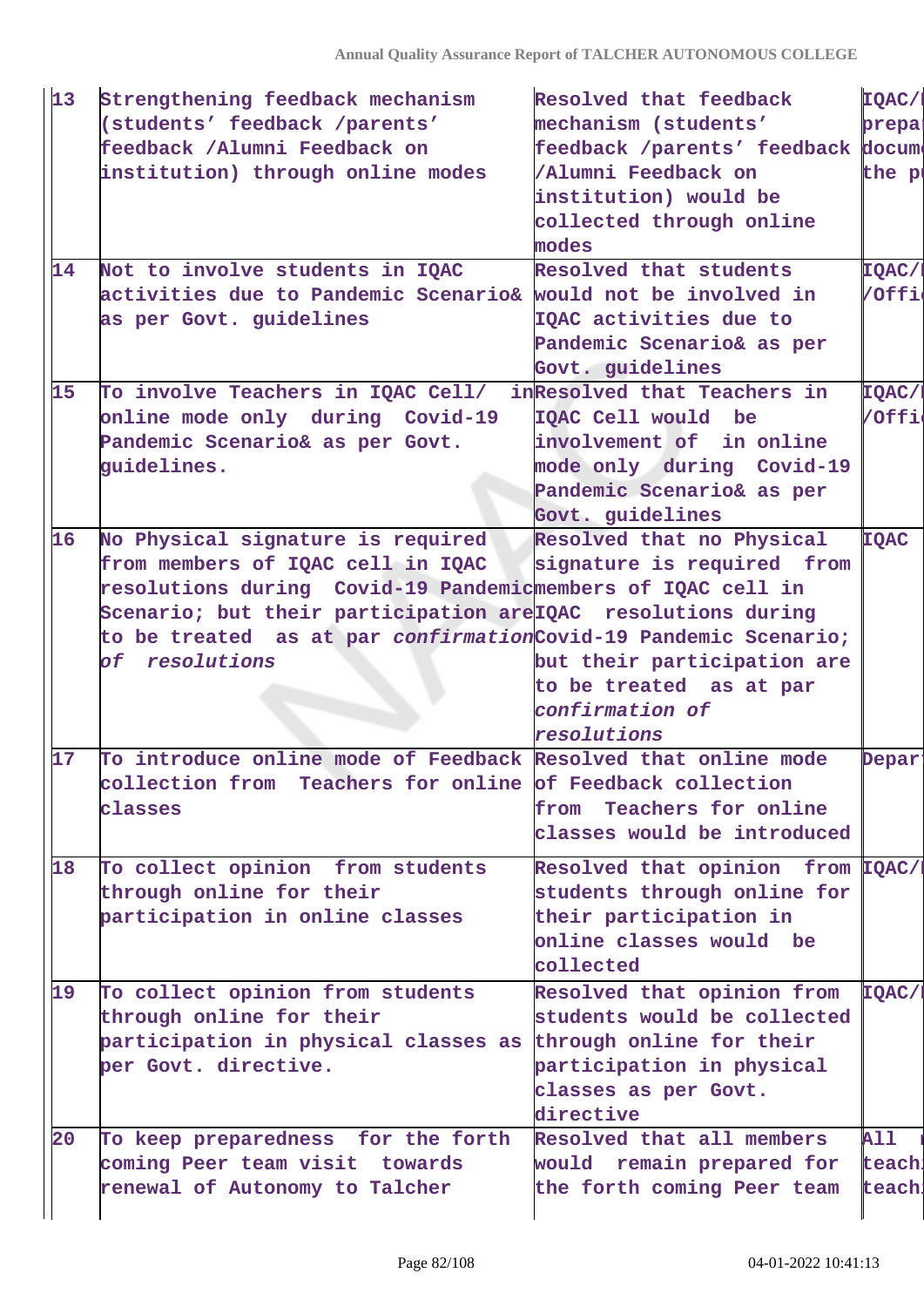|    | Autonomous college                                             | visit towards renewal of           |               |
|----|----------------------------------------------------------------|------------------------------------|---------------|
|    |                                                                | Autonomy to Talcher                |               |
|    |                                                                | Autonomous college                 |               |
| 21 | To keep readiness for university                               | Resolved that all members          | <b>All</b>    |
|    | Academic Audit team Visit prior to                             | would to remain prepared           | teach.        |
|    | Peer team visit towards renewal of                             | for the university Academic teach  |               |
|    | Autonomy to Talcher Autonomous                                 | Audit team Visit prior to          |               |
|    | college                                                        | Peer team visit towards            |               |
|    |                                                                | renewal of Autonomy to             |               |
|    |                                                                | Talcher Autonomous college         |               |
| 22 | Publication of Research Journal the                            | Resolved that Research             | <b>Edito:</b> |
|    | "Urnanabha" 2020-21 in booklet form Journal                    |                                    | /Depai        |
|    | under ISBN accession                                           | the "Urnanabha" 2020-21 in         |               |
|    |                                                                | booklet form under ISBN            |               |
|    |                                                                | accession would be                 |               |
|    |                                                                | published.                         |               |
| 23 | Preparedness for ISO Certification of Resolved that            | <b>ISO</b>                         | <b>Edito:</b> |
|    | Talcher Autonomous college                                     | Certification of Talcher           | /Depai        |
|    |                                                                | Autonomous college would be rative |               |
|    |                                                                | done                               | <b>Bursa:</b> |
| 24 | To register in ernet India for new                             | Resolved that college would        | Edito:        |
|    | official web domain under                                      | register in ernet India for /Depa: |               |
|    | "www.tac.ac.in" nomenclature                                   | new official web domain            | rativo        |
|    |                                                                | under "www.tac.ac.in"              | Bursa:        |
|    |                                                                | nomenclature with dynamic          | charge        |
|    |                                                                | web activities.                    |               |
| 25 | To take steps for inauguration of NewResolved that steps would |                                    | All me        |
|    | Arts Block to improve the existing                             | be taken for inauguration          |               |
|    | infrastructure                                                 | of New Arts Block to               |               |
|    |                                                                | improve the existing               |               |
|    |                                                                | infrastructure                     |               |
| 26 | To construct & link the shortcut                               | Resolved that steps would          | All me        |
|    | road -II between college & bus                                 | be taken for construction          |               |
|    | stand                                                          | & link of shortcut road            |               |
|    |                                                                | -II between college & bus          |               |
|    |                                                                | stand                              |               |
| 27 | To involve students & staff<br>in.                             | Resolved that students &           | All mo        |
|    | online participation for Azadika                               | staff would be involved            |               |
|    | Amrut Mohastav -2020-21 to mark "75                            | in online participation            |               |
|    | years of independence"& 91 years of                            | for Azadika Amrut Mohastav         |               |
|    | "Dandi March"                                                  | $-2020-21$ to mark "75 years       |               |
|    |                                                                | of independence"& 91 years         |               |
|    |                                                                | of "Dandi March"                   |               |
| 28 | Mentor-Mentee (2018 Admission                                  | Resolved that Mentor-              | <b>All</b>    |
|    | batch)Feedback collection for                                  | Mentee(2018 Admission              | membe:        |
|    | redressal of students grievances in batch) group would be      |                                    | Commi         |
|    |                                                                |                                    |               |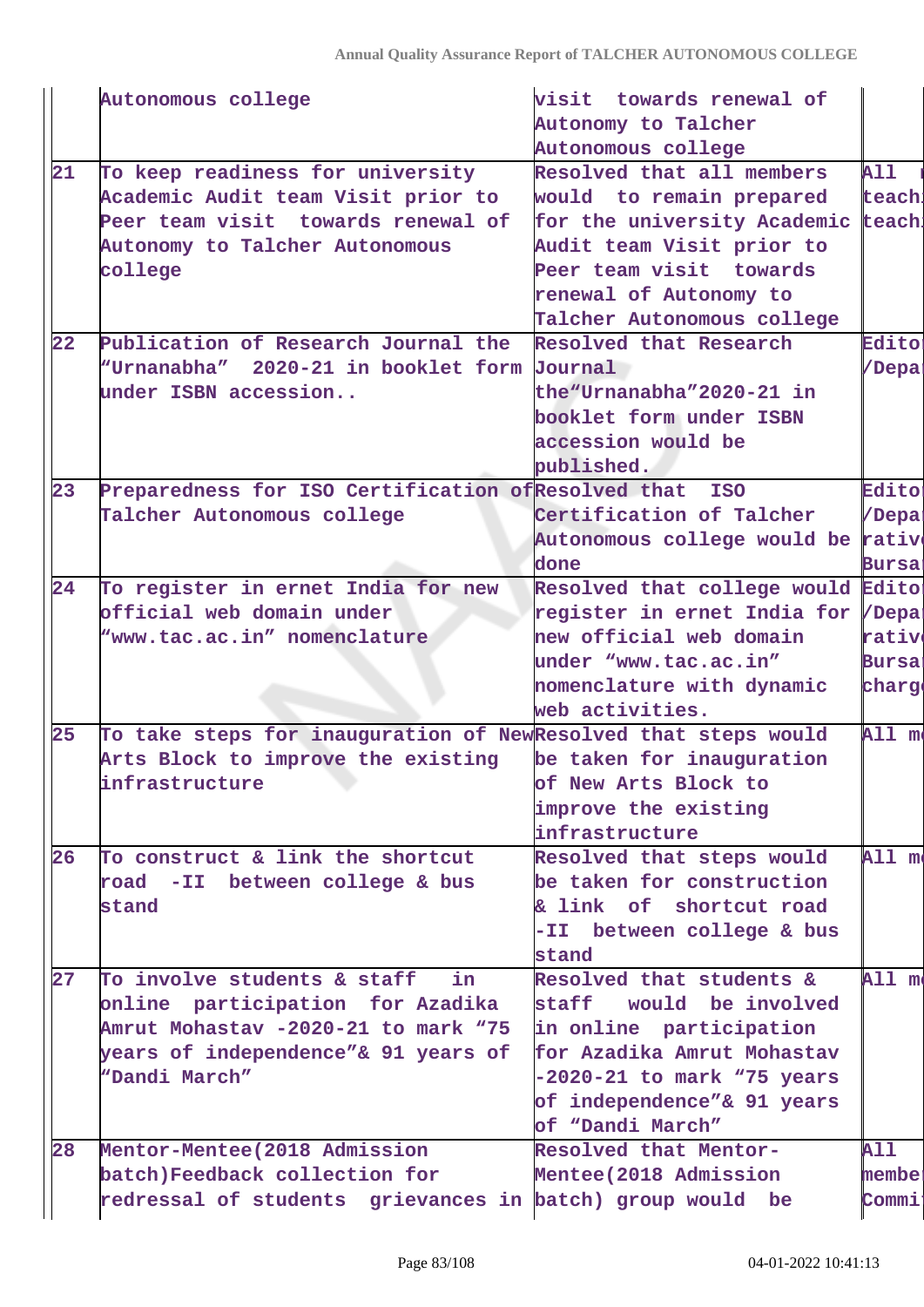|                 | online classes & examinations                                                                   | formed for Feedback<br>collection for redressal of<br>students grievances during<br>online classes &                                                 |                     |
|-----------------|-------------------------------------------------------------------------------------------------|------------------------------------------------------------------------------------------------------------------------------------------------------|---------------------|
| 29              | To collect self evaluation of<br><b>Teachers</b>                                                | examinations<br>Resolved that all teachers<br>would be sensitized<br>for<br>their self evaluation & for<br>academic excellence.                      | All to              |
| 30              | To collect self evaluation of Non-<br>teaching staff members                                    | Resolved that all Non<br>teaching staff would be<br>sensitized for their self<br>evaluation too.                                                     | <b>All</b><br>staff |
| 31              | To organize online Quitz<br>competition on Rastriya Ekta Divas<br>(national Unity Day) 2020-21. | Resolved that online Quitz<br>competition on Rastriya<br>Ekta Divas (national Unity<br>Day)2020-21 would be<br>organized along with unity<br>pledge. | IQAC/1              |
| 32 <sub>2</sub> | To organize Faculty Development<br>programme Online/Physical Mode                               | Resolved that Faculty<br>Development programme in<br>Online/Physical Mode would<br>be organized with<br>invitation of renowned<br>resource persons.  | IQAC/I              |
| 33 <sup>2</sup> | To collect Students Satisfaction<br>Survey Report through online                                | Resolved that opinion from<br>students would be<br>collected for Students<br>Satisfaction Survey<br>Report through online for<br>academic excellence | IQAC/I              |
|                 |                                                                                                 |                                                                                                                                                      |                     |

**34.Resolved that during the prevailing situation the NSS Unit, Youth Red Cross Unit, Rovers Club Unit would be instructed to organize awareness programmes relating to Covid-19 pandemic. At least one blood donation camp in the College campus be organized.**

 **The Principal suggested to early procure of two auto sanitizers ,one thermal scanner for the use of the students & staff of the College& to make proper steps for maintenance of these equipments & to maintain a congenial atmosphere in the College campus for teaching & learning.**

 **The meeting came to an end with a vote of thanks to the chair.**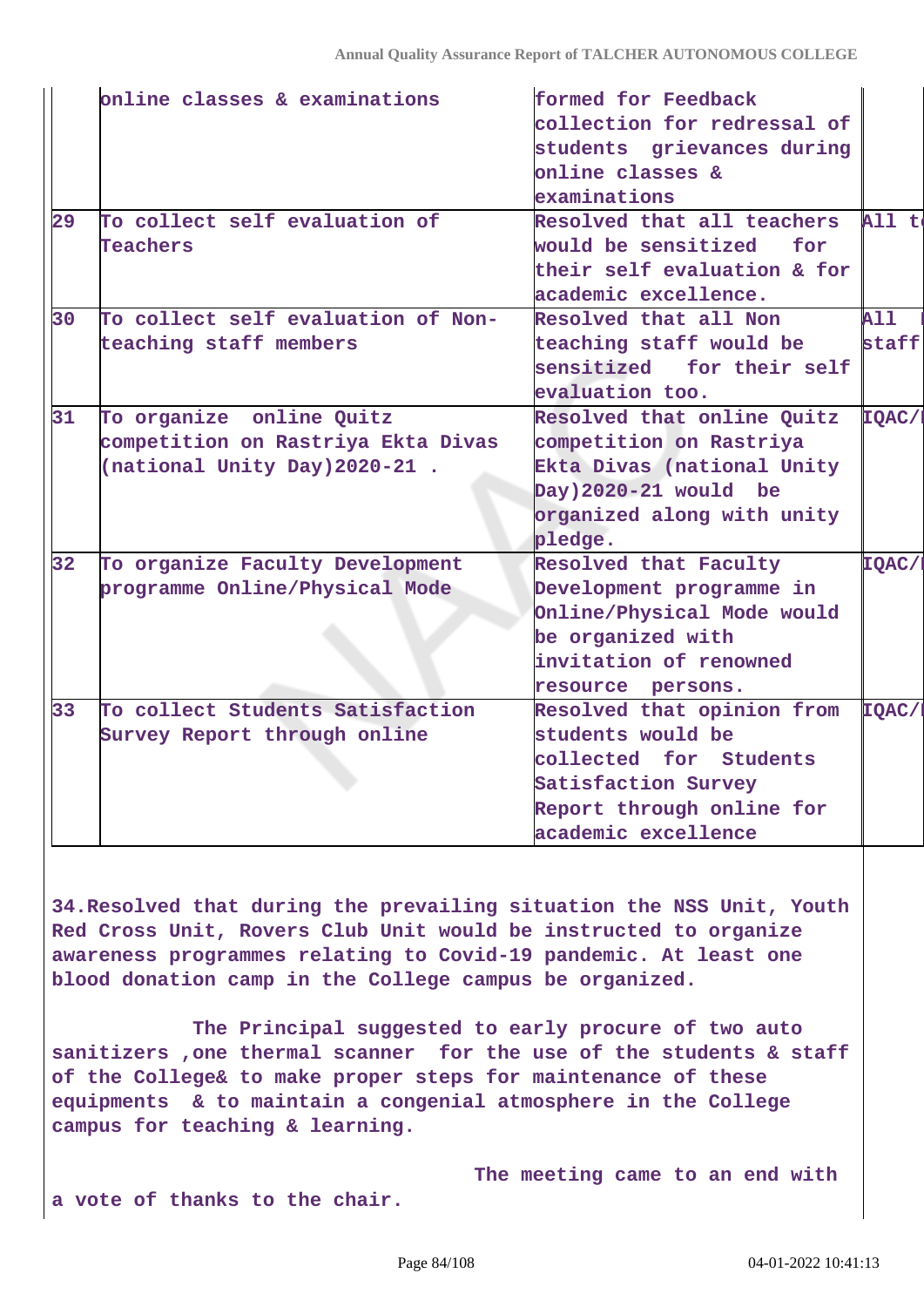| Members<br>1.<br>$\overline{2}$ .<br>3.<br>4.<br>5.<br>6.<br>7.<br>8.<br>9.<br>11. | Principal                                                                                                                                                                                                                                                  |
|------------------------------------------------------------------------------------|------------------------------------------------------------------------------------------------------------------------------------------------------------------------------------------------------------------------------------------------------------|
| Coordinator IQAC                                                                   | Talcher(AUTO)                                                                                                                                                                                                                                              |
| college, Talcher                                                                   |                                                                                                                                                                                                                                                            |
| <b>File Description</b>                                                            | Documents                                                                                                                                                                                                                                                  |
| Upload any additional<br>information                                               | View File                                                                                                                                                                                                                                                  |
| Paste link for additional<br>information                                           | Nil                                                                                                                                                                                                                                                        |
|                                                                                    | 6.5.2 - The institution reviews its teaching-learning process, structures and methodologies of operation<br>and learning outcomes at periodic intervals through its IQAC as per norms<br>The institution reviews its teaching-learning process, structures |

**and methodologies of operation and learning outcomes at periodic intervals through its IQAC as per norms . Assesements are done**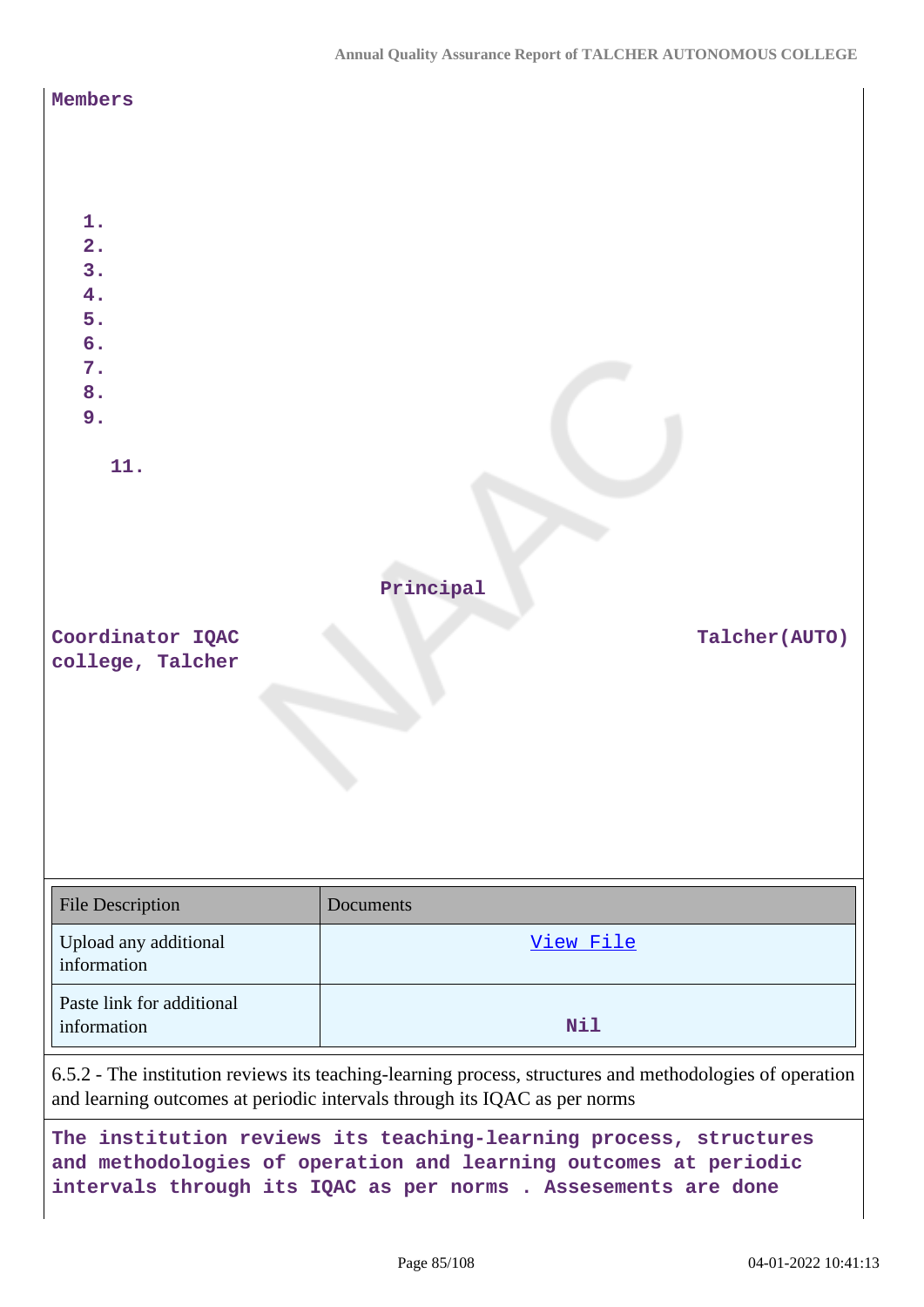**online to maintain secrecy& transparency for the following items. 1. Teachers assessment by Students 2.Teachers self evaluation 3.Non-teaching staff self evaluation 4.Principal's surprise visit to different classes for instant evaluation of teachers 5.Principal & Head of the departments interactions for suggestions& development in teaching-learning process. 6.Advisory feed back from Ex-principals 7.Students satisfactory Survey report** File Description Documents Upload any additional information [View File](https://assessmentonline.naac.gov.in/storage/app/public/aqar/14304/14304_292_666.pdf) Paste link for additional information **Nil 6.5.3 - Quality assurance initiatives of the institution include Regular meeting of the IQAC Feedback collected, analysed and used for improvement of the institution Collaborative quality initiatives with other A. Any 4 or all of the above**

**institution(s) Participation in NIRF Any other quality audit recognized by state, national or**

**international agencies (such as ISO**

**Certification)**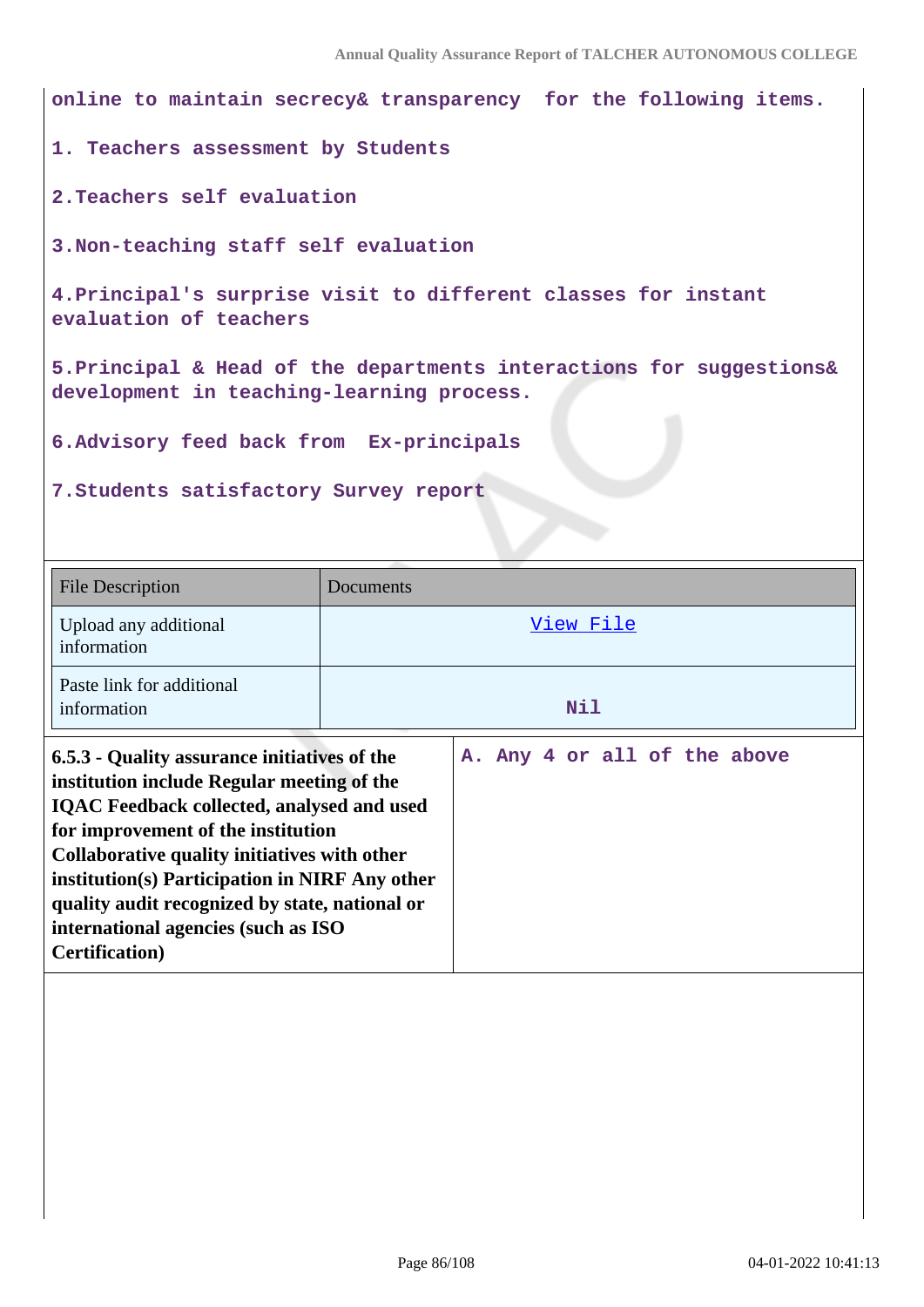| <b>File Description</b>                                                                                                                                                                                                       | Documents                                                                                        |
|-------------------------------------------------------------------------------------------------------------------------------------------------------------------------------------------------------------------------------|--------------------------------------------------------------------------------------------------|
| Paste the web link of annual<br>reports of the Institution                                                                                                                                                                    | Nil                                                                                              |
| Upload e-copies of accreditations<br>and certification                                                                                                                                                                        | No File Uploaded                                                                                 |
| Upload details of quality<br>assurance initiatives of the<br>institution                                                                                                                                                      | View File                                                                                        |
| Upload any additional<br>information                                                                                                                                                                                          | No File Uploaded                                                                                 |
| <b>INSTITUTIONAL VALUES AND BEST PRACTICES</b>                                                                                                                                                                                |                                                                                                  |
| 7.1 - Institutional Values and Social Responsibilities                                                                                                                                                                        |                                                                                                  |
|                                                                                                                                                                                                                               | 7.1.1 - Measures initiated by the Institution for the promotion of gender equity during the year |
| <b>NIL</b>                                                                                                                                                                                                                    |                                                                                                  |
| Covid-19 Constraint<br><b>SOP</b>                                                                                                                                                                                             |                                                                                                  |
| No physical Activities                                                                                                                                                                                                        |                                                                                                  |
|                                                                                                                                                                                                                               |                                                                                                  |
| <b>File Description</b>                                                                                                                                                                                                       | Documents                                                                                        |
| Upload any additional<br>information                                                                                                                                                                                          | View File                                                                                        |
| Paste link for additional<br>Information                                                                                                                                                                                      | Nil                                                                                              |
| 7.1.2 - The Institution has facilities for<br>alternate sources of energy and energy<br>conservation: Solar energy<br>Wheeling to the Grid Sensor-based energy<br>conservation Use of LED bulbs/power-<br>efficient equipment | D. Any 1of the above<br><b>Biogas plant</b>                                                      |
| <b>File Description</b>                                                                                                                                                                                                       | Documents                                                                                        |
| Geotagged Photographs                                                                                                                                                                                                         | View File                                                                                        |
| Any other relevant information                                                                                                                                                                                                | No File Uploaded                                                                                 |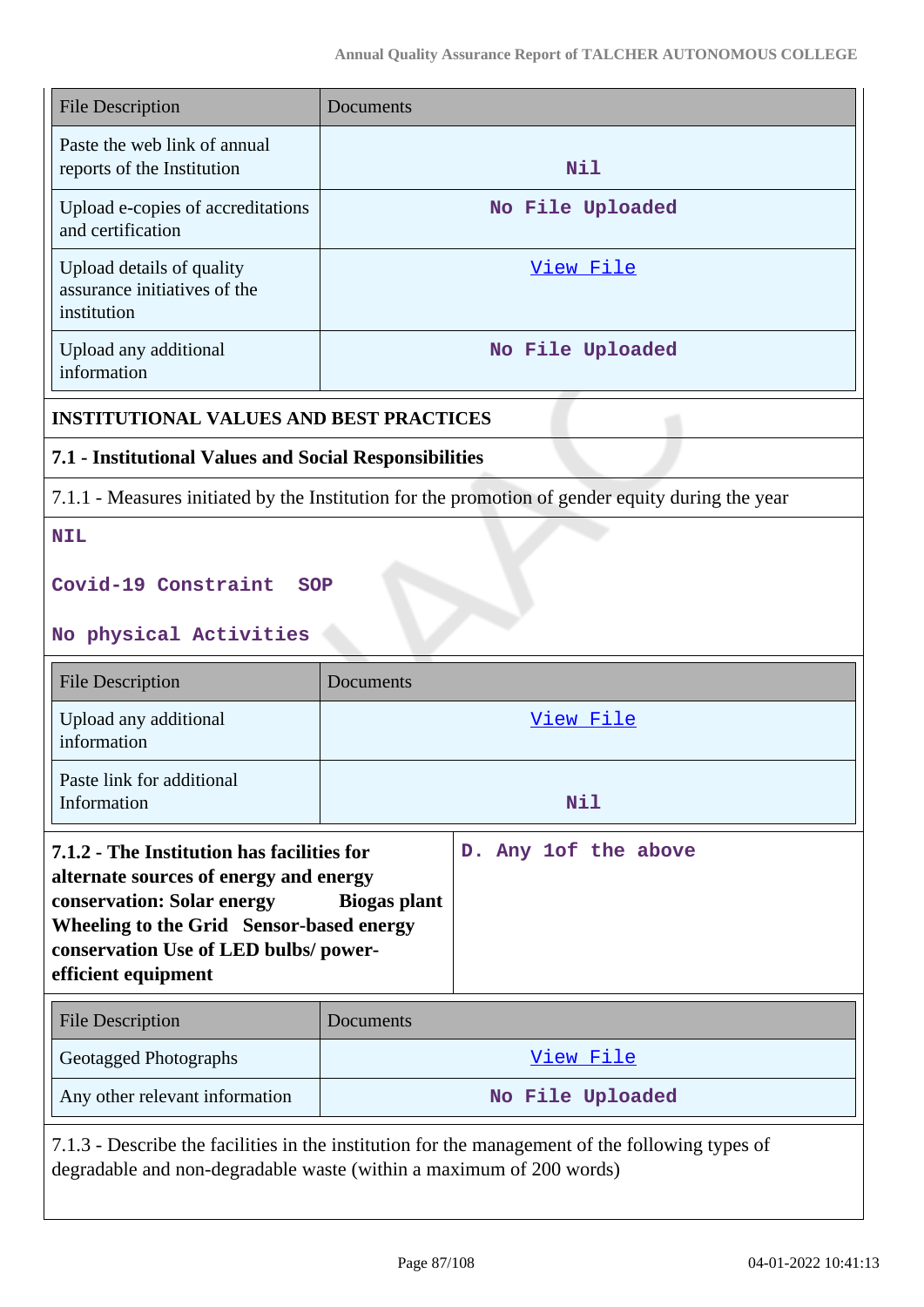**The Institution facilitates several mobilizations for the management of degradable and non-degradable waste. The primary focus is to reduce, reuse and recycle thewaste. The College has different dustbins to segregate the different waste like solid, biomedical, etc. There are committees that deal with the minimization of waste. Every day the waste is collected in bins and disposed to a place where it can be converted into manure. In addition to this the College has organized many workshops on the implementation of these techniques effectively. Training programmes are conducted from time to time about the methodology of disposing the wastes.** 

**For solid waste management different bins have been placed at different departments. This ensures that solid waste segregated at the source before handing them to local municipal body for recycling & disposals.**

**For biomedical waste there is a classification of the waste in hazardous and non-hazardous or infectious and other hazardous.** 

**For the personal protection it has been advised to use masks while handling the waste& wearing head gears, eye covers, apron, gloves, and boots as they help in fighting the transmission of infection.** 

**Under Swacha Bharat Mission the utility of recycling the solid and biomedical waste has been elaborated.** 

| <b>File Description</b>                                                                                                                                                                                                                                        | Documents             |
|----------------------------------------------------------------------------------------------------------------------------------------------------------------------------------------------------------------------------------------------------------------|-----------------------|
| Relevant documents like<br>agreements/MoUs with<br>Government and other approved<br>agencies                                                                                                                                                                   | No File Uploaded      |
| Geotagged photographs of the<br>facilities                                                                                                                                                                                                                     | No File Uploaded      |
| Any other relevant information                                                                                                                                                                                                                                 | No File Uploaded      |
| 7.1.4 - Water conservation facilities available<br>in the Institution: Rain water harvesting Bore<br>well /Open well recharge Construction of tanks<br>and bunds Waste water recycling Maintenance<br>of water bodies and distribution system in the<br>campus | D. Any 1 of the above |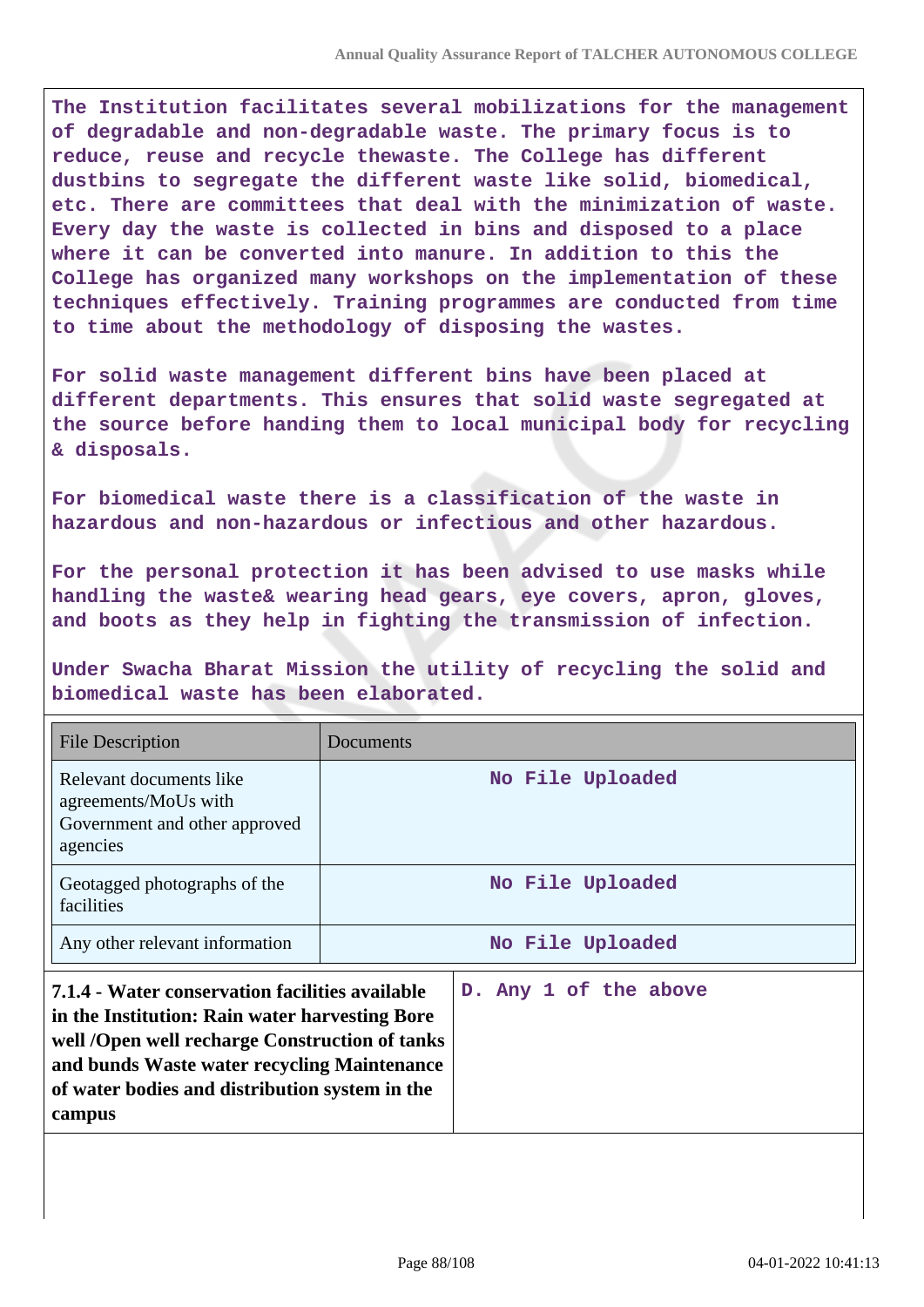| <b>File Description</b>                                                                                                                                                                                                                                                                                                                  | Documents                                                                      |
|------------------------------------------------------------------------------------------------------------------------------------------------------------------------------------------------------------------------------------------------------------------------------------------------------------------------------------------|--------------------------------------------------------------------------------|
| Geotagged photographs / videos<br>of the facilities                                                                                                                                                                                                                                                                                      | No File Uploaded                                                               |
| Any other relevant information                                                                                                                                                                                                                                                                                                           | No File Uploaded                                                               |
| 7.1.5 - Green campus initiatives include                                                                                                                                                                                                                                                                                                 |                                                                                |
| 7.1.5.1 - The institutional initiatives for<br>greening the campus are as follows:                                                                                                                                                                                                                                                       | A. Any 4 or All of the above                                                   |
| 1. Restricted entry of automobiles<br>2. Use of bicycles/ Battery-powered<br>vehicles<br>3. Pedestrian-friendly pathways<br>4. Ban on use of plastic<br>5. Landscaping                                                                                                                                                                   |                                                                                |
| <b>File Description</b>                                                                                                                                                                                                                                                                                                                  | Documents                                                                      |
| Geotagged photos / videos of the<br>facilities                                                                                                                                                                                                                                                                                           | View File                                                                      |
| Various policy documents /<br>decisions circulated for<br>implementation                                                                                                                                                                                                                                                                 | View File                                                                      |
| Any other relevant documents                                                                                                                                                                                                                                                                                                             | No File Uploaded                                                               |
|                                                                                                                                                                                                                                                                                                                                          | 7.1.6 - Quality audits on environment and energy undertaken by the institution |
| 7.1.6.1 - The institution's initiatives to<br>preserve and improve the environment and<br>harness energy are confirmed through the<br>following:<br>1. Green audit<br>2. Energy audit<br><b>3. Environment audit</b><br>4. Clean and green campus<br>recognitions/awards<br>5. Beyond the campus environmental<br>promotional activities | E. None of the above                                                           |
|                                                                                                                                                                                                                                                                                                                                          |                                                                                |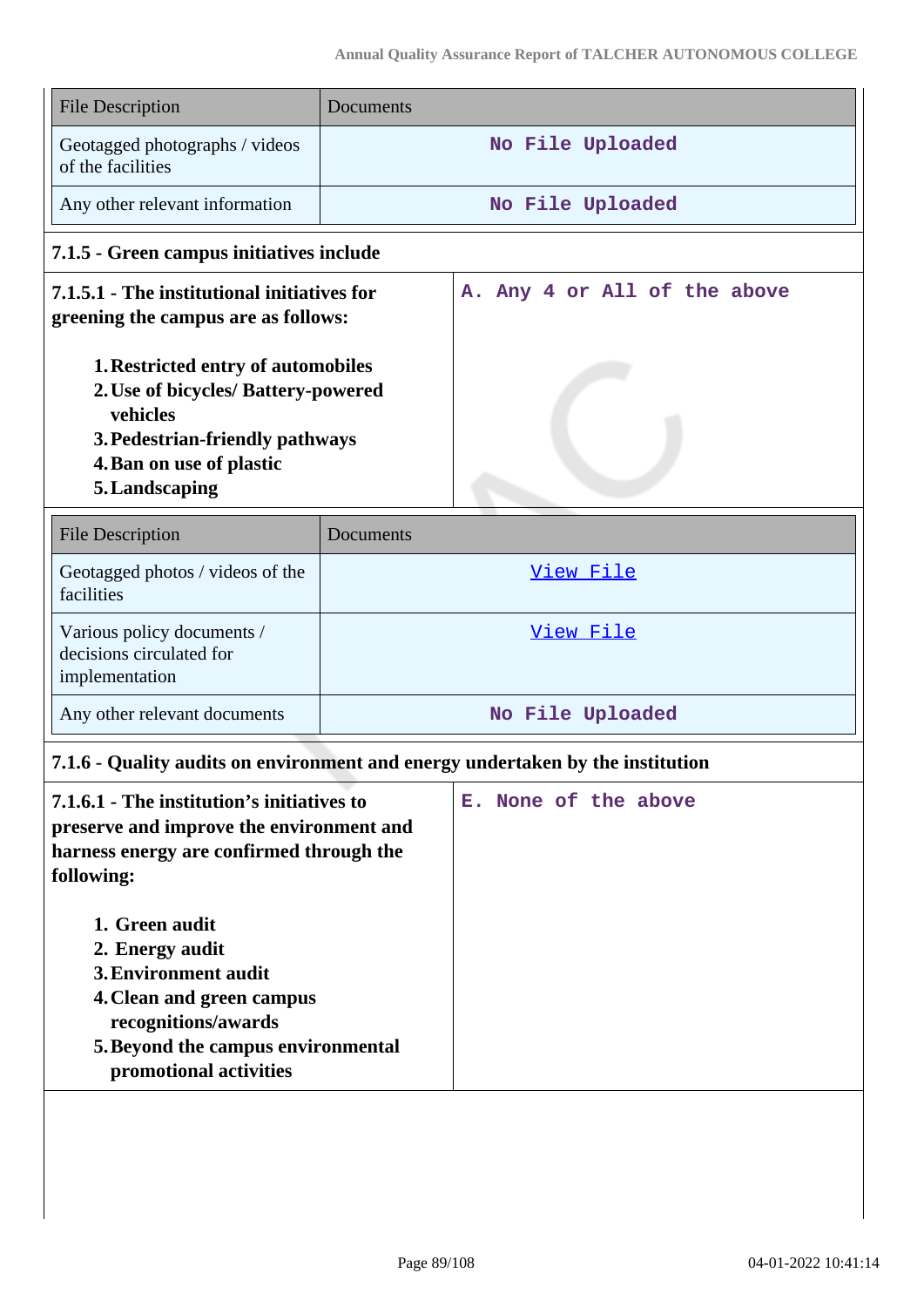| <b>File Description</b>                                                                                                                                                                                                                                                                                                                                                                                                                                                                                                                                      | Documents             |
|--------------------------------------------------------------------------------------------------------------------------------------------------------------------------------------------------------------------------------------------------------------------------------------------------------------------------------------------------------------------------------------------------------------------------------------------------------------------------------------------------------------------------------------------------------------|-----------------------|
| Reports on environment and<br>energy audits submitted by the<br>auditing agency                                                                                                                                                                                                                                                                                                                                                                                                                                                                              | No File Uploaded      |
| Certification by the auditing<br>agency                                                                                                                                                                                                                                                                                                                                                                                                                                                                                                                      | No File Uploaded      |
| Certificates of the awards<br>received                                                                                                                                                                                                                                                                                                                                                                                                                                                                                                                       | No File Uploaded      |
| Any other relevant information                                                                                                                                                                                                                                                                                                                                                                                                                                                                                                                               | No File Uploaded      |
| 7.1.7 - The Institution has a disabled-friendly<br>and barrier-free environment: Ramps/lifts for<br>easy access to classrooms and centres Disabled-<br>friendly washrooms Signage including tactile<br>path lights, display boards and signposts<br><b>Assistive technology and facilities for persons</b><br>with disabilities: accessible website, screen-<br>reading software, mechanized equipment, etc.<br><b>Provision for enquiry and information:</b><br>Human assistance, reader, scribe, soft copies of<br>reading materials, screen reading, etc. | C. Any 2 of the above |

| <b>File Description</b>                                         | Documents        |
|-----------------------------------------------------------------|------------------|
| Geotagged photographs / videos<br>of facilities                 | View File        |
| Policy documents and brochures<br>on the support to be provided | No File Uploaded |
| Details of the software procured<br>for providing assistance    | No File Uploaded |
| Any other relevant information                                  | No File Uploaded |

7.1.8 - Describe the Institutional efforts/initiatives in providing an inclusive environment i.e. tolerance and harmony towards cultural, regional, linguistic, communal, socio-economic and other diversities (within a maximum of 200 words).

**NIL**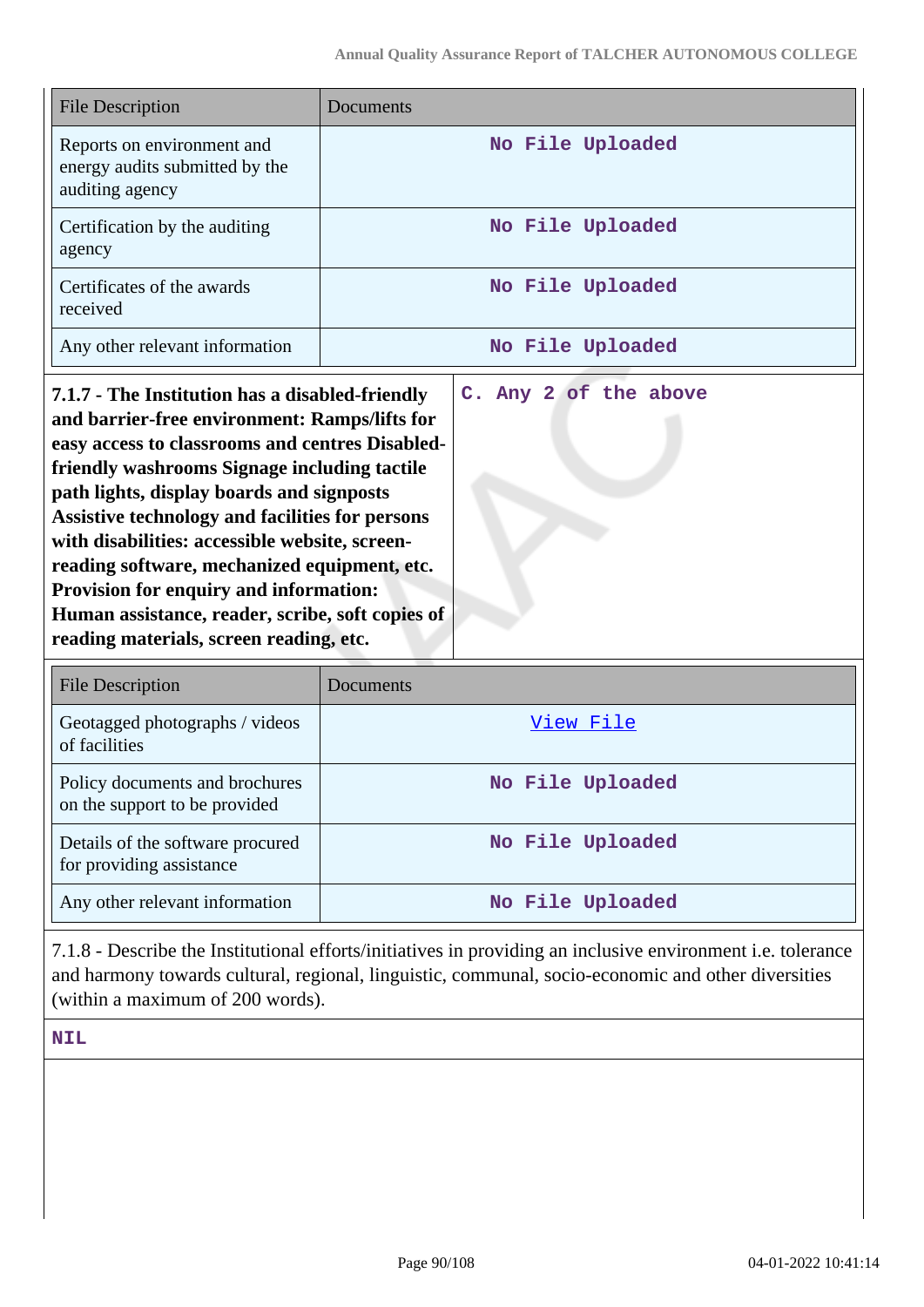| <b>File Description</b>                                                                                                                      | Documents        |
|----------------------------------------------------------------------------------------------------------------------------------------------|------------------|
| Supporting documents on the<br>information provided (as<br>reflected in the administrative<br>and academic activities of the<br>Institution) | No File Uploaded |

7.1.9 - Sensitization of students and employees of the institution to constitutional obligations: values, rights, duties and responsibilities of citizens:

**Sensitization of students and employees of the institution to constitutional obligations: values, rights, duties and responsibilities of citizens**

**Talcher Autonomous College,Talcher**

**Session 2020-21**

 **Talcher Autonomous College sensitizes the students and employees of the institution to for constitutional obligations: values, rights, duties and responsibilities of citizens.The Vision of the Institute focuses on three aspects essentially: technically skilled managers, innovative leaders and environmentally receptive citizens. The Institute has established its distinctive approach towards this comprehensive Vision, which is so unique and proprietary to the Institute that it is a part of the Institute's Intellectual Property in the form of a trademark. viz. (a) Excellence in Academics (b) Exploration of Knowledge through Research (c) Excitement of Innovation Entrepreneurship (d) Exponent for Development of all Rounded Personality with Global Vision and Social Responsibility.**

**The leadership of the Talcher Autonomous College, Talcher has adopted a decentralized and participative style of functioning under which day to day governance is administered through Committee based decisions. Representation of teachers have been made in administrative committees and similarly participation of statutory officers of administration and finance were encouraged in academic committees to provide necessary inputs so that the decisions and/or recommendations arrived at such deliberations and meetings are converted into concrete action. The leadership of the Talcher Autonomous College, Talcher though periodical review meetings of various committees constituted for bringing improvement in the governance of the College activities monitored and brought substantial improvements. • The recommendations and reports of these specialized internal committees were subsequently considered and**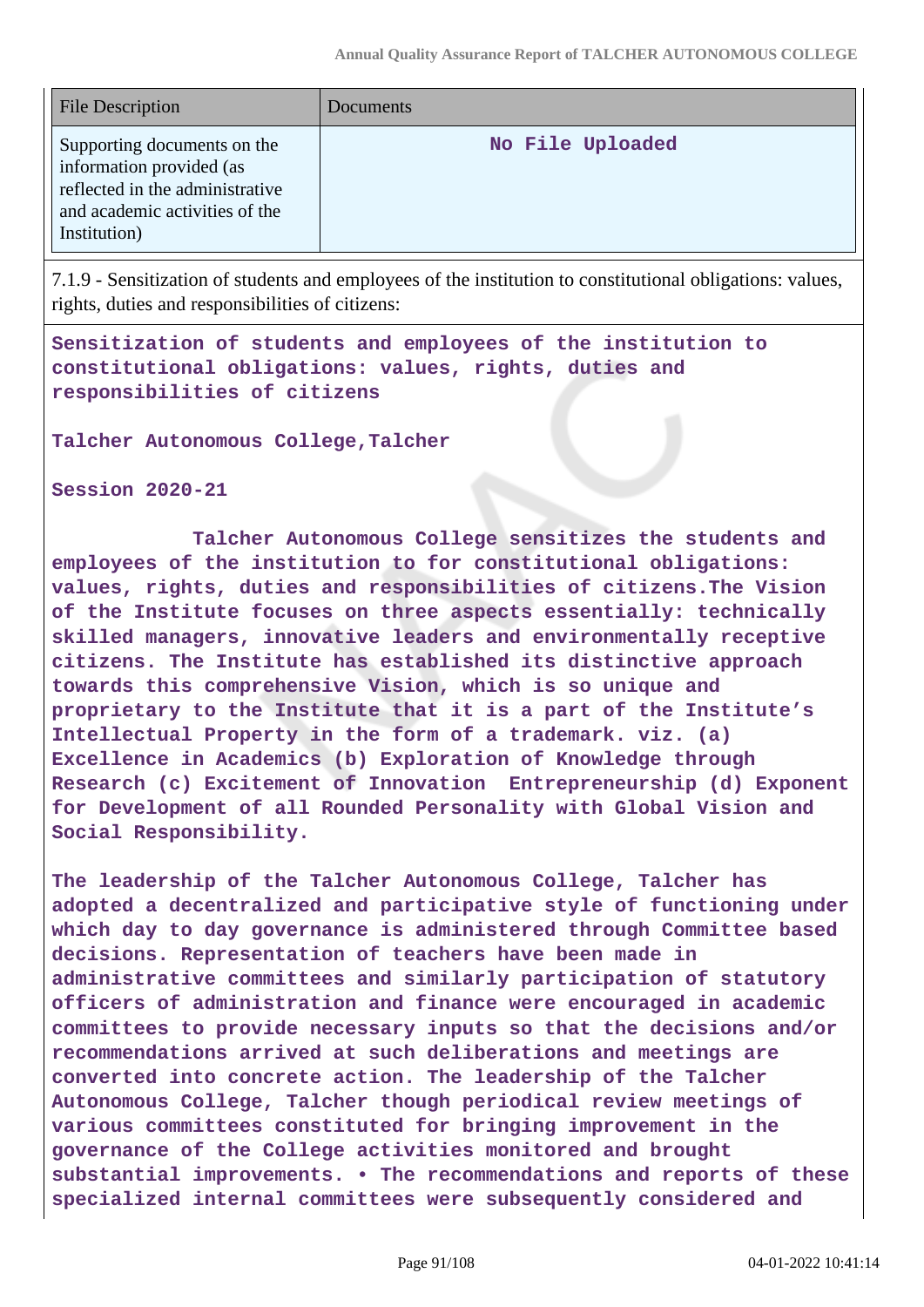**monitored by the College Authority bodies such as Academic Council and Executive Council for further implementation.**

**The Functions of Various Bodies: The Finance Sub-Committee, the Buildings Sub-Committee and the Hostel Sub- Committee take important decisions regarding finance, building construction, renovation and maintenance and issues related to the college hostel. There is also the Teachers' Council and the Association of the Non-teaching staff. Service Rules, Procedures, Recruitment and Promotion Policies: Service rules and procedures are guided by the Utkal University, Bhubaneswar, Odisha. The recruitment rules for the teaching staff are as per the eligibility criteria prescribed by the UGC that for the non-teaching staff is as per Govt.Norms. The promotional policies for teachers are according to HEI, Govt of Odisha and for nonteaching staff according to G.B. Grievance Redressal Mechanisms:**

**The college has replaced all electrical lights to LEDs. To save energy we have the habit of switching off electrical gadgets when not in use. Awareness made to save water through posters notice boards. Environment Studies have been a component of course in AECC for students. Regular cleanliness drive in the campus and plantation programme is the regular feature towards environmental consciousness. Air conditioners are operated at optimal temperature (24 degree Celsius) throughout& remain switch unplugged from sockets to provide extra safety to valuable gadgets.**

**The College ensures optimal allocation and utilization of the available financial recourses for maintenance and upkeep of different facilities by holding regular meetings of various committees constituted for this purpose and using the grants received the College as per the requirements in the interest of students. Centralized computer laboratory established to enrich the students. Software is used for maintaining faculty and students' details. Each Department has appropriate computer for their requirements with Internet and WI-FI Enabled campus. Open access journals facilities are available.**

 **1. The college has various committees for maintenance and upkeep of infrastructure. At the departmental level, HODs submit their requirements to the Principal regarding classroom furniture and fixtures.**

 **2. Administrative officers will take in charge for student's academic requirements. Additionally, there are**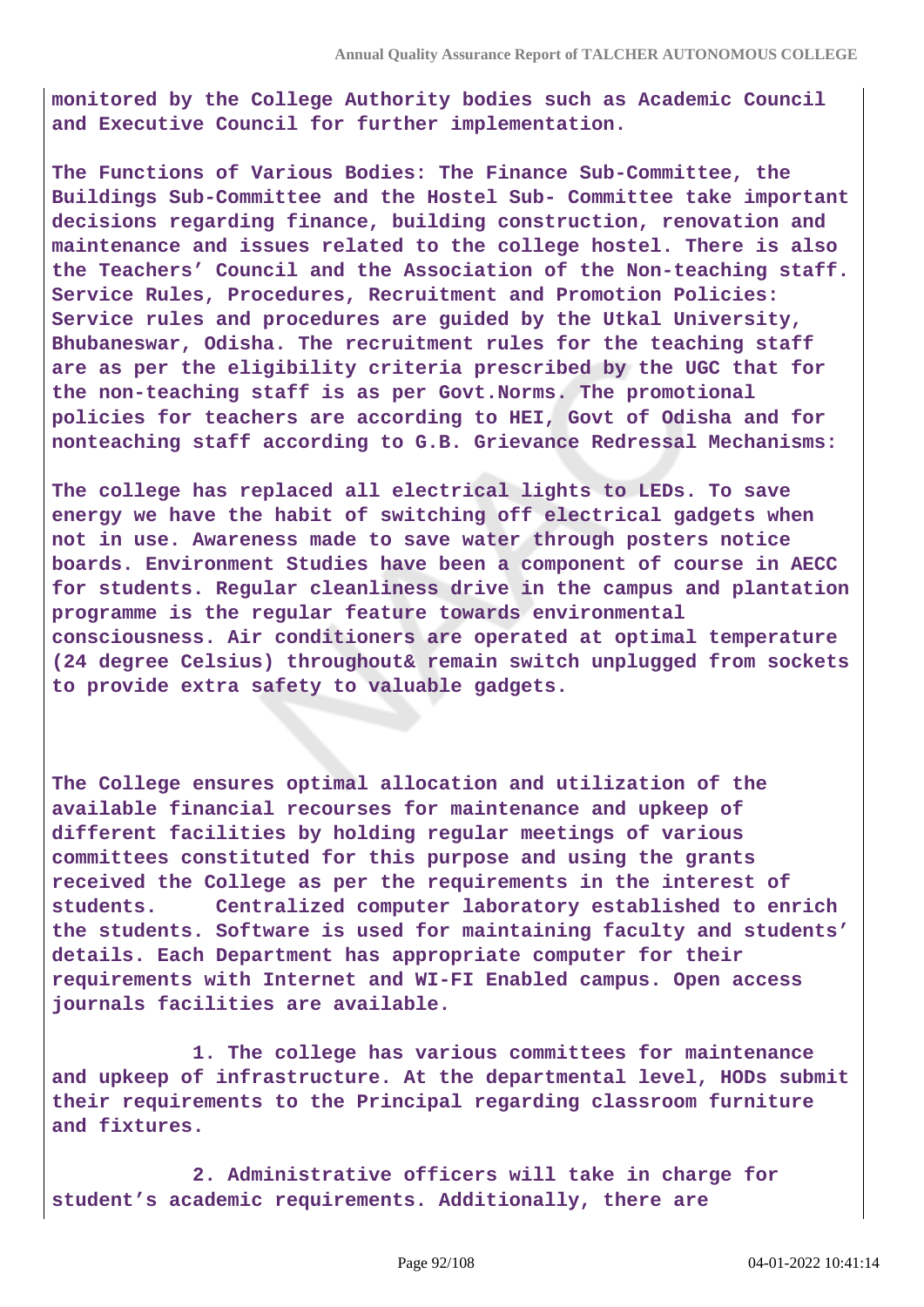**laboratory instructors in every department, who maintains the stock register by physically verifying the items round the year.**

 **3. Department wise annual stock verification is done by concerned Head of the Department.**

 **4. Regular maintenance of Computer Laboratory equipment's are done by Laboratory Assistant along with Laboratory attendant and they are headed by the faculty in charge.**

 **5. Regular cleaning of water tanks, proper garbage disposal, pest control, landscaping and maintenance of lawns is done by Institute concern Employees.**

 **6. College campus maintenance is monitored through regular inspection.**

 **7. Upkeep all facilities and cleanliness of environment in men's and women's hostel is maintained through Hostel monitoring committee.**

 **8. Outsourcing is done for maintenance and repairing of IT infrastructure such as computers, internet facilities including Wi-Fi and broadband.**

 **9. Updating of software's is done by lab assistants.**

 **10. Outsourcing is done for the maintenance of wooden, furniture, electrification, and plumbing.**

 **11. Regular maintenance of the Air Conditioner and water purifier is done regularly.**

 **12. The maintenance of the reading room and stock verification of library books is done regularly by library.**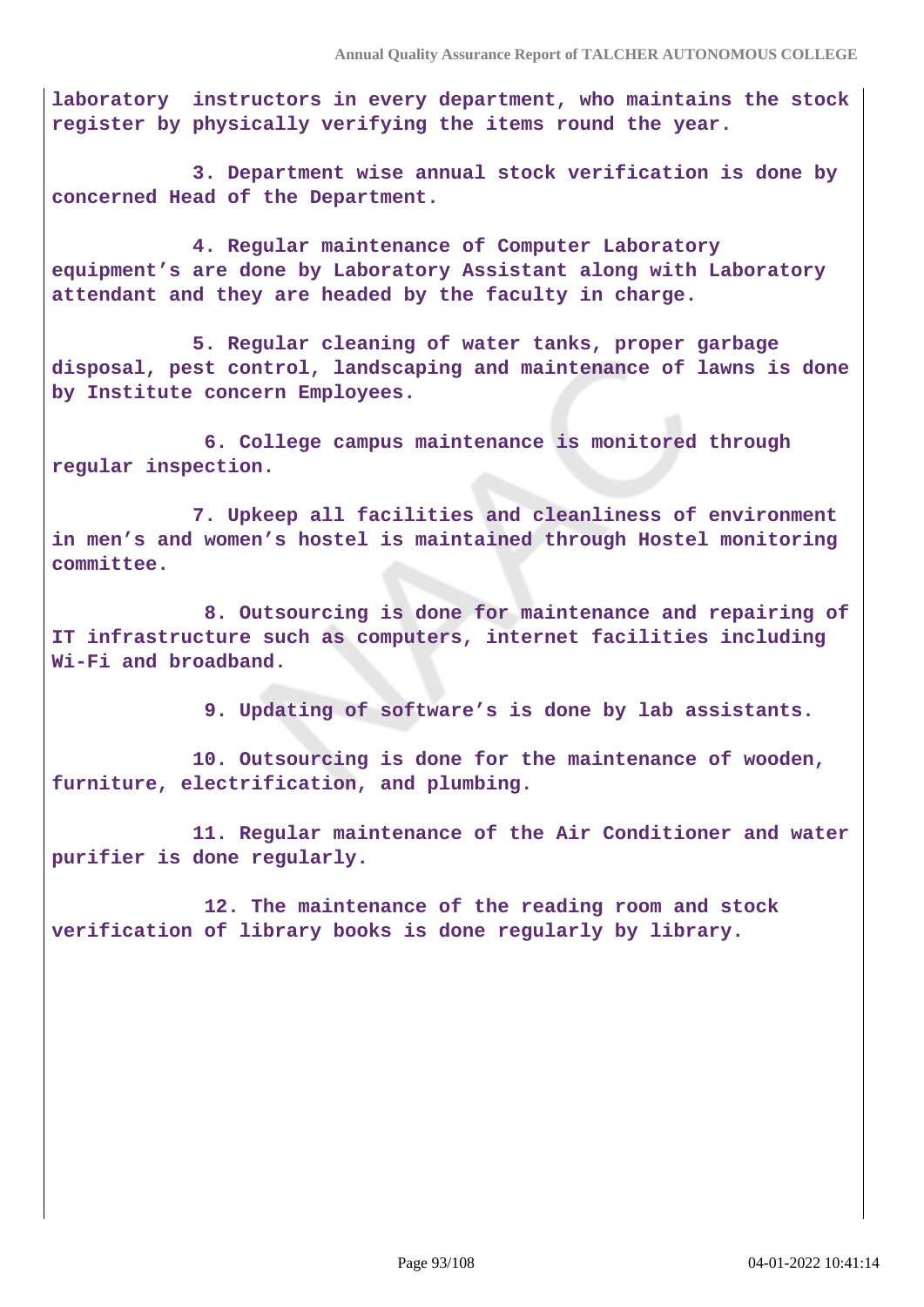| Talcher Autonomous College                                                                                                                                                                                                                                                                                                                                                                                                                                                                                         | Principal             |
|--------------------------------------------------------------------------------------------------------------------------------------------------------------------------------------------------------------------------------------------------------------------------------------------------------------------------------------------------------------------------------------------------------------------------------------------------------------------------------------------------------------------|-----------------------|
|                                                                                                                                                                                                                                                                                                                                                                                                                                                                                                                    |                       |
| <b>File Description</b>                                                                                                                                                                                                                                                                                                                                                                                                                                                                                            | Documents             |
| Details of activities that inculcate<br>values necessary to transform<br>students into responsible citizens                                                                                                                                                                                                                                                                                                                                                                                                        | View File             |
| Any other relevant information                                                                                                                                                                                                                                                                                                                                                                                                                                                                                     | No File Uploaded      |
| 7.1.10 - The institution has a prescribed code<br>of conduct for students, teachers,<br>administrators and other staff and conducts<br>periodic sensitization programmes in this<br>regard: The Code of Conduct is displayed on<br>the website There is a committee to monitor<br>adherence to the Code of Conduct Institution<br>organizes professional ethics programmes for<br>students, teachers, administrators and other<br>staff Annual awareness programmes on the<br><b>Code of Conduct are organized</b> | B. Any 3 of the above |
| <b>File Description</b>                                                                                                                                                                                                                                                                                                                                                                                                                                                                                            | Documents             |
| Code of Ethics - policy document                                                                                                                                                                                                                                                                                                                                                                                                                                                                                   | View File             |
| Details of the monitoring<br>committee composition and<br>minutes of the committee<br>meeting, number of programmes<br>organized, reports on the various<br>programmes, etc. in support of<br>the claims                                                                                                                                                                                                                                                                                                           | No File Uploaded      |

7.1.11 - Institution celebrates / organizes national and international commemorative days, events and

Any other relevant information **No File Uploaded**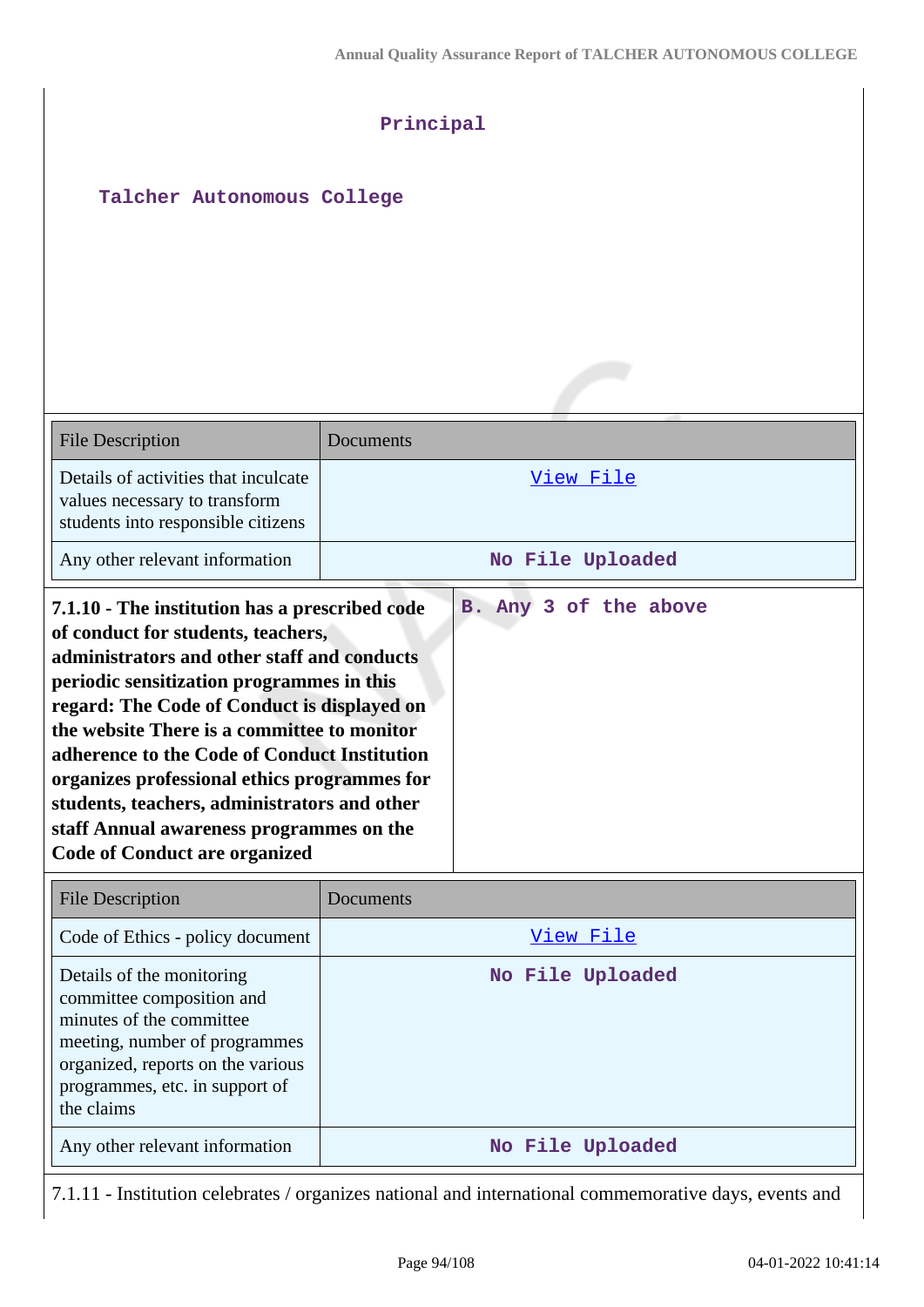festivals

| Date       | <b>Event</b>                                                                                               | No of<br>participants                    | Mode of<br>participation |
|------------|------------------------------------------------------------------------------------------------------------|------------------------------------------|--------------------------|
| 28.10.20   | week"                                                                                                      | Observance of "Vicilance awarenessOnline |                          |
| 09.11.2020 | Observance of" Natatonal AwarenessOnline<br>Legal Services Day and Legal<br>Programme"<br><b>Awareness</b> |                                          |                          |
| 04.11.2020 | Quiz on Rastriy&GKkta Diwas<br>(National Unity Day)-2020                                                   |                                          | online                   |

| <b>File Description</b>                                                              | Documents        |
|--------------------------------------------------------------------------------------|------------------|
| Annual report of the celebrations<br>and commemorative events for<br>during the year | View File        |
| Geotagged photographs of some<br>of the events                                       | No File Uploaded |
| Any other relevant information                                                       | No File Uploaded |

## **7.2 - Best Practices**

7.2.1 - Provide the weblink on the Institutional website regarding the Best practices as per the prescribed format of NAAC

**Institutional Best Practices-I**

**Online classes- A ray of Hope during lockdown**

**Talcher Auto, College, Talcher**

**Session- 2020-21**

**The COVID-19 has resulted in colleges and universities being shut all across the world. Globally, over 1.2 billion children are out of the classroom. As a result, education has changed dramatically, with the distinctive rise of e-learning, whereby teaching is undertaken remotely and on digital platforms. Research suggests that online learning has been shown to increase retention of information, and take less time, meaning the changes coronavirus have caused might have an everlasting impact on our educational system.**

**The whole educational system from elementary to tertiary level has**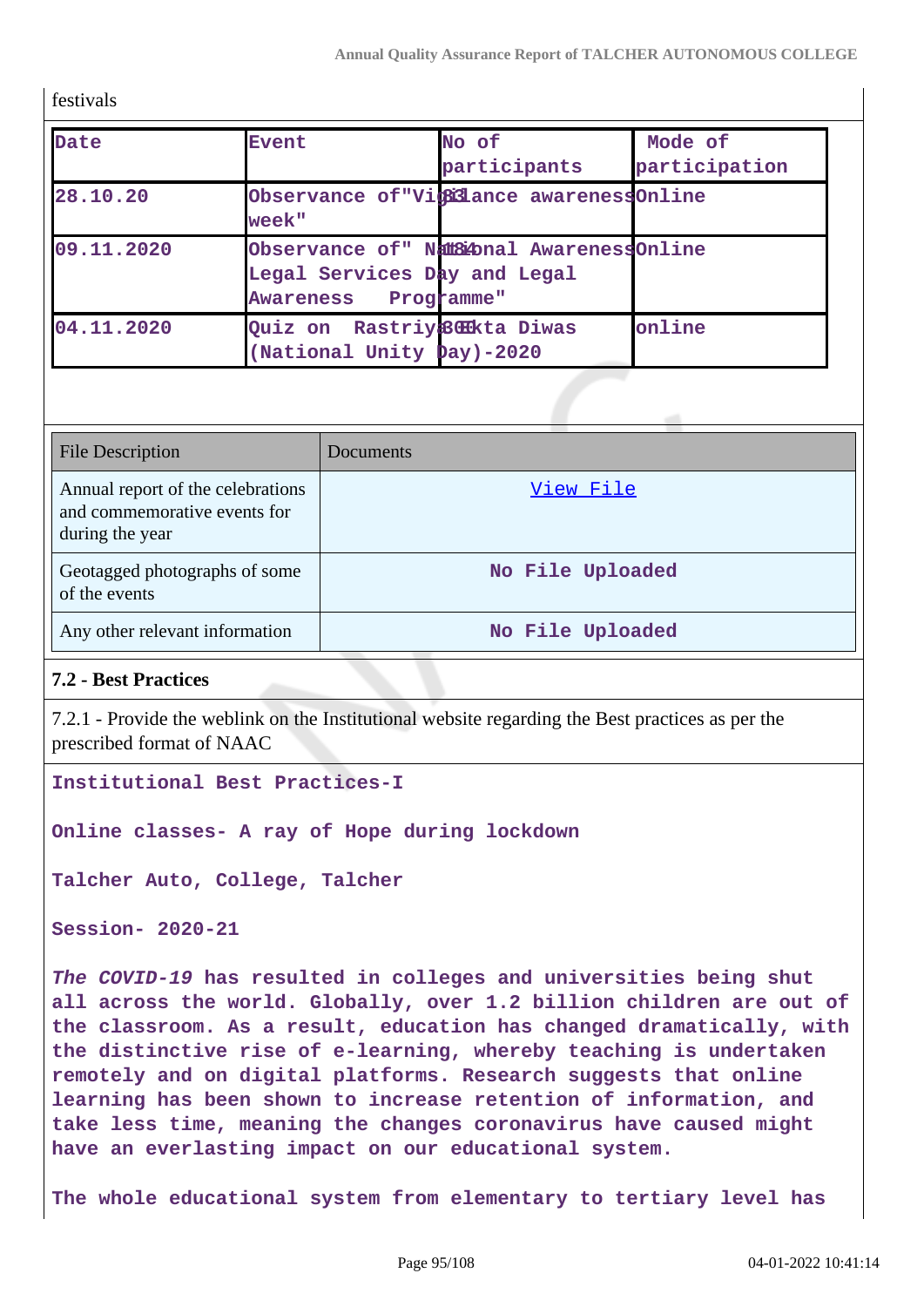**been collapsed during the lockdown period of the novel coronavirus disease 2019 (COVID-19) not only in India but all across the globe.With this sudden shift away from the classroom in many parts of the globe, some are wondering whether the adoption of online learning will continue to persist post-pandemic, and how such a shift would impact the worldwide education market.**

**In response to this urgent and significant demand of the students, Talcher Autonomous College has adopted the practice of online system for both academics and office purpose for the betterment of students as well as all its stake holders. Attending a physical campus has advantages and disadvantages. The same is true for attending a** [virtual classroom](https://drexel.edu/soe/resources/teacher-resources/virtual-classroom/)**. Among the many benefits of online education, you'll find virtual learning allows you to enjoy a more flexible schedule, can reduce the cost of your degree, and can allow you to more easily develop your career alongside furthering your education.**

#### **Objectives-**

- **1. Provide simple and universal access to education and services for all students from the comfort of their home.**
- **2. Improve the online communications ability for individuals and students associated with our institution.**
- **3. Help students who are locked in their places to complete their course in time.**
- **4. Conducting examinations successfully in online mode.**

**Benefits of Online education-**

**1. Affordable:**

**Although the fee for the course may remain the same, students get to cut down on extra fees they pay for classrooms, amenities, hostels, meals, etc. Another cost students save via online Education is textbooks, the availability of cheaper digital books cuts down hefty expenditure on textbooks.**

### **1. Widely Accepted**

**The fast-growing technology has widely popularized Online Education. Many online learning platforms are emerging every day, intending to share knowledge and skills with many students. Top universities and colleges have also made their on-campus courses accessible to online classes.**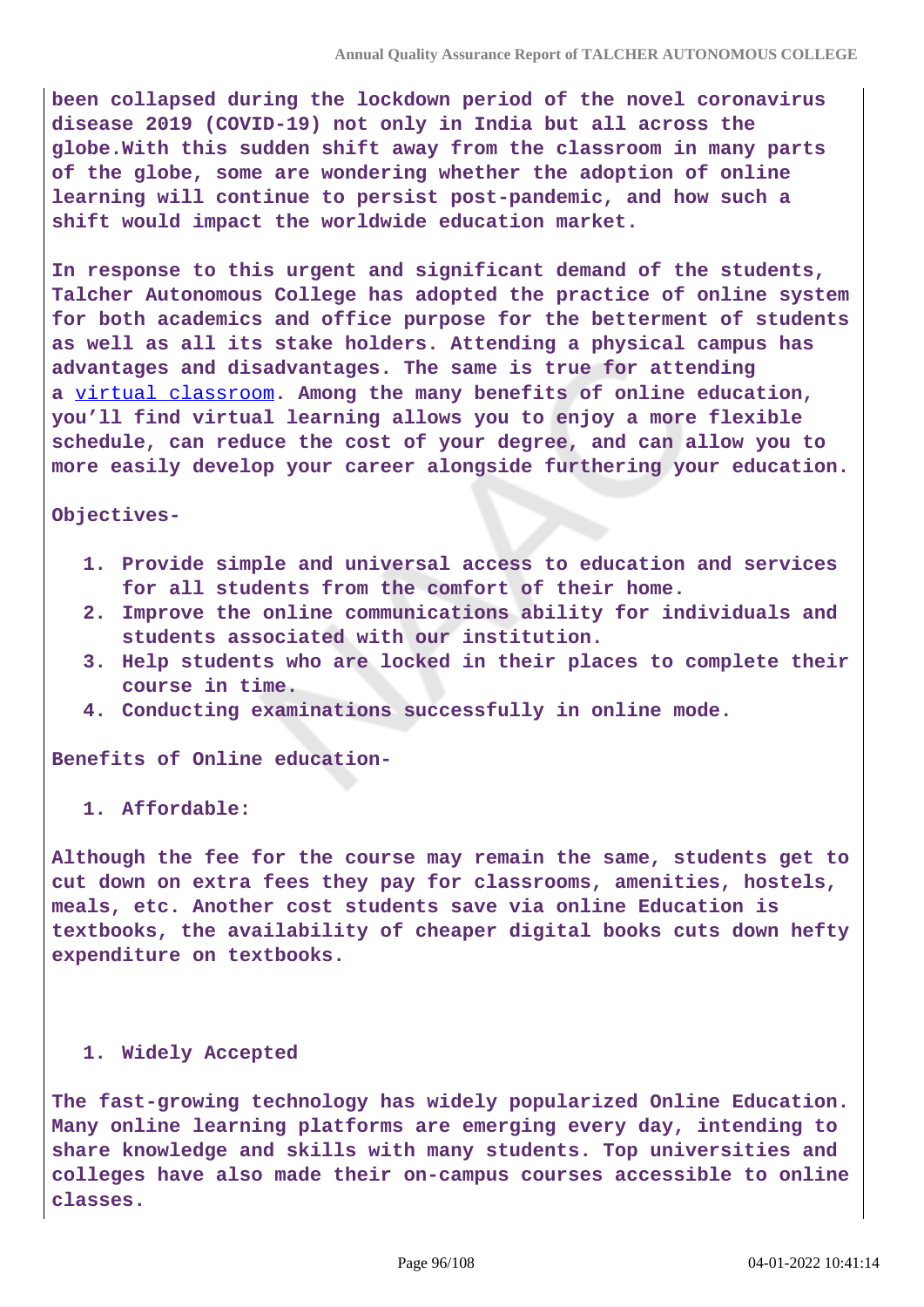### **1. Self-paced Learning**

**Online Education enables students to learn topics at their own pace and comfort. Unlike traditional learning, it doesn't dictate students to adjust to their pace but, in turn, adjusts to the students'.**

#### **1. Comfortable**

**Students can learn sitting at home, amidst the nature of their favourite places, and learn unlike in traditional learning where they are bound to sit amidst four classroom walls. When students choose their surroundings, it makes them comfortable and easier to focus on the topics they're learning without distractions or complaints**

#### **1. Flexibility**

**In traditional colleges, where class hours are fixed, and students are strictly asked to follow a tight schedule, sometimes it becomes difficult for both the student and teacher to adhere to them. The recorded classes found in online Education solve this problem. A student can watch the recorded lecture anytime and on repeat until the concept is very well understood.**

#### **Evidence of Success-:**

 **During these hard times we have implemented online teaching-learning system, online examination system and online webinars in our college successfully so that students do not have to face any problems academically. Majority of students attended the online classes from time to time as per their routine provided by the college. All students appeared for their exams in online mode and we have successfully conducted internal exams as well as semester exams online. Students also attended online webinars organized by various departments during these challenging times.**

#### **Problems Encountered:**

**(a)While some believe that the unplanned and rapid move to online learning (with no training, network issues and little preparation) will result in a poor user experience that is unconducive to sustained growth, others believe that a new hybrid model of education will emerge, with significant**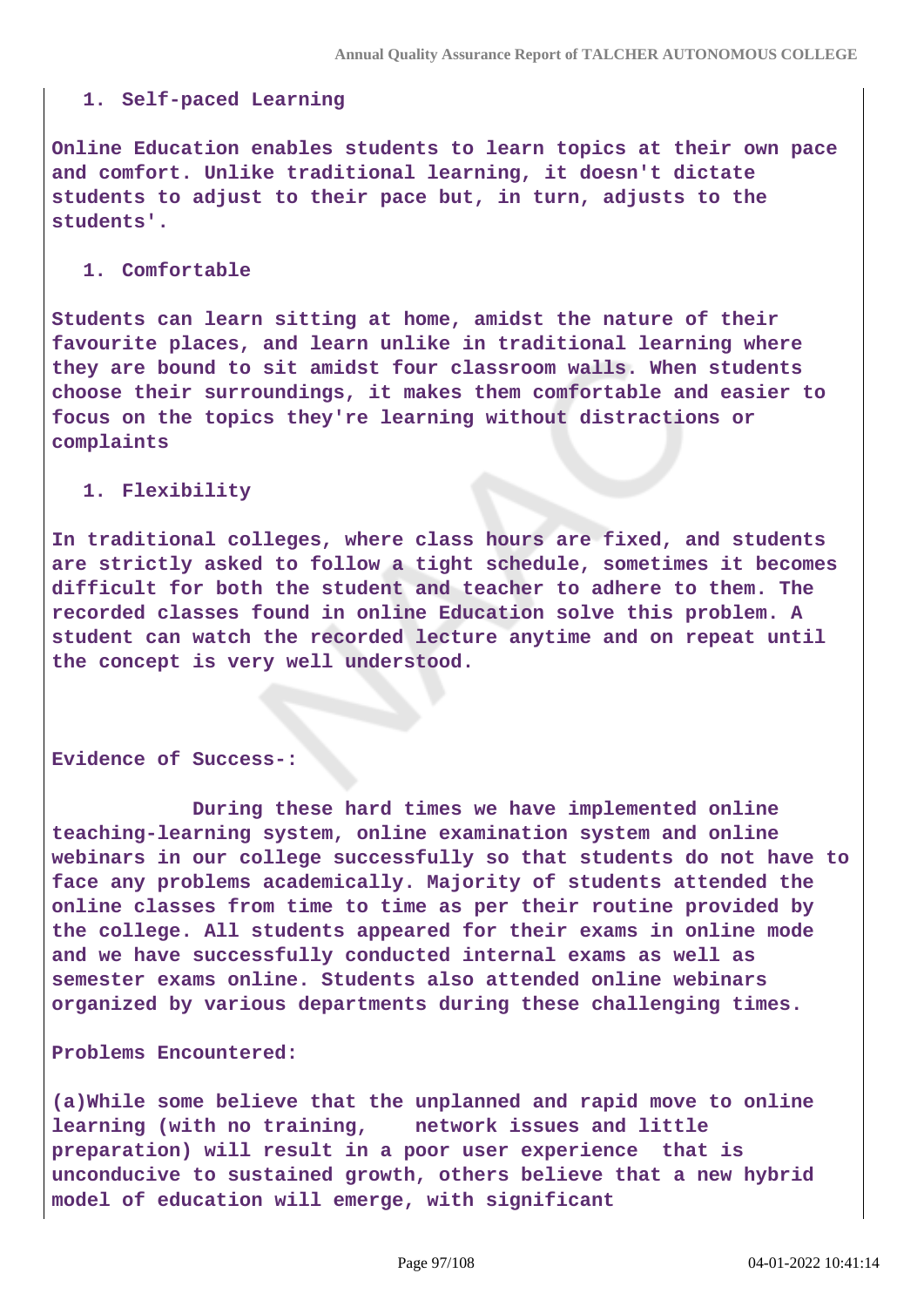**benefits. (b)Due to the heavy pressure on network at times it's difficult to conduct the online classes** 

 **(c)All students are not economically sound to be able to afford a mobile and regular internet facility back at home for study purpose.**

 **(d)Heavy pressure on internet is creating fluctuations and students are facing a lot of problems due to it**

 **.(e)Only MCQ s can be used in online mode and keeping surveillance on students is still an issue.**

 **(f)Excessive pressure on eyes of the students are seen due to online classes, which can have deep impact on children.**

 **(g)Online classes need a computer or mobile phone with internet facility, so it is not affordable for every one to avail these for their children specially in India where majority people ase living below poverty line.**

 **(h)Only theory classes can be taken online and that too not all subjects can be taught online, for example mathematics is well taught in face to face mode.**

 **(i)Class room inter action is an integral part of teaching learning syst which is absent in online kode of classes.**

 **(j)All teachers are not tech savvy and no proper training has been imparted to them regarding new online learning software running in the market and how to use them effectively**

**INSTITUTIONAL BEST PRACTICES-II**

**"RIGHT TO INFORMATION ACT- A COMMON MAN'S WAY TO EQUALITY"**

 **Talcher Autonomous College, Talcher**

**Session-2020-21**

**Right to information is a natural ally to good governance. The**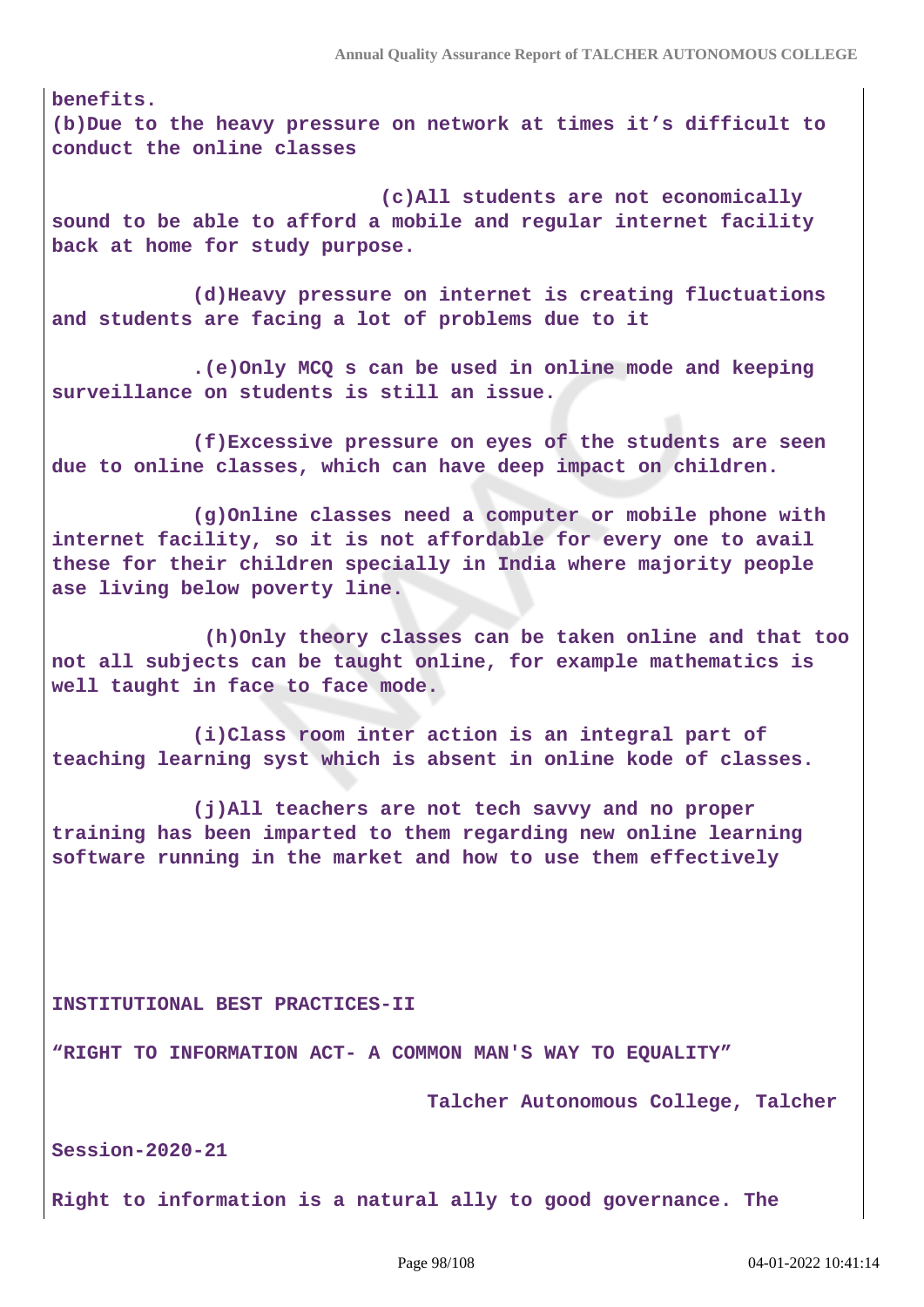**enactment of RTI act 2005 promises an open and transparent government and gives every citizen the right to seek and receive information to make administration more responsible and transparent which means good governance. Climbing down from the ivory towers of academia results in a greater understanding of the significance of right to information. Talcher Autonomous college has a practice of RTI for the betterment of its administrative framework and transparency in its work culture.**

**When there is no freedom of information regarding educational opportunities, the entire project of obtaining information is jeopardized. For example, while attendance at a college or university often guarantees a continuance of the status quo for those in the middle and upper classes, for a disabled person from a lower class, admission to university often means an escape from poverty. The loss of educational opportunities because of people's inability to gain access to relevant information extends beyond the loss of university seats. Children's education at the most basic level is neglected due to inaccessible information. While more government funds still need to be allocated to education, the discovery that allocated funds are going unspent shows that the right to information must be a concurrent primary goal.**

#### **OBJECTIVES-**

- **1. To offer a legal framework to our citizens to access valuable information pertaining to our institution..**
- **2. To Empower the citizens in acting against corruption whenever necessary.**
- **3. It helps in promoting transparency in a public institution by harmonizing conflicting interests and prioritise operations of government and use of recourses in aided institutions.**
- **4. It helps in establishing accountability of Public authorities (Staffs and administration of the college)**

|              | Sl No Date | Applicant      | Required Information                        | Complia |  |
|--------------|------------|----------------|---------------------------------------------|---------|--|
| þ.           | 23.06.2020 | Santosh ku Das | Any Govt, Order or clarification The req    |         |  |
|              |            |                | letter given by DHE(O) given to been se     |         |  |
|              |            |                | the College authority to                    | vide th |  |
|              |            |                | disburse the allotment amount to letter     |         |  |
|              |            |                | 16 people of Talcher                        | dt 16.1 |  |
|              |            |                | College, Talcher                            |         |  |
| $\mathbf{z}$ | 13.01.2021 |                | Debaprasad Sahoo - Complaint against Public | Complie |  |
|              |            |                |                                             |         |  |

**Evidence of Success-**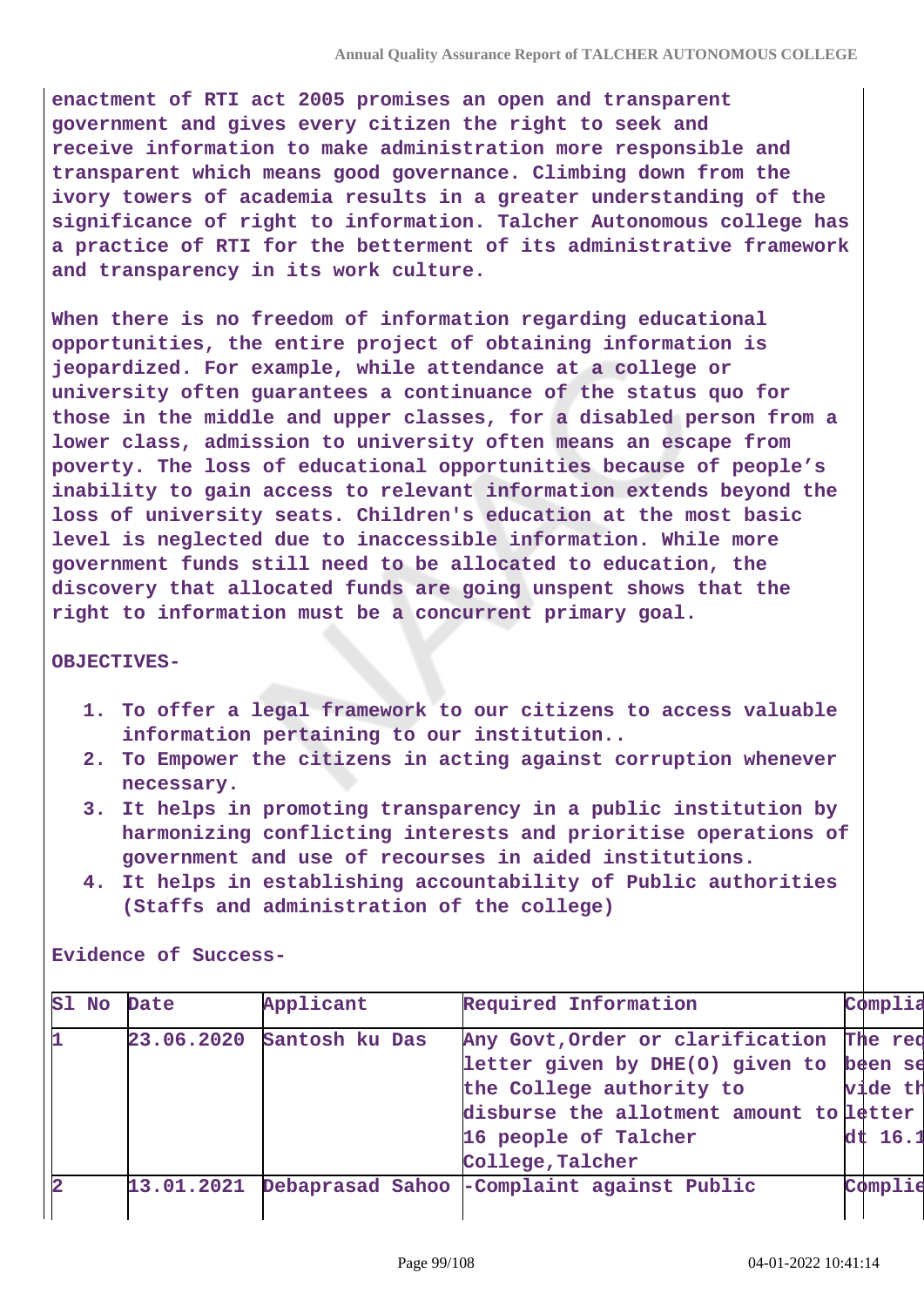|    |          |                           | Information Officer for<br>furnishing                                | Hearing        |
|----|----------|---------------------------|----------------------------------------------------------------------|----------------|
|    |          |                           | misleading or false information                                      |                |
| l3 | 21.03.20 | Santosh ku Das            | The Treasury Code of Block Grant Same &                              |                |
|    |          |                           | Converted to GIA, 2017 staff                                         | has bee        |
|    |          |                           |                                                                      | the Pri        |
|    |          |                           |                                                                      | College        |
| 4  |          | 13.04.2021 Pradip Pradhan | Formation of Governing Body                                          | Complie        |
| 5  |          |                           | 999/21.6.21 Debaprasad Sahoo Total no of bricks purchased            | Donated        |
|    |          |                           | along with name of                                                   | <b>MLA Tal</b> |
|    |          |                           | supplier, bill, voucher & official                                   |                |
|    |          |                           | letters                                                              |                |
| 6  |          |                           | 999/21.6.21 Debaprasad Sahoo Ramesh Ch.Behera(civil engg) has Report |                |
|    |          |                           | verified measurement book.                                           |                |
|    |          |                           | Kindly let me know remuneration                                      |                |
|    |          |                           | paid to him along with bill &                                        |                |
|    |          |                           | voucher and official letters                                         |                |
| 7  | 15.07.21 |                           | Debaprasad Sahoo If Principal not interested to                      | Complie        |
|    |          |                           | take charge then he can request                                      |                |
|    |          |                           | the ADM cum GB president to take                                     |                |
|    |          |                           | charge as FAA in the interest                                        |                |
|    |          |                           |                                                                      |                |
|    |          |                           | of RTI Act.                                                          |                |

**Drawbacks- if more people had access to information, which begins with learning the correct questions to ask to get the correct information, communities, parents, and others would become more engaged in the process of understanding, monitoring, and then evaluating potentially available public funds for children which are being underutilized. People are less aware about the whole process so at times they are not able to ask proper questions to proper authority which creates problems. Increased awareness of right to information is a viable tool for those seeking to maximize educational and other opportunities provided by government.**

**However, Talcher Autonomous college has a practice of RTI for the betterment of its administrative framework and transparency in its work culture.**

**Institutional Best Practices-I**

**Online classes- A ray of Hope during lockdown**

**Talcher Auto, College, Talcher**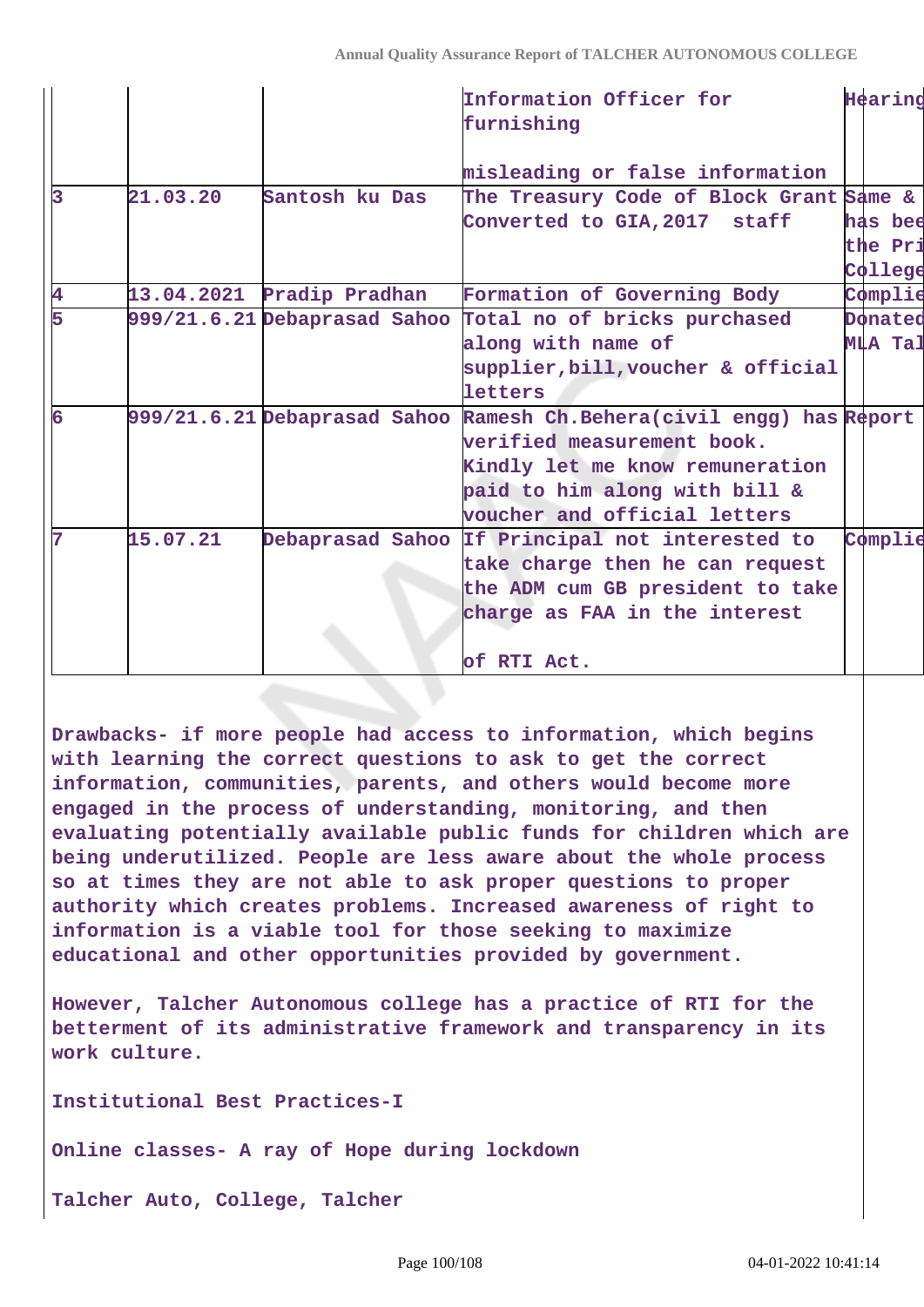**Session- 2020-21**

**The COVID-19 has resulted in colleges and universities being shut all across the world. Globally, over 1.2 billion children are out of the classroom. As a result, education has changed dramatically, with the distinctive rise of e-learning, whereby teaching is undertaken remotely and on digital platforms. Research suggests that online learning has been shown to increase retention of information, and take less time, meaning the changes coronavirus have caused might have an everlasting impact on our educational system.**

**The whole educational system from elementary to tertiary level has been collapsed during the lockdown period of the novel coronavirus disease 2019 (COVID-19) not only in India but all across the globe.With this sudden shift away from the classroom in many parts of the globe, some are wondering whether the adoption of online learning will continue to persist post-pandemic, and how such a shift would impact the worldwide education market.**

**In response to this urgent and significant demand of the students, Talcher Autonomous College has adopted the practice of online system for both academics and office purpose for the betterment of students as well as all its stake holders. Attending a physical campus has advantages and disadvantages. The same is true for attending a** [virtual classroom](https://drexel.edu/soe/resources/teacher-resources/virtual-classroom/)**. Among the many benefits of online education, you'll find virtual learning allows you to enjoy a more flexible schedule, can reduce the cost of your degree, and can allow you to more easily develop your career alongside furthering your education.**

**Objectives-**

- **1. Provide simple and universal access to education and services for all students from the comfort of their home.**
- **2. Improve the online communications ability for individuals and students associated with our institution.**
- **3. Help students who are locked in their places to complete their course in time.**
- **4. Conducting examinations successfully in online mode.**

**Benefits of Online education-**

**1. Affordable:**

**Although the fee for the course may remain the same, students get to cut down on extra fees they pay for classrooms, amenities, hostels, meals, etc. Another cost students save via online Education is**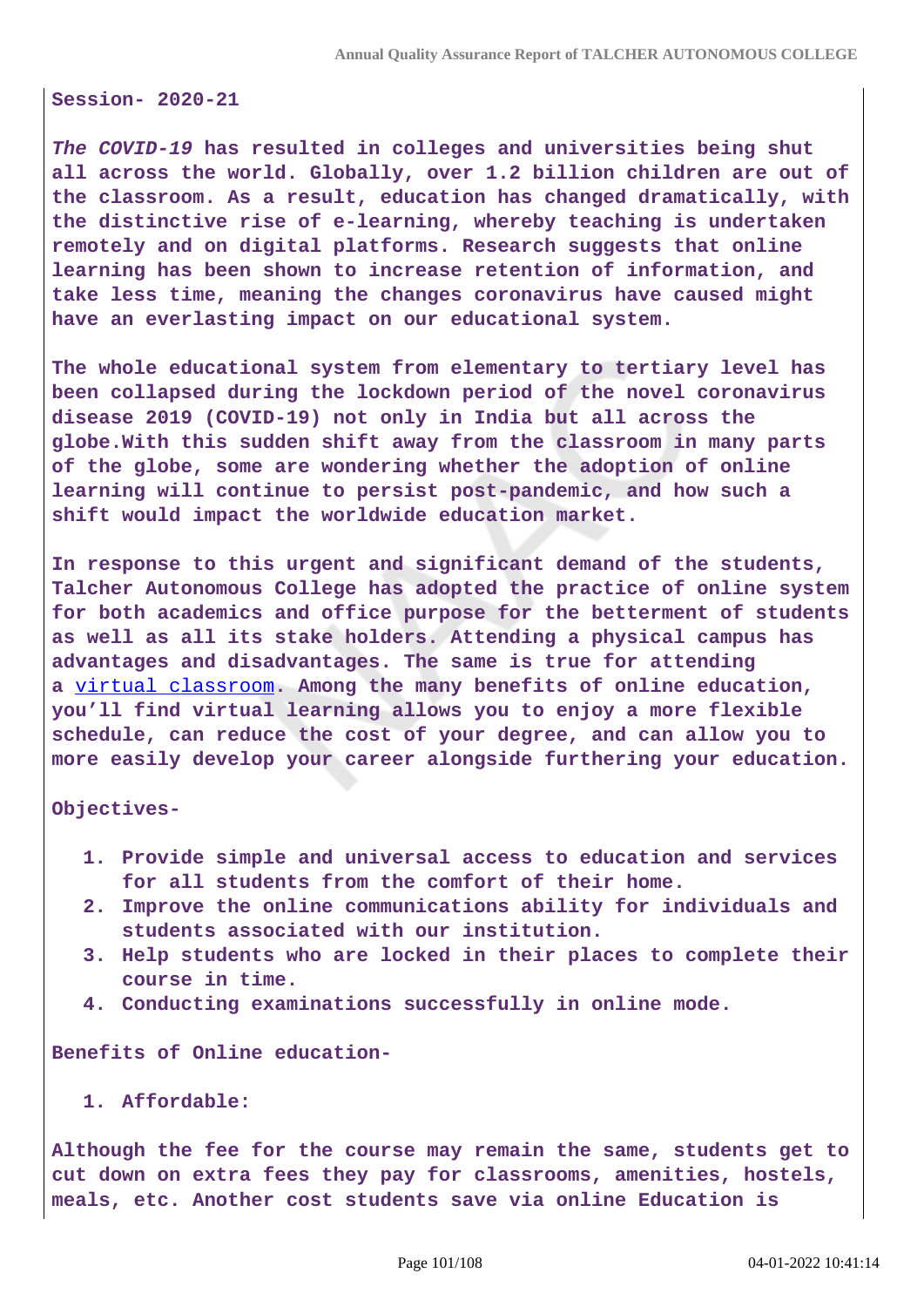**textbooks, the availability of cheaper digital books cuts down hefty expenditure on textbooks.**

### **1. Widely Accepted**

**The fast-growing technology has widely popularized Online Education. Many online learning platforms are emerging every day, intending to share knowledge and skills with many students. Top universities and colleges have also made their on-campus courses accessible to online classes.**

### **1. Self-paced Learning**

**Online Education enables students to learn topics at their own pace and comfort. Unlike traditional learning, it doesn't dictate students to adjust to their pace but, in turn, adjusts to the students'.**

### **1. Comfortable**

**Students can learn sitting at home, amidst the nature of their favourite places, and learn unlike in traditional learning where they are bound to sit amidst four classroom walls. When students choose their surroundings, it makes them comfortable and easier to focus on the topics they're learning without distractions or complaints**

### **1. Flexibility**

**In traditional colleges, where class hours are fixed, and students are strictly asked to follow a tight schedule, sometimes it becomes difficult for both the student and teacher to adhere to them. The recorded classes found in online Education solve this problem. A student can watch the recorded lecture anytime and on repeat until the concept is very well understood.**

## **Evidence of Success-:**

 **During these hard times we have implemented online teaching-learning system, online examination system and online webinars in our college successfully so that students do not have to face any problems academically. Majority of students attended the**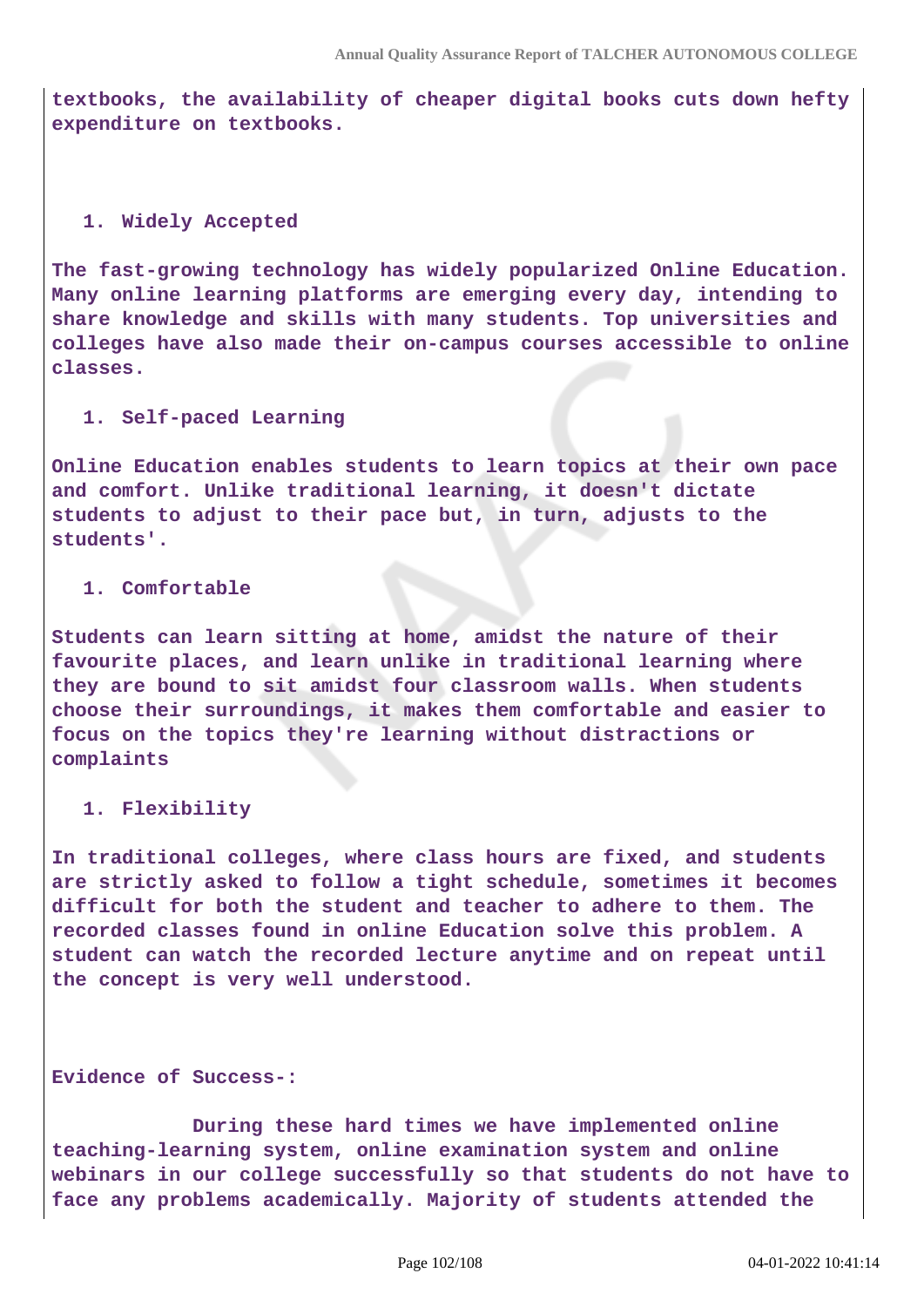**online classes from time to time as per their routine provided by the college. All students appeared for their exams in online mode and we have successfully conducted internal exams as well as semester exams online. Students also attended online webinars organized by various departments during these challenging times.**

#### **Problems Encountered:**

**(a)While some believe that the unplanned and rapid move to online learning (with no training, network issues and little preparation) will result in a poor user experience that is unconducive to sustained growth, others believe that a new hybrid model of education will emerge, with significant benefits.** 

**(b)Due to the heavy pressure on network at times it's difficult to conduct the online classes** 

 **(c)All students are not economically sound to be able to afford a mobile and regular internet facility back at home for study purpose.**

 **(d)Heavy pressure on internet is creating fluctuations and students are facing a lot of problems due to it**

 **.(e)Only MCQ s can be used in online mode and keeping surveillance on students is still an issue.**

 **(f)Excessive pressure on eyes of the students are seen due to online classes, which can have deep impact on children.**

 **(g)Online classes need a computer or mobile phone with internet facility, so it is not affordable for every one to avail these for their children specially in India where majority people ase living below poverty line.**

 **(h)Only theory classes can be taken online and that too not all subjects can be taught online, for example mathematics is well taught in face to face mode.**

 **(i)Class room inter action is an integral part of teaching learning syst which is absent in online kode of classes.**

 **(j)All teachers are not tech savvy and no proper training has been imparted to them regarding new online learning software running in the market and how to use them effectively**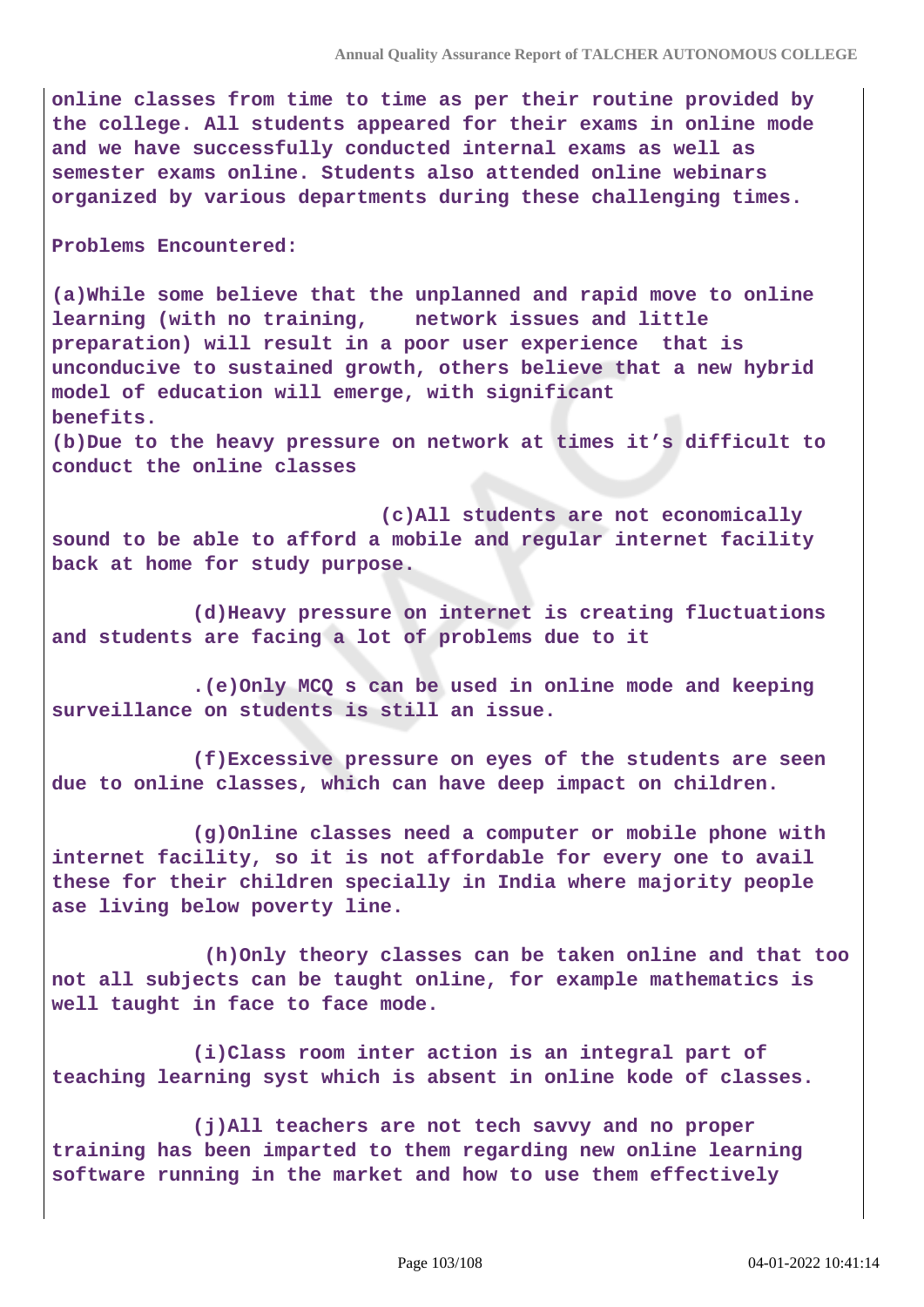#### **INSTITUTIONAL BEST PRACTICES-II**

#### **"RIGHT TO INFORMATION ACT- A COMMON MAN'S WAY TO EQUALITY"**

 **Talcher Autonomous College, Talcher**

**Session-2020-21**

**Right to information is a natural ally to good governance. The enactment of RTI act 2005 promises an open and transparent government and gives every citizen the right to seek and receive information to make administration more responsible and transparent which means good governance. Climbing down from the ivory towers of academia results in a greater understanding of the significance of right to information. Talcher Autonomous college has a practice of RTI for the betterment of its administrative framework and transparency in its work culture.**

**When there is no freedom of information regarding educational opportunities, the entire project of obtaining information is jeopardized. For example, while attendance at a college or university often guarantees a continuance of the status quo for those in the middle and upper classes, for a disabled person from a lower class, admission to university often means an escape from poverty. The loss of educational opportunities because of people's inability to gain access to relevant information extends beyond the loss of university seats. Children's education at the most basic level is neglected due to inaccessible information. While more government funds still need to be allocated to education, the discovery that allocated funds are going unspent shows that the right to information must be a concurrent primary goal.**

**OBJECTIVES-**

- **1. To offer a legal framework to our citizens to access valuable information pertaining to our institution..**
- **2. To Empower the citizens in acting against corruption whenever necessary.**
- **3. It helps in promoting transparency in a public institution by harmonizing conflicting interests and prioritise operations of government and use of recourses in aided institutions.**
- **4. It helps in establishing accountability of Public authorities**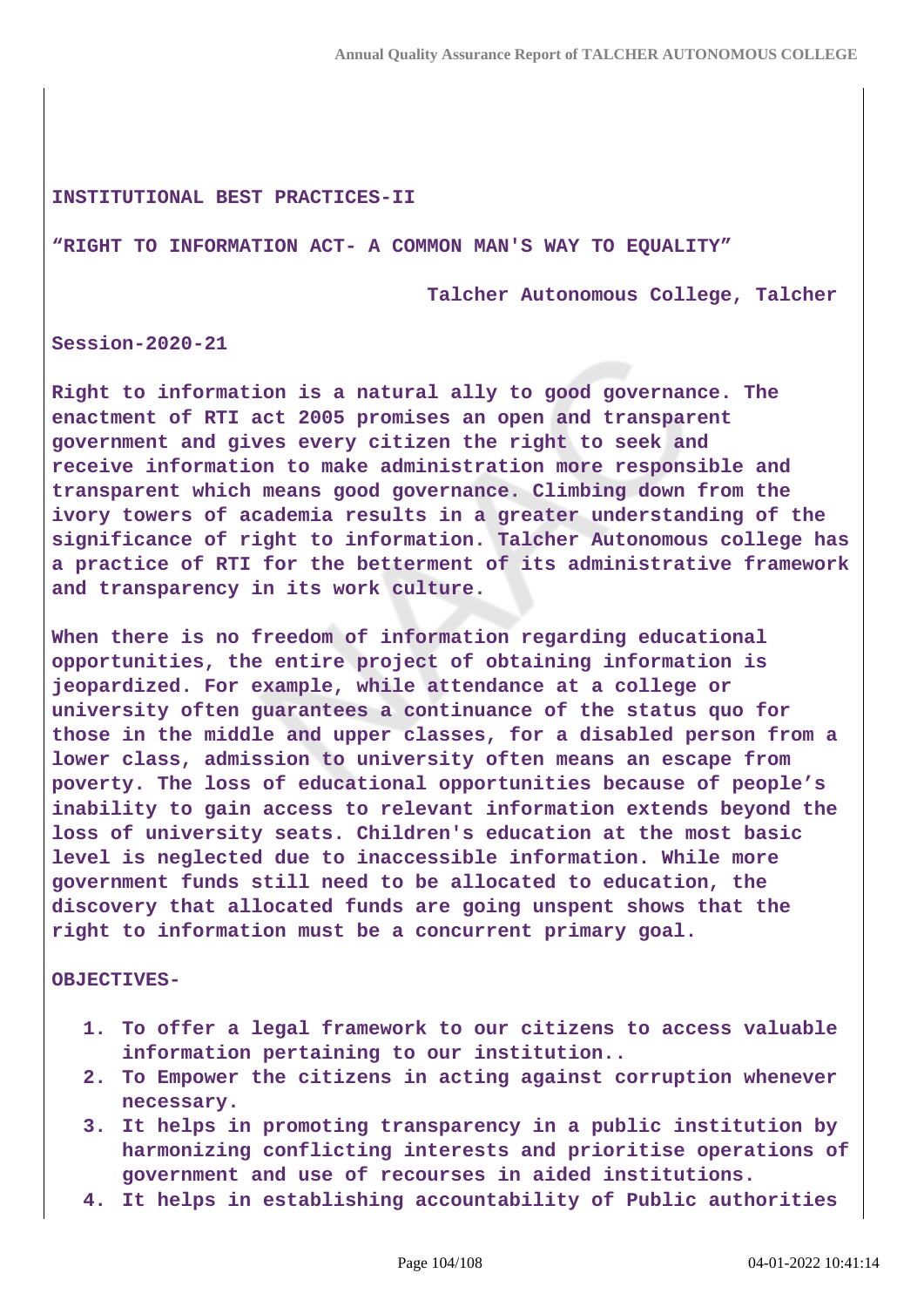### **(Staffs and administration of the college)**

#### **Evidence of Success-**

| Sl No                   | Date       | Applicant                 | Required Information                                                 | Complia            |
|-------------------------|------------|---------------------------|----------------------------------------------------------------------|--------------------|
| 1                       | 23.06.2020 | Santosh ku Das            | Any Govt, Order or clarification                                     | The reg            |
|                         |            |                           | letter given by DHE(O) given to                                      | been se            |
|                         |            |                           | the College authority to                                             | vide th            |
|                         |            |                           | disburse the allotment amount to letter                              |                    |
|                         |            |                           | 16 people of Talcher                                                 | $\mathrm{dt}$ 16.1 |
|                         |            |                           | College, Talcher                                                     |                    |
| $\overline{\mathbf{2}}$ | 13.01.2021 |                           | Debaprasad Sahoo - Complaint against Public                          | Complie            |
|                         |            |                           | Information Officer for                                              | Hearing            |
|                         |            |                           | furnishing                                                           |                    |
|                         |            |                           |                                                                      |                    |
|                         |            |                           | misleading or false information                                      |                    |
| 3                       | 21.03.20   | Santosh ku Das            | The Treasury Code of Block Grant Same &                              |                    |
|                         |            |                           | Converted to GIA, 2017 staff                                         | has bee            |
|                         |            |                           |                                                                      | the Pri            |
|                         |            |                           |                                                                      | College            |
| 4                       |            | 13.04.2021 Pradip Pradhan | Formation of Governing Body                                          | Complie            |
| 5                       |            |                           | 999/21.6.21 Debaprasad Sahoo Total no of bricks purchased            | Donated            |
|                         |            |                           | along with name of                                                   | <b>MLA Tal</b>     |
|                         |            |                           | supplier, bill, voucher & official                                   |                    |
|                         |            |                           | letters                                                              |                    |
| 6                       |            |                           | 999/21.6.21 Debaprasad Sahoo Ramesh Ch.Behera(civil engg) has Report |                    |
|                         |            |                           | verified measurement book.                                           |                    |
|                         |            |                           | Kindly let me know remuneration                                      |                    |
|                         |            |                           | paid to him along with bill &                                        |                    |
|                         |            |                           | voucher and official letters                                         |                    |
| 7                       | 15.07.21   |                           | Debaprasad Sahoo If Principal not interested to                      | Complie            |
|                         |            |                           | take charge then he can request                                      |                    |
|                         |            |                           | the ADM cum GB president to take                                     |                    |
|                         |            |                           | charge as FAA in the interest                                        |                    |
|                         |            |                           |                                                                      |                    |
|                         |            |                           | of RTI Act.                                                          |                    |

**Drawbacks- if more people had access to information, which begins with learning the correct questions to ask to get the correct information, communities, parents, and others would become more engaged in the process of understanding, monitoring, and then evaluating potentially available public funds for children which are being underutilized. People are less aware about the whole process so at times they are not able to ask proper questions to proper**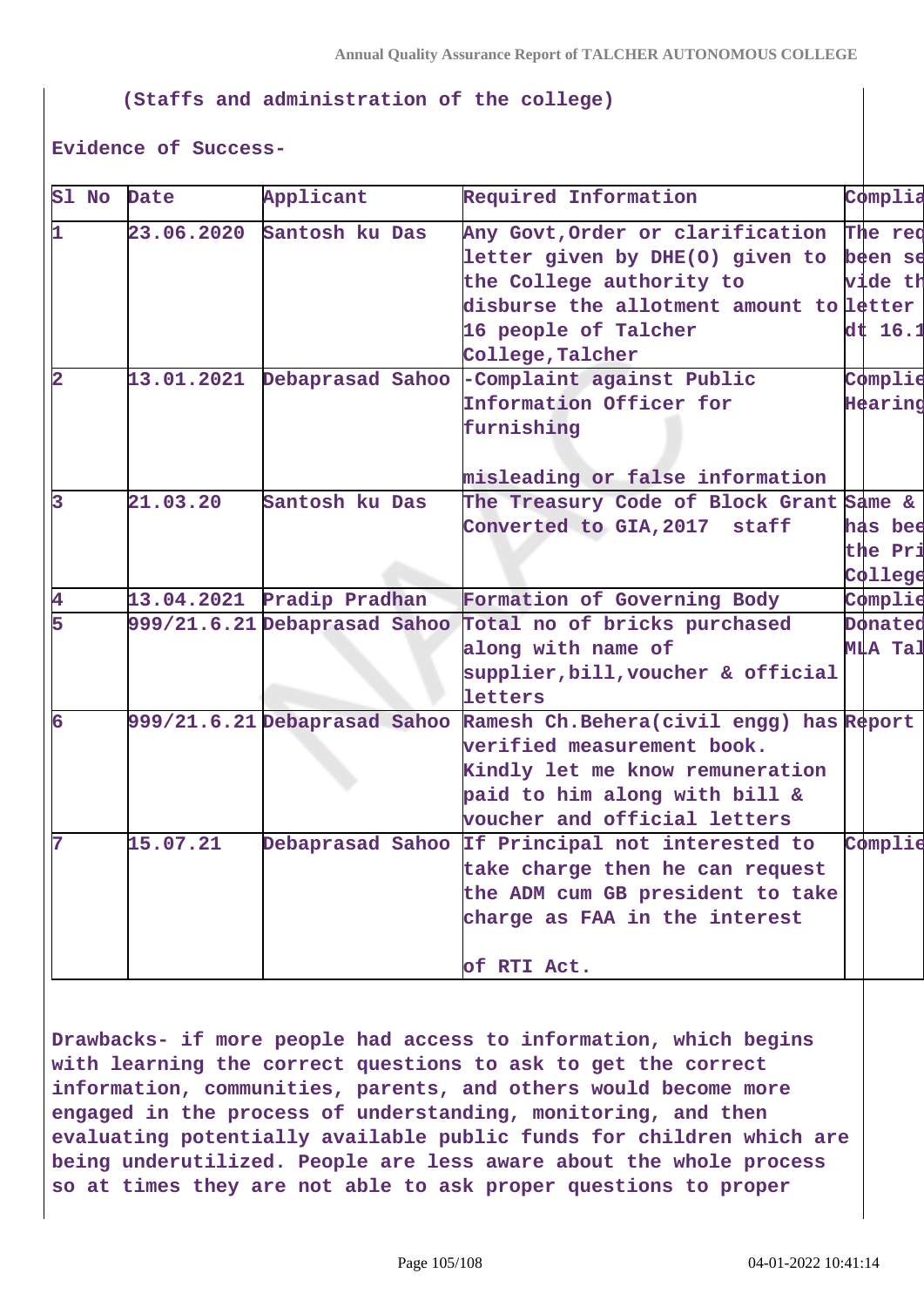**authority which creates problems. Increased awareness of right to information is a viable tool for those seeking to maximize educational and other opportunities provided by government.**

**However, Talcher Autonomous college has a practice of RTI for the betterment of its administrative framework and transparency in its work culture.**

| <b>File Description</b>                        | Documents                                                         |
|------------------------------------------------|-------------------------------------------------------------------|
| Best practices in the Institutional<br>website | https://tac.ac.in/IQAC/tac_51925528Best%20pr<br>actices-I&II.docx |
| Any other relevant information                 | Nil                                                               |

## **7.3 - Institutional Distinctiveness**

7.3.1 - Highlight the performance of the institution in an area distinct to its priority and thrust (within a maximum of 200 words)

**Institutional Distinctiveness**

**Talcher Autonomous College,Talcher ,Odisha**

 **Academic Session 2020-21**

**Talcher Autonomous College is distinctive as compared to the nearby institutions for the following reasons.**

**I . At the beginning of an academic session, Staff Council headed by Principal of the college reviews the CBCS syllabus** 

**ii. Number of classes for each topic is decided according to the syllabus and credits assigned to each topic/Group/paper etc.**

**iii. . College administration provides a well constructed weekly Routine/Schedule/ time table for each semester.**

**iv. Teachers prepare their lectures according to the syllabus allotted and classes available.**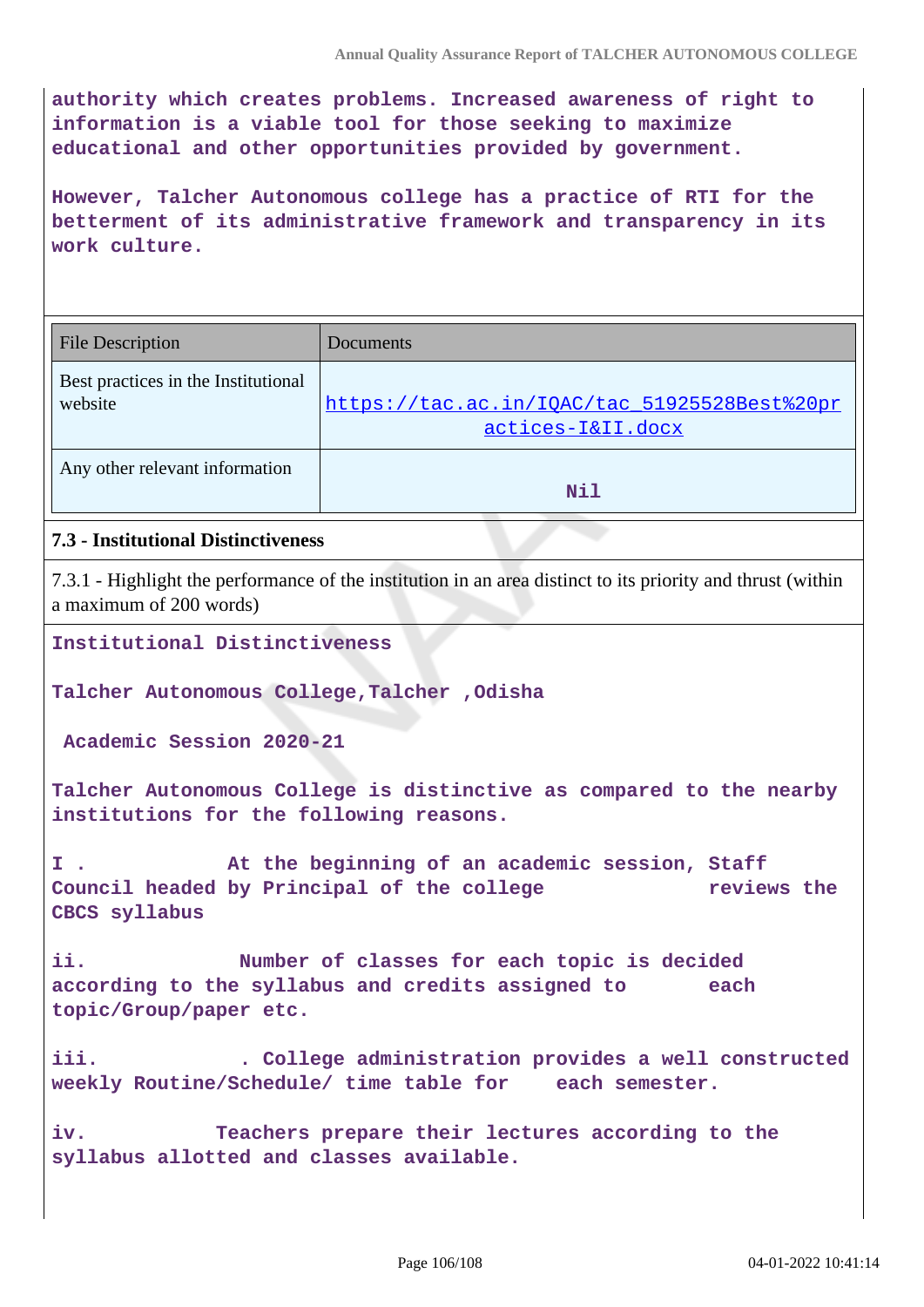**v. Teachers prepare their lesson plan according to classes assigned to them.**

**vi. Classes are held according to the schedule under the supervision of college academic burser.**

**vii. We have a central library for the benefit of the students. A good number of Journals (Science and arts) are subscribed by our college.**

**viii. Various classroom teaching methods based on various needs of different subjects are regularly used for the effective delivery of the curriculum such as**

 **a. Chalk and Blackboard method**

 **b. ICT-enabled teaching-learning method.**

 **c. Use of different software.**

 **d. Distribution of class notes by teachers.**

 **e. Group discussion amongst the students during the class.**

 **f. Seminars by students related to curriculum.**

 **g. Paper presentation by the students.**

 **h. Proper and adequate instrumentation facility is given to the students for their practical classes.**

 **i. Need based survey programmes, field works and educational excursions are carried by the departments.**

 **j. Project work, dissertations are conducted for fulfillment of their degrees.**

**The Covid -19 Pandemic scenario &standard operational advisory issued by the State & Central Government restrict the institutional activities to online modes only.**

**Principal**

**Talcher Autonomous College**